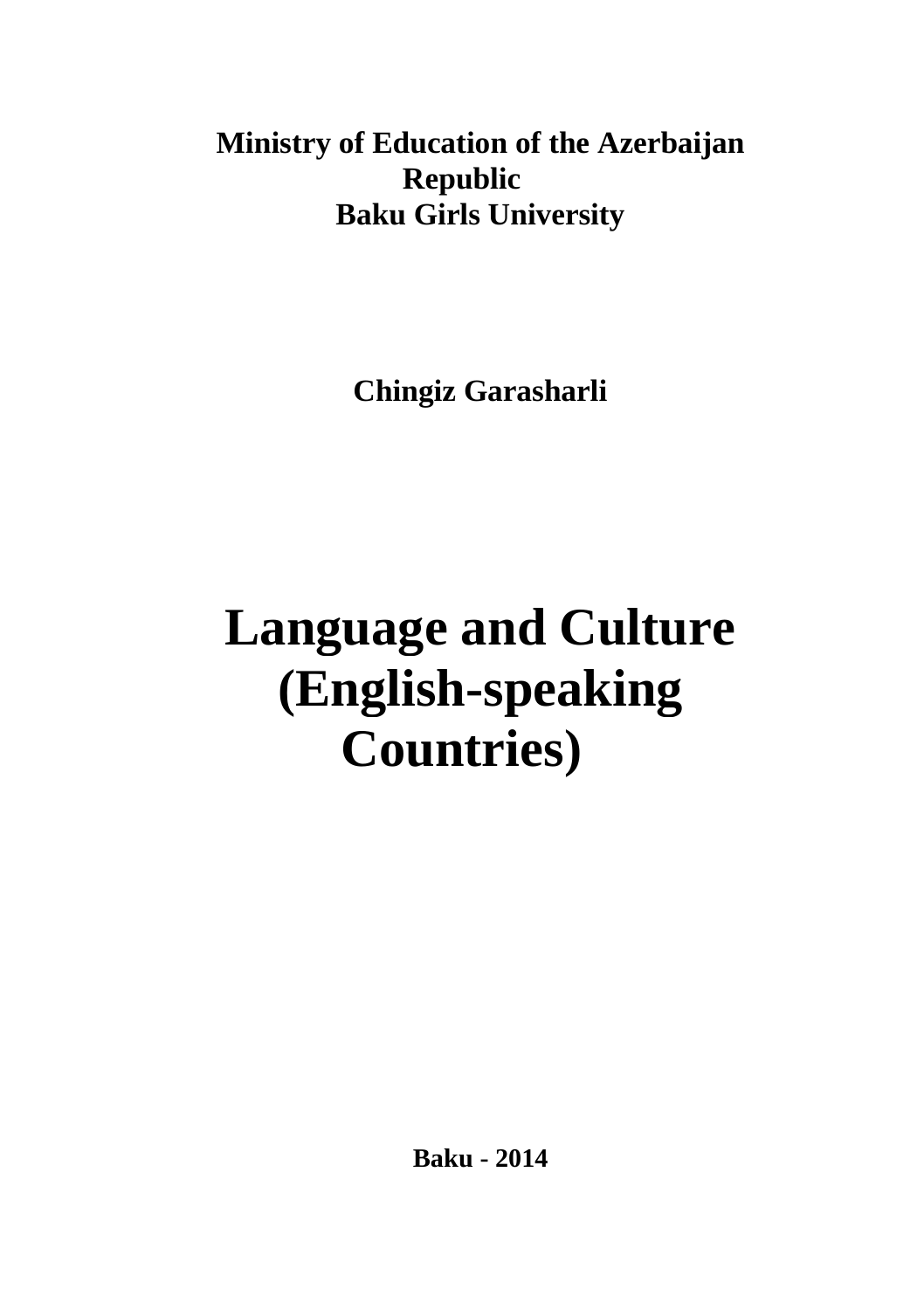### **Chingiz Garasharli**

**Reviewers: A.Hacıyeva**

professor  **K.Jafarova** Associate professor

**Editor: M.Y.Gaziyeva** professor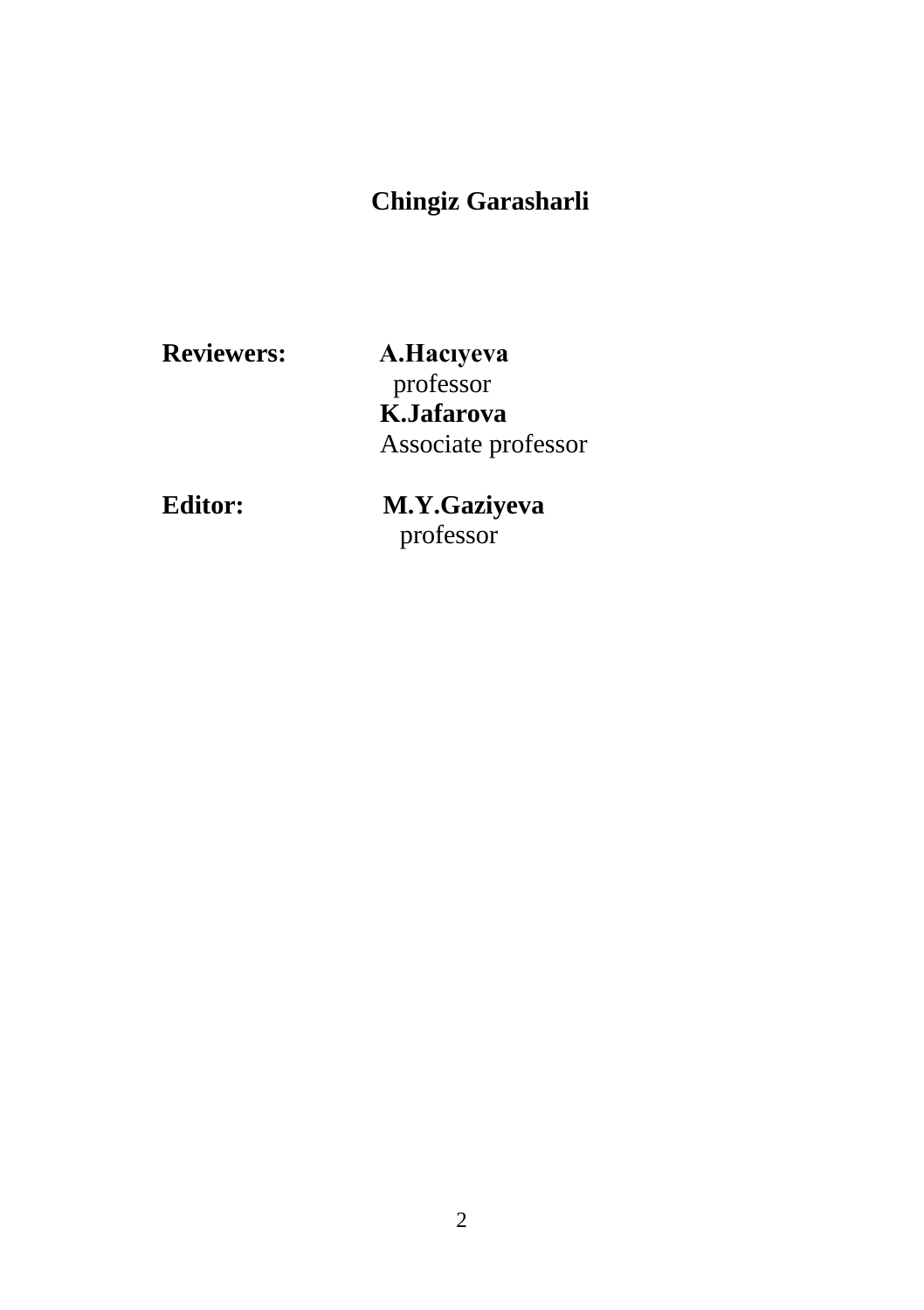# **Contents**

| 2. Foreign Cultures as a source of national lexicon32 |  |
|-------------------------------------------------------|--|
| 3. The English Language abroad54                      |  |
|                                                       |  |
|                                                       |  |
| 6. Religion as a source of word formation128          |  |
| 7. Slangs – the depth of language141                  |  |
| 8. Onomasticon as link between the culture and the    |  |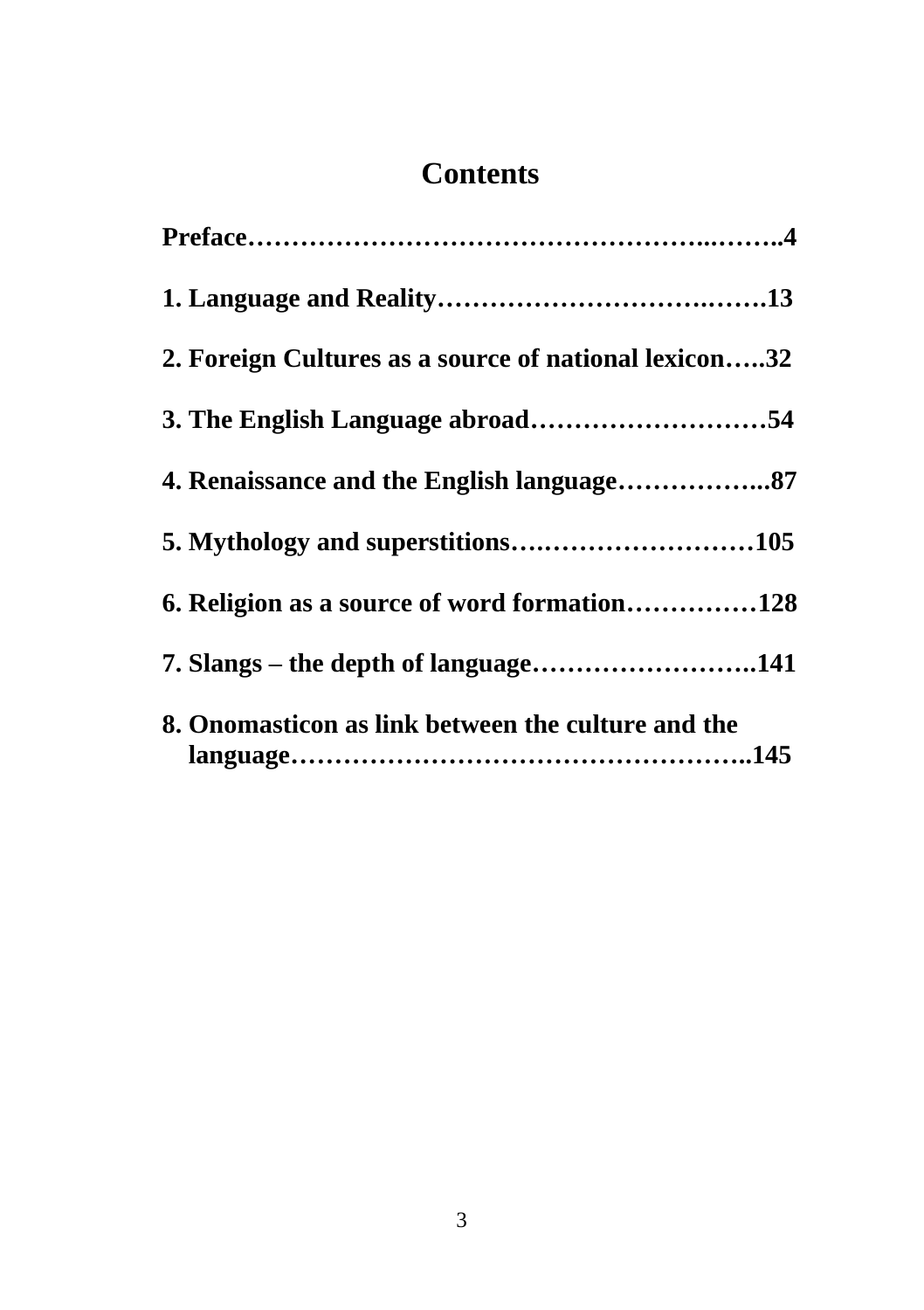# **Preface**

The language expresses facts, ideas or events that are communicable because they refer to a stock of knowledge about the world that other people share. Words also reflect their authors' attitudes and beliefs, their point of view, that are also those of others. In both cases, language expresses cultural reality.

But members of a community or social group do not only express experience; they also create experience through language. They give meaning to it through the medium they choose to communicate with one another, for example, speaking on the telephone or face-to-face, writing a letter or sending an email message, reading the newspaper or interpreting a graph or a chart. They way in which people use the spoken, written or visual medium itself creates meanings that are understandable to the group they belong to, for example, through a speaker's tone of voice, accent, conversational style, gestures and facial expressions. Through all its verbal and nonverbal aspects, language embodies cultural reality.

Finally, language is a system of signs having a cultural value. Speakers identify themselves and others through their use of language; they view their language as a symbol of their social identity. The prohibition of its use is often perceived by its speakers as a rejection of their social group and their culture. Thus we can say that language symbolizes cultural reality.

Some social scientists consider that *language* without culture would not be possible.Language simultaneously reflects culture,and is influenced and shaped by it.In the broadest sense,it is also the symbolic representation of a people,since it comprises their historical and cultural backgrounds,as well as their approach to life and their ways of living and thinking. A language is a part of a culture and a culture is a part of a language; the two are intricately interwoven so that one cannot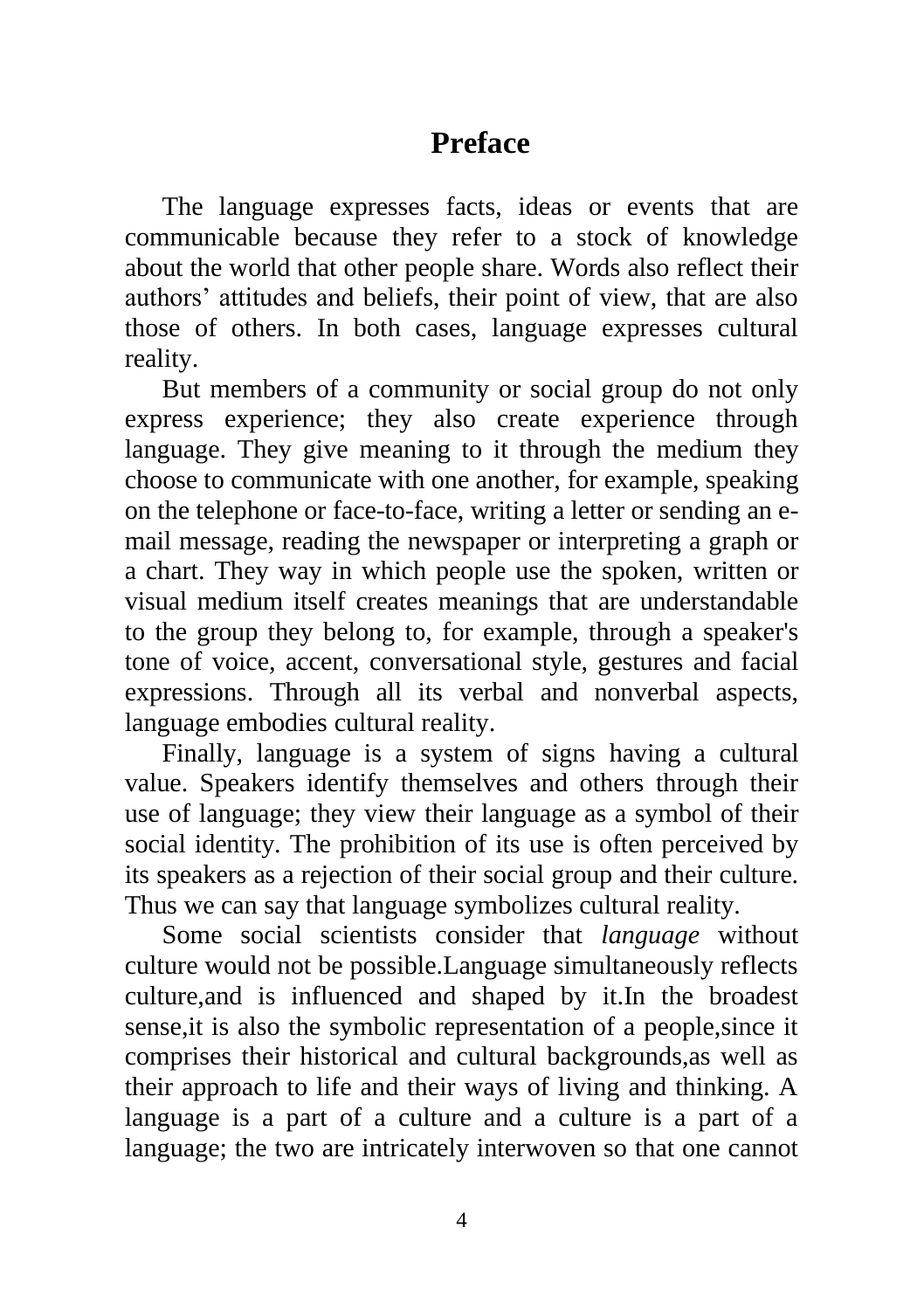separate the two without losing the significance of either language or culture.In a word,culture and language are inseparable. Some people say that language is the mirror of culture, in the sense that language and people can see a culture through its language.Another metaphor used to symbolize language and culture is the iceberg.The visible part is the language, with a small part of culture;the greater part lying hidden beneath the surface,is the invinsible aspect of culture.

Everything we say in language form we use has meanings, designative or sociative, denotative or connotative. Every language form we use has meanings, carries meanings that are not in the same sense because it is associated with culture and culture is more extensive than language. People of different cultures can refer to different things while using the same language forms. For example, when one says *lunch, an*  Englishman may be referring to hamburger or pizza, but a Chinese man will most probably be referring to steamed bread or rice. The word dog in English,and the character *gou* in Chinese, refer to the same kind of animal. However, most English people associate dog with man's best friend,a good companion, being kept as a pet, together with many commendatory idioms, such as *lucky dog.* Most Chinese people, by contrast, associate *gou* with watchdogs, defending the household from thieves, a noisy animal, together with such derogatory idioms as *gou tui zi* (hired thug). Being culturally loaded, English words and their Chinese translation (or vice versa) are seldom equivalents, and often give rise to different associations or images. $<sup>1</sup>$ </sup>

Every language reflects the cultural dimensions of the people who speak that language. Differences between cultures give rise the appearance of specific national conceptions in their way of thinking and in the expressions of these specifities in their language. The language is inseparable from the social

<sup>&</sup>lt;sup>1</sup> Language and Culture. Oxford University Press, 2009, p-21.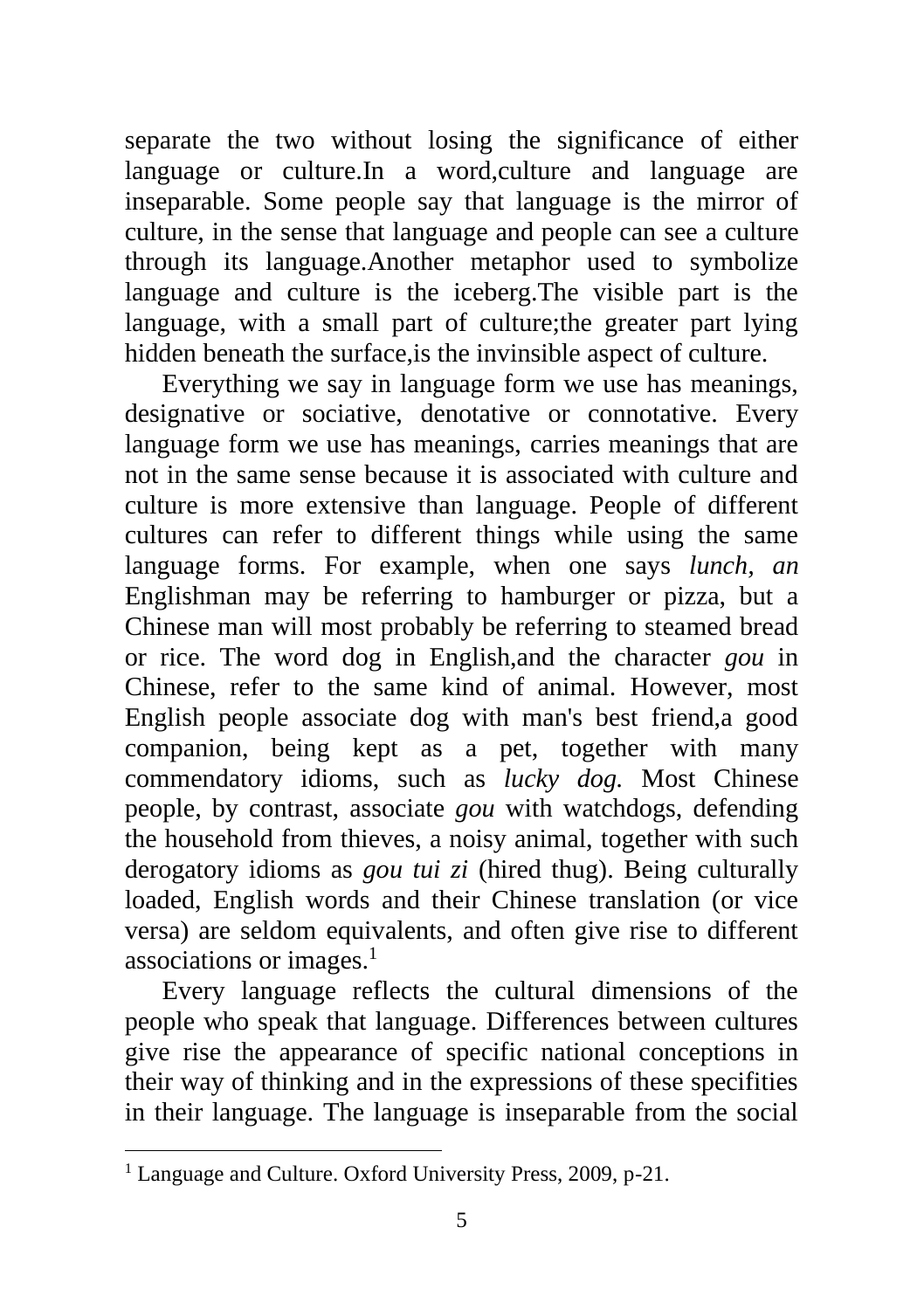life of the people, their psychology, mythology, traditions, superstitions, literature and history. All together they create the national world of a given people, Therefore without a profound knowledge about the socio-cultural lifestyle of any people, the signs of their lifestyle in the language cannot be understood by the representatives of other peoples, having completely different socio-cultural dimensions.

The words and expressions reflecting the world of a concrete people are usually called the linguistic units without lexical eguivalents in other languages. They are also known under the term of "reality". Having a corresponding knowledge about the words without lexical eguivalents in the native language is of an utmost importance for communication with the English speaking people, for reading English literature, and specially for translators, who have to convey the exact meanings of the linguistic realities .For instance, the New Zealandian *health stamp* can reveal its meaning only through the knowledge of its assignment. *Health stamp* denotes the stamps, issued every year and the income derived from its sale is partially spent as a financial support for the education of those children, whose training is hard and requires much care.

The British *public school* denotes a close, elitarian private school while in the USA it denotes a state school without payment.

The expression *spend - a - holic* is used to denote a man who is fond of spending much money on shopping. Used in American English, this expression is not understandable in other variants of the English language.

Words and expressions contain detailed information about cultural associations connected with the beliefs or traditions sometimes with well-known stories, and sometimes with historical or political events. They are also connected with particular aspects oa the life of English-speaking peoples.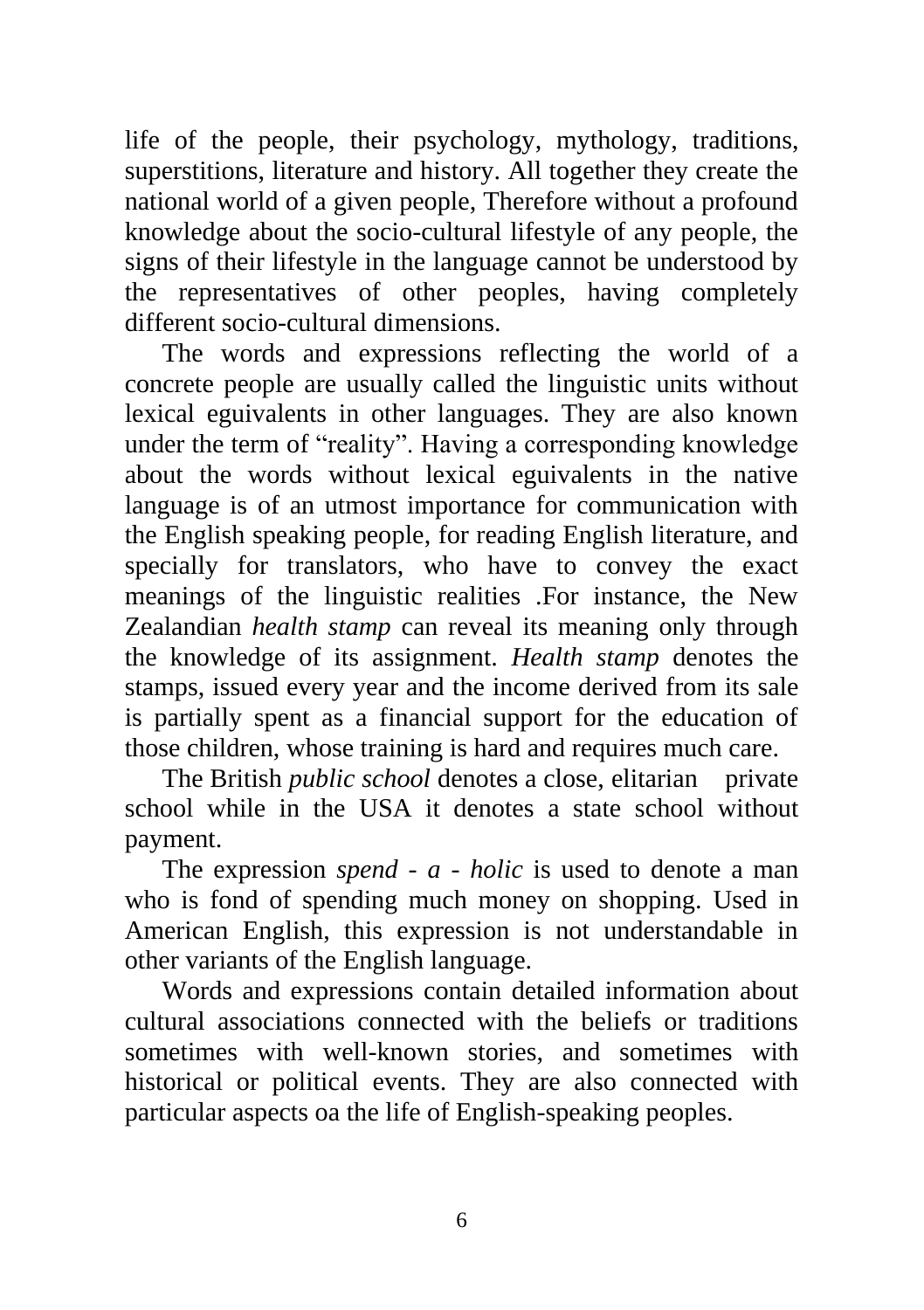The relationship between language and culture has been dealt with by many researchers. According to E.Sapir, «language is a guide to social reality… Human beings do not live in the objective world alone, nor in the world of social activity as ordinarily understood, but are very much at the mercy of the particular language which has become a medium of expression for their society»<sup>1</sup>.

A direct connection between cultural reality and their reflection in language was mentioned in the book «Metaphors we live by» by G.Lakoff and M.Johnson. They conclude that «culture is encoded not only in the semantic structures of a language, but also in the idiomatic expressions that both reflect and direct the way we think. Different languages predispose their speakers to view reality in different ways through the different metaphors they use<sup>2</sup>.

The linguistic environment within which words carry cultural semantic meaning consists of the linguistic metaphors that have accumulated over time in a community's store of semantic knowledge. Each language has its own metaphors, that provide semantic cohesion within its boundaries<sup>3</sup>.

Language learning is closeoly related to the so-called cultural layer of lexicon that requires both from translators and the learners of a language a great deal of knowledge without which it would be difficult to master the lexico-semantical system of a language. All languages interconnected with a large cultural experience of their speakers are rich in realities and connotations based on cultural differences. Languages are shaped under the influence of cultural, psychological, religious, mythological and other social factors, generating in the

<sup>&</sup>lt;sup>1</sup> Sapir E. Language, Culture and Personality University of California Press, 2009, п,162.

<sup>&</sup>lt;sup>2</sup> Lakoff G., Johnson M. Metaphors we live by. University of Chicago Press, 1980, p.3.

<sup>&</sup>lt;sup>3</sup> Kramsch C. Language and Culture. Oxford University Press, 2009, p. 20.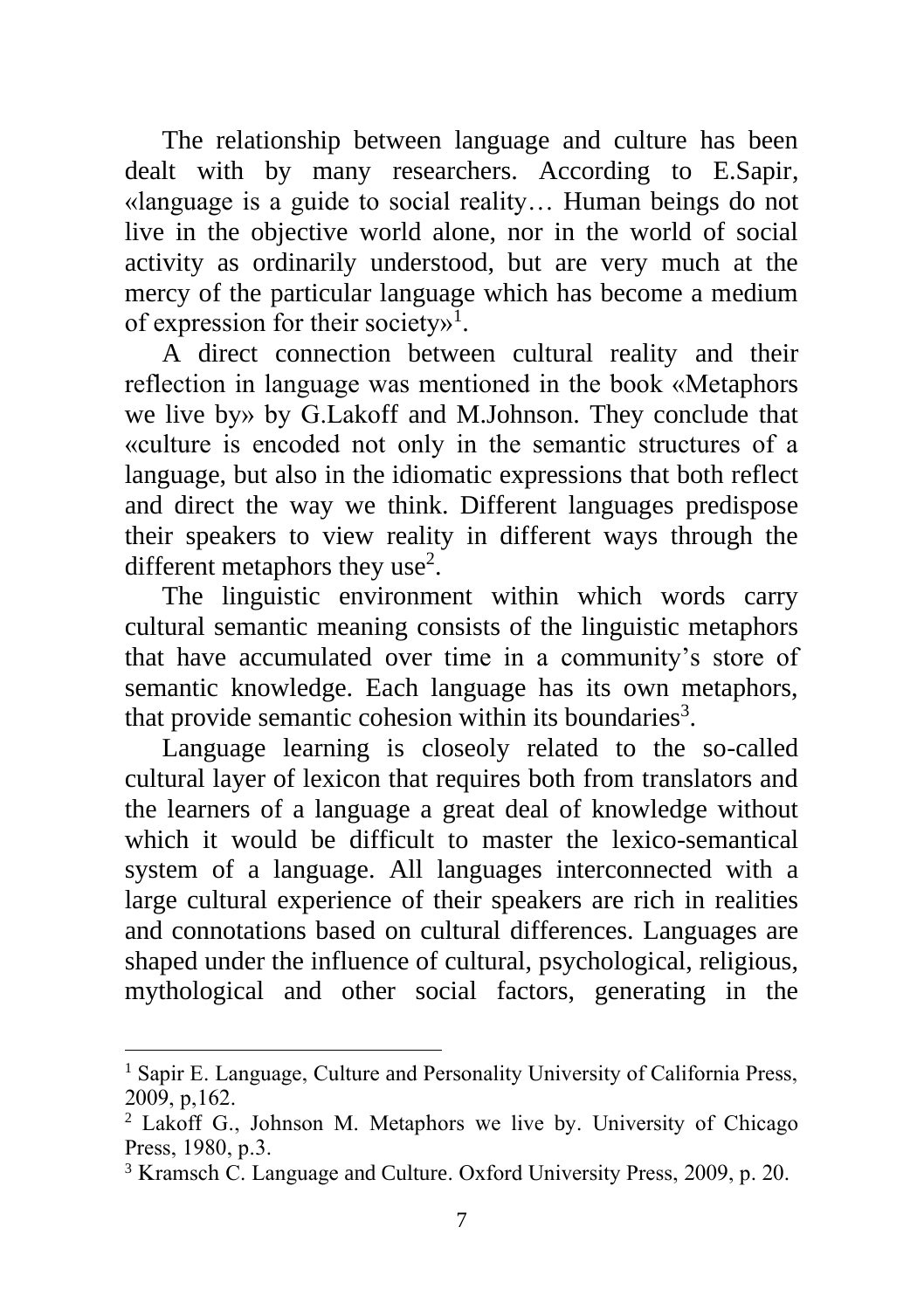language numerous culturally coloured words and expressions that function as stylistic devices. Such Lexical units are also referred to realities or words without lexical equivalents in other languages.

Realities conneced with the life-style and traditions of a given nation serve as a great source enriching vocabulary with specific expressions and connotations. The semantics of such lexical units is only understood by the representatives of a given nation as it refers to their life experience. For instance, the expression *Gretna Green Marriage* is accepted by the English as denoting an easy way of marriage. Gretna Green is a village in South Scotland on the border with England. Until 1940, the marriage laws were less strict in Scotland than in England, and so many young English couples, whose parents did no want them to marry ran away to get married in *Gretna Green*. 1

As this example demonstrates, language is not isolated from the life-style and traditions of a given nation, and the linguistic realities refer to the field where the language and culture are merged.

In their stylistic load realities can function as lexical stylistic devices in the language. Such lexion includes various lexico-semantical layers, used to produce expressiveness, emotions. Realities with stylistic colour emerge under the influence of habits and traditions, socio-political life, religion and mythology, etc.

For instance, *Punch* and *Judy*, the personages of American puppit theatre in connection with some of their physical and moral features, have become to be used as stylistic devices. The optimistic character of Punch (from Italian Punchinello) gave rise to the expression *as pleased as Punch* with the meaning «rather satisfied», «rather proud».

The figure *Pooh-Bah* from American literature («Lord-

<sup>&</sup>lt;sup>1</sup> Language and Culture, p.579.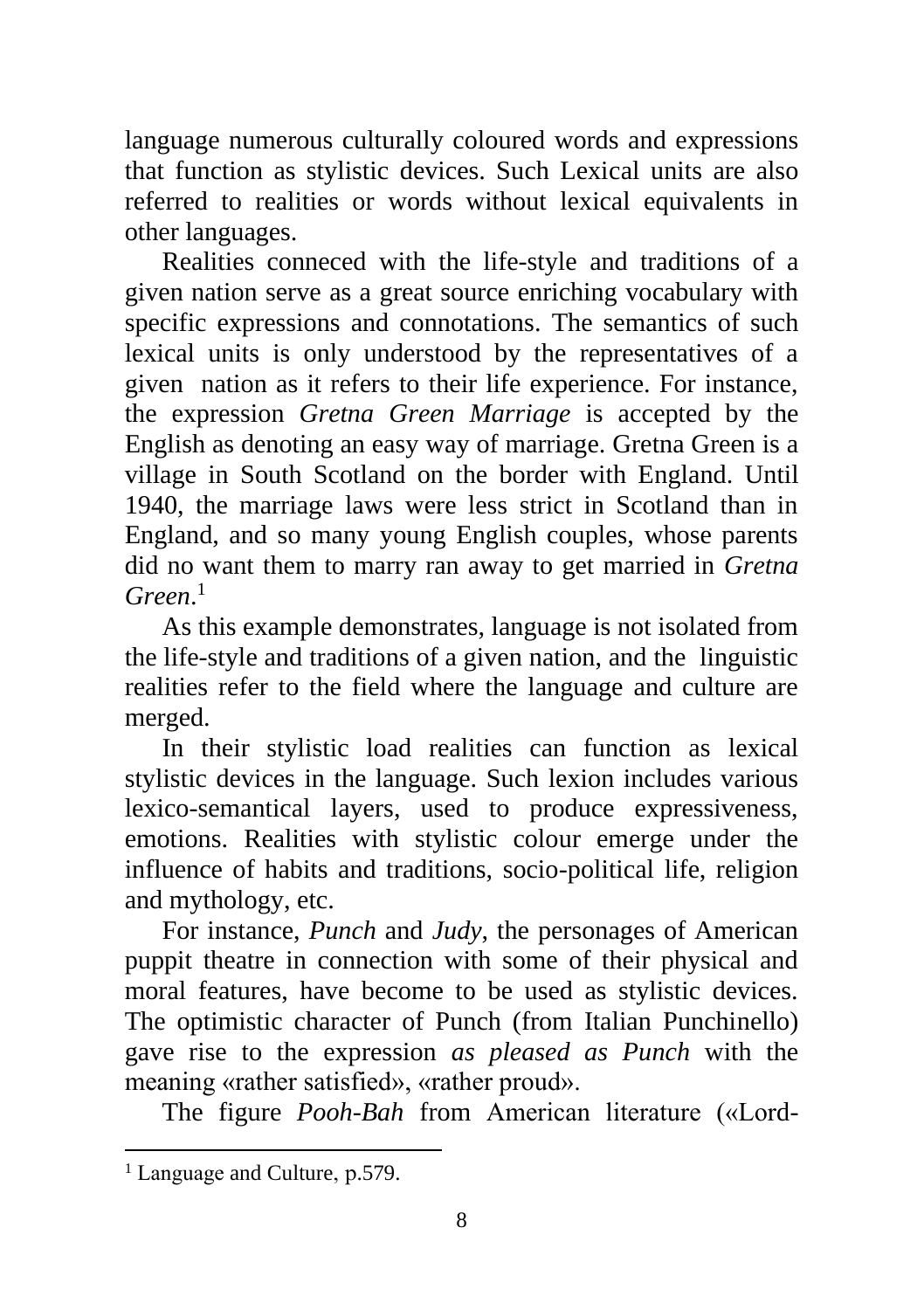High-Everything-Else») has given rise to a specific American expression *Pooh-Bah* with the meaning «self-content», a person «having high opinion of himself».

Realities in the language have various sources-cultural differences, life style, mental, psychological dimensions, mythology, etc. All these factors have jointly influenced the enrichment of the English language with the so-called coloured lexicon.

Strong emotional colour is observed in the religious terms once borrowed into English from Latin or Greek. *Devil,* a Latin borrowing, for instance, has become a component of numerous expressions in the English language. It is often used to denote a person of a strong feeling: *You lucky devil.*

The word devil is observed in numerous slangs denoting displeasure: *What the devil happened? Like the devil* «with great speed, force». *The devil to pay:* there will be the devil to pay.

It also denotes a rude reply showing strong disagreement: John says he'll leave early today» - «The devil he will».

In American English «to devil» means «cooking in a very hot-tasting thick liquid": *devilled chicken eggs.*

Derivations of the word devil has also acquired some emotional colours. For instance, *devilish* means «very bad» or «very difficult» *devilish schemes;* a *devilish problem* to solve.

*Devilishly,* used by uper-class people, has aquired a gammatical colour: «very»: it was *devilishly* hard work climbing the mountain.

American *devilment* or *devilry* mean bad wild behavior that usually causes trouble: that child is always busy with some *devilment* or other.

Numerous Americanisms borrowed from aboriginal languages have achieved connotations in American English:

Pow-wow, a borrowing of Indian origin initially meant a priest or a medicine man. However within 50 years it changed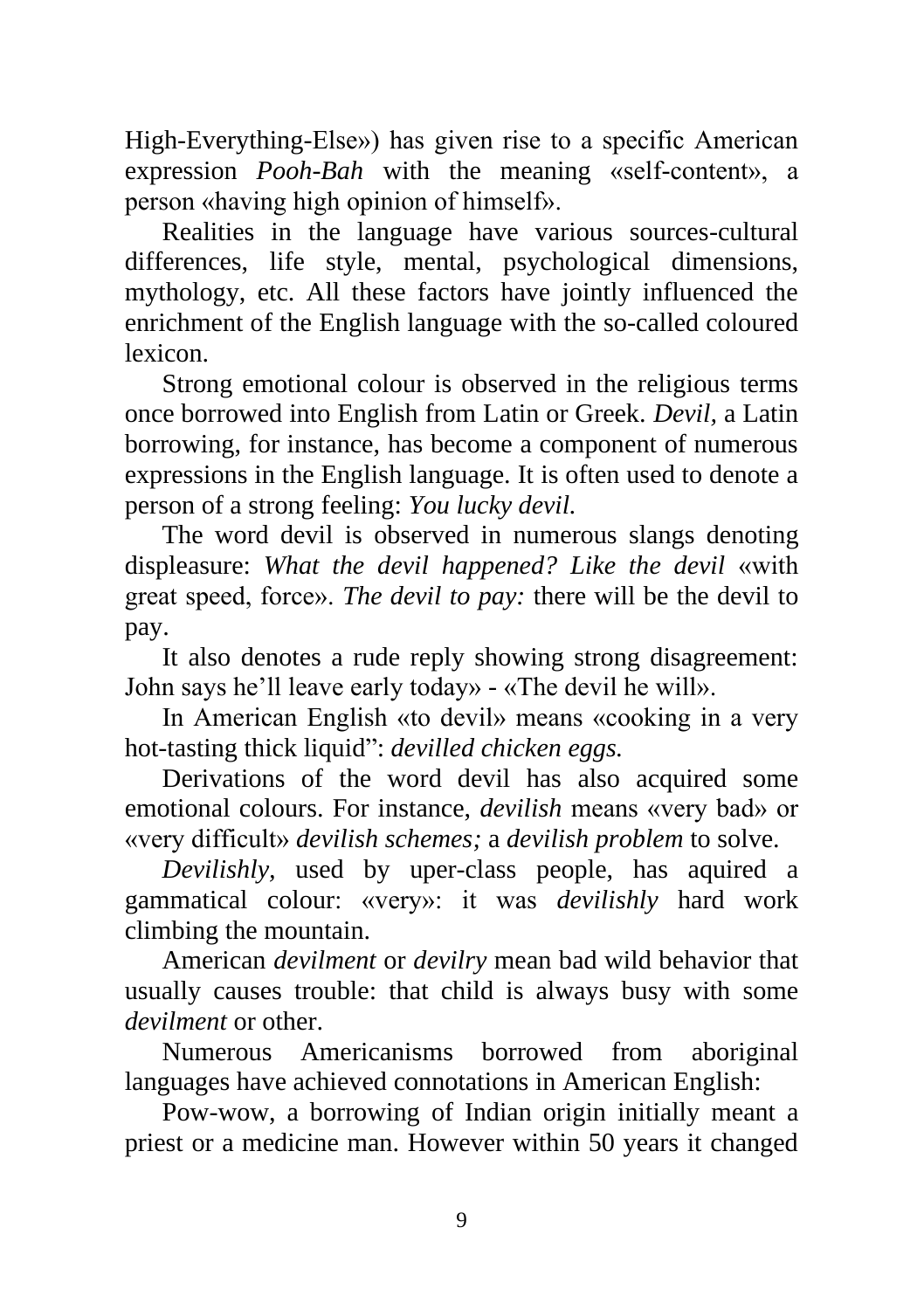its meaning several times. One of its derivative meanings was «ceremony accompanied by magic practice, feasting and dancing". A hundred years later it came to be used in its present meaning – «Indian council» or «a conference of any kind»

The story of the expressions *mugwump* also demonstrates how words can have lives of their own. It originates from *mugquomp,* an Indian word denoting «great chief». Later it gained an ironical meaning used to ridicule the breakaway Republicans in relation to a member of that party. Later it started to denote an independent party member, at the same time a politician who straddles an issue or is ready to support either side.

Mythology is another source to enrich the English vocabulary with culturally exotic lexicon. The names of legendary personages have influenced the appearance of stylistically colored expressions. The expression *to hold out an olive branch,* for instance, is an expressive way of denoting the notion of making a sign of peace. According to mythology of the flood in the Old Testament of the Bible, Noah let a dove fly free from the ark and the bird returned with a small branch from an olive tree. This meant that God forgave people and decided to stop the flood. Hence the olive branch began denoting the return of peace between God and the human race, and strated to be used as an stylistic, more experessive device of denoting peace.

The English language is rich in numerous highly expressive means, associated with mythological personages and beliefs.

The verb *gorgonize,* for instance, is associated with the Gorgons, the mythological three sisters who had snakes for hair and a gaze so terrifying that a mortal who looked into their eyes was turned to stone. Medusa, the most famous of the three, was beheaded by Perseus. The head of the gorgon was often depicted in Greek art in a highly stylized manner. At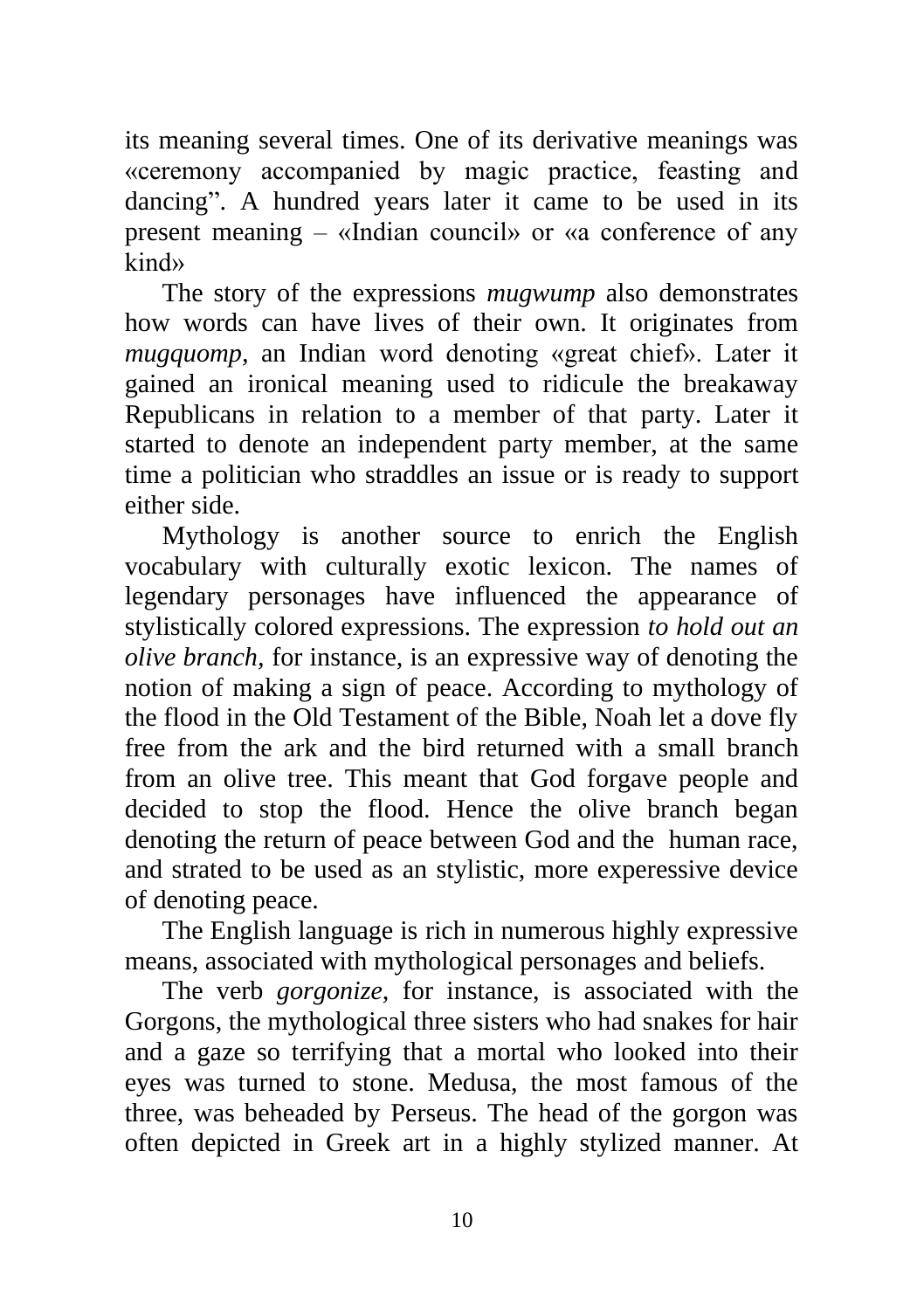present a gorgon can mean a terrifying or ugly woman. The verb to *gorgonize* means to paralyze by fear, that is synonym of the verbs *to terrify, to horrify*. However *to gorgonize* having a mythological colour, denotes the strongest degree of fear.

The word *demonic* is associated with the mythological daimones («divine powers»), which were believed to be intermediate between Gods and men or often the spirits of the dead.

In modern English the words *demoniac* or *demonic*  suggests possession by an evil spirit. As a noun *demoniac*  refers to one who is possessed by a demon.

Connotations with stylistic colour are also observed in the English onomasticon. We are ofthen faced with toponyms used in stylistic functions. This semantic process is mainly the result of the writer's creative activity. They intensify the expressiveness in the text. Such toponyms with their literary influence, their humorous nature, ethnic character, etc. serve as stylistic devices being often used as idioms such as: *carry coals to Newcastle* («to bring someone to a place which has plenty of such things already»), *grin like Cheshire cat* («to smile or grin *inscrutably*»), *meet one's Waterloo* («to be defeated»), etc.

A lot of idiomatic expressions are associated with people's names and surnames, places in the city, names of nationalities; proper names: *before you could say Jack Robinson* («very quickly»), *doubting Thomas* (a person who refuses to believe without clear proof), *Mister Right or Miss Right* (the person one would like to marry, a perfect match); names of nationalities: *double Dutch* (completely unintelligible language), *French leave* (departure without goodbye), *go Dutch* (to pay for oneself in a restaurant, movie, theatre), *Indian summer* (a period of warm weather in autumn), etc.

Language is bound up with culture in complex ways. The words and expressions people utter refer to common experience, tradition, religious and a mythological beliefs,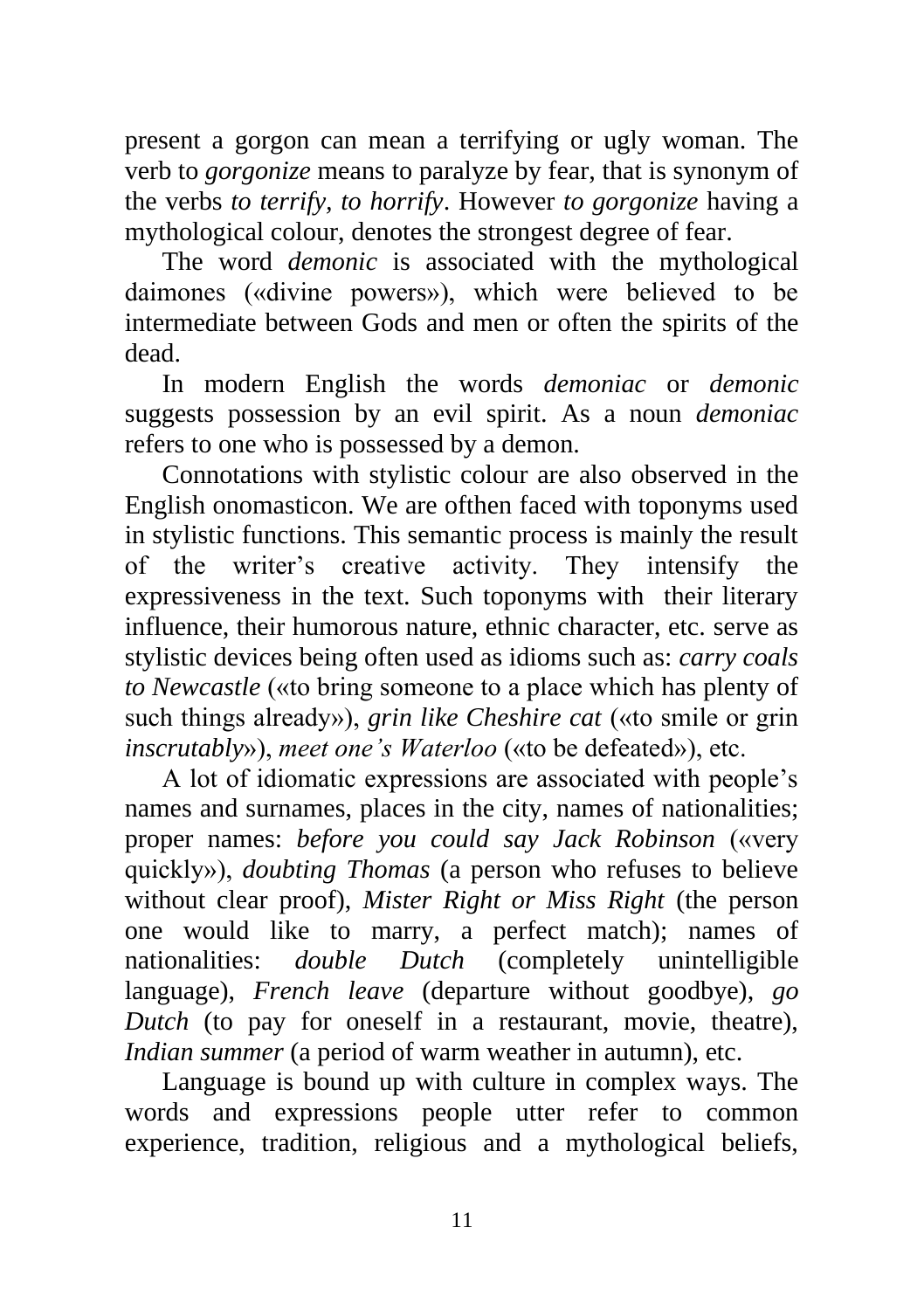superstitions, etc. «They express facts, ideas or events that refer to the culture of a certain people, to their cultural reality… Language is a system of signs that is seen as having itself a cultural value»<sup>1</sup>.

Being inseparably tied with the national culture, the culturally coloured lexicon functions in the language as denotative and connotative realities requiring specific methods and ways of translation into the native language.

<sup>&</sup>lt;sup>1</sup> Kramsch C. Language and Culture. Oxford University Press, 2009, p.3.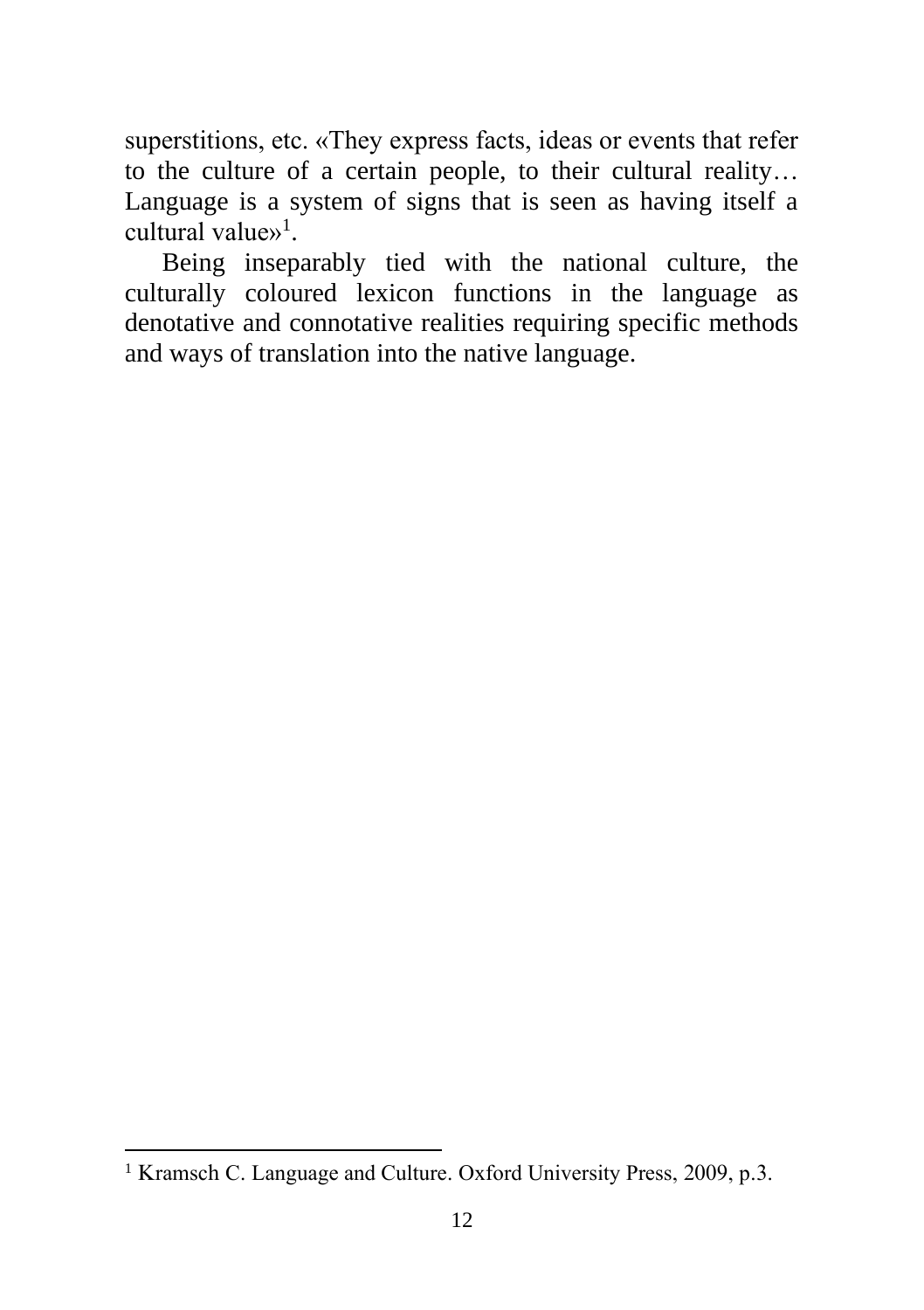## **1. Language and Reality**

Culturally coloured lexicon or language realities occur in the form of words, expressions, idioms, slangs, clichés, etc., containing information about all spheres of life and history of English-speaking peoples.

#### **British Realities**

A number of language realities reflect traditions. *Gretna Green marriage*, for instance, is understood in Britain as 'an easy way of marriage'. The expression is derived from the name of the village *Gretna Green* located on English-Scotish border. Young people who wanted to marry easily not being required formalities used to visit that village.

Realities covering all spheres of the British lifestyle are also observed in the British cuisine. For instance, *ploughman 's lunch* a light breakfast or dinner containing cheese, butter and bread, fresh tomatoes, salad, fish, etc is usually served in English pubs.

Or *Gaelic coffee is a* specific Irish cuisine accompanied with whiskey, sour cream and sugar.

*Shepherds pie* or *cottage pie*, consisting of potato and meat, are among preferred meals.

Specific American meals made of squash, pumpkin, sweet potatoes, pecan nuts, peanuts, cranberry, blueberry, etc, are of Indian origin. Pumpkin pie, roast turkey with cranberry sauce and sweet potatoes were first served on Thanksgiving day by early American immigrants.

A great number of British realities are observed to be historically coloured:

*A Square meal.* The saying having a square meal comes from the English Royal Navy during the time of Nelson. In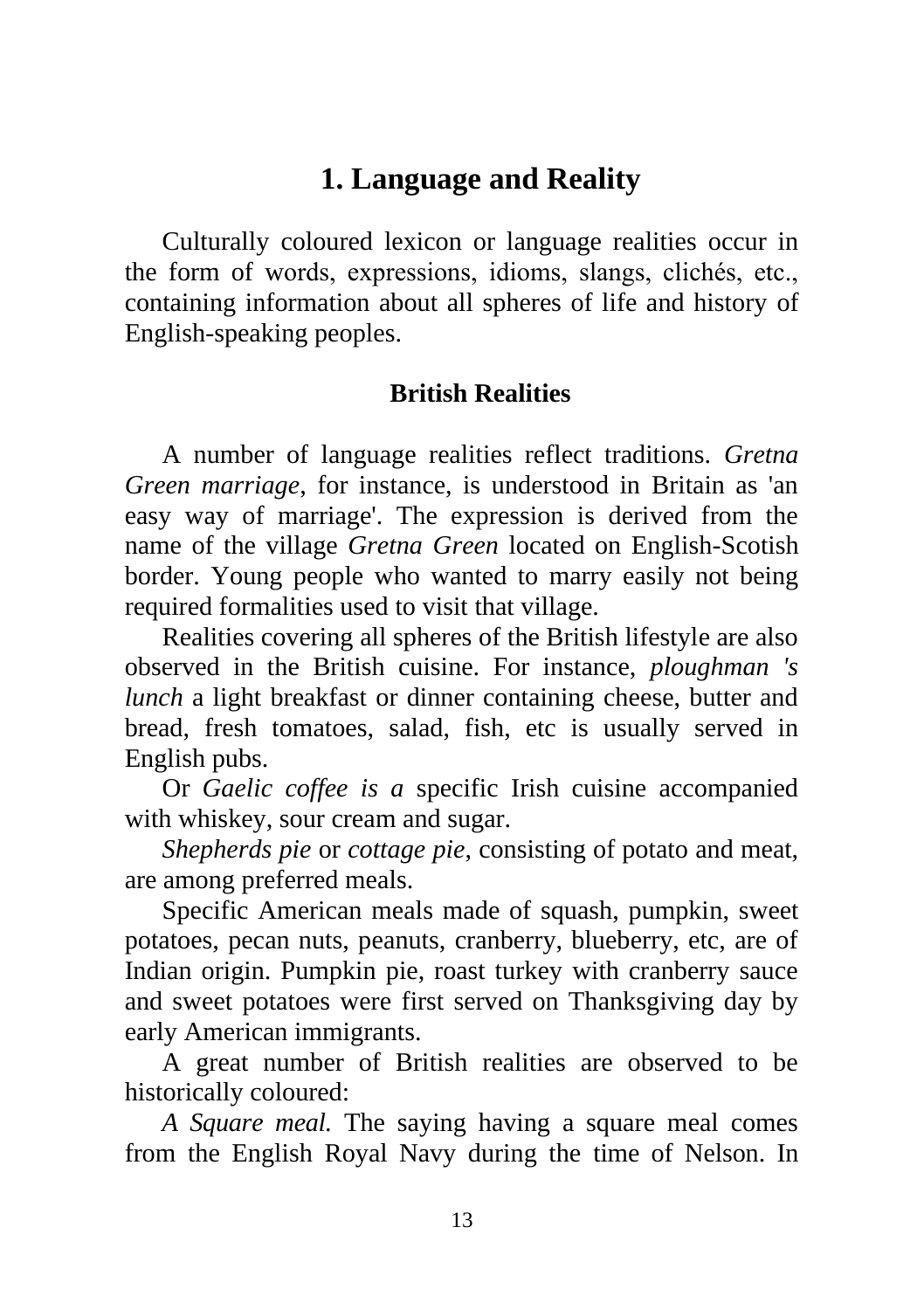order to stop the plates/dishes slipping around on the table when the ship was at sea, four pieces of wood were nailed to the benches in the shape of a square to stop the plates from slipping... hence having a square meal'

*Sincere.* The word "sincere" has some interesting roots.One story is that it comes from the ancient marble quarries of Rome. Apparently unscrupulous stone dealers covered the marble's imperfection with wax. The practice eventually became illegal, as the Roman Empire certified that all marble must be "sine cera" or "sincerus", meaning without waxgenuine. So, to be sincere is to be genuine.

*Fortnight.* Hardian's Wall,built to guard the Romans northern England border against the marauding Scots, had forts situated at regular intervals along its length. Every two weeks the soldiers got to sleep inside them and this is where our term for two weeks, Fortnight comes from.

*To let your hair down.* In Tudor England the ladies wore their hair up, and in "wimples" Beneath their hair was piled high and pinned. Naturally, in the bed chamber, caps and hats,as well as other garmenst,were disposed [of. lt](http://of.lt/) was a time for wanton behaviour and abandonslent, but only in the bedroom, and in private. Hence, letting one's hair down was a practical as well as a symbolic thing.

*Cold enough to freeze the balls off a brass monkey.* This very common description of the British winter weather actually comes from the times when the navy fought with cannon balls. These were stored on deck,besides the actual cannon. With the rolling of the ship the balls would roll around the ship. They were welded to small stable upright called,a brass monkey. In the bitter cold the weld could snap and they let loose the balls!

*Dear old Blighty*. Blighty is another nickname for Britain.In the first World War, soldiers would pray for a "blighty". This was a wound that would get them back to Blighty for treatment.Some people say it's a corruption of beauty but more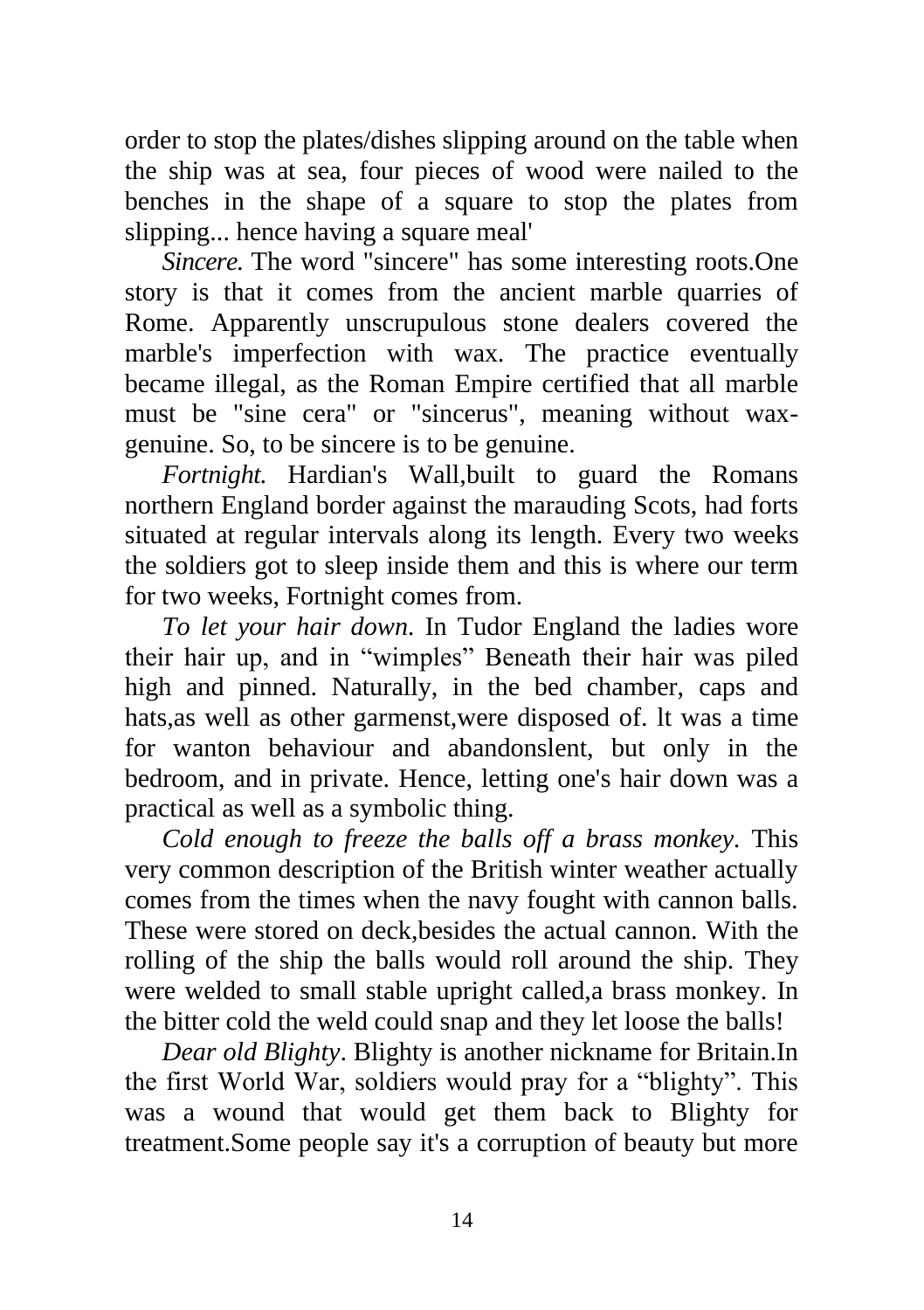probably its derived from a Hindu word meaning 'stranger'and picked up by the British while ruling India.

*Don't throw the baby out with the bath water*. Most people got married in June because they took their yearly bath in May and were still smelling pretty good by June. However, they were starting to smell, so brides carried a bouquet of flowers to hide the B.O.Baths were a big tub filled with hot water. The man of the house had the privilege of nice clean hot water. Then all the other sons and men,then the women and finally the children. Last of all were the babies.By then the water was so dirty you could actually lose someone in it.

*It's raining cats and dogs*. Houses had thatched roofs, thick straw pile [high. lt](http://high.lt/) was the only place for animals to get warm, so all the pets, dogs, cats and other small animals,mice rats, bugs, lived in the roof. When it rained, it became slippery and sometimes the animals would slip and fall off the roof.

This is also the reason why four poster beds developed. The idea of the roof was to keep from nasty things falling into your open mouth when asleep! The side curtains kept out the drafts..

*Burning a candle at both ends.* Once upon a time the only light in a house was provided by the *taper* .This was kept alight usually on a holder beside the [fire.](http://fire.lt/) It provided a small amount of light.If special visitors came and more light was demanded then the taper was lit both ends.

*Rule of thumb.* Before thermometers were invented, brewers would dip a thumb or finger into the mix to find the right temperature for adding yeast.Too cold,and the yeast wouldn't grow. Too hot, and the yeast would die.This thumb in the beer is where we get the phrase "rule of thumb".

Another derivation comes from the ancient custom that men could beat their wives but only with a stick no thicker than their thumb! Thus having someone under your thumb.

*Mind your own business.* Our ancestors personal hygiene left much room for improvement. As a result, many women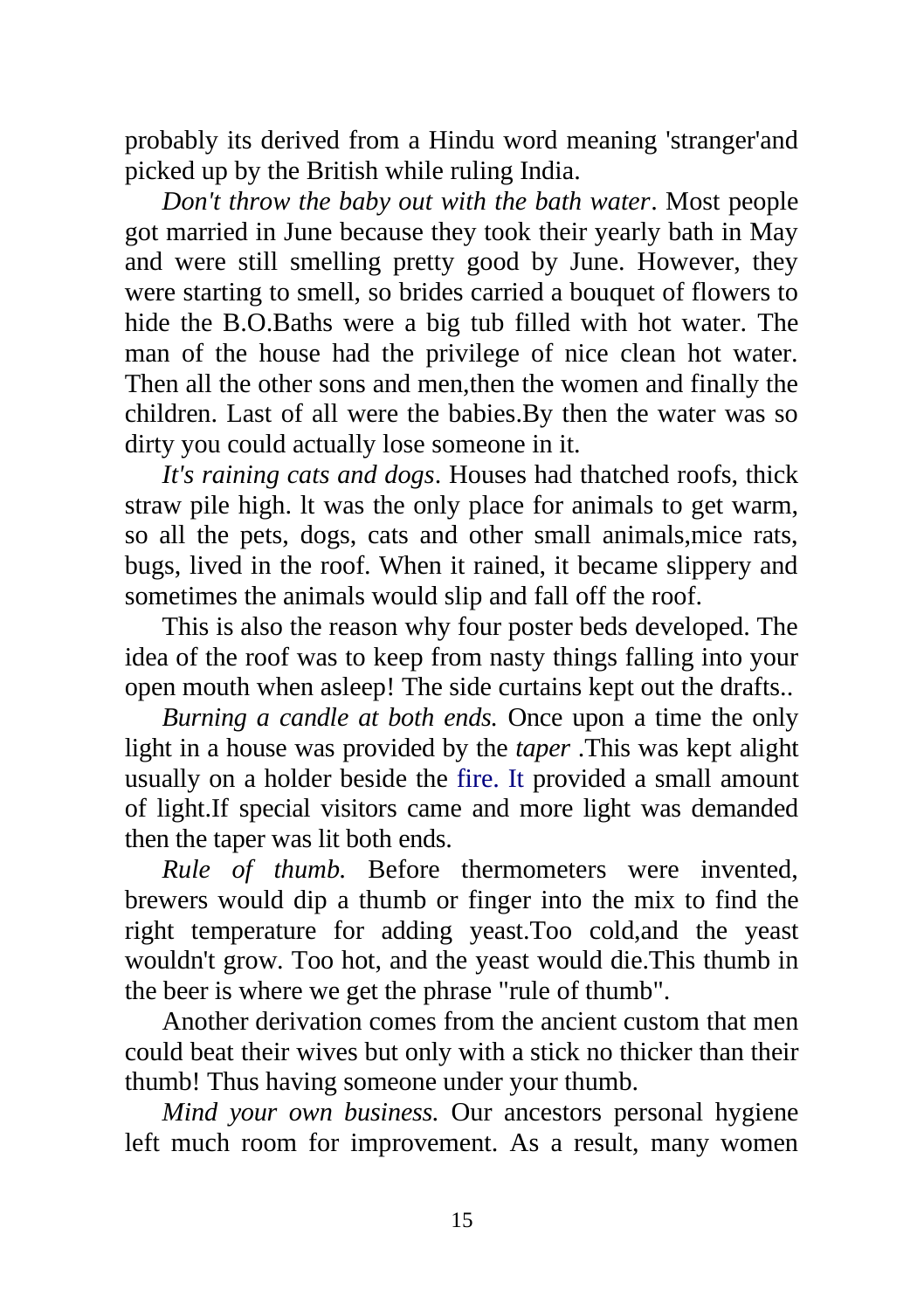and men had developed acne scars by adulthood. The women would spread bee's wax over their facial skin to smooth out their complexions. When they were speaking to each other, if a woman began to stare at another woman's face she was told mind your own bee's wax.

*Mind your P's and Q's.* In old England ale was drunk in pints and quarts. So when customers got unruly, the innkeeper would yell at them to mind their own pints and quarts and settle down.

*Wet your whistle.* Many years ago, pub frequenters had a whistle baked into the rim or handle of their ceramic mugs. When they needed a refill, they used the whistle to get some service. "Wet your whistle" is the phrase inspired by this practice.

*I'm feeling fair to middling.* It comes from cotton grading used in the late 19th century to early 20th century in the southern United States. "Fair"was one of the lowest grades of cotton and "middling" was the next lowest used when a farmer brought his cotton to market!

*"Honeymoon.* It was the accepted practice in Anglo-Saxon England years ago that for a month after the wedding, the bride's father would supply his son-in-law with all the mead he could drink (it was supposed to make the wife fertile and the husband virile).Mead is a honey wine, and because their calendar was lunar based,this period was called the "honey month" or what we know today as the "honeymoon".

*Goodnight sleep tight.* In Shakespeare's time,mattresse were secured on bed frames by ropes. When you pulled on the ropes the mattress tightened,making the bed firmer to sleep on. That's where the phrase "goodnight, sleep tight" came from.

*One for the road.* During the middle ages and mediaeval period, the condemned were taken from London city gaols to Tyburn Hill for execution.En route, along what is today's Oxford Street, the cart stopped and they were allowed one final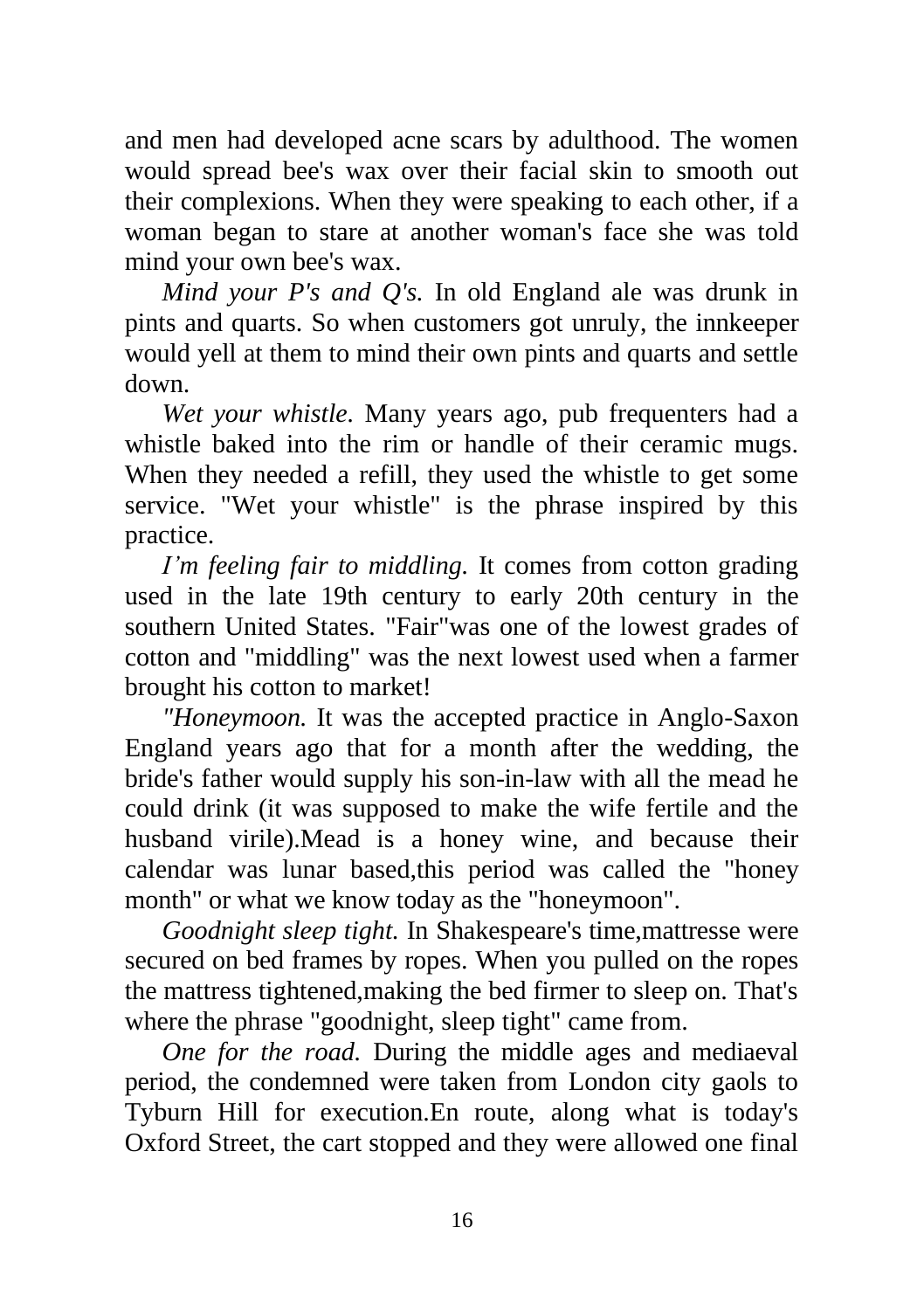drink at a country inn situated on the road. The one they were drinking was for the road to death.

A great number of culturally coloured words and expressions have emerged in Amercan, Australian and other variants of the English language.

#### **American realities**

After Europeans settled the new world a new variant of the English language with a great lexical difference came into being.The difference originates from various sources, both linguistic and extralinguistic. The linguistic factors were associated with the participation of various British dialectal words which in the course of the formation of American English changed into literary words in American English and specific American word formation.

A number of American literary words at present function as dialectisms in British English: *loan* is an English archaism while in the USA it is a literary word. The word *to guess* used to mean "to consider", "to think" is archaic for modern British English while it is literary for Americans.

A great source for lexical difference is American wordbuilding. For instance, the word *motel* was built with combination of the first part of *motor* and the second part of the word *hotel*. The word denotes a rest place on wheel. Or the word *smog* consists of the first element of *smoke and the last letter of* fog*.*

Extralinguistic factors influencing American English are the following. American nation had a specific history.The English language first appered in North America in early  $17<sup>th</sup>$ c.The first American colony was established in 1607. The new way of life became a significant source for a great number of new words in American English. We can see many words which denote the America type of flora and fauna:moose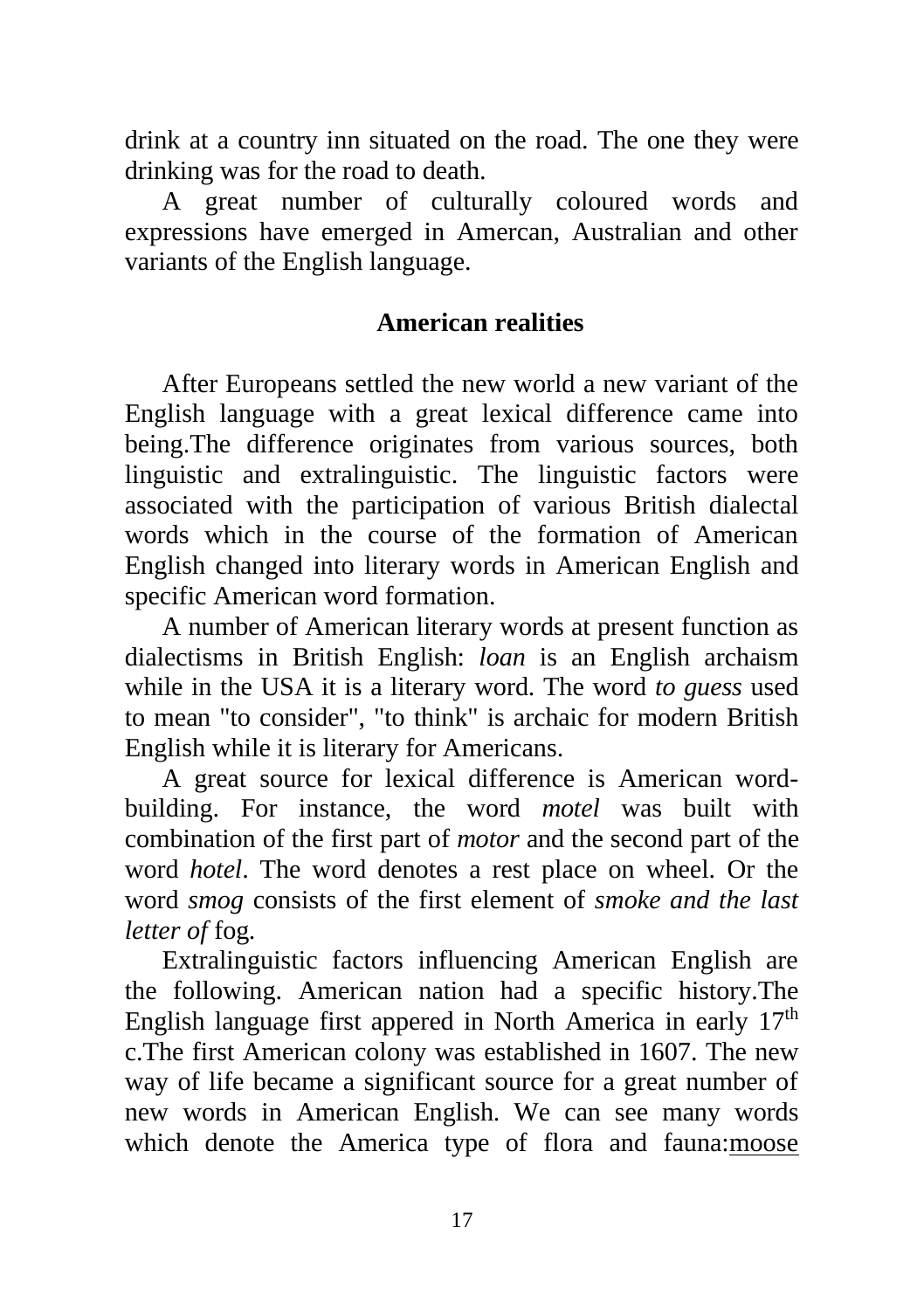(American deer), *live-oak* a type of Virginian oak,gap-a mountainus passage,

*Backwoods* -a deep part of the forest, *buffalo, caribou* (deer), *opossum* (rat) Many of these words gave rise to appearance of American jargons, phraseological units which are used in emotive language to *buffalo* "to lie", to get smb. buffaloed "to lie", *to play opossum, to play possum* "to pretend to be ill","to pretend to be dead"

Many American words reflect the lifestyles of the first Americans, their economic life: *back-settlement* -a far away settlement in the thick part of the forest, *lot*-a part of land.

Many Americanisms were borrowed from Indian languages. For instance, with the Indian word *squaw* (woman) Americans have in mind Indian women.

*Pow-wow* was adopted very early to mean a priest or medicine man.

Within 50 years it was used to mean a ceremony in which magic was practiced together with feasting and dancing.

A hundred years later it had moved closer to its present English meaning and was used to describle an Indian council. At present it denotes a meeting of any kind.

The story of *mugwump* also shows how words can have lives of their [own. lt](http://own.lt/) came from *muqquomp,* an Indian word meaning "great chief'. After that the word gained a more joky meaning and in 1884 it was used by Repubican Party supporters of James G.Blaine to ridicule the breakaway Republicans who had thrown in their lot with Grover Clevelend, the Democratic nominee. In fact, the joke went against them because clevelend won. Since then mugwump has been used, often approvingly in American politics to denote an independent, but also a politician who straddles an issue or is ready to support either side.

Interesting words from Indian languages have also been joined by phrases.In our own time business executives might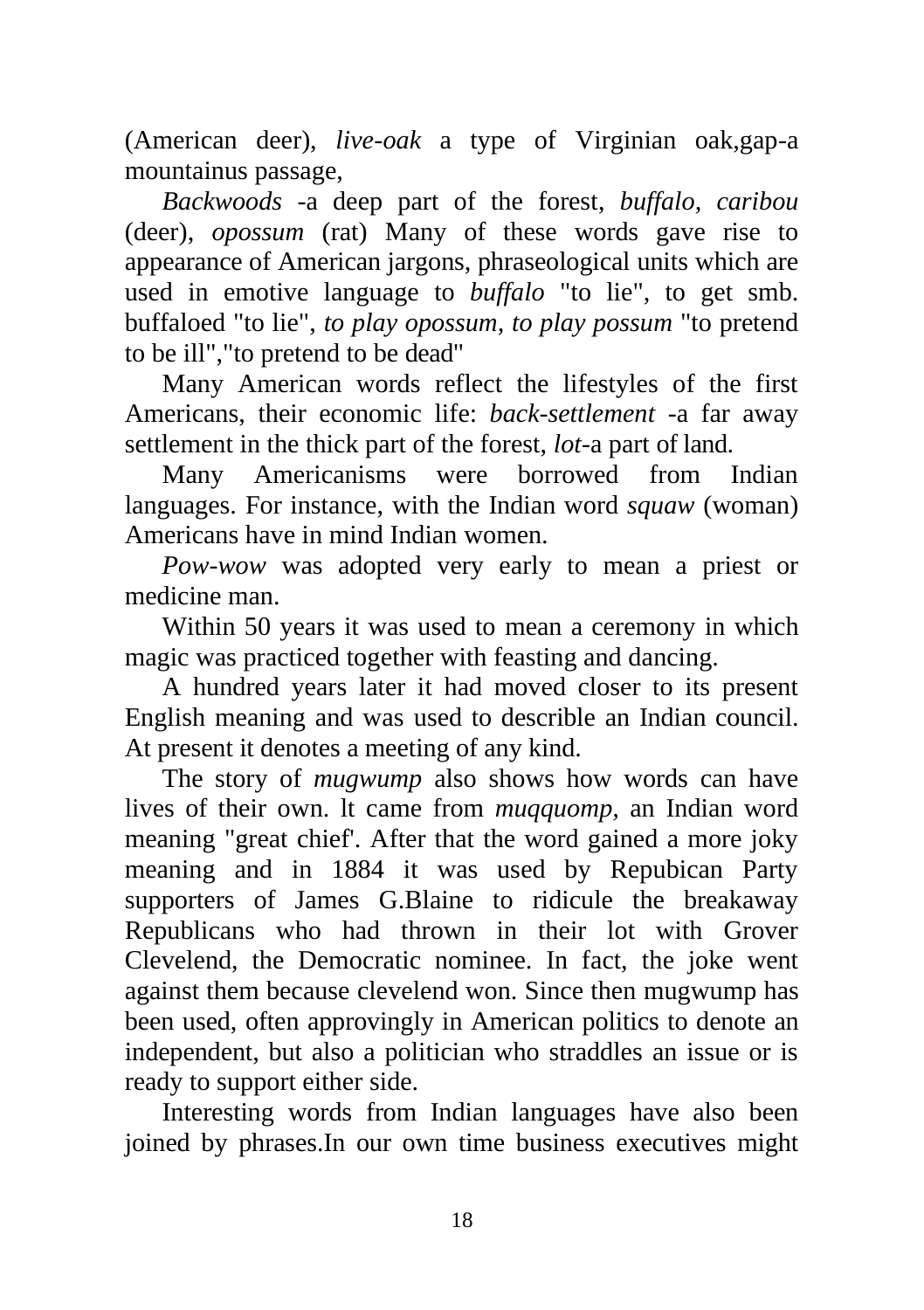talk about going "smoking a pipe of peace" It is connected with the agreement of two warrying sides who as a sign of peace smoke a pipe of peace.

Further in the past *fire-water* for whisky was a translation of an Indian word.

The first settlers also adopted thousands of Indian placename.26 states have Indian names: *Arizona*-arizonac "little river" *Idaho*-Edahoe "light on mountain", *Illinois* - "the river of people". Iova "dreamy people", *Kansas -* "the people of the Southern wind", *Kentucky-"* (ken-tan-teh) "the earth of the tomorrow", *Massachusetts* -"a small place on a big hill", Michigan, (michi gama) "big water".

Name of rivers: *Mississippi-maesi sipu* "fish river", *Nebraska* "large river", *Oklahoma* "red people". Indian words *sachem, sagamore* are used to denote Indian chief.

A great number of Americanisms have been barrowed from the languages of immigrants from Europe. German words: *pretzel*-a baked and salted biscuit, *Jarge-beer*-beer kept for some months before use, wienie - a kind of seasonal sousage, *humburger*.

*Moose,* an Indian word for "elk" become a part of the phraseological unit "fit as a bull moose" ("healthy as a bull"). This phrase became so popular that it became metaphorically used to denote the Progressive Party in 1912 elections: *Bull Moose Party*. The supporters of this party were consequently called *Bull Moosers.*

A number of Americanisms are assosiated with the barrowings from the Indian language.

*Tomahawk* (axe), borrowd into American Englich from an Indian language has entered the following expressions: *to bury the tomahawk* "to ment", to dig up (to raise) the tomahawk "to begin military operation".

*Pemmican* ("dried meat mixed with fat"), barrowed from Indians, has also attained the meaning of "laconic statement"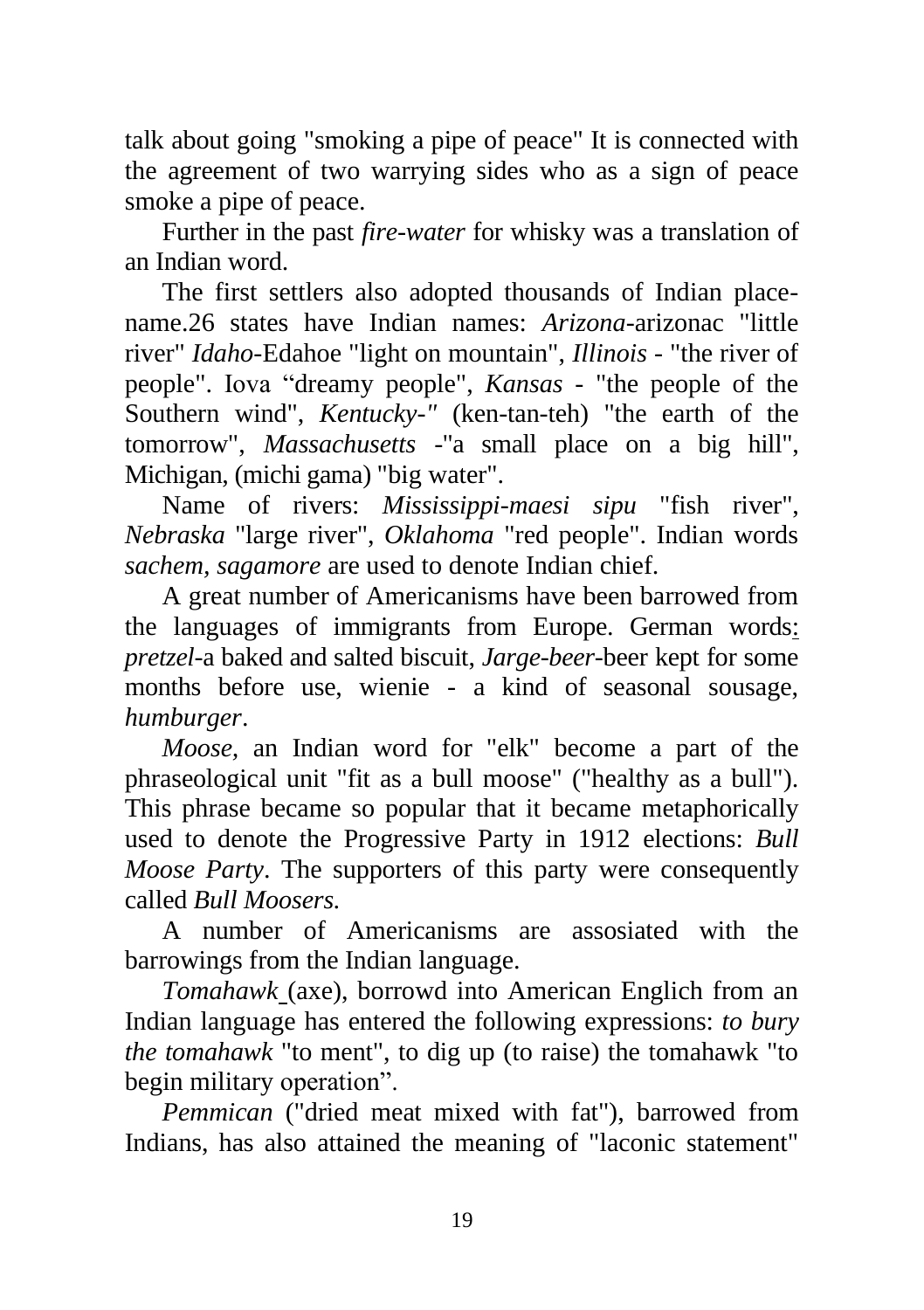(word).

*Sachem* (tribal leader of Indians) adopted by Americans from an Indian language has attained a derivative meaning used in, colloquial speech as "political boss".

*Toboggan* ("ski"), borrowed from a local language: - "a vehicle led by dogs". Its derivative through conversion now is also used as a verb (to toboggan), denoting "to skate" and has also become a part of a phaseological unit: prices *tobogganed* "prices have sharply decreased.

There are about two thousands words and expressions that are native to Canada,or which have a meaning peculiar to Canada.

Many words and phrases used in the USA have retained Elizabethan English meanings and pronounciations that have long disappeared in the Mother Country. Of course,there are many American phrases which are used there but haven't been adopted outside the country; for example, *blue plate special, lead-pipe cinch* and *presto chango* are widely understood in the US, but would procure puzzled looks in other English-speaking countries.

Many English phrases that were coined in the USA now are also used around the world:

*A shot in the arm* "stimulus".

This expression derives from the invigorating effect of injecting drugs. A shot is of course US slang for an injection, either of a narcotic or medicinal drug. That term has been in use since around the beginning of the  $20<sup>th</sup>$  century.

*As happy as clam* "very happy and contend".

Why would clams be happy? It has been suggested that open clams give the appearance of smiling. The derivation is more likely to come from the fuller version of the phrase, now rarely heard-'as happy y as a clam at high water". Hide tide is when clams are free from the attentions of predators; surely the happiest of times in the bivalve mollusc world. The phrase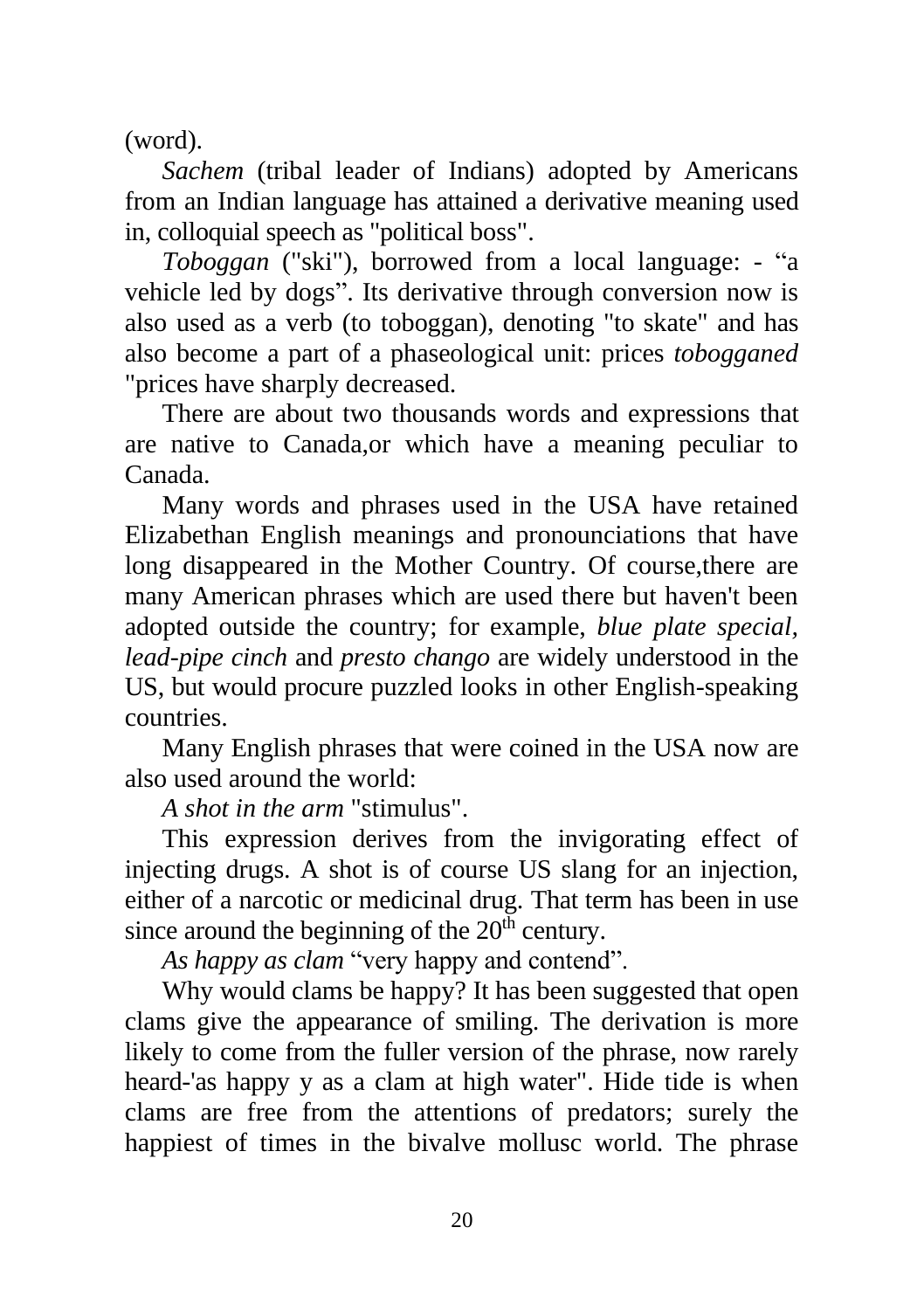originated in the north-eastern states of the USA in the early 19<sup>th</sup> century.

*Back to the drawing board.* "Start again on a new design or plan after the failure of an earlier attempt".

This term has been used since  $19<sup>th</sup>$  century as a jocular acceptance that a design has failed and that a new one is [needed. lt](http://needed.lt/) gained common currency quite quickly and began appearing in US newspapers by 1947, as here in the *Walla Walla Union-Bulletin, Washington,December 1947:*

*Back-seat driver.* "Someone who criticizes from the sidelines"

This comes from the annoying habit of some people of giving unwanted advice to vehicle [drivers. lt](http://drivers.lt/) emerged in the USA in early  $20<sup>th</sup>$  century, as motoring was becoming widespread.

*Bats in the belfry.* "Crazy eccentric".

Bats are, of course, the erratically flying mammals and "belfries" are bell towers sometimes found at the top of churches. "Bats in the belfry" refers to someone who acts as though he has bats careering around his topmost part, i.e.his head.

*An arm and a leg.* "A large, possibly exorbitant, amount of money".

It cost and arm and a leg is one of those phrases that rank high in the "I know where that comes from" stories told at the local pub. In this case the tale is that portrait painters used to charge more for larger paintings and that a head and shoulders painting was the cheapest option, followed in price by one which included arms and finally the top of the range "leg and all" portrait. As so often with popular etymologies,there's no truth in that story.Painters certainly did charge more for large pictures, but there's no evidence to suggest they did so by limb count. In any case the phrase is much more recent than the painting origin would suggest.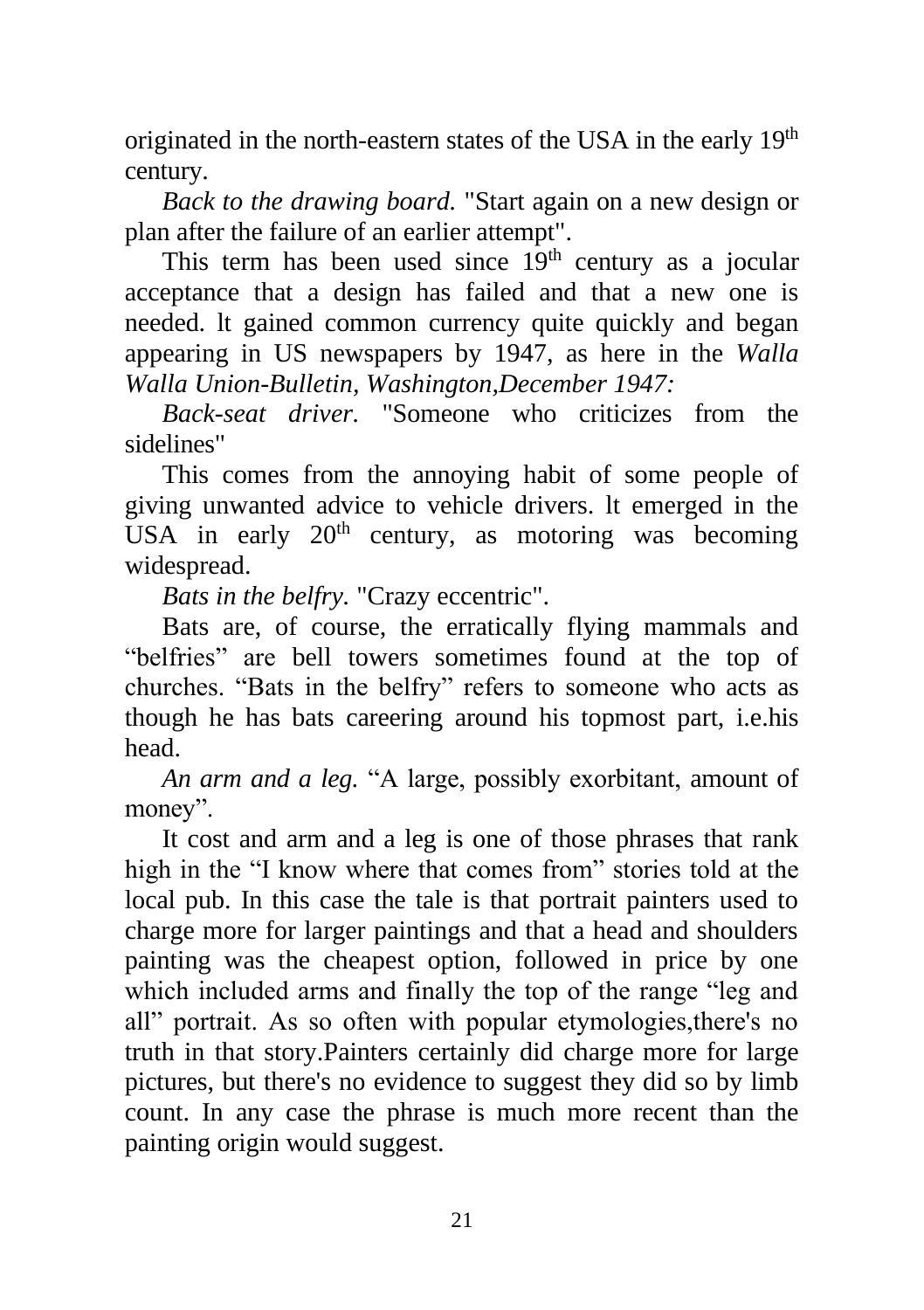*The customer is always right.* "The trading policy that states a company's keenness to be seen to put the customers first".

Several retail concern used this as a slogan from the early  $20<sup>th</sup>$ century onward. In the USA it is particularly associated with Marshall Field's department store, Chicago (established in the late  $19<sup>th</sup>$  century).

The store is an icon of the sity, although it is set to lose its name in 2006 when, following a takeover, it becomes renamed as Macy's.In the UK, Harry Gordon Selfridge (1857-1947)the founder of London's Selfridges store (opened in 1909) is credited with championing its use.

The Wisconsin born Selfridge worked for Field from 1879 to 1901. Both men were dynamic and creative businessmen and it's highly likely that one of them coined the plirase, although we don't know which.

Of course, these entrepreneurs didn't intend to be taken literally. What they were attempting to do was to make the customer feel special by inculcating into their staff the disposition to behave as if the customer was right, even when they weren't.

*Zero tolerance.* "A from of policing that allows no crime or anti-social behaviour to be overlooked".

As the name of a form of policing this term came into use in the USA in the 197 (Ts.This method typically involved allocating additional law-enforcement resources to areas where some form of crime, e.g. mugging or prostitution,was endemic and then applying the strict and uncompromising letter of the law.

*Wild and Wooly.* "Lawless and Uncultured".

This expressions is of American origin and came into being to describe the "wild"west of the country sometime after the Californian Gold Rush era of the 1850s.

*What's not to like?* "A rhetorical questions,suggesting that what is being spoken of is without fault"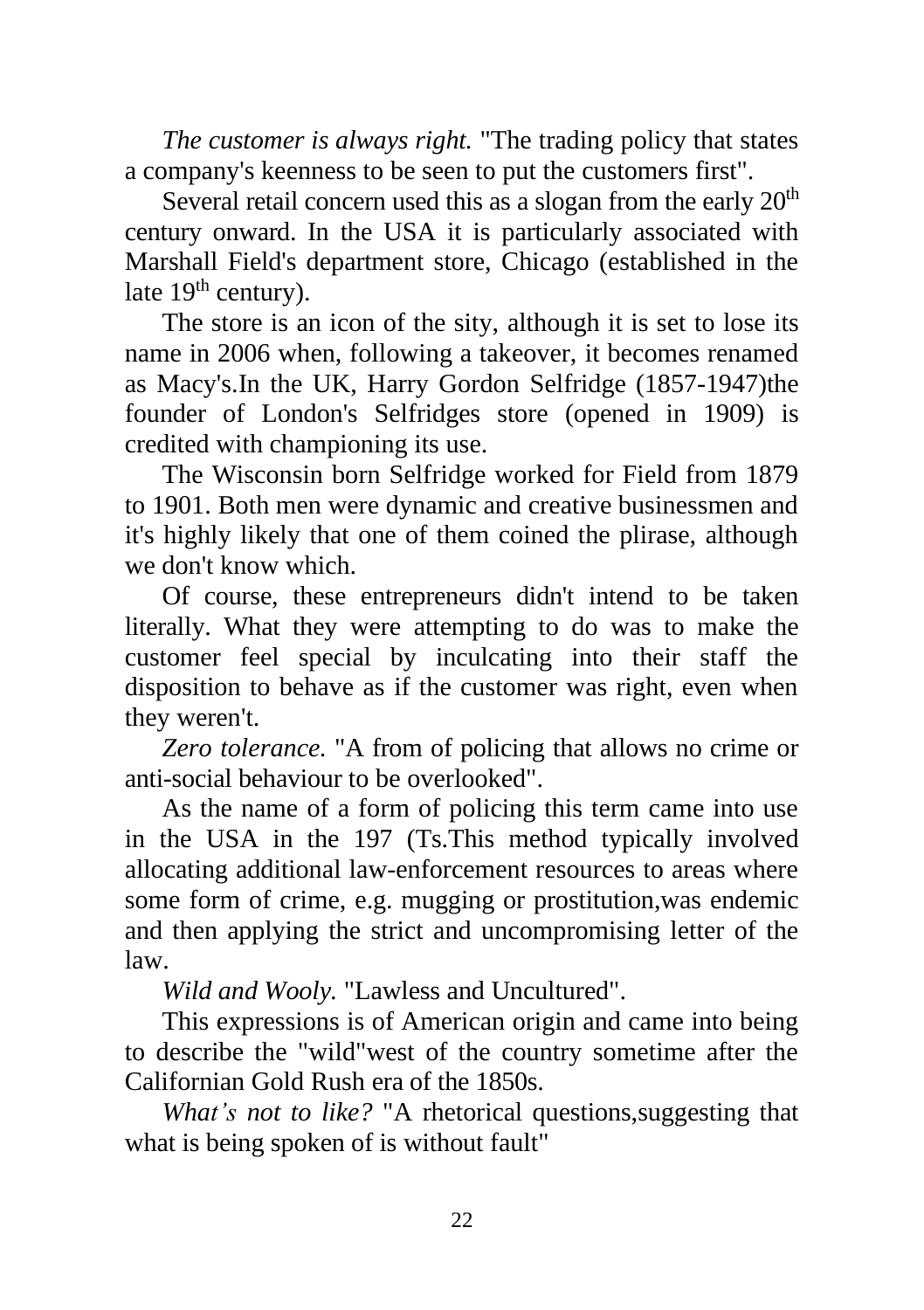What's not to like? Well, many people don't like this cliched phrase, which has become as overused as "wake up and smell the coffee", think outside the box etc.

It sounds like, and is, of American origin and has been in use there since at least the 1960s, possibly earlier and is in the mould of a Jewish rhetorical phrase, like "What am I, chopped liver?" or Is the Pope Catholic?"

*Wear the trousers.* "Be in charge"

To be "wearing the trousers" is to be the dominant member of a household.

In the days that this phrase was coined that person was normally expected to be the husband and father. The only reason to employ the phrase at all was to relate it to a woman, with the implication that the normal order had been overturned and that a woman was dominant over her husband.

*Spring forward, fall back. "Mnemonic* relating to Daylight Saving Time, indicating that clocks are moved forward an hour in spring and back an hour in autumn".

Autumn is the time of year for English wrinklies like me to bemoan the creeping Americanization of our culture,as we see Bonfire Night being steadily superseded by Halloween.

*Spill the beans.* "To divulge a secret, especially to do so inadvertenly or maliciously".

The derivation of this expression is sometimes said to be a voting system used in ancient Greece. The story goes that white beans indicated positive votes and black beans negative. Votes had to be unanimous, so if the collector 'spilled the beans' before the vote was complete and a black bean was seen, the vote was halted. That's plausible, but doesn't account for the fact that the phrase is first found in the early 20th century. It's probably best if we concentrate our search there and ignore ancient Greece.

*Sold down the river.* "Betrayed or cheated"

This phrase originated in the Mississippi region of the USA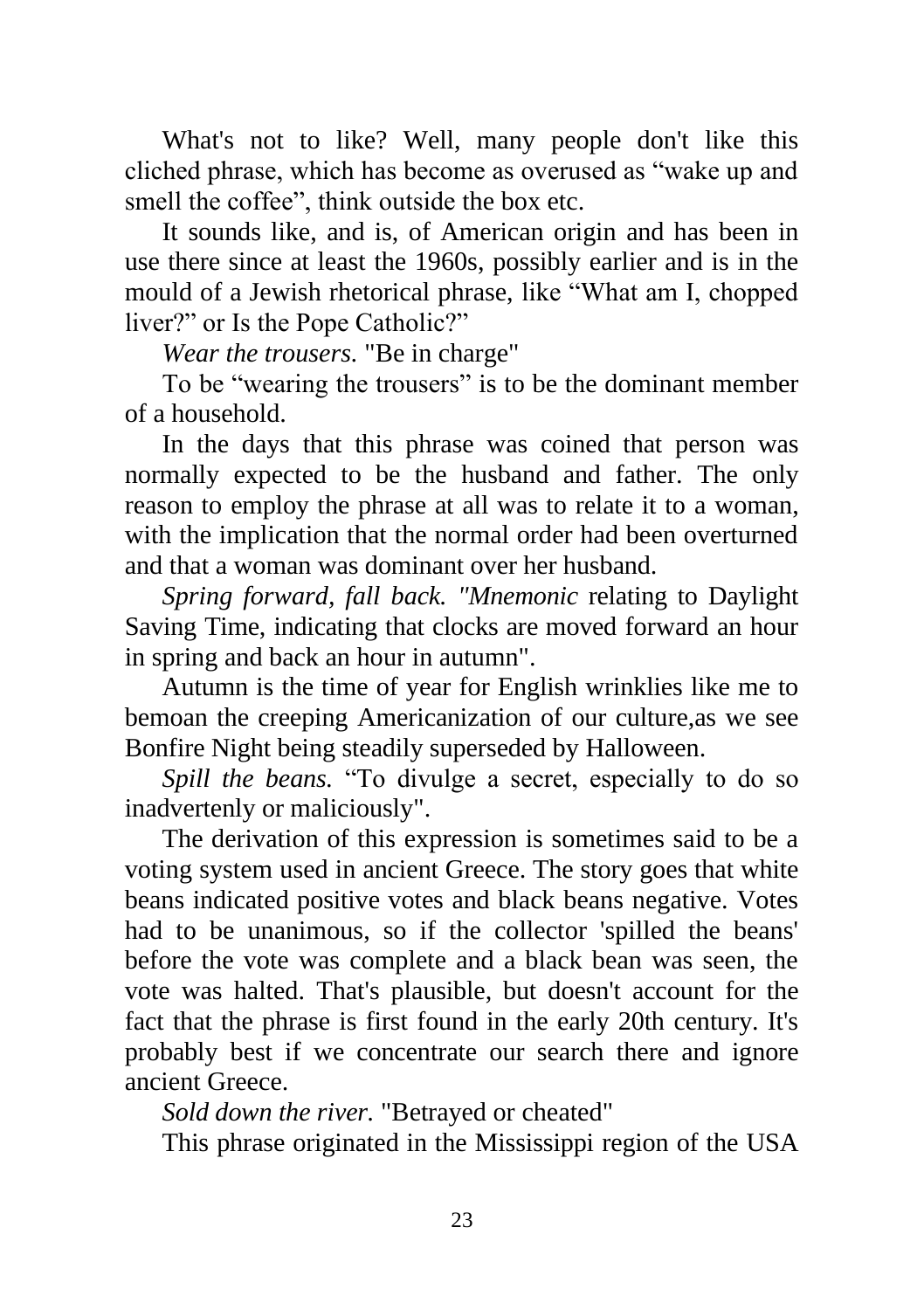during slave trading days. Slaves who caused trouble were sold from the northern slave states into the much harsher conditions on plantations in the lower Mississippi.

*Pull the wool over your eyes.* The natural assumption is that this phrase derives from the wearing of woollen wigs, which were fashionable for both men and women in the 16th and  $17<sup>th</sup>$ centuries. The phrase itself is of 19<sup>th</sup> century American origin.

The 'wig' derivation is probably correct but there must be an element of doubt about it as the wearing of wigs had largely died out in the USA by the early 19<sup>th</sup> century. The tradition has continued in Europe where the judiciary of several countries wear wigs in court.

*A no-brainer.* Something that requires little mental effort or intelligence to perform or understand. The term is often applied to decisions which are straightforward or sometimes to people who appear to lack intelligence.

"No-brainer" is American in origin and was first used there in the 1950 s.

*No dice.* "A refusal to accept a proposition - equivalent to 'nothing doing'".

This is a US phrase and originated there in the early  $20<sup>th</sup>$ century. Gambling with dice was illegal in many states and so gamblers went to some pains to hide the dice when challenged by the police. Courts would sometimes throw out cases if the dice weren't offered in evidence. There are several court records where gamblers were alleged to have swallowed dice to avoid arrest.

*My bad.* "My mistake. I'm to blame".

This slang term originated in about 1970. At that time, i.e. pre the widespread use of the Internet, slang terms often circulated at street level for many years before being adopted by anyone who felt inclined to write them down. That's clearly not the case any longer of course and any word or phrase that is widely known is dateable quite precisely via website logs.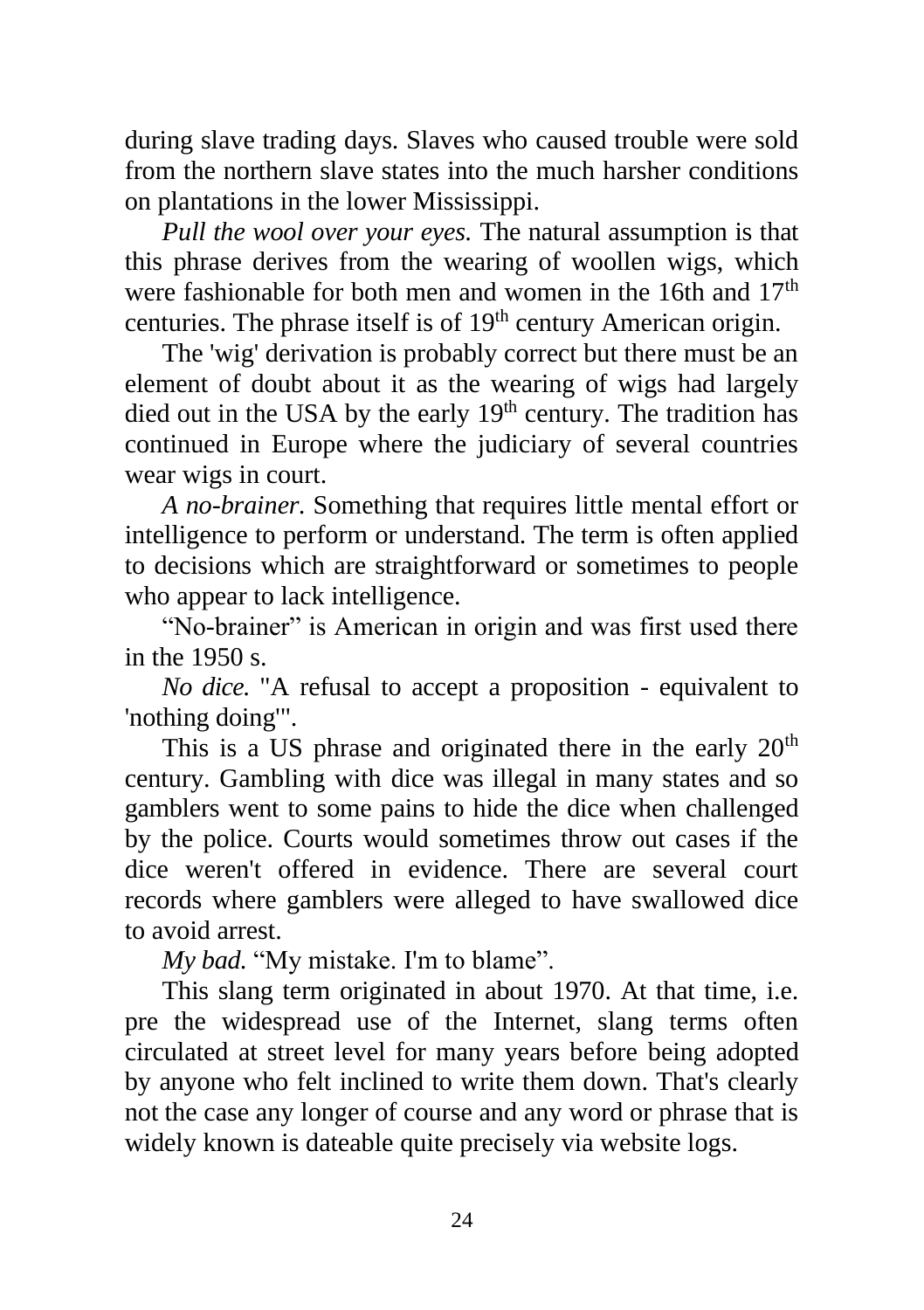*Make a bee-line for.* "Go directly towards".

The phrase derives from the behaviour of bees. When a forager bee finds a source of nectar it returns to the hive and communicates its location to the other bees, using a display called the Waggle Dance. The other bees are then able to fly directly to the source of the nectar, i.e. "make a bee-line" for it. This dance is a surprisingly sophisticated means of communication for a creature with such a small brain. The forager bee performs a short wiggling run - hence the name, with the angle denoting the direction of the nectar-laden flowers and the length of time denoting the distance.

*Lame duck.* "A person or thing that isn't properly able to function, especially one that was previously proficient."

The description of 'lame duck' is often applied to politicians who are known to be in their final term of office, when colleagues and electors look toward a successor. It is also sometimes used to describe office-holders who have lost an election but have not yet left office.

#### **Australian realities**

Australian English incorporates many terms that Australians consider to be unique to their country. One of the best-known of these is *outback* which means a remote, sparsely-populated area. Many such words, phrases or usages originated with British and Irish convicts transported to Australia in 1788-1868. And many words which are still used frequently by rural Australians are also used in all or part of England, with variations in meaning. For example:

**-***a creek* in Australia (as in North America), is any "stream or small river", whereas in England it is a small watercourse flowing into the sea.

**-***paddock* is the Australian word for "field", while in England it is a small enclosure for livestock.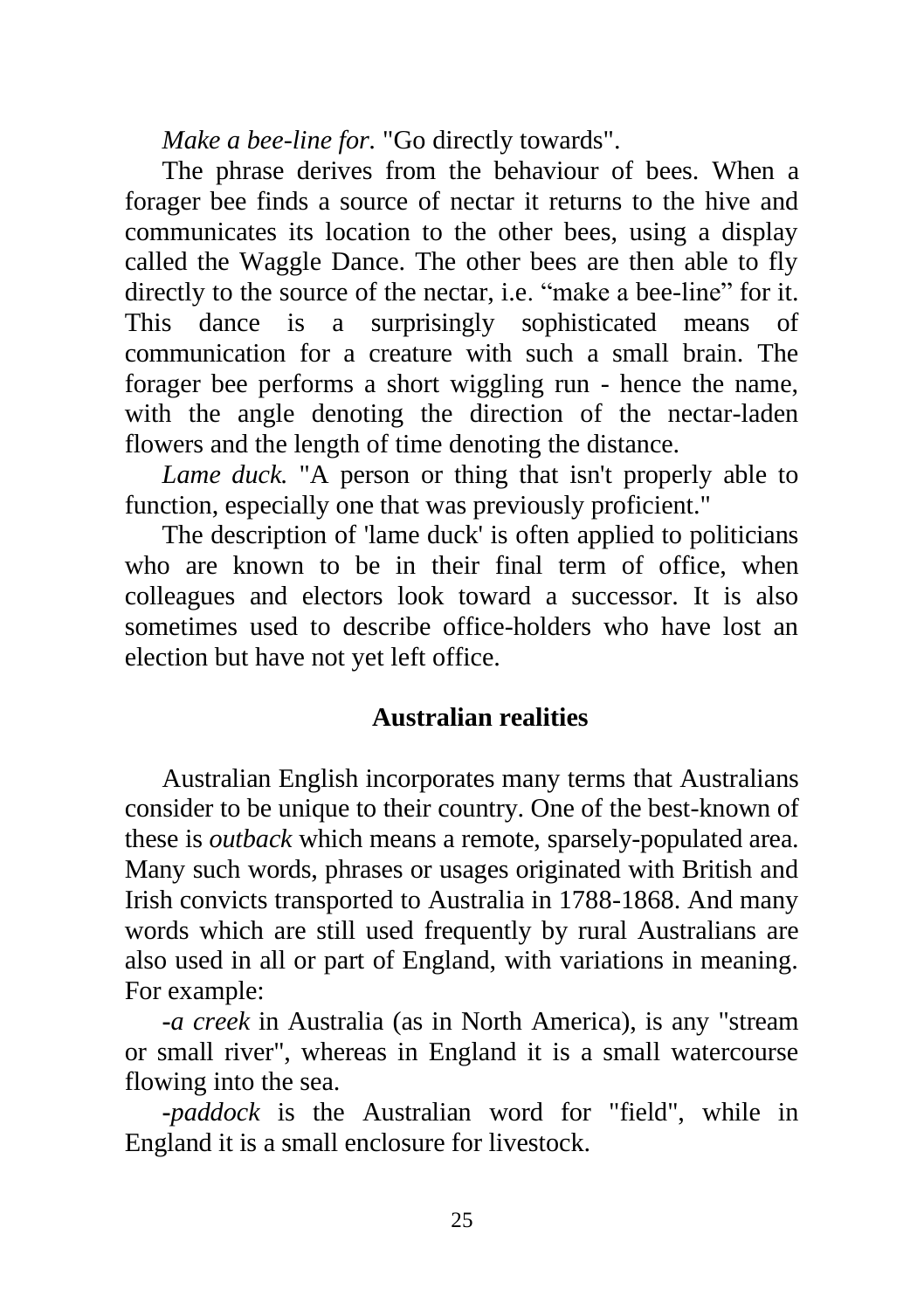Australian English and several British English dialects (e.g. Cockney, Scouse, Geordie) use the word *mate* to mean a close friend of the same gender, rather than the conventional meaning of a spouse, although this usage has also become common in some other varieties of English. Origins of other terms are not as clear, or are disputed. *Dinkum* or *fair din*kum means true, the truth, speaking the truth, and related meanings, depending on context and inflection. It is often claimed that *dinkum* was derived from the Cantonese (or Hoklden) ding kam, meaning top gold, during the Australian goldrushes of the 1850s. This, however, is chronologically improbable since dinkum is first recorded in the 1890s. Scholars give greater credence to the notion that it originated with a now-extinct dialect word from the East Midlands in England, where dinkum (or dincum) meant "hard work or fair work, which was also the original meaning in Australian English. The derivation *dinky-di* means a true or devoted Australian. The words *dinkum or dinky-di* and phrases like *true blue* are widely purported to be typical Australian sayings, however these sayings are more commonly used in jest or parody rather than as an authentic way of speaking.

Similarly, *gday,* a stereotypical Australian greeting,is no longer synonymous with *good day* in other varieties of English (it can be used at night time) and is never used as an expression for farewell, as good, day is in other countries.

Sheila, Australian slang for woman, is derived from the Irish girls name *Sile.*

Where foodstuffs are concerned, Australian English tends to be more closely related to the British vocabulary, for example the term *biscuit is* the traditional and common term rather than the American term *cookie* and *cracker*. As had been the case with many terms, cookie is recognised and understood by Australians, and occa sionally used, especially among younger generations. In Australia the term chips is used for what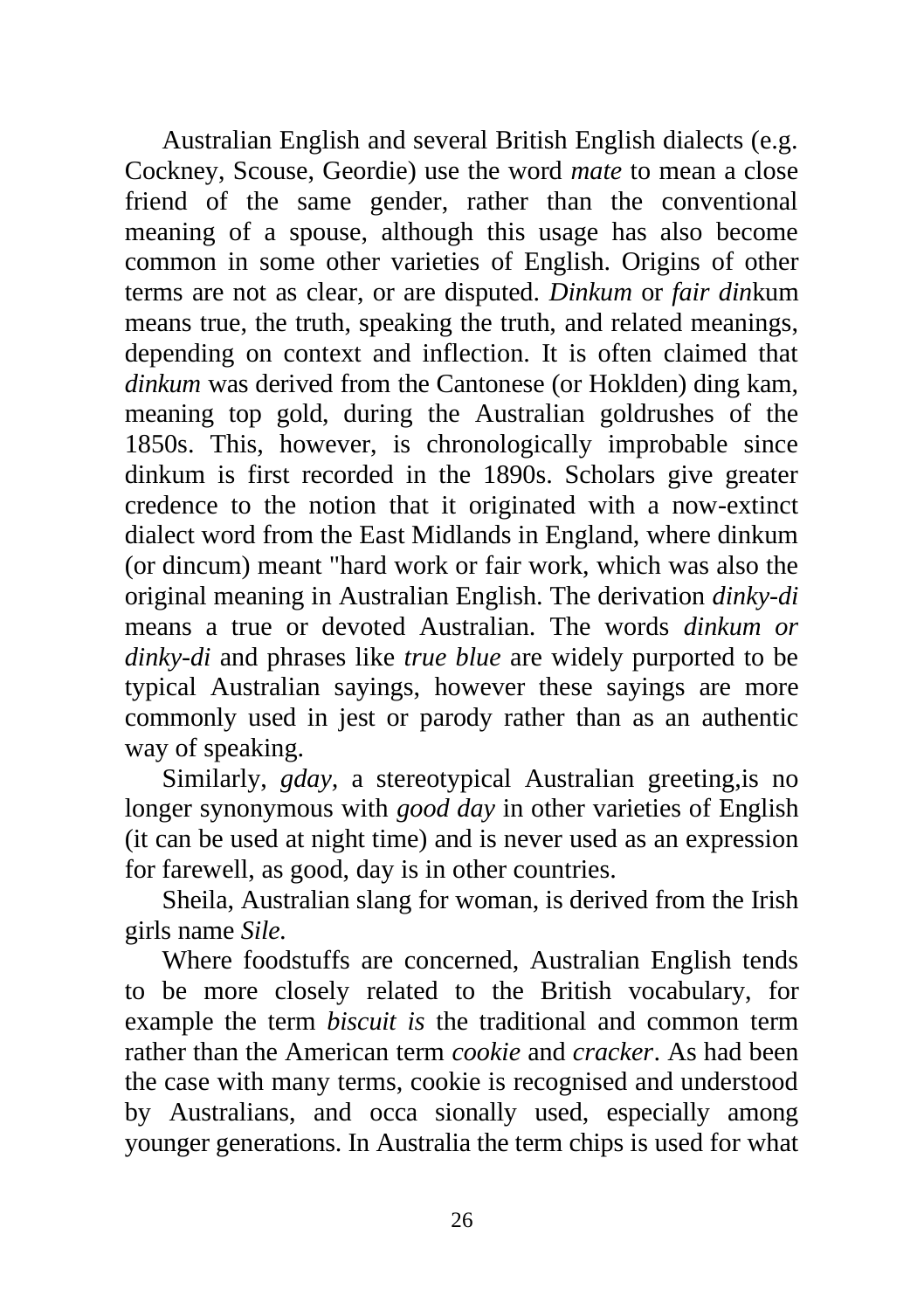Americans call French Fries, as. with British English. In Australia chips is also used for what are called crisps in the JK, this second usage also being the American English term for crisps. The distinction is sometimes made through the adjective hot. The term French Fries is understood and sometimes used by Australians. US restaurants such as McDonalds continue to use the term French fries in Australia. A few cases such as *zucchini, snow pea* and *eggplant,* Australian English uses the same terms as American English, whereas the British use the equivalent French terms *courgette, mangetout* and *aubergine.* This is possibly due to a fashion that emerged in mid-19th century Bruain of adopting French nouns for foodstuffs and hence the usage changed in Britain while the original terms were preserved in the colonies, are also occasions when Australians use words or terms which are not common in the other forms of English. For example, Australia uses the botanical name *capsicum* for what the Americans would call (red or green) bell peppers and the British (red or green) peppers. Perhaps this is in order to contrast table pepper (berries of genus Piper) from so-called hot hot peppers. Since the mid-1980s other varieties of coffee have also become popular, although these have generally been known by names used in North America and/or Europe. In British English, the colourless, slightly lemon-flavoured, carbonated drink known in North America and elsewhere under brand names such as Sprite and 7 Up is called lemonade, while the more strongly flavoured drink known as lemonade in North America that is typically made of lemon juice and sugar is sometimes referred to as lemon squash,or sometimes traditional lemonade or club lemon, particularly in carbonated form. Carbonated drink commonly called *sarsaparilla* in Australia is a type of root beer, named after the sarsaparilla root from which root beer is made. However, the taste is quite different, to the point that they may be considered two completely different products.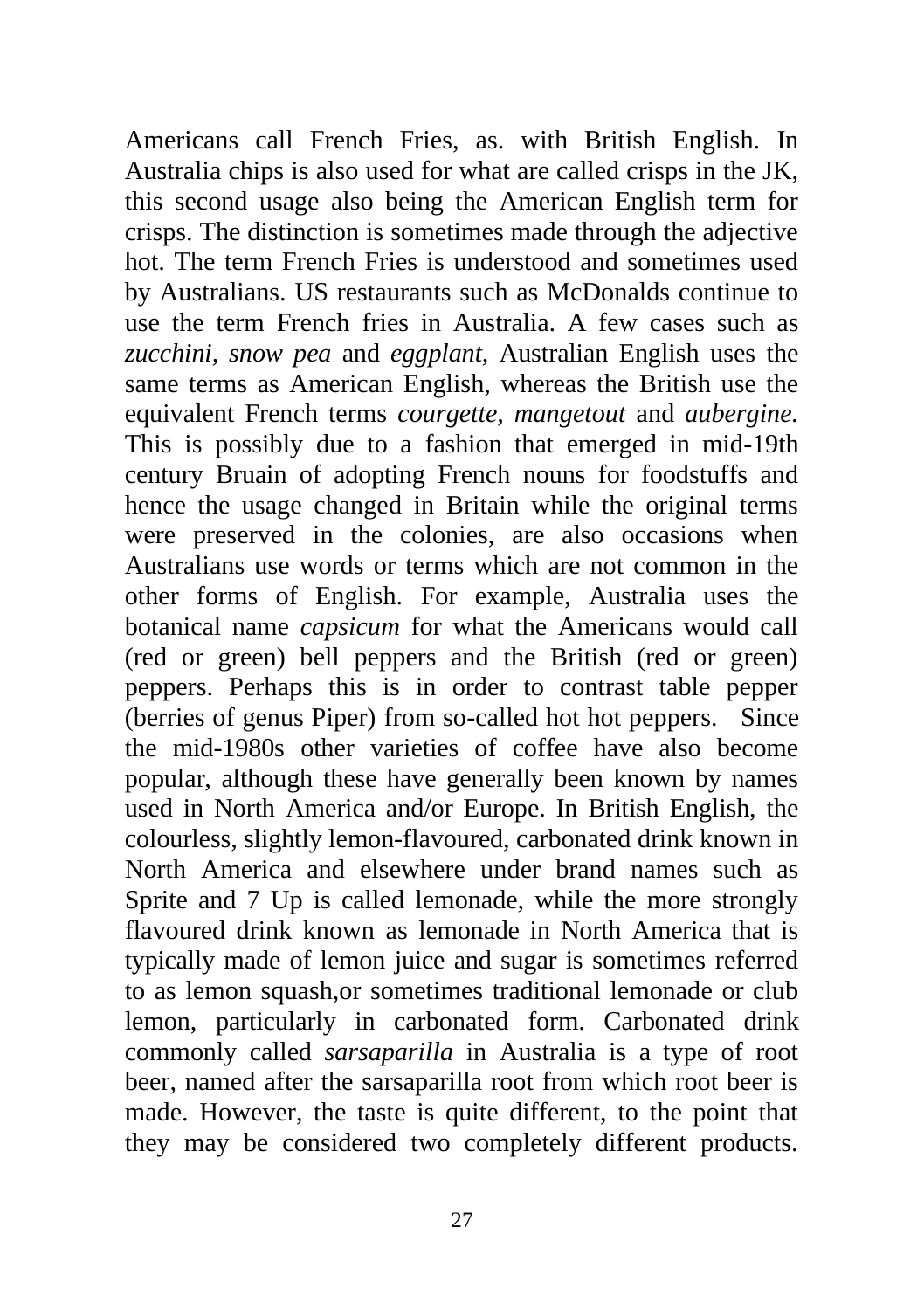This may be due to a difference in the production process.

Australians also often refer to McDonald's restaurants as *Maccas,* to the point that the corporation itself refers to itself verbally as s; Ji in advertising(but not in writing) unbranded Australian wine is called "cleanskin" wine, after the term for unbranded cattle. Cheap cask wine is often referir *i* to as *goon* (diminutive slang for flagon), and the plastic cask is referred to as a *goon sack, goon bag or goony*. Portable cooler, usually made of metal, plastic and/or polystyrene foam, is called an *esky.* This is a genericised trademark from the trade name Esky.

Australian flora has given rise to many words with various meanings. Among them eucalyptus has almost become the symbol of Australian nature. The word gum in Australian English means eucalyptus. This word was widely used in formation of phraseological units and slangs:

**-***mad as a gumtree* (very crasy), *As possum up a gumtree* (very happy), *to fix the old gum tree* (to have a settled way of life), to have gumleaves growing out of ears(to be very simpleminded and foolish).

It is associated with the condition of living in the middst of gum forest without any information of the world beyond the forest.

**-***to have seen one's last gumtree* (to be very close to danger), to *ride up a gumtree* (to fall from the horse).

The founa has also given rise to the formation of phrases and slangs. In this sense the famous Australian kangaroo has a particular place in phrase formation:

**-***to have kangaroos in one's top paddock* (a man the members of whose family live in different places),

*-to be happy as a boxing kangaroo in fogtime* (to be happy)

*-to kangaroo a car* (to drive a car with many stops)

**-***kangaroo dog* (Australian hound for hunting kangaroos)

*-kangaroo court* (comedy court )sarcastic expression used to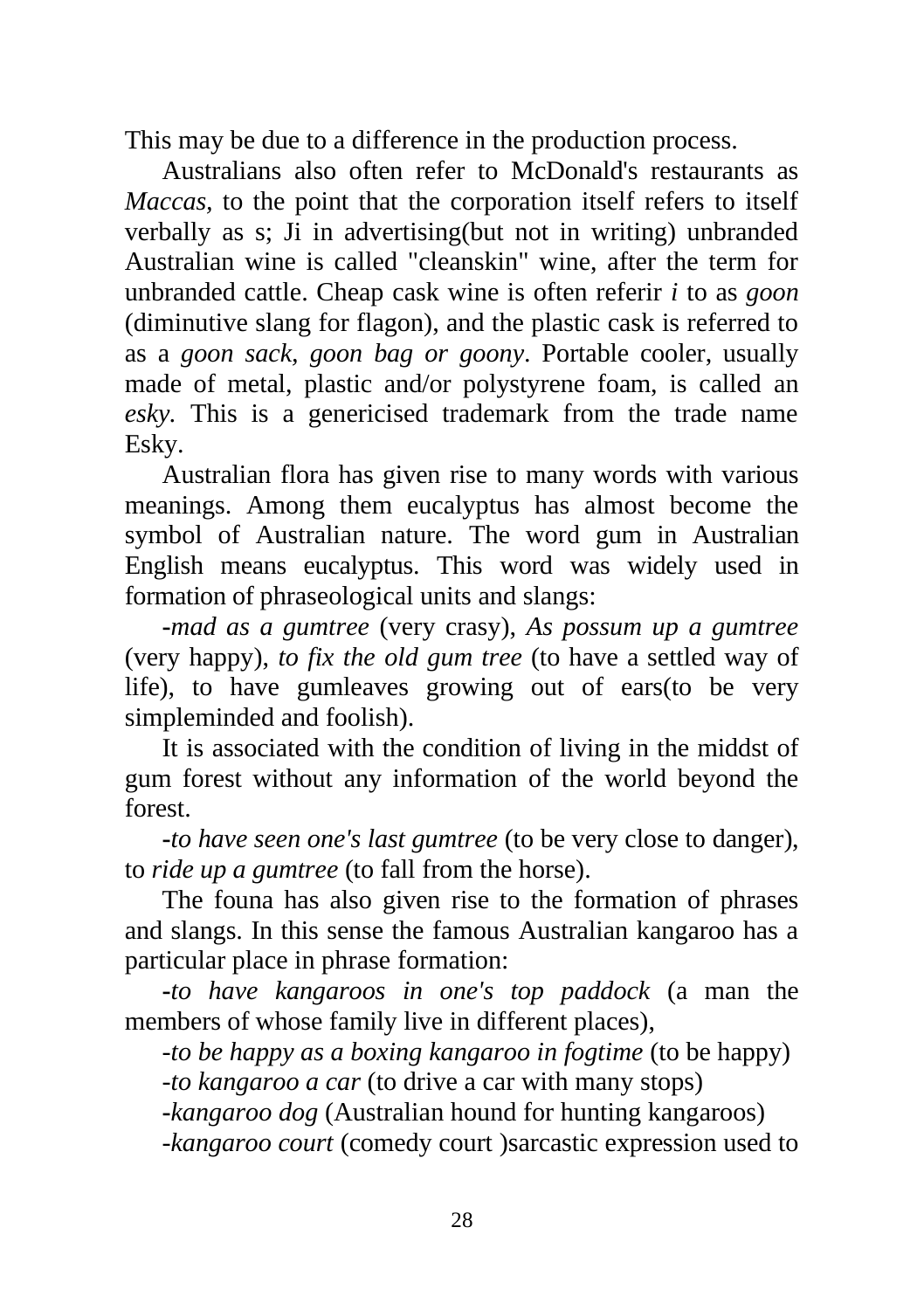denote the anormal functioning of courts.

#### **I. Answer the following questions**

1. Why is the language considered to be inseparable from culture?

2. Why is the language told to be the mirrow of culture?

3. Why are the language realities told not to have lexical equivalents in other languages?

4. Why do an Englishman and a Chinese man refer to different types of fast food, when one says lunh?

5. Why is the language told to be not separable from the social life of the people, their psychology, mythology, traditions, superstitions, literature and history?

6. Why is the expression Gretna Green marriage considered to be an English reality?

7. From which real fact does the expression «It's raining cats and dogs» take its origin?

8. Why is the decreasing of prices associated with the verb «toboggan» in American English?

#### **II. Associate the following phraseological units with their historical or natural baskground**

Don't throw the baby out with the bath water; Burning a candle at both ends; Mind your P's and Q's; Goodnight sleep tight; to play opossum; to bury the tomahawk; To dig up the tomahawk; As happy as clam; The customer is always right; To wear the trousers; Mad as a gumtree; As possum up a gumtree; To have seen one's last gumtree; To have kangaroos in one's top paddock; to cangaroo a car.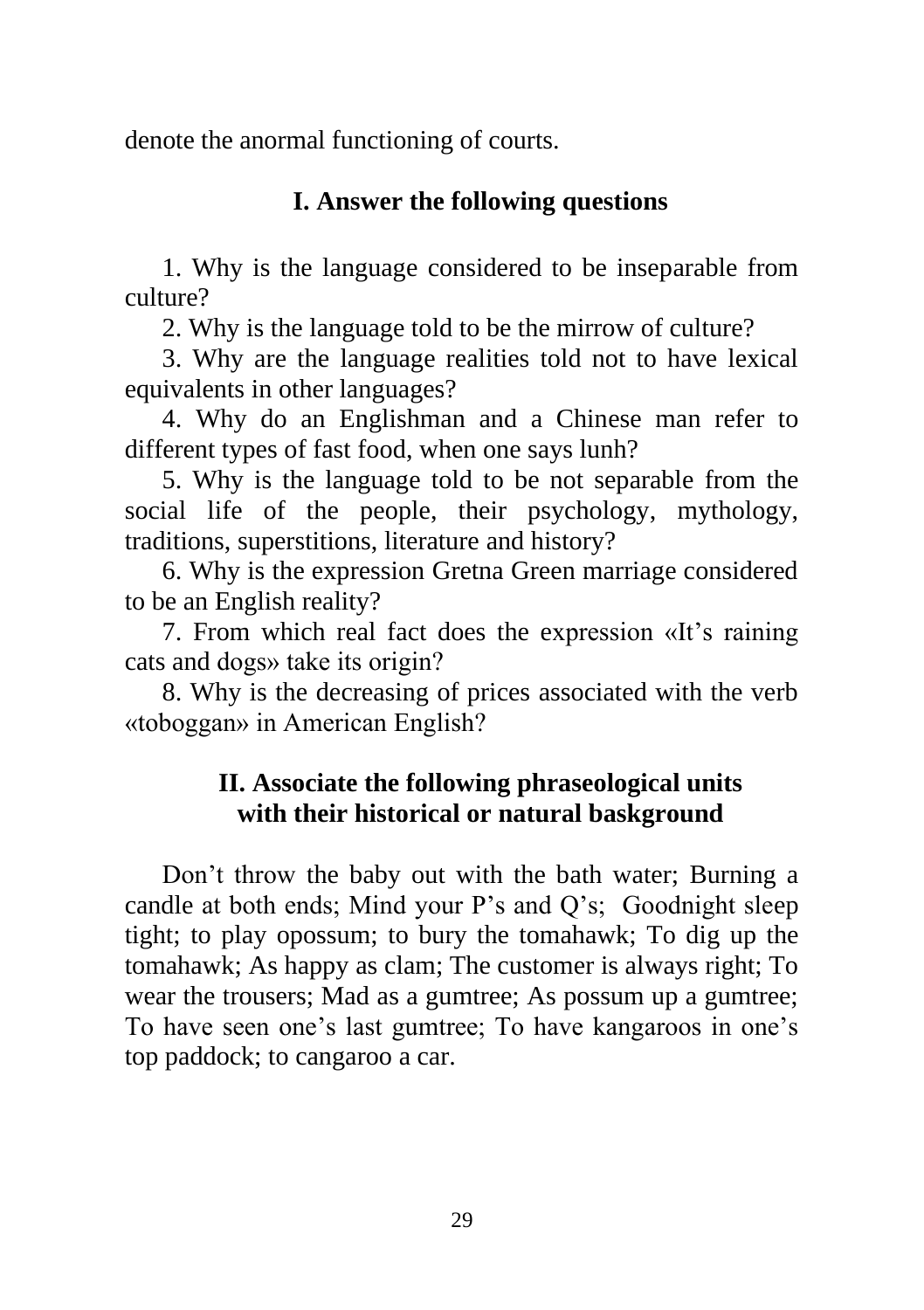#### **III. Give explanation to the following linguistic realities used in different variants of the English language**

Lucky dog; health stamp, spend-a-holic; ploughman's lunch; honeymoon; motel; smog; backwoods; pow-wow; squaw; mugwump; fire-water; pretzel; pemmican; tomahawk; outback; dinkum; sheila; cracker; paddock.

#### **IV. Match the given realities to the corresponding definition**

| 1. Gretna Green marrige     | a) when one has fallen in love |
|-----------------------------|--------------------------------|
|                             | he or she does not guess the   |
|                             | shortages in the character of  |
|                             | his/her lover.                 |
| 2. Love is blind            | b) to bel ost, to lose one's   |
|                             | way.                           |
| 3. Pow-wow                  | The agreement achieved         |
|                             | between two warrying sides,    |
|                             | presently used to denote any   |
|                             | type of agreement used in      |
|                             | colloquial speech.             |
| 4. To smoke a pipe of peace | First denoting priest or a     |
|                             | medicine man, later was used   |
|                             | to denote a ceremony in        |
|                             | which magic is practised (1)   |
|                             | an Indian Council (2) and      |
|                             | finally conference or get-     |
|                             | together of any kind (3).      |
| 5. To be bushed             | An easy way of marriage not    |
|                             | requiring complicated          |
|                             | formalities which attracted a  |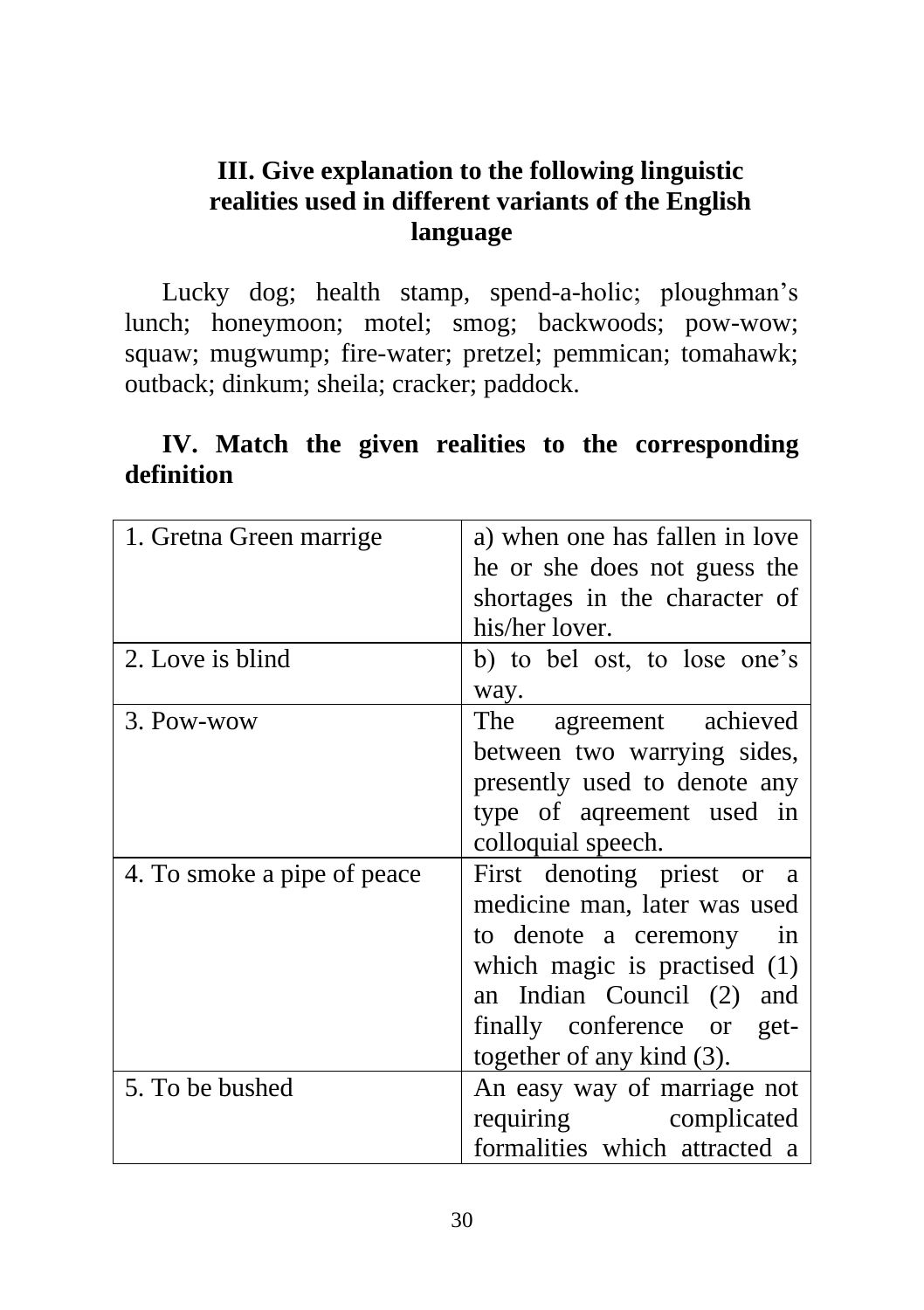|                               | great number of those who<br>wanted to marry quickly. |
|-------------------------------|-------------------------------------------------------|
| 6. To fix the old gum-tree    |                                                       |
| 7. to have kangaroos in one's | To have a setted way of life                          |
| top paddock                   |                                                       |
| 8. To Irish up                | Being simple-minded<br>and                            |
|                               | foolish associated with<br>the                        |
|                               | condition of living in<br>the                         |
|                               | middst of gum forest without                          |
|                               | any information of the world                          |
|                               | beyond the forest                                     |
| 9. To fix the old gum-tree    | To be very close to danger                            |
| 10. To have gumleaves         | Going mad, becoming very                              |
| growing out of ears           | angry                                                 |
| 11. To have seen one's last   | The man the members of                                |
| gum-tree                      | whose family live in different                        |
|                               | places.                                               |
| 12. To kangaroo a car         | To cause sudden unexpected                            |
|                               | harm to the person who made                           |
|                               | it; to have the opposite result                       |
|                               | to what was intended                                  |
| 13. To boomerang              | To drive a car with many                              |
|                               | stops                                                 |
| 14. Ghost car                 | To decrease (about the price)                         |
| 15. To toboggan               | Unmarked police car                                   |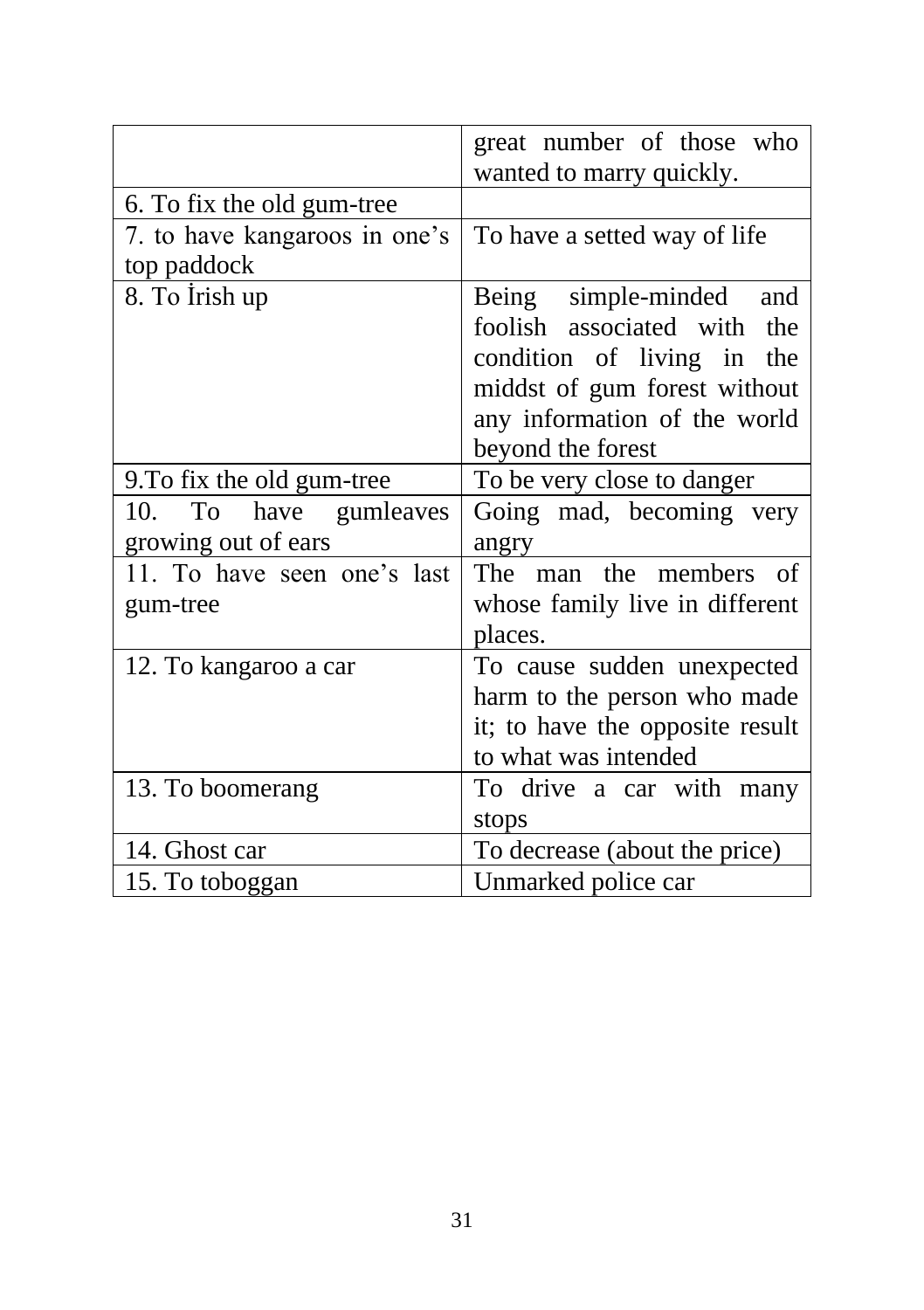## **2. Foreign Cultures as a source of National Lexicon. The Celts**

While Anglo-Saxon culture and language spread swiftly across east and central Britain during the  $6<sup>th</sup>$  and 7th centuries, corners of the isle retained the languages of the previous dominant culture. The Celtic peoples are believed to have begun arriving around 600 B.C. However, the Celtic peoples who invaded Britain are believed to have integrated with the people who previously inhabited the island, absorbing elements of the language spoken by this group, much in the way that the Normans were later to adopt many English words in order to adapt to their new homeland. The Celts had already spread their influence across most of central Europe and interacted with the Germanic tribes. Their languages were not retained in Europe for the most part, but their influence can be seen through subtle changes, in France for example, the use of Latin was modified through the local influences of Celtic languages. Dialects spoken in northern Spain are heavily influenced by Celtic to this day.

There is also a noticeable correspondence between northern Italian place names and similar names in Cornwall, starting with *tre* (a Celtic word for a farm or settlement). Celtic words in Old English come from three identifiable sources - from the continent (usually words associated with conflict and battle the Celts were often used as 'armies for hire'), loans taken over after settlement (usually place names), and words from Ireland frequently associated with the Christianisation of Britain. The Celtic language group has been categorised as as part of the Indo-European group of languages, yet some studies have shown that there are features of Celtic language syntax that is not Indo-European, in fact shares much in common with the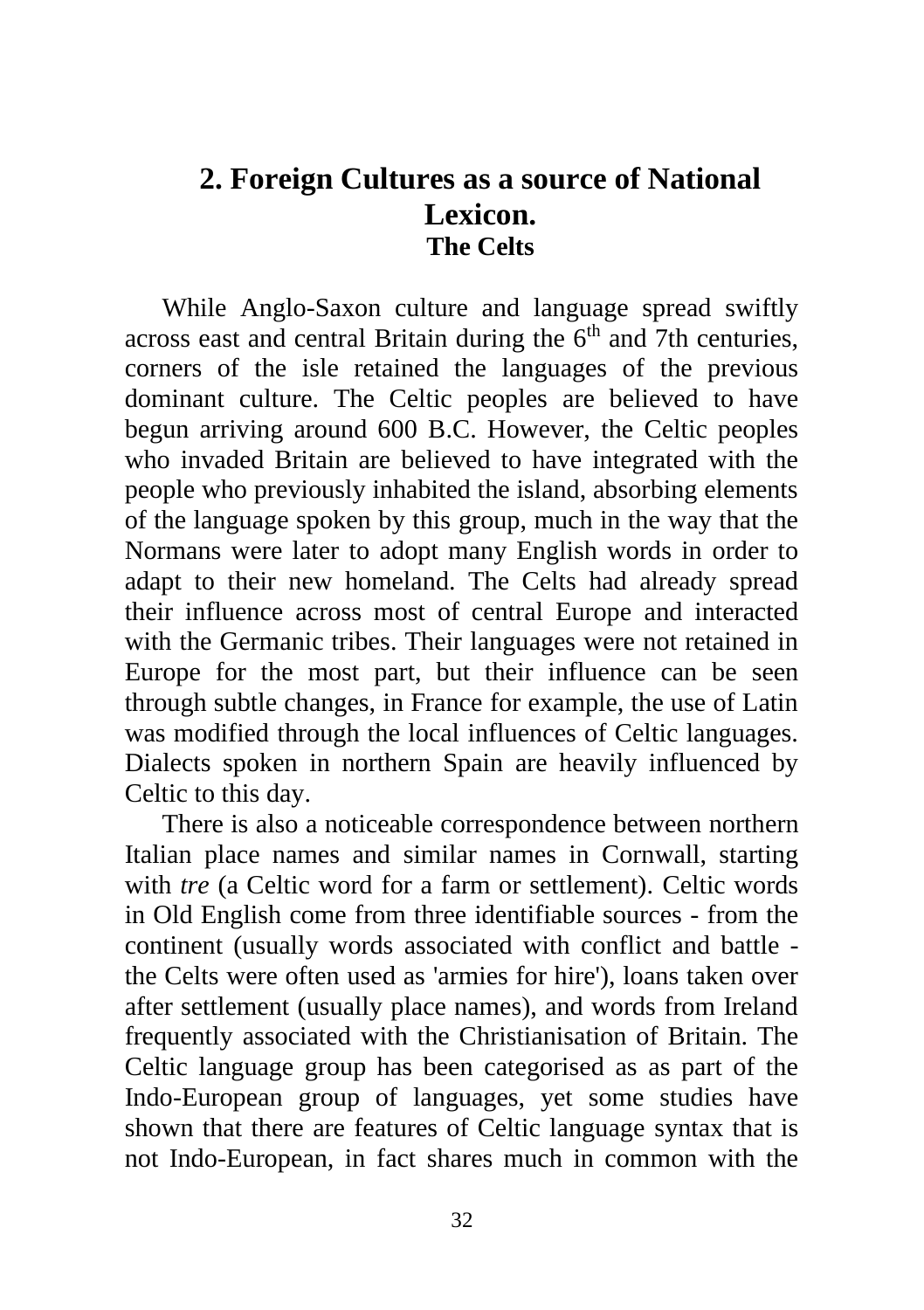Hamito-Semitic group of languages. This would indicate a fusion of native and newly imposed language on people who used their own grammar patterns to make sense of an unfamiliar language, and reflects the extent to which the Celts spread themselves across the continent. Not a great deal is known about those who inhabited the British Isles before the Celts, but it is interesting to think that their languages, lost forever, may survive in some way through the preservation of other languages.

However, the Anglo-Saxons terrorised rather than integrated with the Celts, and so their languages became isolated in corners of the isle, until the efficiency of the Norman conquest created a linguistic hierarchy with Celtic languages entrenched firmly at the bottom. Celtic loan words in the English language, a language renowned for its borrowing of words from many other languages. Celtic languages were viewed as inferior, and words that have survived are usually words with geographical significance, and place names. Adopted words include *bucket, car, crockery, noggin, gob, slogan and flannel, truant and gaol* (although these words entered general English usage at a later date - certainly post-Norman conquest). The survival of the Celtic languages has been a matter of pride, and they have survived mainly where numbers were large enough to enable it's survival through everyday usage, as well as having their importance emphasized through the establishment of a body of literary work. Unfortunately, the various branches became geographically isolated, preventing any opportunity at standardization as an alternative to the centralized English social and political structure.

For the most part, Celtic influence on the English language is mostly apparent through place names. For generations, the language of the Celts was referred to as 'British' – the language of the Britons, the native inhabitants of the land. Some names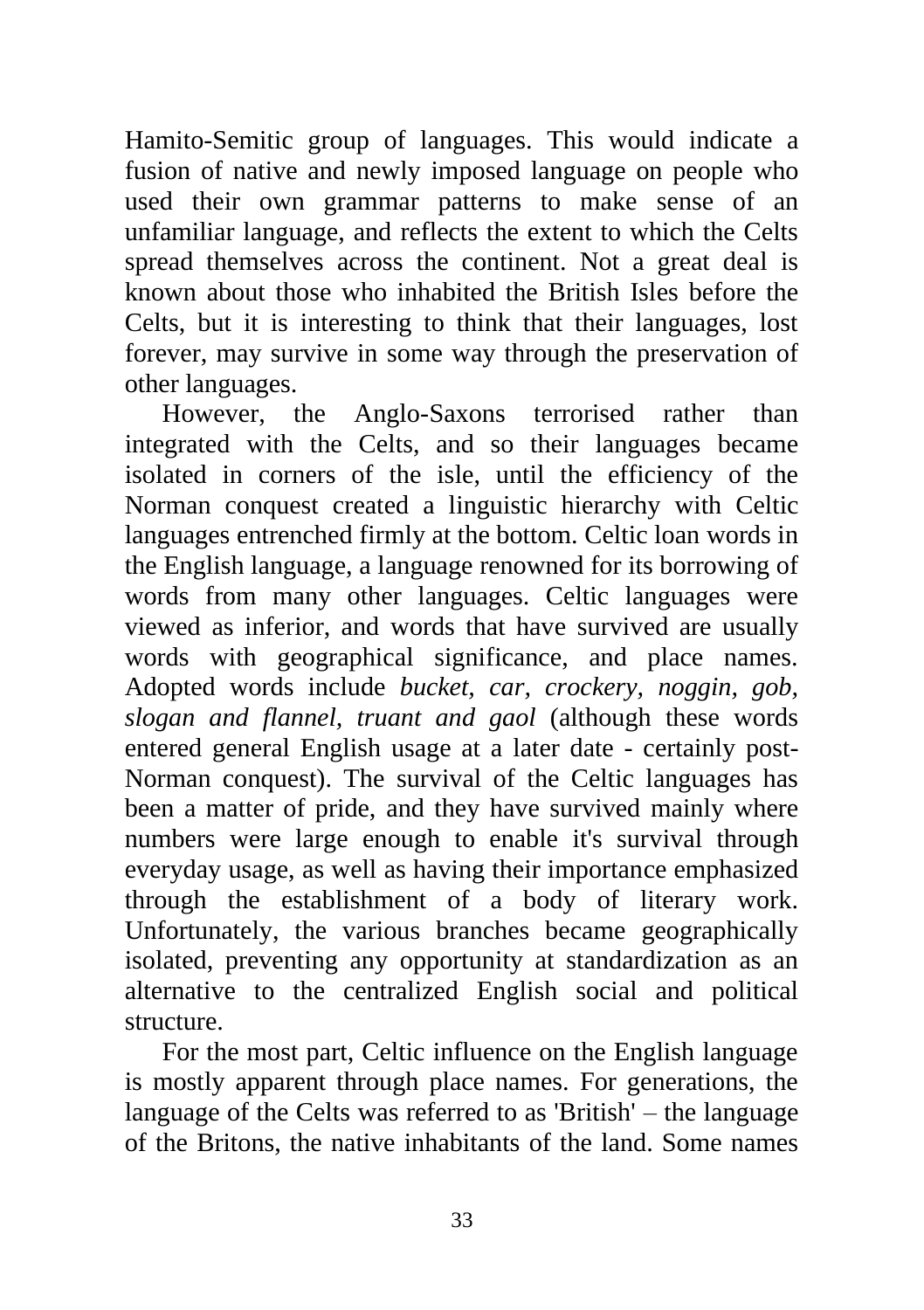that survive are the names of rivers such as the Thames and the Yare, and important Roman towns such as London, York and Lincoln. A number of names are compounds of Celtic and Anglo-Saxon words. Two Celtic words for "hill" *bre* and *pen*  appear in a number of names. *Brill* in Buckinghamshire is a combination of *bre* and OE *hyll* Breedon on the Hill in Leicestershire is a combination *of bre* and *dun,* both Celtic words, and Brewood in Staffordshire is combined with OE *wudu. Pensax* in Herefordshire means "hill of the Anglo-Saxons", giving an indication of the proximity but isolation in which Celtic communities would have existed until they were gradually pushed to the corners of Britain by the Anglo-Saxons. The use of "Combe" or "Coombe" as part of many place names comes from the Celtic word kumb, which meant "valley", and was adopted into OE. The word *tor* used mainly in the south-west of Britain, means "rock", and is used in conjunction with the granite peaks on Dartmoor and Bodmin moor - Hay Tor, Hound Tor etc, and was incorporated into the name of the coastal town 'Torquay'. Bodmin itself is a compound of the Cornish words *bod* "dwelling" (which may have come into English as "abode") and *monegh* 'monks'.

The meaning of the name Bodmin is an interesting one, as it makes a connection with the fact that Celtic loanwords generally come from place names where they have survived for centuries, being adopted by each invading group as they arrived, but that also a number of loanwords have connections with religious terms. There is considerable evidence to suggest that a number of words were brought over from Ireland by the Christian missionaries, and that their survival was due to the strength of British Christianity that for a while exceeded that of the Roman church. The word "cross" (Gaelic *crois),* was used alongside OE *rood* for several centuries before it eventually became part of the English lexicon. Another loan word is *dry*  "magician, sorcerer", which comes from Olr. *drui* (*druid).*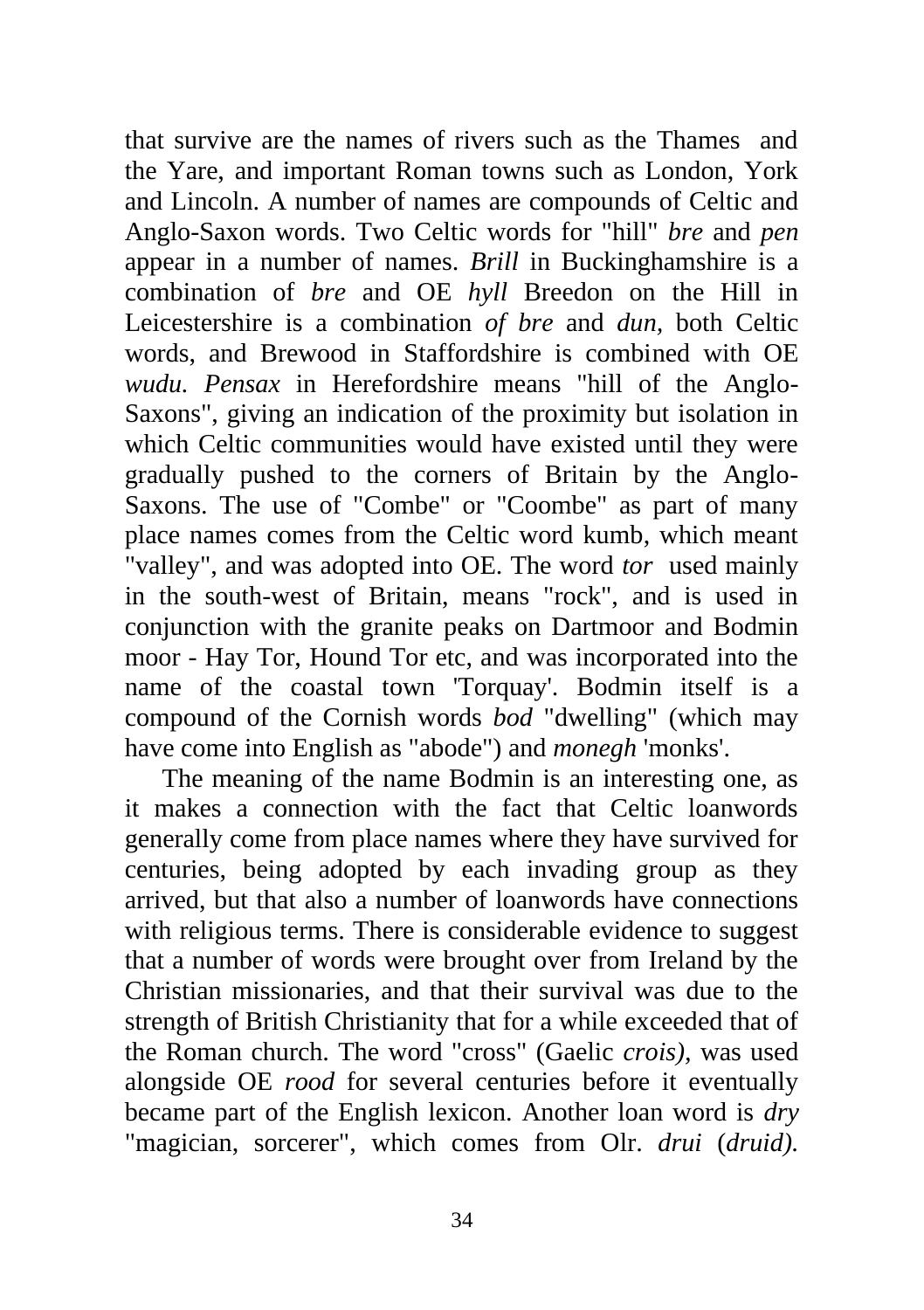Many of these words were loans from Latin but came to Britain by way of the missionaries. Old İrish *anchor* 'anchorite', comes originally from Latin as does *stoer* 'history'. While the contribution of Celtic languages to the English language seems disproportionate to the importance and longevity of Celtic culture within British society over time, it is important to remember that the place names that have been created are still a useful reminder of the ways in which past society viewed their surroundings, and the names they chose feature the characteristics of the land as it was observed by those who lived during that time. At the same time, the lack of apparent word sharing is indicative of how effective a social and political tool language can be by creating a class system through language usage. England was able to effectively unite as a world influence by enforcing a standard language throughout the country. However, the very social stigma that suppressed the use of Celtic language is the same stigma that prevents us learning the full extent of the influence those languages have had on English. The nature of the Anglo-Saxon invasions indicates that isolated pockets of Celtic peoples would have been scattered all over the country (not all of them ran to the hills), and existed side by side in separate communities, eventually inter-marrying and becoming absorbed into Anglo Saxon culture. The apparent lack of Celtic words in OE may be because we do not yet understand how the languages of these people merged together and developed until these groups came to share a common language.

Some more examples of Celtic originated words in English:

*slogan* (from *siuagh-ghairm* meaning "a battle-cry used by Gaelic clans"). Meaning of a word or phrase used by a specific group is metaphorical and first attested from 1704.

*whiskey* (from *uisce beatha* meaning "water of life").

*hooligan* (from the Irish family name *O hUallachain,*  anglicised as *O'Houlihan)* one who takes part in rowdy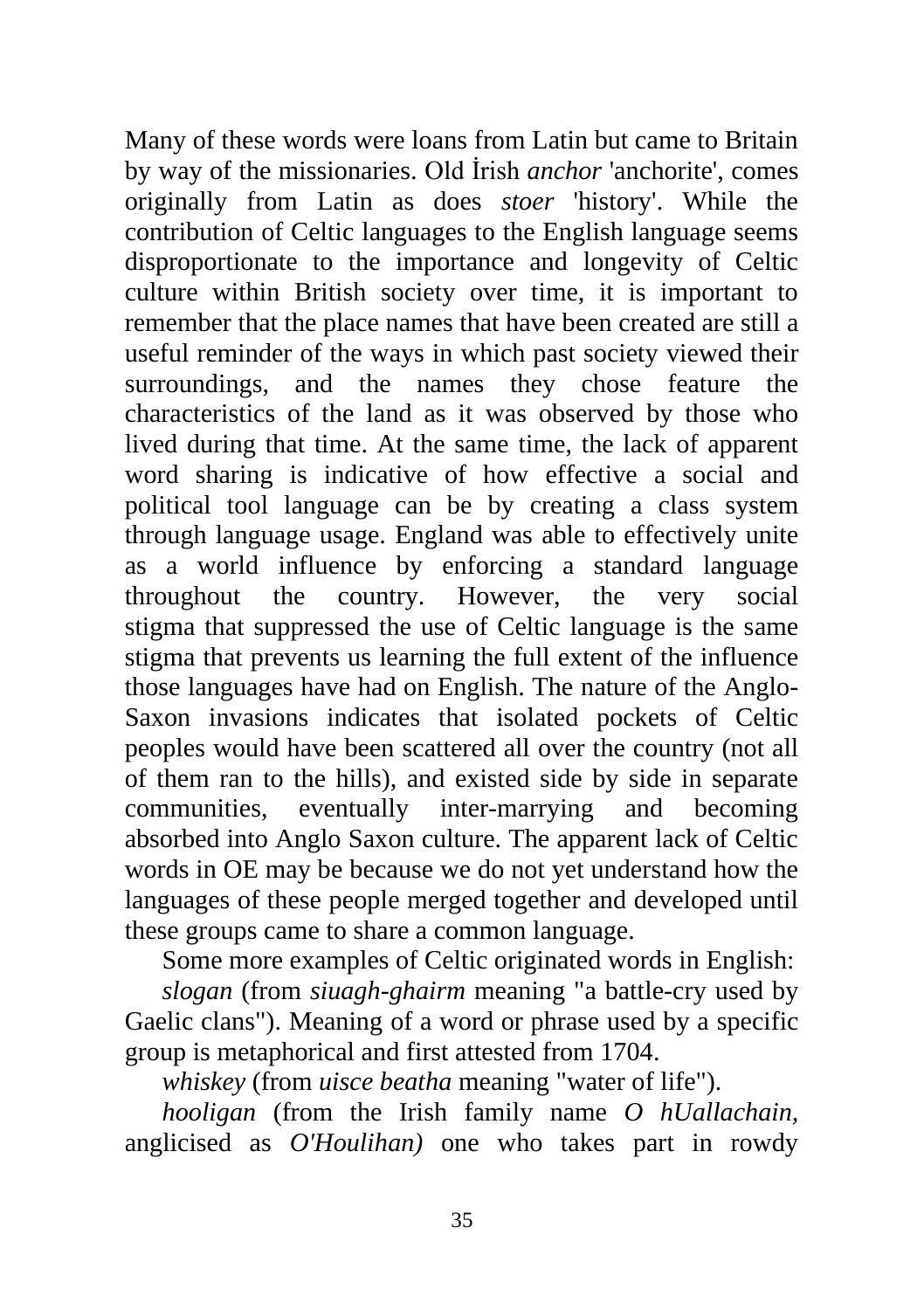behaviour and vandalism.

*galore* (from go *leor* meaning "plenty") a lot.

*clan* from the compound form *clann* children or family. Old Irish *cland*

*Trousers* from *triubhas* via "trews".

*vug, vugg, vugh* from Cornish *vooga,* "cave",

*penguin* possibly from *pen gwyn,* "white head". 'The fact that the penguin has a black head is no serious objection," It may also be derived from the Breton language, which is closely related. Some dictionaries suggest a derivation from Welsh *pen*  "head" and *gwyn* "white", including the Oxford English Dictionary, the American Heritage Dictionary the Century Dictionary and Merriam-Webster on the basis that the name was originally applied to the great auk which had white spots in front of its eyes (although its head was black).

*beak* from Old French *bec,* from Latin *beccus,* from Gaulish *becco, corgi* from cor "dwarf" + *gi (soft mutation* of ci), "dog".

*Bog* from related to *boglach* swamp, from *Old Irish* bocc.

Most Celtic borrowings are peculiar for Celtic culture, e.g. *druid, bard, kilt, menhir, whiskey.* But other lexical items have long lost their Celtic 'flavour' and have come to be used universally, e.g. *gull, slogan, flannel, merry, bother, Tory.* The Celtic languages contributed not learned or literary words but rather vocabulary for day-to-day purpose. Several different phases of loanwords can be identified, starting with the contact between Germanic and Celtic languages on the continent and continuing up to the present day. During the Bronze and Iron Ages there was linguistic contact between continental Celtic and Germanic peoples that resulted in at least a small degree of lexical borrowing. It was at this stage that the term *isarn* 'iron', entered the Germanic languages as a loan from Celtic.

Another continental loan is the Germanic *riki-* (cf. Ger. *Reich, Gaulish rix), which only survives today as an element in bishopric.* This Germanic element was also borrowed into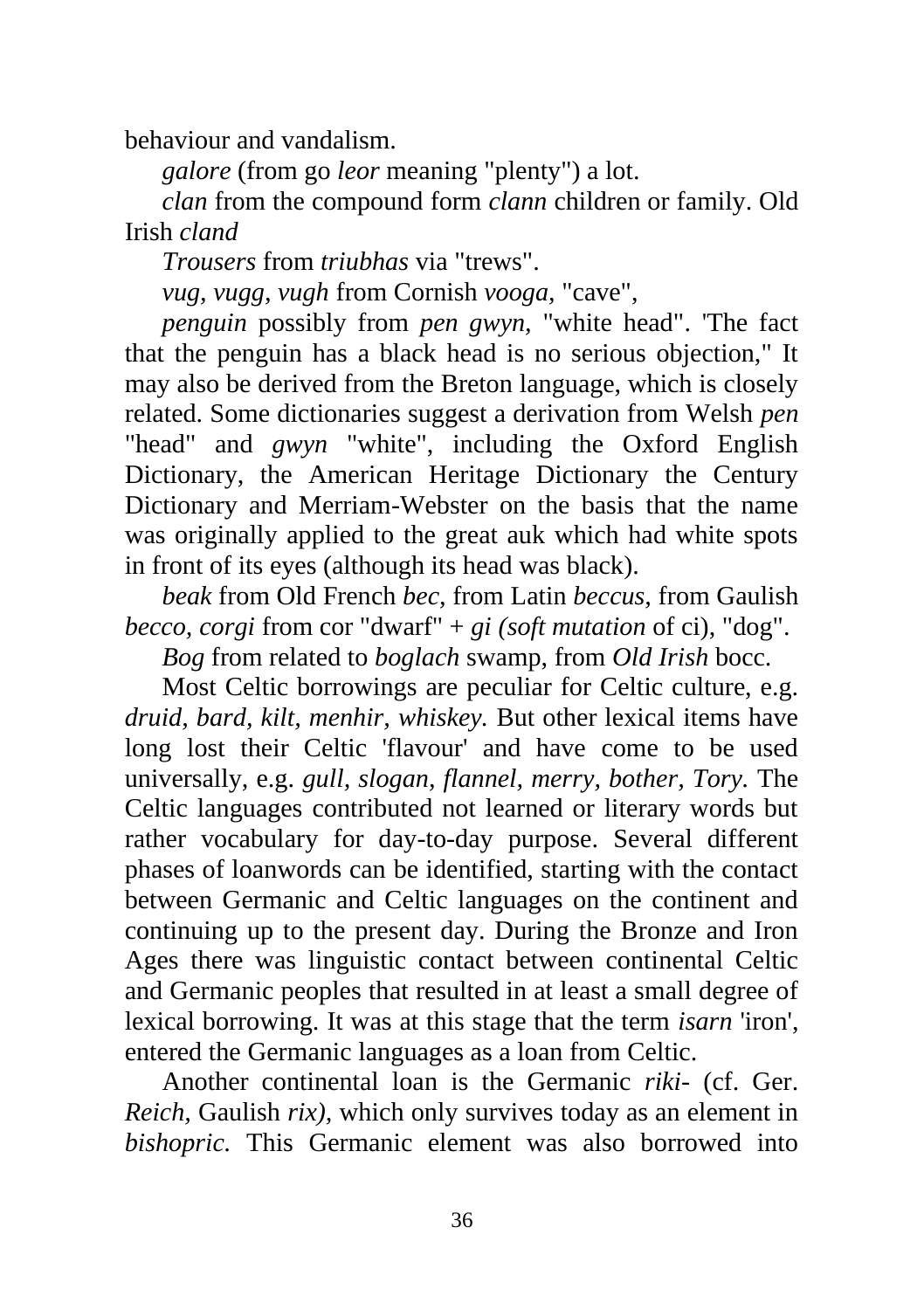French and thence to English thus giving *rich.* Some words however do not reflect lexical loans or borrowings but instead reveal the common Indo-European ancestry of both the Germanic and Celtic languages. These include *beaver* (cf. G. *Biber,* Lat *fiber,* Celt. *bebros* or *bibros)* and *oath* (cf. Olr. *oeth,*  Ger. *Eid)*. The next phase shows a number of British words taken over into Old English, e.g. *syrce* 'coat of mail', *mil* in *milpat* 'army road', perhaps *prass* 'pomp,array', *wassenas*  'retainers', *trem* 'pace', *trum* 'strong', *truma* 'host', *wered* 'sweet drink', *lorh* 'pole, distaff, *cladur* 'clapper', *hreol* 'reel', *deor*  'brave', *wann* 'dark, pallid', perhaps *stor* 'incense'. While the number of British loans in the semantic field of military and warfare is curiously strong, perhaps suggesting British superior military tactics, none of these words survive in Present

It is only *ass, bin, crag, coombe* and *hog* that were taken over from British at this stage and are still used today. From Irish were to come: *dry* 'magician' (cf. Irish *drui* 'druid, magician'), *sacerd* 'priest', *cursung* 'curse', *deorc* 'bloody', perhaps *gap* 'servant', *trud* 'buffoon', *cumeman* 'serf (from Irish *coloman* 'farmer'). In addition, the following words came from Irish via Norse: *gafeluc* 'javelin', the first part *of Beltancu*  'Beltaine cow, May Day cow', the name *Cwiran* (from Irish *cuaran* 'little hunchback') as well as *clucge* 'bell', hence *clock*. Some words that are originally Latin found their way into Old English through the transmission of Irish: *fann* 'fan', Old English *ancor* 'anchorite' (from Old Irish *anchara* which is based on Lat. *anachoreta)* and probably the most important: OE *cros* 'cross' (from OIr. *cross,* based on Lat. *crux)* and from Latin over British came *funta* 'fount', (Lat. *fontand)*.

In her 1935 work *A History of Foreign Words in English,*  Serjeantson identifies quite a number of loans from Irish:

| kern   | $\mathbf{\tau}$<br>Tory |
|--------|-------------------------|
| lough  | galore                  |
| tanist | rapparee                |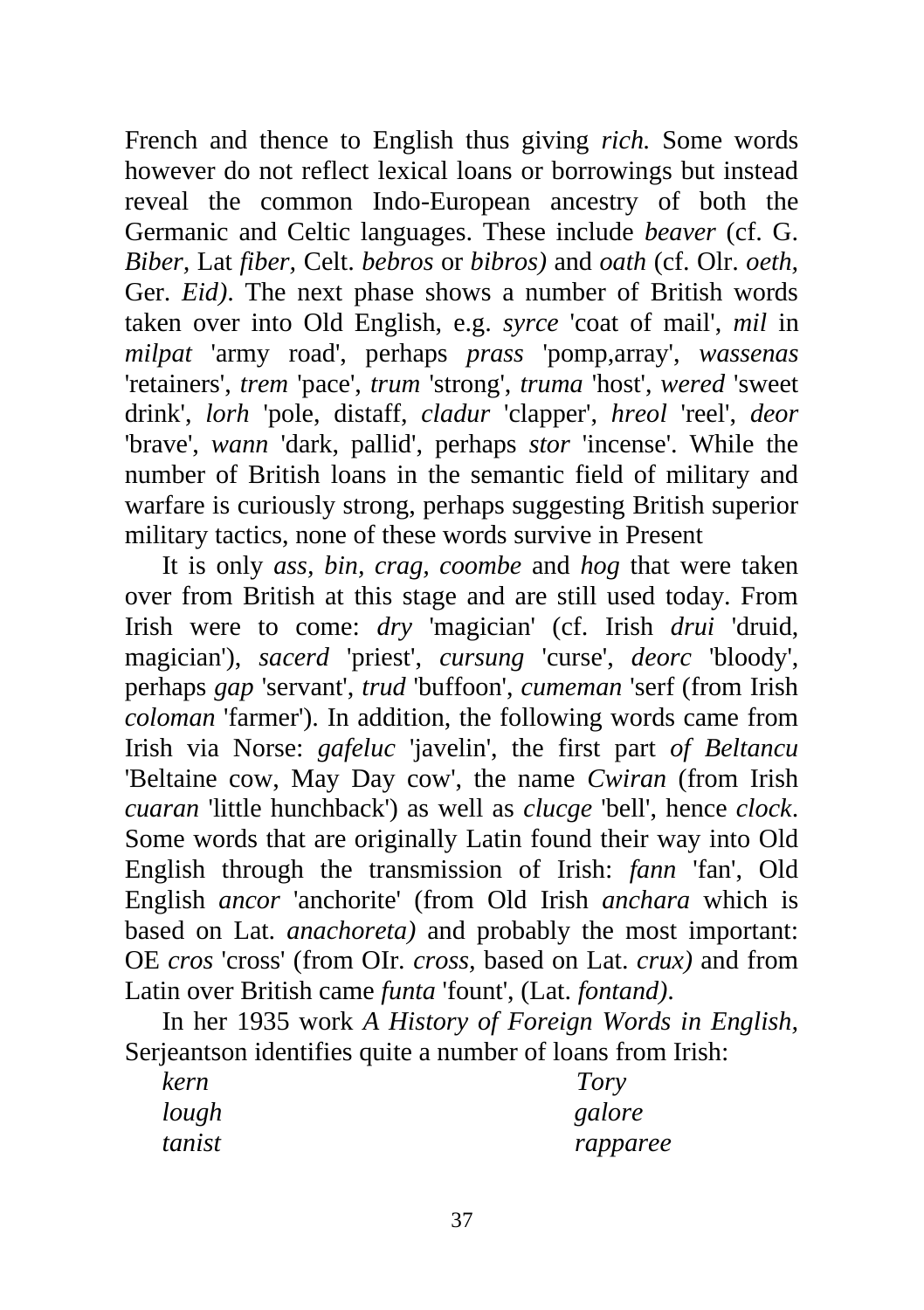*shamrock pollan, <i>rath banshee brogue* 'shoe' *shillelagh crannog leprechaun spalpeen loch ogham planxty mull*

#### **Romans**

Germanic dialects at an early date — some in one dialect only, others in several — testify to the extensive intercourse between the two peoples. The number of Germans living within the empire by the fourth century is estimated at several million. They are found in all ranks and classes of society, from slaves in the fields to commanders of important divisions of the Roman army. While they were scattered all over the empire, they were naturally most numerous along the northern frontier. This stretched along the Rhine and the Danube and bordered on German territory. Close to the border was Treves, in the third and fourth centuries the most flourishing city in Gaul, already boasting Christian churches, a focus of eight military roads, where all the luxury and splendor of Roman civilization were united almost under the gaze of the Teutons on the Moselle and the Rhine. Traders, German as well as Roman, came and went, while German youth returning from within the empire must have carried back glowing accounts of Roman cities and Roman life. Such intercourse between the two peoples was certain to carry words from one language to the other.

Intercommunication between the different Germanic tribes was frequent and made possible the transference of Latin words from one tribe to another. In any case some fifty words from the Latin can be credited with a considerable degree of probability to the ancestors of the English in their continental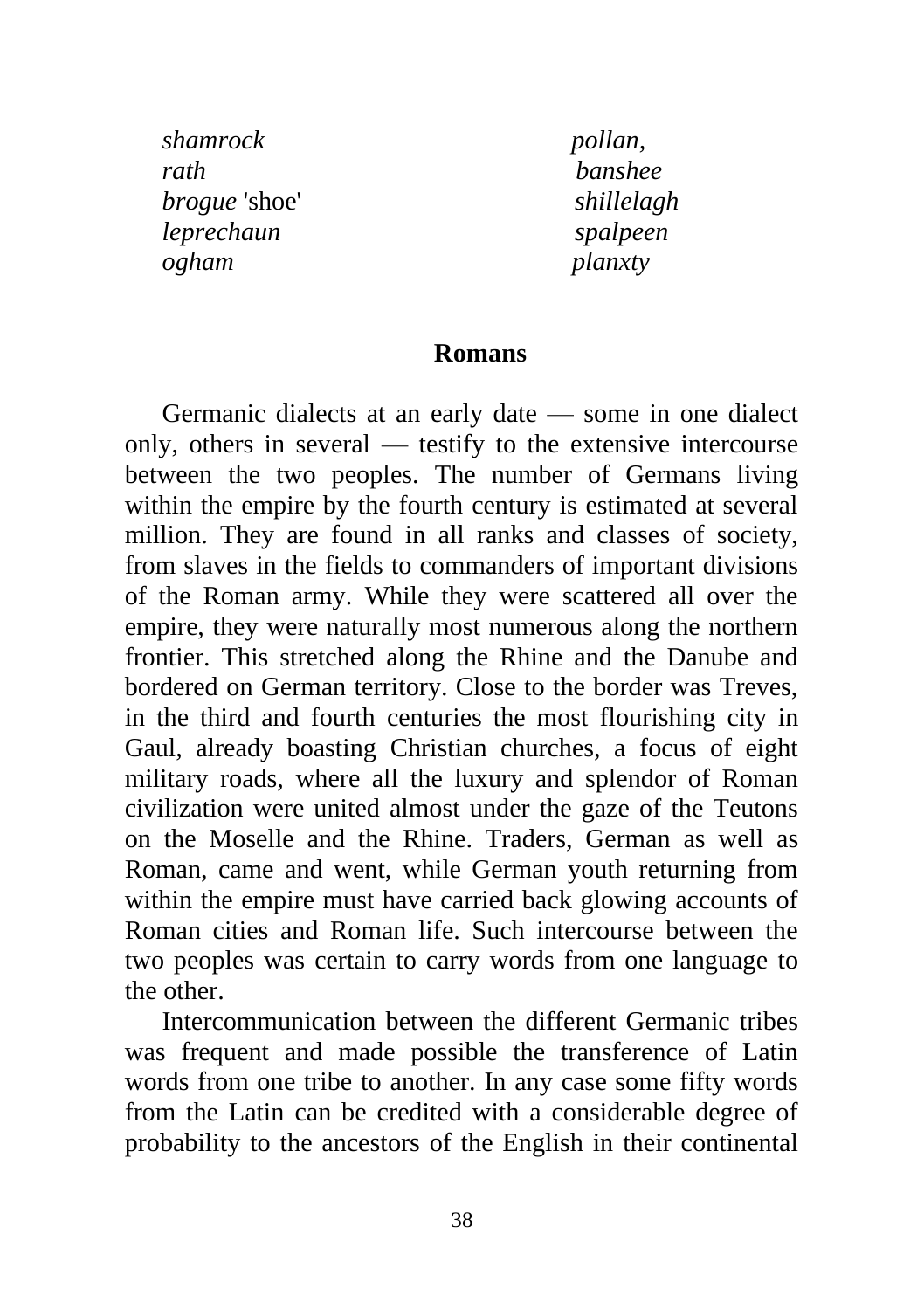homes.

The adopted words naturally indicate the new conceptions which the Teutons acquired from this contact with a higher civilization. Next to agriculture the chief occupation of the Germans in the empire was war, and this experience is reflected in words like *camp* (battle), *segn* (banner), *pil*  (pointed stick, javelin), *weall* (wall), *pytt* (pit), *straet* (road, street), mil (mile), and mil, tester (courtesan). More numerous are the words connected with trade. The Teutons traded amber, furs, slaves, and probably certain raw materials for the products of Roman handicrafts, articles of utility, luxury, and adornment. The words *ceap* (bargain; Eng., *cheap, chapman)*  and *mangian* (to trade) with its derivatives *mangere* (monger), *mangung* (trade, commerce), and *mangung-hus* (shop) are fundamental, while *pund* (pound), *mydd* (bushel), seam (burden, loan), and *mynet* (coin) are terms likely to be employed. From the last word Old English formed the words *mynetian* (to mint or coin) and *mynetere* (money-changer). One of the most important branches of Roman commerce with the Teutons was the wine trade: hence such words in English as win (wine), *must* (new wine), *eced* (vinegar), and *fliasce* (flask, bottle). To this period are probably to be attributed the words *cylle* (L. *culleus,* leather bottle), *cyrfette (L. curcurbita,* gourd), and sester(jar, pitcher). A number of the new words relate to domestic life and designate household articles, clothing, etc.: *cytel* (kettle; L. *atillus, catlnus), mese* (table), *scamol* (L. *scamellum,* bench, stool; cf. modern *shambles),* teped (carpet, curtain; L. *tapetum), pyle* (L. *pulvinus,* pillow), *pilece* (L. *pellicia,* robe of kin), and *sigel* (brooch, necklace; L. *sigillum).*  Certain other words of a similar kind probably belong here although the evidence for their adoption thus early is not in every case conclusive: *cycene* (kitchen; L. *coquina), disc* (dish; L. discuss), cucler (spoon; L. *coclearium), mortere* (L *mortarium,* a mortar, a vessel of hard material), *line* (rope, line;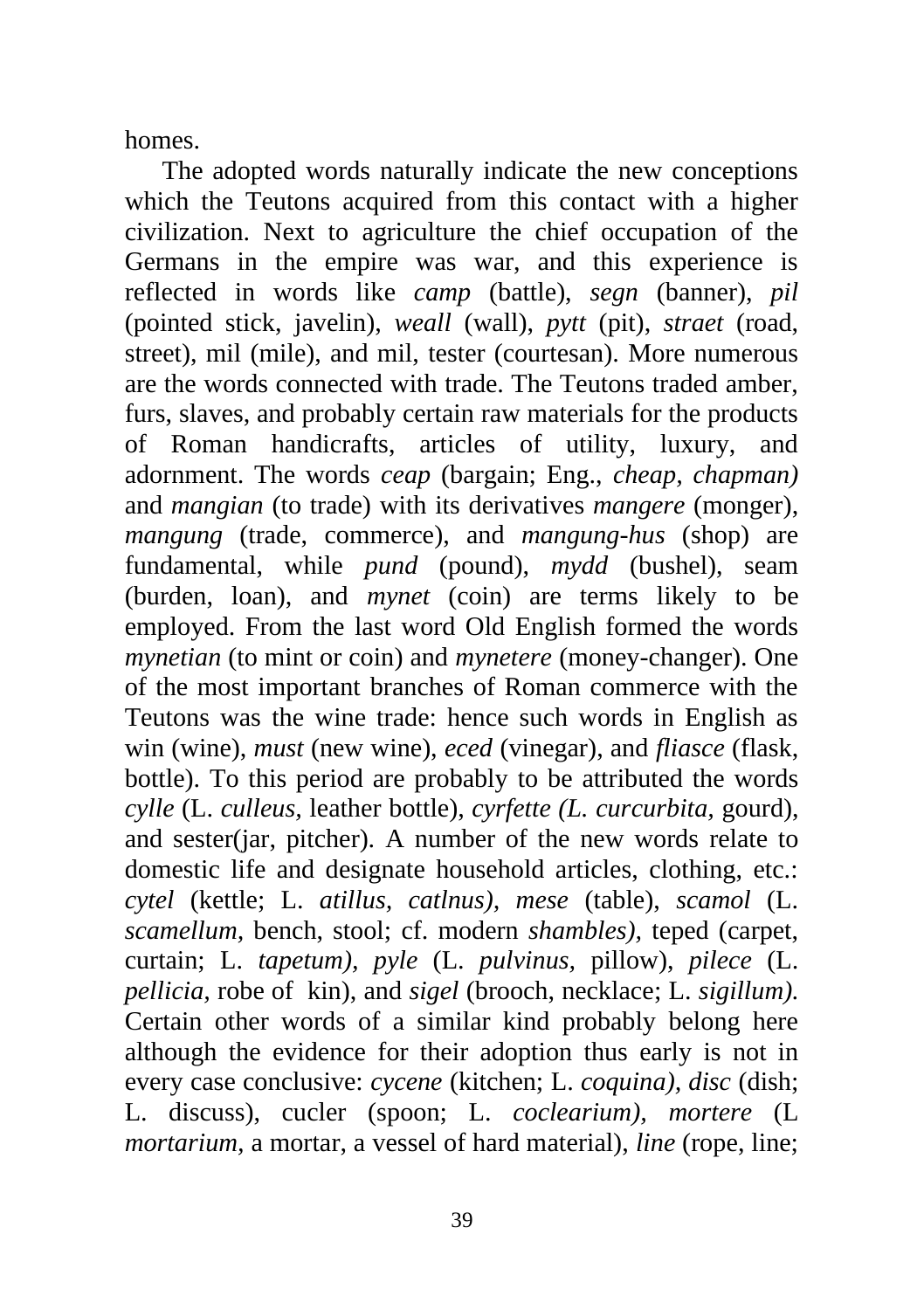L. *Imea),*and *gimm* (L. *gemma,* gem).

The Teutons adopted Roman words for certain foods, such as ciese (L. *caseus,* cheese), *spelt* (wheat), pipor (pepper), senep (mustard; L. *sinapi), popig* (poppy), while to this period are probably to be assigned *butere, ynne(leac) (L.unio,* onion), *plume* (plum), *pise* (L. *pisum,* pea), and *minte (L.mentha,* mint). Roman contributions to the building arts are evidenced by such words as *cealc* (chalk), *copor* (copper), *pic* (pitch), and *tigele*  (tile), hile miscellaneous words such as mul (mule), draca (dragon), *pawa* (peacock), the adjectives *sicor* (L. *securus,*  safe) and *calu* (L. *calvus,* bald), *segne* (seine), *pipe* (pipe, musical instrument), *cirice* (church), *biscop* (bishop), casere(emperor), and *Saeternesdaeg* Saturday) may be mentioned.

In general, if we are surprised at the number of words acquired from the Romans at so early a date by the Germanic tribes that came to England, we can see nevertheless that the words were such as they would be likely to borrow and such as reflect in a very reasonable way the relations that existed between the two peoples.

The circumstances responsible for the slight influence which Celtic exerted on Old English limited in like manner the Latin influence that sprang from the period of Roman occupation. From the extent to which Britain was Romanized, and the employment of Latin by certain elements in the population, one would expect a considerable number of Latin words from this period to have remained in use and to appear in the English language today. It is probable that the use of Latin as a spoken language did not long survive still the end of Roman rule in the island and that such vestiges as remained for a time were lost in the disorders that accompanied the Germanic invasions. There was thus no opportunity for direct contact between Latin and Old English in England, and such Latin words as could have found their way into English would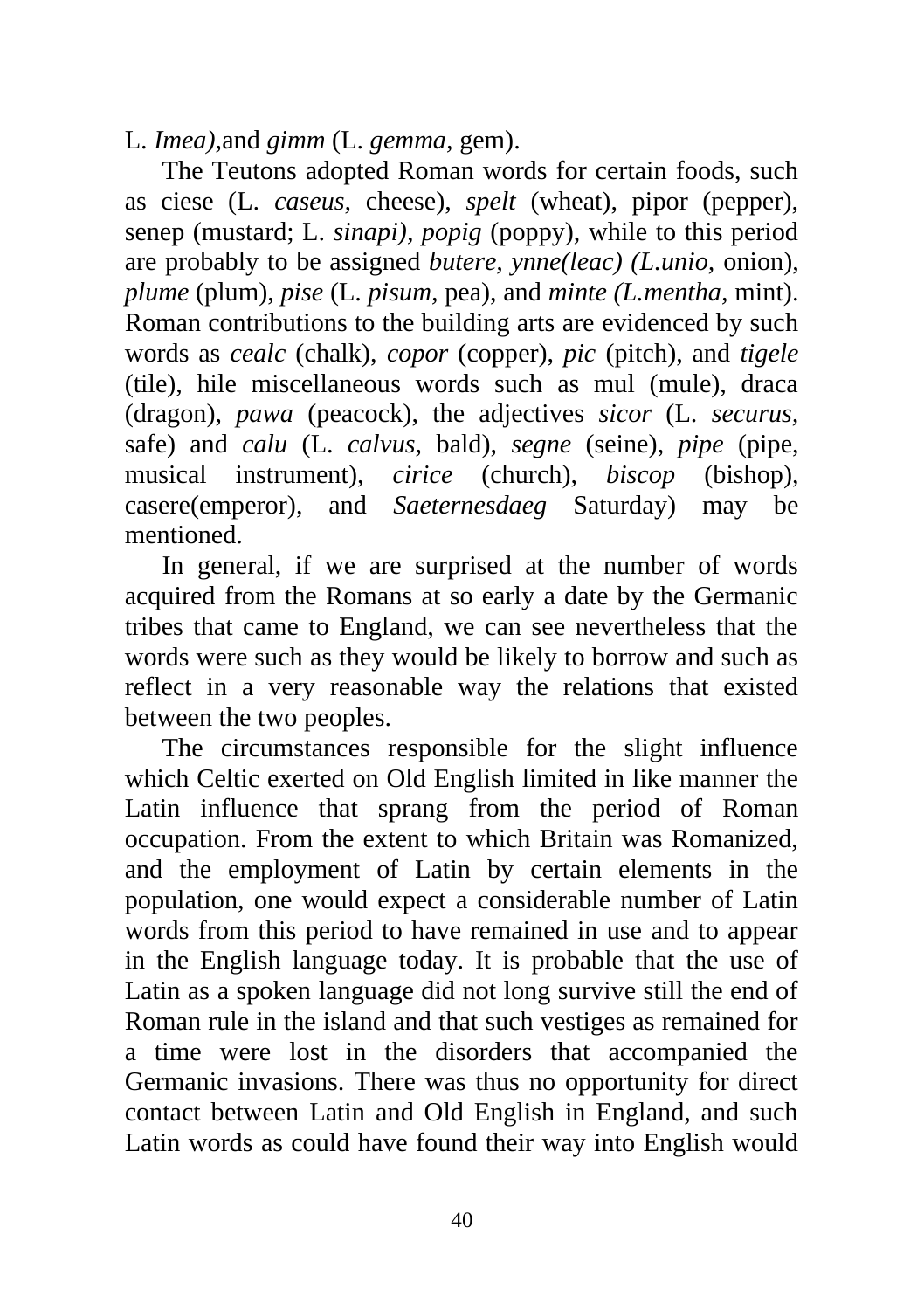have had to come in through Celtic transmission. The Celts, indeed, had adopted a considerable number of Latin words over six hundred have been identified — but the relations between the Celts and the English were such, as we have already seen, that these words were not passed on.This word, which represents the Latin *castra* (camp), is a common designation in Old English for a town or enclosed community. It forms a familiar element in English lace-names such as *Chester, Colchester, Dorchester, Manchester, Winchester, Lancaster, Doncaster, Gloucester, Worcester,* and many others. Some of these refer to sites of Roman camps, but it must not be thought that a Roman settlement underlies all the towns whose names contain this common element. The English attached it freely to the designation of any enclosed place intended for habitation, and many of the places so designated were known by quite different names in Roman times. A few other words are thought for one reason or another to belong to this period: *port* (harbor, gate, town) from L. *portus* and *porta; torr* (tower, rock) possibly from L. *turns,*possibly from Celtic; *wic* (village) from L. *vicus.* All of these words are found also as elements in place-names. It is possible that some of the Latin words which the Teutons had acquired on the continent, such as *street* (L. *strata via), wall, wine,* etc., were reinforced by the presence of the same words in Celtic. At best, however, the Latin influence of the First Period remains much the slightest of all the influences which Old English owed to contact with Roman civilization.

### **Scandinavians**

As a result of the contacts with the Vikings, the Old English language underwent influence of Scandinavian towards the end of the Old English period. Originally, on the continent the Anglo-Saxons and the Scandinavians were intimately related in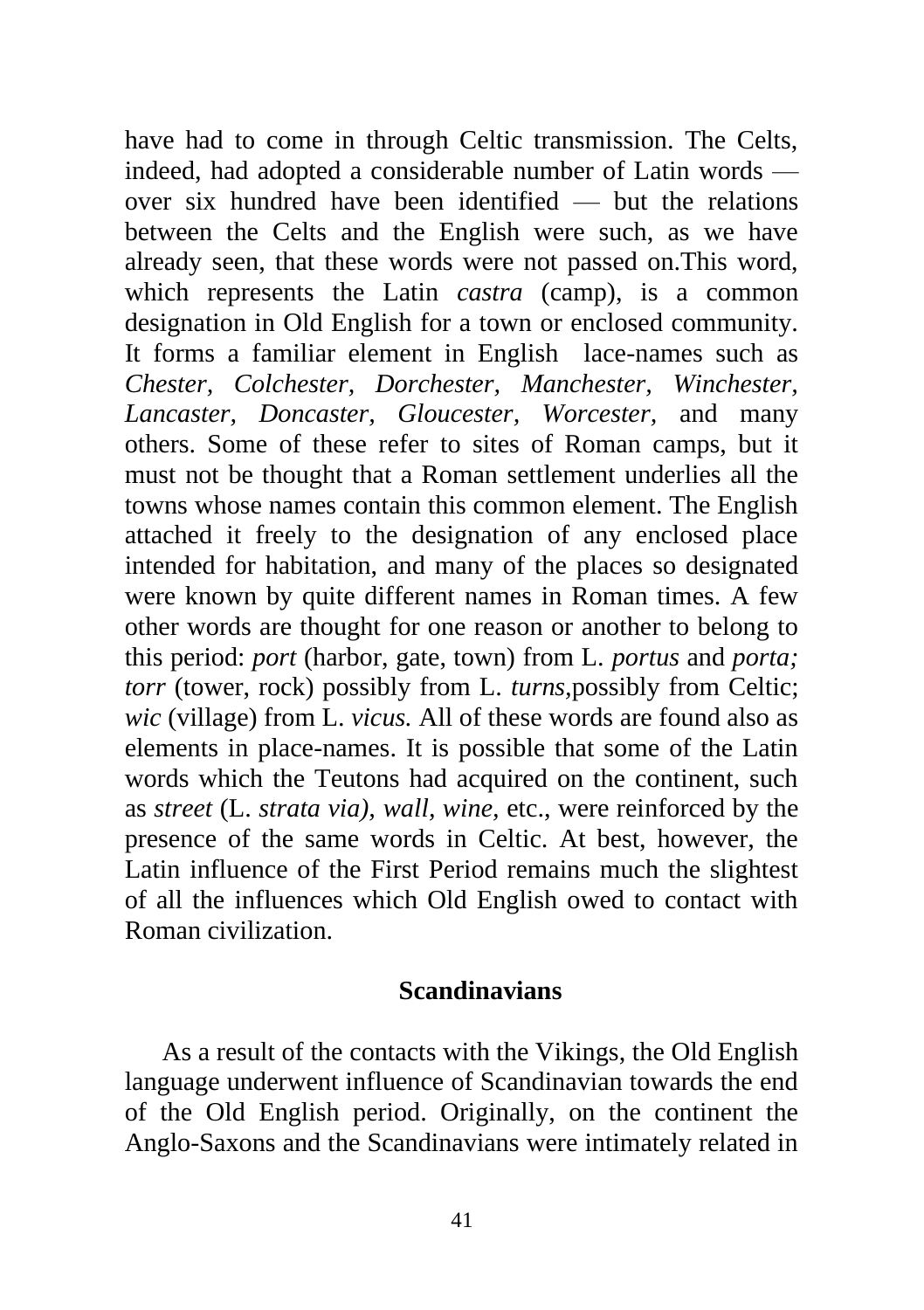a common racial and linguistic bond. This explains why the first English epic Beowulf, had for its setting one of the Scandinavian countries; even the main characters in the poem are Scandinavian. But when the Vikings began to attack and plunder England, the relationship between the Germanic races worsened. Ultimately, many Scandinavians settled down in different parts of England, and as a result of this co-existence, the language of the Anglo-Saxons was considerably influenced by the language of the invaders. Since the two peoples lived very intimately, it is very difficult to identify the Scandinavian words in English. Some words, however, can be identified as of Scandinavian origin. The reason is that phonologically their form is different from what could be expected in a native English word. Thus the word *awe* is certainly of Scandinavian origin; the Old English form is *ege.* Another word where Old English had a palatal **g** and Scandinavian a velar g was the word for 'egg', which was Old English *aeg* and Scandinavian *egg*. Obviously, therefore, the modern word *egg* comes from Scandinavian. Similarly Old English sometimes had palatal c where Scandinavian retained the velar *k*. That is why *church* is English and *kirk* is Scandinavian. Again Germanic *sk* did not become palatalized in Scandinavian as it did in Old English. Thus *shirt* is English and *skirt* Scandinavian. Among the vowels, the main difference is that proto-Germanic *ai* becomes *ei* in Scandinavian, but *a* in Old English as can be seen in the pair *nei-na,* the first giving modern English *nay* and the second *no.* Often, a word of Scandinavian origin can be identified by the fact that it does not occur in Old English, but does occur in Scandinavian. An example is the verb, "to take", which is Scandinavian *taka*. This is not found in Old English, which uses the verb *niman*. Many of the Scandinavian words have since died out from the English language, but quite a number remains. We find the legal and administrative terms, such as the words *— thrall, law, by-law, crave and riding*. The largest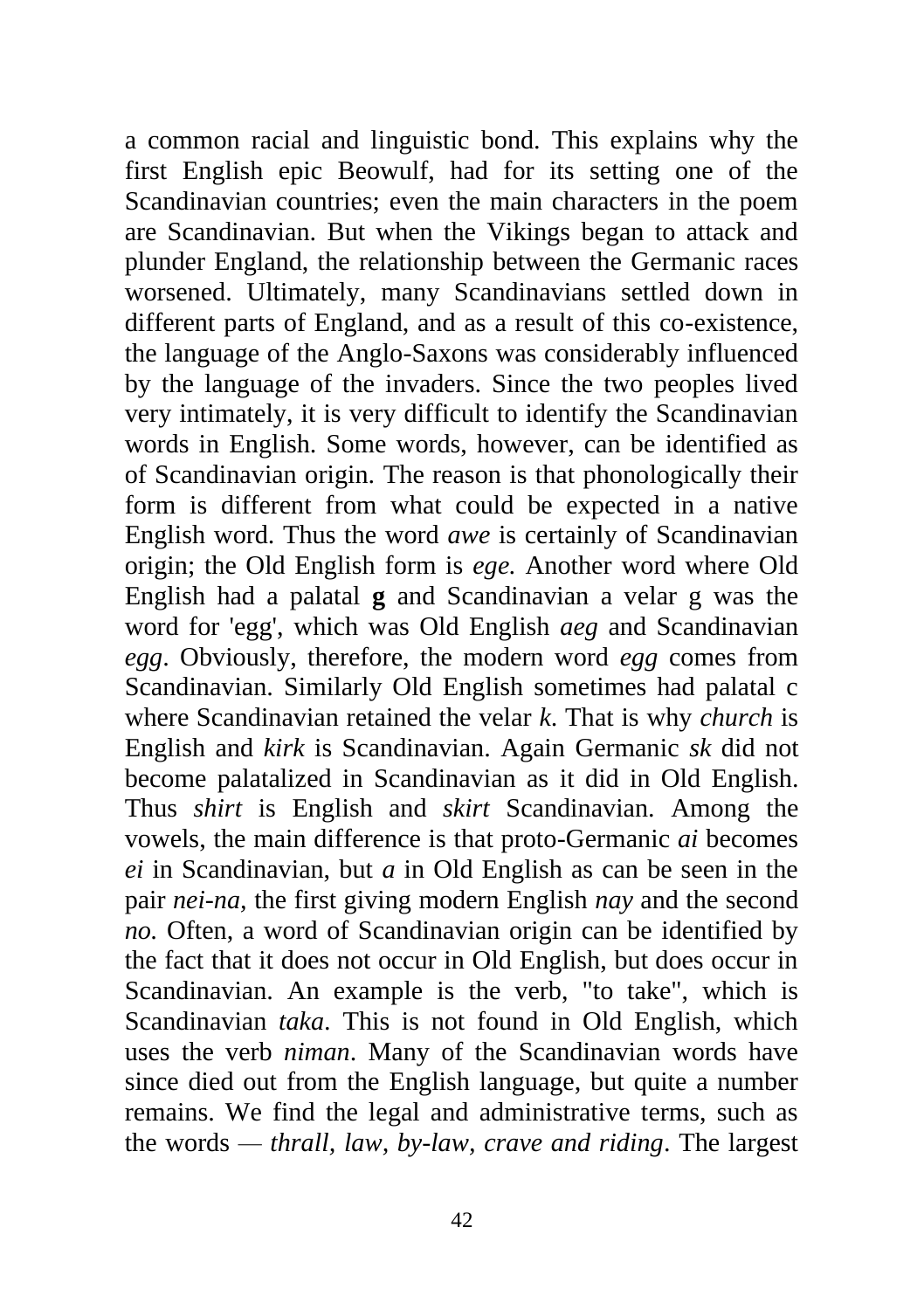single group of these words is such as would be associated with a sea-roving people, words like *barda* (beaked ship), *ceanerr*  (small warship), *lith* (fleet), *dreng* (warrior), *orrest* (battle) and *ran* (robbery). Among the most notable evidences of Scandinavian settlement in England is the large number of places that bear Scandinavian names. We find more than six hundred of places like *Whitby, Derby, Rugby* (-by, a Danish word meaning 'farm' or 'town'), three hundred names like *Althorp* and *Linthorp* (Scan. *'thorp* meaning 'village'), almost equal number of names like *Braithwate,* (Scan, thwate, meaning "an isolated piece of land", about a hundred places like *Brimtoft, Nortoft* (Scan, -toft a piece of ground). A similar high percentage of Scandinavian personal names is found in English. Names ending in -son, like Stevenson or Johnson, conform to a characteristic Scandinavian custom. The English and the Scandinavian were accustomed to much the same kind of rural life, and the fusion of the two peoples was a very close one. Many of the words taken over in consequence were homely and everyday ones. Thus the word *sister* is taken from Scandinavian. So are the names of parts of the body — *leg* and *neck*. Other common names include *window, sky, knife, skin, dirt, skill, bag, cake* and *fellow.* Everyday adjectives include *wrong, low, loose, odd, flat* and *ugly*. Among the everyday verbs are *get, give, call, want, take, drag, smile, thrive, die* etc. the conjunction though is also from Scandinavian. So are more remarkably the pronouns *they, them* and *their*. As Jesperson pointed out, such words are rarely borrowed by one language from another. All this only go to show that the distinguished Scandinavian philologist is right when he says: "An Englishman cannot *thrive* or be *ill* or *die* without Scandinavian words; they are to the language what bread and eggs are to the daily fare."

When the Vikings arrived in the British Isles the dominant language was the Old English of the Anglo-Saxons, while the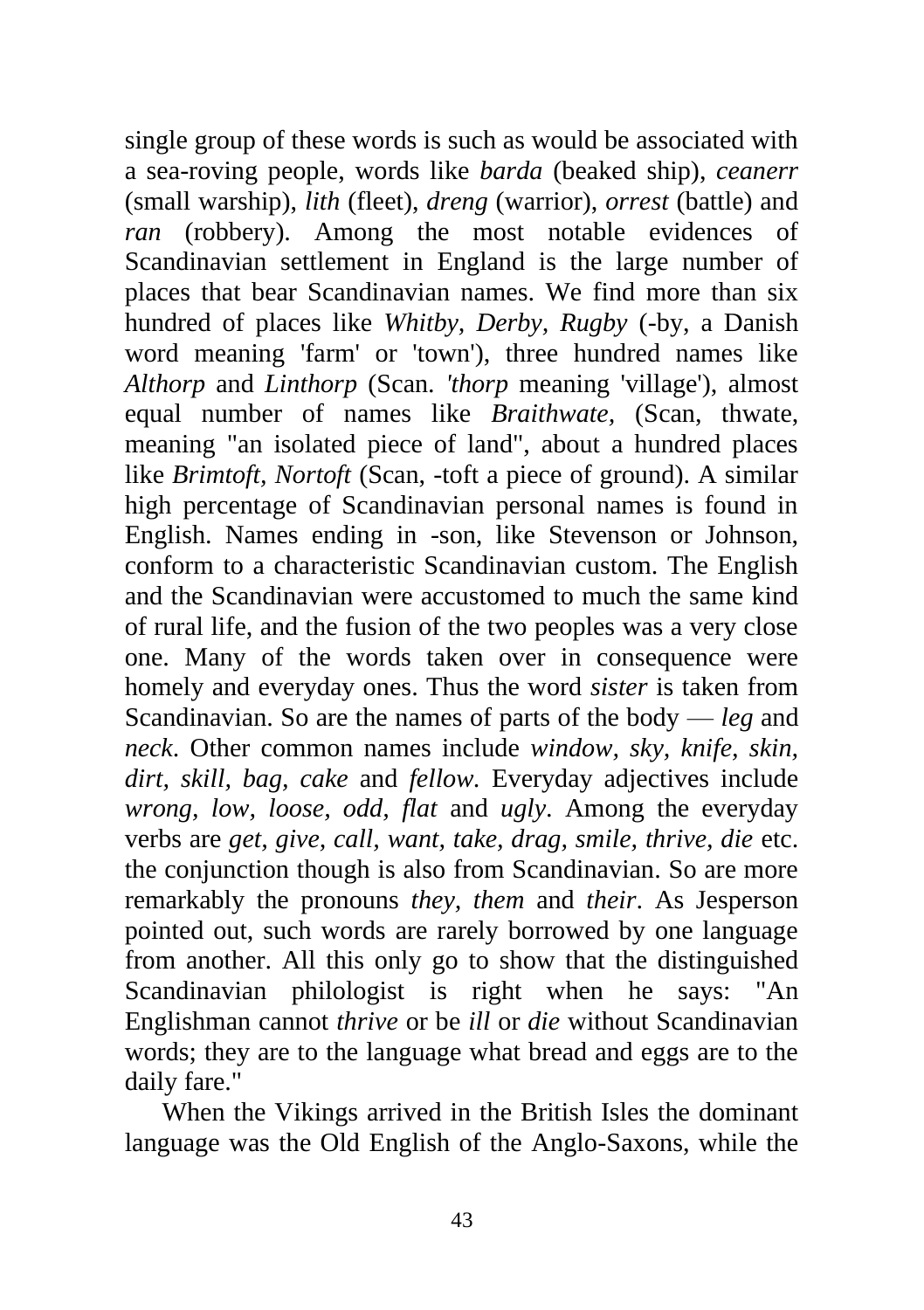Vikings themselves spoke Old Norse. Scholars claim that the two languages, both of the Germanic branch, were probably still rather similar, thus making it possible for both sides to understand each other, although with a little effort. The two languages were cognates, and similar in their basic structures. Additionally, a certain degree of bilingualism may have developed over time, but there is however much disagreement over this issue. It is not clear if the Danes, the English, or both, became bilingual.

By 1100 the English in the north and east had been modified to what one calls Anglo-Scandinavian. This was at the end of the Viking Age, but that did not mean that Old Norse stopped being used in Britain; it was spoken for a long time thereafter as well. Travelling by sea was still important, and contacts were kept with the Isle of Man, Irish ports and the Northern Isles, which helped to keep the language alive. These places all contained a large and influential Norse-speaking population until the late twelfth century, and sometimes longer. The Orkney and Shetland Islands also had an important role in keeping the language alive. The Orkneys are particularly interesting, since the Norse language was spoken there throughout the Middle Ages, and remained the common language until the 1500s when the Anglicisation began and the population probably became bilingual. The complete Scandinavisation of Orkney and Shetland was quite unique; nowhere else did the same thing occur.

Naturally, the massive migration and settlement that the Scandinavians undertook led to extensive use of the Norse tongue in the area of the Danelaw, and we can see evidence of it even today through its influences on the English language. Scandinavian vocabulary penetrated nearly every area of the language but most words of Scandinavian origin in English are concrete everyday words. A few examples follow here:

*The nouns bank, birth, booth, egg, husband, law, leg, root,*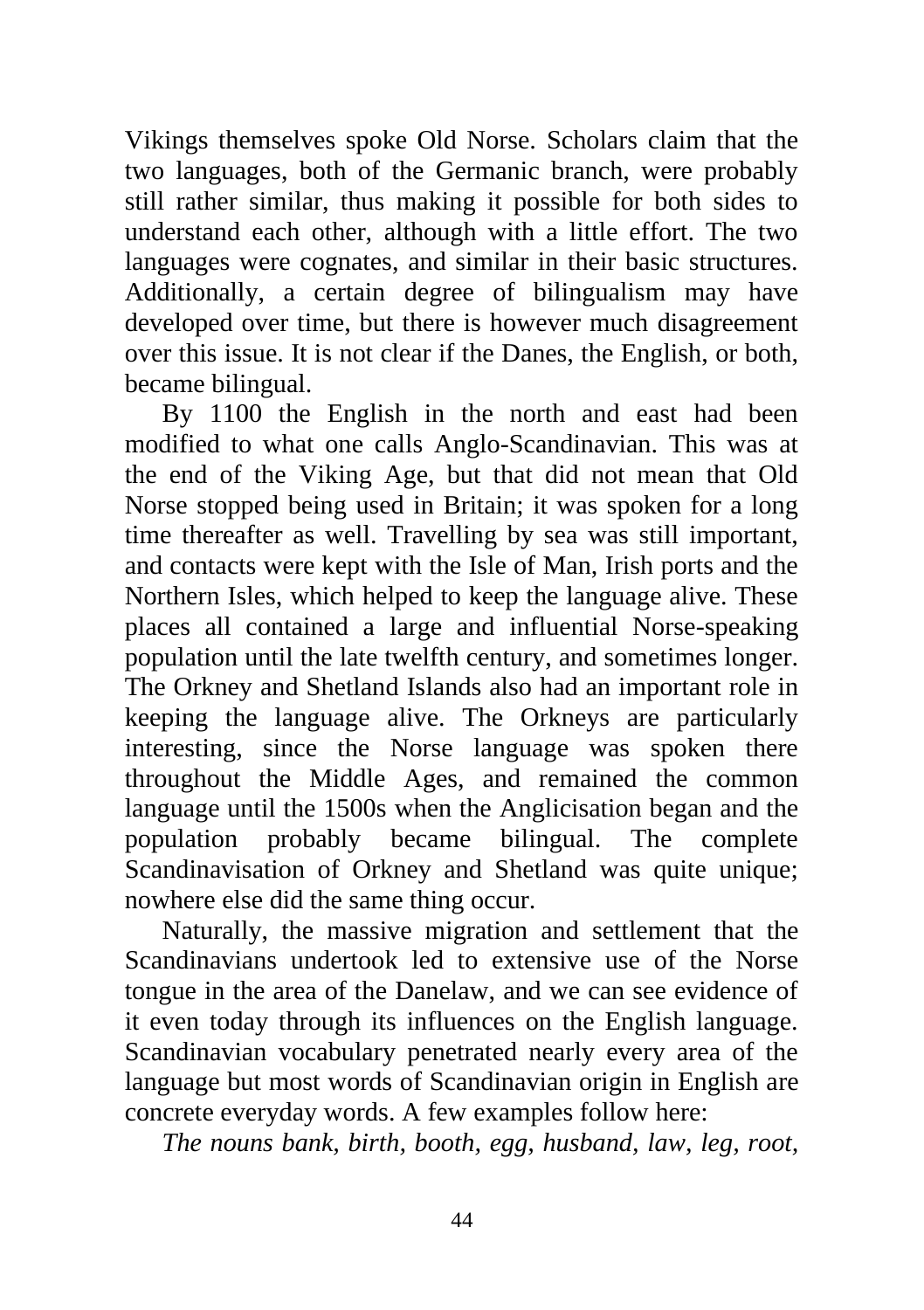*score, sister, skin, trust, wing* and *window*

*The adjectives awkward, flat, happv, ill, loose, low, odd, sly, ugly, weak,* and wrong.

*The verbs to cast, clip, crawl, cut, die, drown, gasp, give, lift, nag, scare, sprint, take,* and *want.* And of course the present plural of'to be', *are.*

*The pronouns both, same, they, them* and *their*. A few examples of later borrowings from the Scandinavian languages are *fjord, saga, ski. slalom, smorgasbord and viking*.

The fact that even the pronouns 'they', 'them' and 'their' were accepted into the language shows what massive effects the Viking settlement had. Of course, since the development of the Old English pronouns had led to them being very similar and a cause of ambiguity and misunderstandings, it was easy to accept the Norse variant. Nevertheless, it is very unusual that grammatical items are borrowed. Furthermore, 'they' appears to have been brought into the language earlier than the other pronouns; writers in the  $15<sup>th</sup>$  century used "they" but were still using the older forms *her* ('their') and *hem* ('them"). It can be difficult to recognise the Scandinavian words since the languages are so closely related; many words that look Scandinavian are actually native English words. For instance. *arm. foot. tree. cow. stone, land, eat,* and *drink* are all recorded in early Old English. Odenstedt continues by mentioning certain ways to decide whether a word is a Scandinavian loan:

— Germanic /sk/ became // / (sh) in all positions. This change ccurred later in Scandinavia, and therefore words like *shall, shoulder* and *shin* are native English words whereas *skin, skv* and *skirt* are Scandinavian words.

— The Old English word for 'take' was *niman.* but in late Old English *tacan* is found. The Old Norse word was *taka,*  which shows that it must have been borrowed from the Scandinavians. In the same way, the word for law' was originally *al,* but a later recording is *lagu,* which comes from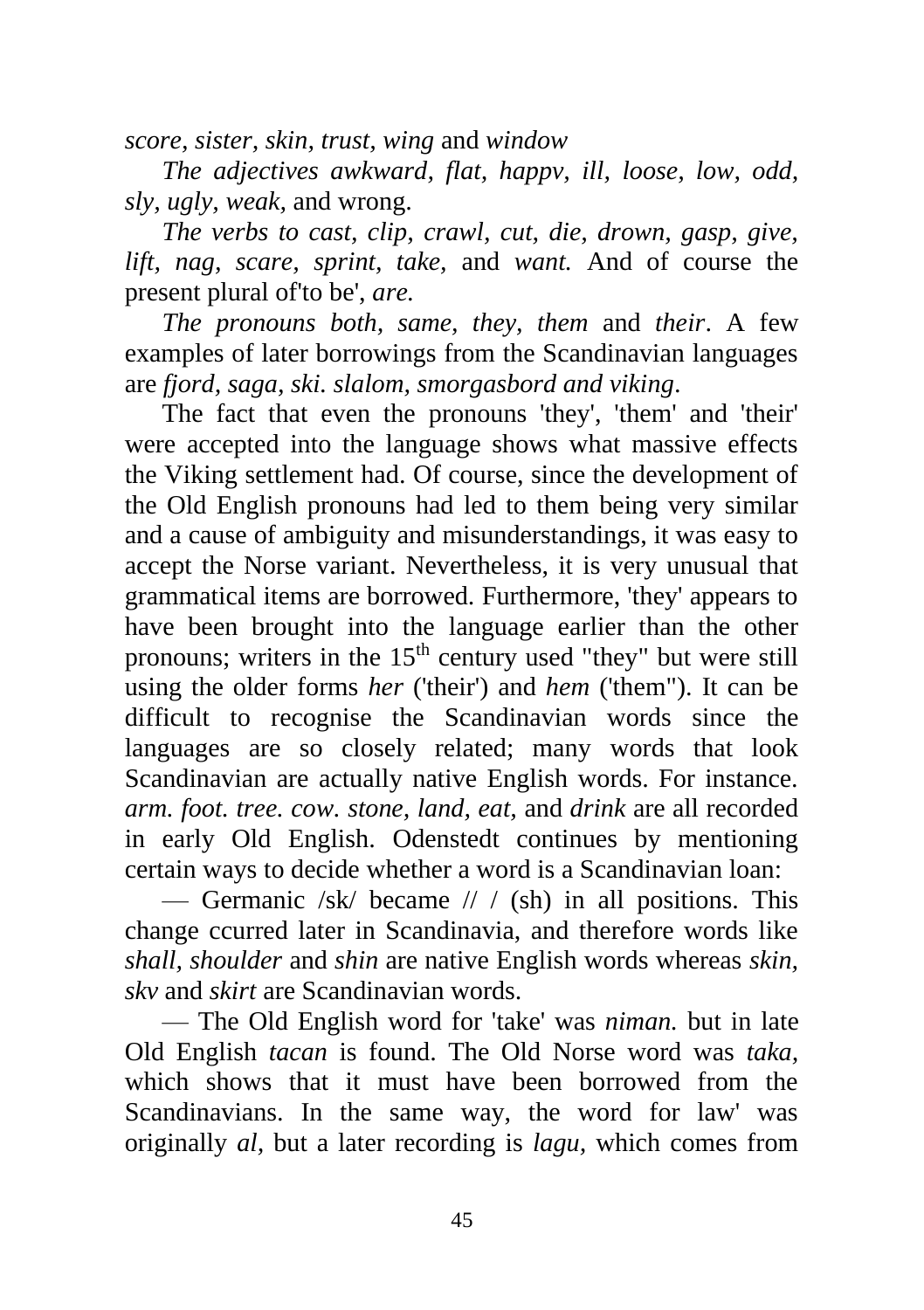Old Norse.

In fact, judging by the large number of Scandinavian words in the legal area, the Vikings had a considerable impact upon the law and order of the Anglo-Saxons. Some examples are *fellow* ('partner'), *law,* and *outlaw.* Even more Scandinavian words related to the legal area existed in Old English, but were later replaced. Not only did the Scandinavian peoples bring their laws and customs to the Danelaw, but their view on law and legal custom was to a great extent acknowledged by all of England.

Large numbers of Scandinavian loans are also, not very surprisingly, found in war and seafaring terms. For instance, *keel, knife,* and *slaughter.* Today, a higher number of Scandinavian words are found in the dialects of Yorkshire and Scotland, than in the rest of Britain. Similarly, in the northern and Scottish dialects, words that do not exist in the southern parts of the country are also found. For instance *gate* (meaning 'street' or 'road'), *ken* ('know'), and *kirk* ('church'). The importance of the Vikings in Britain did not end with the fall of the Danelaw; they continued raiding England sporadically and in 1016 the Danish King Knut (Canute) also became king over all of England. However, his reign was short and it is fair to say that with his death the decline of the Viking Age started.

There also seems to be a difference between the form taken by early and late Norse loans; in Old English the Norse loans usually underwent cognate substitution and took an English form, but in Middle English loans the Norse form is retained. A posible explanation is that the Old English loans were borrowed by F.nglish speakers while Old Norse was still a living language, and the Middle English loans being the result of Norse speakers shifting to English as their own language slowly died out, and thus brought the Norse words with them.

The Scandinavian influence also reached into matters of grammar and syntax, although this is more difficult to show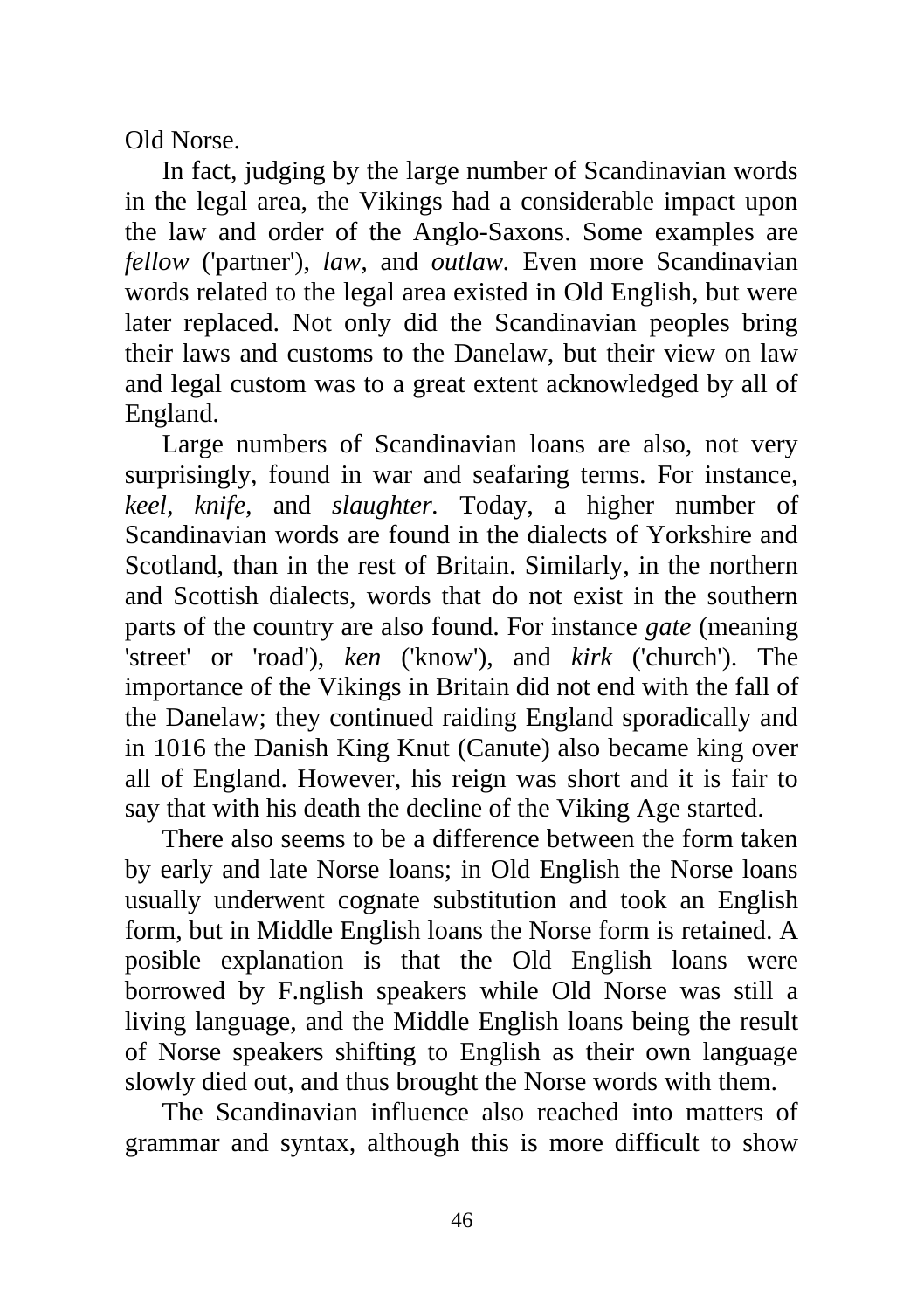and will not be further explored here. However, the -s of the third person singular has been attributed to the Scandinavian influence, as well as the endingt in words like *scant* and *want,*  which was originally the Norse neuter ending. The inflectional endings were often the only difference and obstacle to the mutual understanding of Norse and English words, and the loss of the inflections in Old English was accelerated by the Scandinavian presence.

The Danelaw collapsed only some fifty years after its establishment but the Scandinavian settlers nevertheless remained in the area. The West Saxons had gradually reconquered it, and eventually the Scandinavians accepted the Saxon king as their own. They did not, however, live as an isolated group; they were absorbed into the Anglo-Saxon population, and intermarriage was frequent.

#### **Normans**

One of the most important event on the history of the English language is the Norman Conquest in 1066. In 1066 King Edward (the Confessor) died childless. Edward's chief advisor (earl of West Saxon), Godwin, had a son names Harold. Harold succeeded his father Godwin and virtually ruled England the last 12 years of Edward's reign. Upon Edward's death, Harold was elected King.William, the duke of Normandy, was 2nd cousin to Edward, and Edward had promised him the throne upon Edward's death. Once William learns of Harold's succession to the throne, William begins a very detailed and careful plan to win the crown. When Harold finally marshals his army, he didn't have the numbers that William did. However, the day of the big battle, Harold managed a valiant fight and actually held William off. According to history, military might had nothing to do with William's victory. Instead, Harold was killed, and in the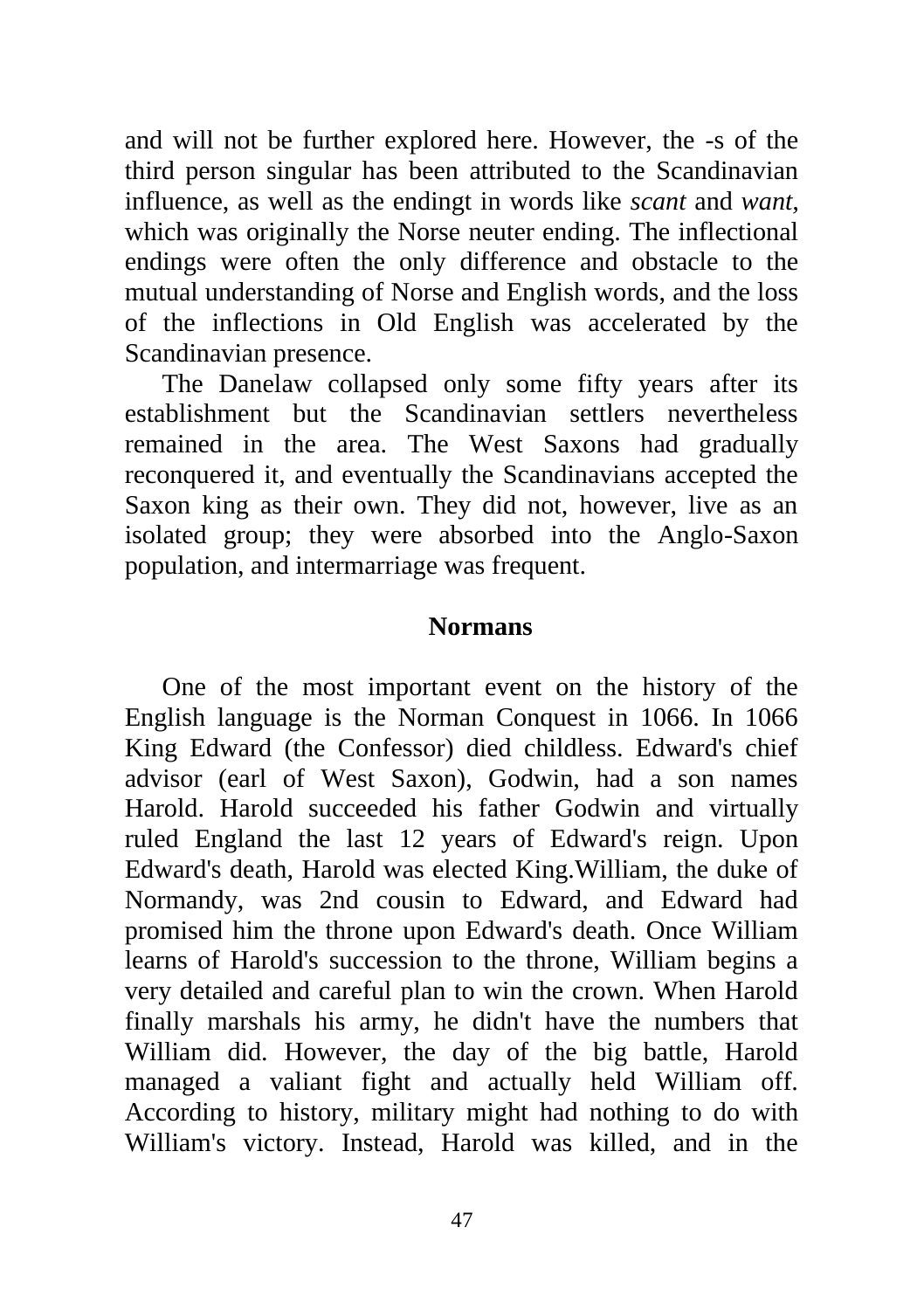confusion without a leader, the English troops fell apart. Thus, William was able to triumph at Hastings. However, William had to burn and pillage southeast England before the people gave in, and on Christmas Day 1066, William was crowned king.

William's reign virtually wipes out all of the old English nobility, which replaced by a new nobility  $-$  of Norman descent.

The ruling class continued to use their own language-French. For 200 years after the Conquest, the language of policy was French. Numerous English people (those of the upper classes) learned the language through marriage and by association However, the language of the masses remained English. Until the beginning of the 13th century, French continued to dominate as the language of nobility. A very close connection existed between the continent and England. The nobility usually held land in both places: therefore, travel between the two was fairly common.

Fusion of the French and English-over time, the two "cultures" assimilated and adjusted to one another. Some nobility spoke English. This would be a natural occurrence. Some clergy preserved English, some of the nobility, and clergy, then, representing the upper social class, were bilingual. Knights learned French. Merchants spoke both French and English. Managers (sheriffs, bailiffs, etc.) on large estates were bilingual.For the most part, bilingualism extended only down to the middle class.

King John lost Normandy in 1204. French continued to be spoken by the upper class in England, but not for different reasons. No longer the "mother" tongue, French was spoken as a matter of social custom and administrative convention. However, with the separation of nobility from interests in France and Normandy, the upper classes were generally using it. Because French use was fading and English use becoming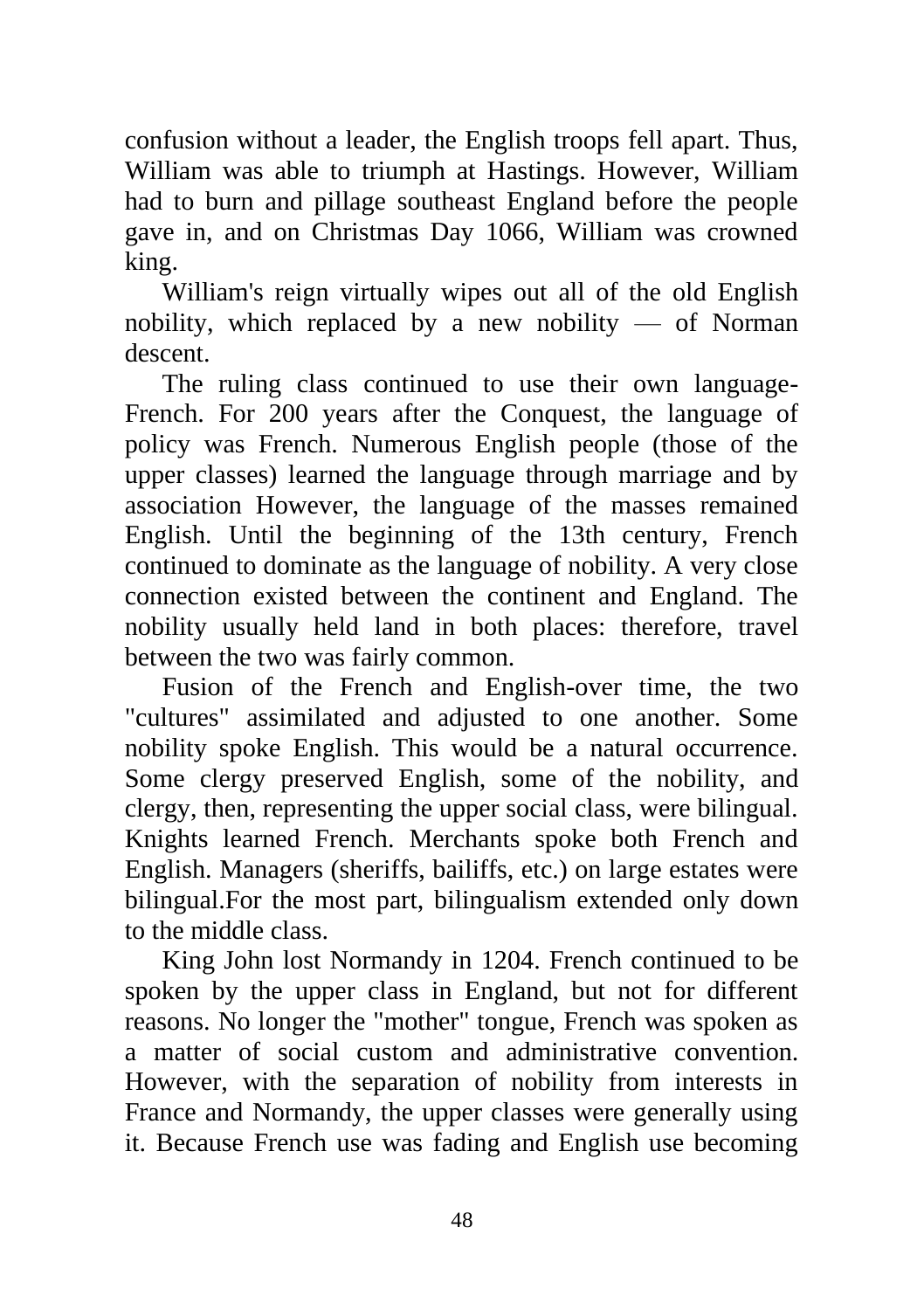prevalent, the impact of "borrowing" French vocabulary is major. When an English term was unknown and needed to be expressed, a French word or phrase was used. On the whole English use was steady. By the middle of the 13th century, French is considered a foreign language. Some attempt to preserve French existed in the clergy and from scholars, but not much. The French that had been spoken among "Englishmen" was considered by Francophiles to be a "backard" and butchered dialect.

The most important influence the French language had on the English language as the introduction of too many French words into English. It should be mentioned that one of the characteristics of Old English was to enlarge its vocabulary hiefly by using prefixes and suffixes and combining native elements into self-interpreting compounds. But this habit was somewhat weakened in Middle English. In many cases where a new word could have easily been formed on a native model, a French word was borrowed instead. Moreover, English people borrowed words whose native equivalents existed in their language. As we have seen one of the factors in borrowing words is prestige. In cases of close contact, the two languages may not have the same status within the speech community in which they are spoken. The language with more powerful speakers will be regarded as more prestigious. Generally, the less prestigious language borrows from the most prestigious one and the borrowing will be concentrated in the semantic fields where the most prestigious speakers have the greatest influence. That is why after the Norman Conquest we find a huge influx of the French vocabulary into English mainly connected with religion, army, art, government and administration. These lexical items reflected the interests of the French-speaking ruling group, and had prestigious connotations.The borrowing that occurred was not an immediate process; rather, it occurred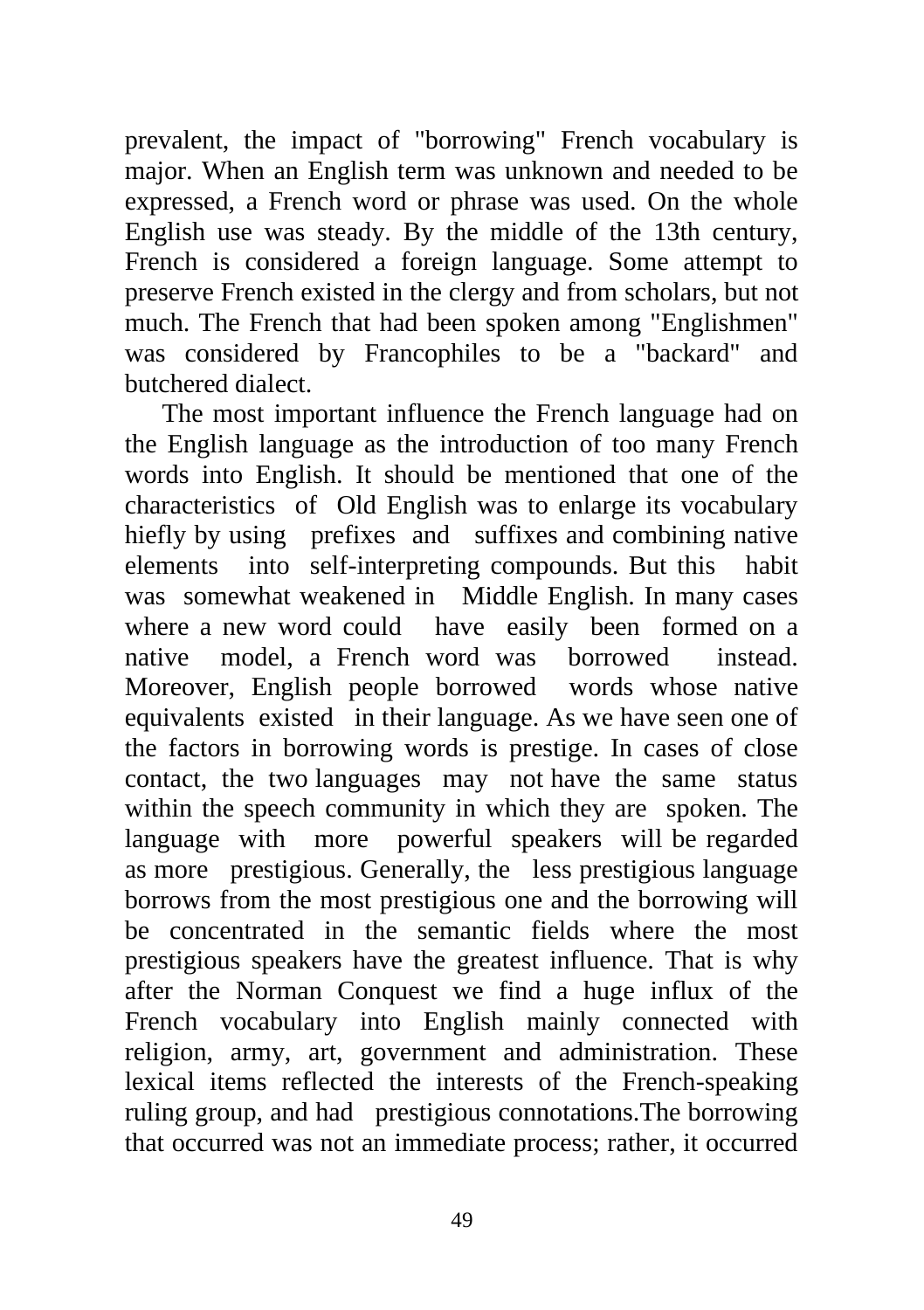gradually.We can trace the borrowings from French by two time periods: before 1250 and after 1250.

*A. Prior to 1250*

l. Approximately 900 French words borrowed

2. Most of the 900 came in through language contact between the nobility and the working class

3. baron, noble, dame, servant, feast, etc., all signifying the relationship between the classes

4. story, rime, etc., came in by way of literature

5. The largest number of words to enter during this period were, however, from the church. The need to convey doctrine and belief quickly accounts for this, the largest group.

*B. After 1250*

1. Of the two periods, more words entered after 1250 when the language was in transition from French back to English

2.The transference occurring during this period included all categories of words and is quite extensive.

*C.French loan or borrowed words*

1.Government and administrative-government, govern, administer,crown, state, empire, real, reign, royal, prerogative, authority, parliament, assembly, statute.

2.Religion:

a. general-sermon, religion, theology, prayer, confession, lesson, communion

b. terms of rank/class within the church-clergy, cardinal, chaplain, parson, pastor, vicar, novice

c. terms associated with the church service or with the way of life for the clergy-crucifix, incense, lectern, image, chapter, abbey, convent, sanctuary

d. terms that expressed fundamental theological or religious concepts-creator, savior, trinity, saint, miracle, faith, heresy, reverence, devotion, sacrilege, temptation, redemption, absolution, immortality, salvation

3. terms that expressed virtues-piety, sanctity, charity,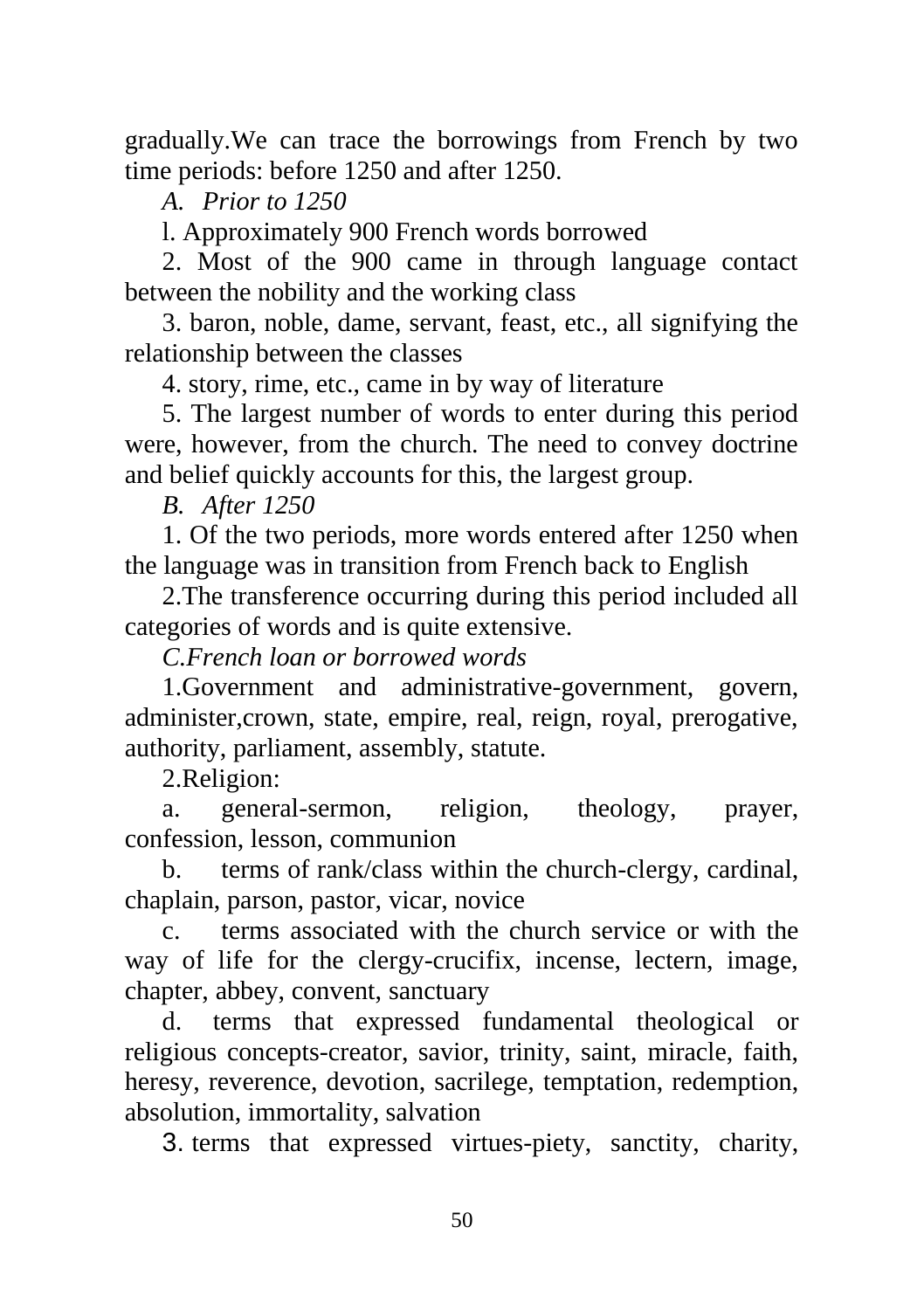mercy, pity, obedience, virtue

4. form class words:

a. adjectives-divine, devout, reverend, solemn

b. verbs-preach, pray, repent,confess, adore, convert, ordain

3.Law

a. nouns-justice, equity, crime, bar,attorney, petition, complaint, inquest, indictment, jury, juror, panel, felon, evidence, proof, bail, verdict, sentence, punishment, decree

b. verbs-plead, arraign, depose,arrest, warrant, condemn, convictjudge, acquit, pardon

c. other-arson, fraud, felony, trespass, slander, libel, perjury, adultery, property, estate, tenement, chattels, legacy, patrimony, heir, executor

d. adjectives-just, innocent, culpable

4. Military-peace, enemy, defend, battle, combat, siege, soldier, spy, vanquish

5. Social-fashion, dress, apparel, robe, lace, embroidery, buckle, button, luxury, satin, taffeta, blue, brown, vermilion, scarlet, jewel, brooch, ivory, turquoise, amethyst, ruby, emerald, sapphire, pearl, diamond, crystal, appetite, taste, sustenance, beef, veal, pork, bacon, sausage, tripe, gravy, biscuit, cream, sugar, olives, salad, lettuce, fruits, grape, orange, lemon, cherry, peach, pastry, tart, jelly, treacle, spice, clove, thyme, herb, roast, stew, fry, blanch, grate, mince, goblet, saucer, curtain, couch, chair, lamp, blanket, quilt, melody, checkers, conversation, rein, stallion, trot, harness, mastiff, terrier, quail, peasant, squirrel.

6. Culture and intellect-art, painting, music, beauty, color, image, tone, ceiling, palace, cathedral, mansion, tower, turret, porch, choir, column, baptistry, prose, romance, chronicle, tragedy, prologue, preface, title, volume, chapter, paper, pen, study, logic, geometry, grammar, treatise, gender, noun, clause, copy, compile, physician, surgeon, distemper, gout, plague,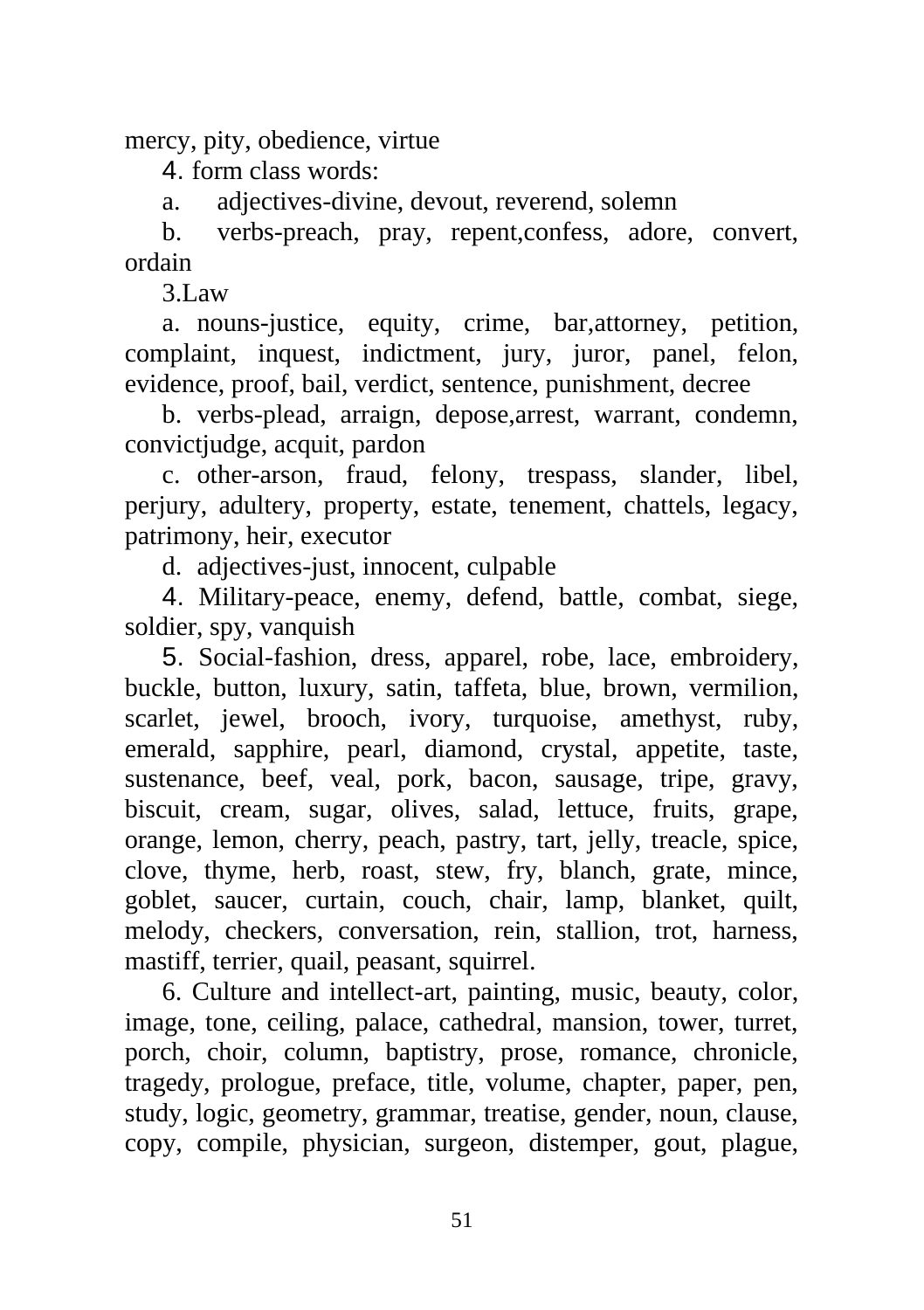pestilence, stomach, poison.

7. Pervasive French influence on vocabulary by 1300 action, adventure, affection, age, air, bucket, calendar, cheer, city, coast, comfort, cost, country, courage, debt, force, flower, malice, manner, marriage, noise, odor, opinion, order, pair, people, person, poverty, sign, sound, waste.

## **I Answer the following questions**

1. From which ethnonym does *Britain* originate?

2. When did the first linguistic contact butween continental Celtic and Germanic peoples take place?

3. Why is the number of Celtic geographical names in Britain larger than the number of Celtic borrowings in the English language?

4. Why are there more Latin borrowings in the English language than the Celtic ones?

5. Did the English borrow Latin words directly?

6. Which Latin word was used in the formation of the geographical names Chester, Colchester, Dorchester?

7. What is the difference between Celtic or Latin borrowings and common Indo-European words in the English language?

8. Why are more numerous Latin borrowings connected with trade?

9. Why is it difficult to identify the Scandinavian words in English?

10. To which language do the borrowings with the lettercombination *sk* refer?

**II. Find out with which layer of lexicon the following French borrowings are associated with:**

theology; atterney; indictment; baron; noble; reign; royal; faith; imortality; proof; verdict; defend; combat; apparel; robe; olives; lettuce; cathedral; mansion; estate; condemn; couch; saucer; courage; peasant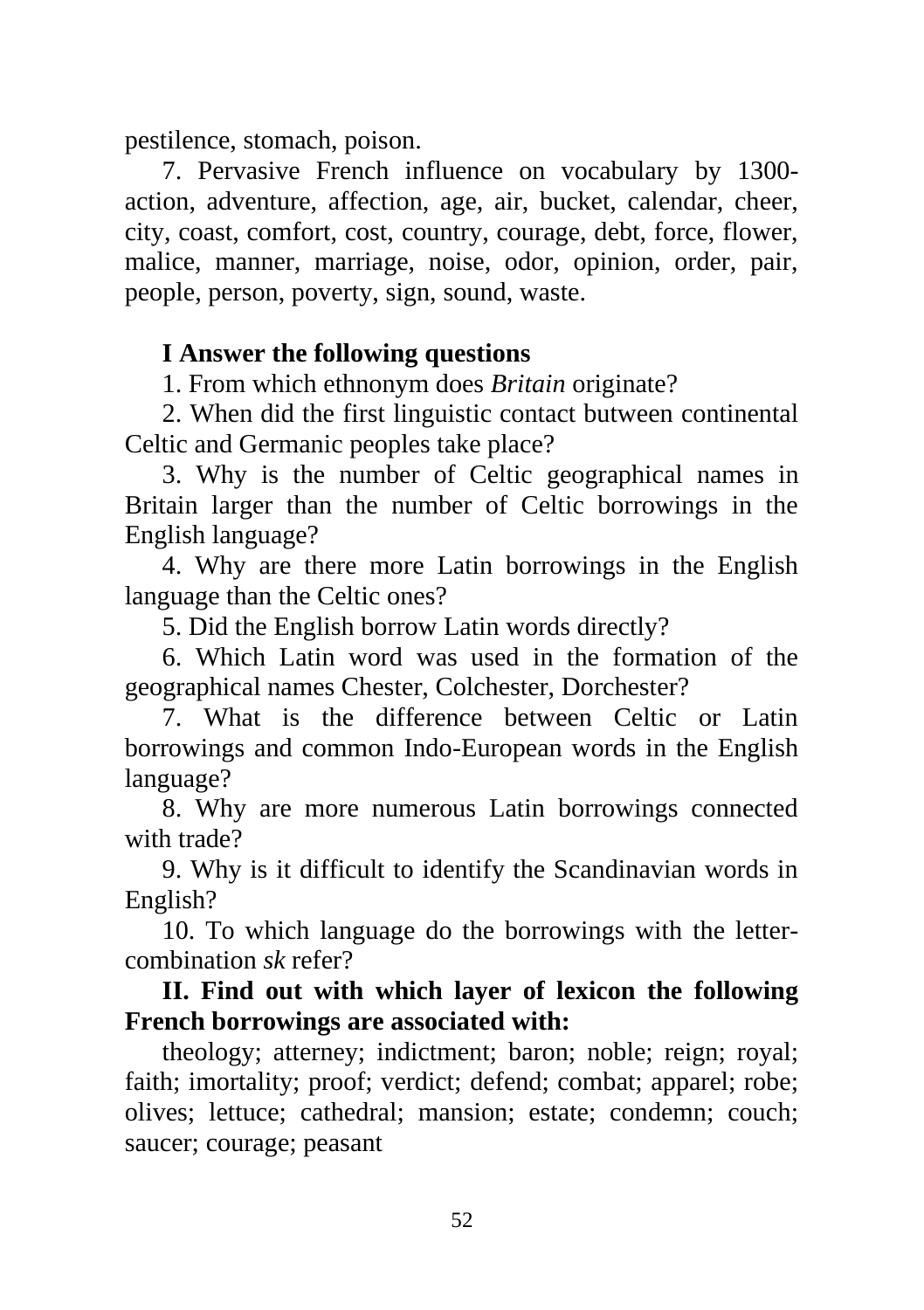## **III. Associate the following words with the period of British history they were borrowed into English:**

Trousers; slogan; brogue; monger; segn; street; law; skirt; baron; knife; sanctuary; colleen; whiskey; gap; fann; pound; port; egg; sister; servant; feast; fellow; skin; slaughter; take; story; saint; charity; cardinal; felony; pearl; car; bucket; thorp.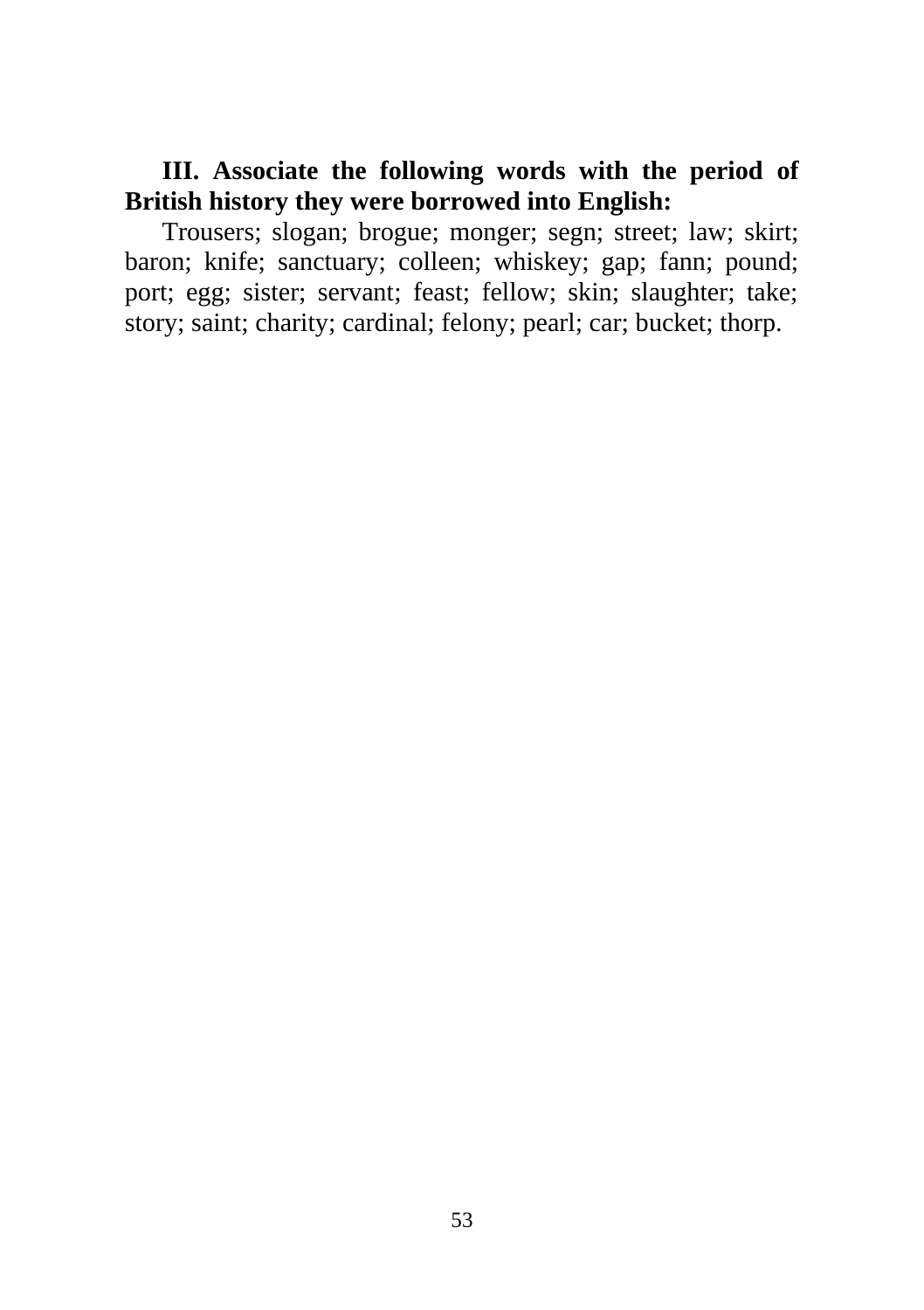# **3. The English Language Abroad American English**

The process of coining new lexical items started as soon as the colonists began borrowing names for unfamiliar flora, fauna, and topography from the Native American languages. Examples of such names are *opossum, raccoon, squash* and *moose* (from Algonquian). Other Native American loanwords, such *us wigwam or moccasin,* describe articles in common use among Native Americans. The languages of the other colonising nations also added to the American vocabulary; for instance, *cookie, cruller, sloop,* and *pil* (of a fruit) from Dutch; *levee, portage* ("carrying of boats or goods") and (probably) *gopher* from French; *barbecue, stevedore, and rodeo* from Spanish.

Among the earliest and most notable regular "English" additions to the American vocabulary, dating from the early days of colonization through the early  $19<sup>lh</sup>$  century, are terms describing the features of the North American landscape; for instance, *run, branch, fork, snag,bluff, gulch, neck* (of the woods), *barrens, bottomland, notch, knob, riffle, rapids, water gap, cutoff, trail, limberline* and *divide* Already existing words such as *creek, slough, sleet* and (in later use) *watershed*  received new meanings that were unknown in England.

Other noteworthy American toponyms are found among loanwords; forexample, *prairie, butte* (French); *bayou*  (Choctaw via Louisiana French); *coulee* (Canadian French, but used also in Louisiana with different meaning); *canyon, mesa, arroyo* (Spanish); *vlei, skate,* M/(Dutch, Hudson Valley).

The word *corn*, used in England to refer to wheat (or any cereal), came to denote the plant *Zea mays,* the most important crop in the U.S., originally named *Indian corn* by the earliest settlers; wheat, rye. barley, oats. etc. came to be collectively referred to *as grain.* Other notable farm related vocabulary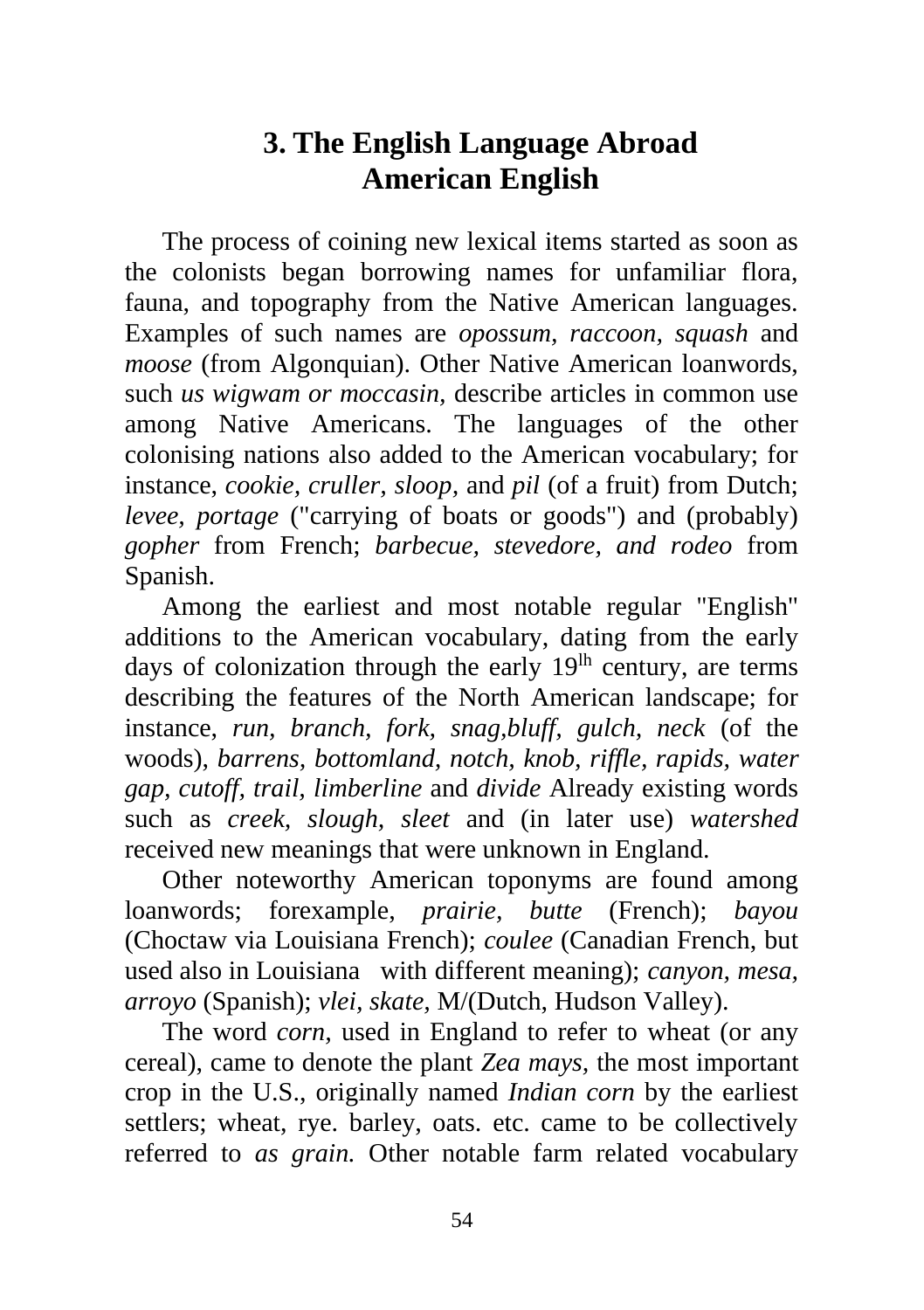additions were the new meanings assumed by *barn* (not only a building for hay and grain storage, but also for housing livestock) and *learn* (not just the horses, but also the vehicle along with them), as well as. in various periods, the *terms range, (corn) crib, truck, elevator, sharecropping and feed] of.*

*Ranch*, later applied to a house style, derives from Mexican Spanish: most Spanish contributions came after the War of 1812, with the opening of the West. Among these are, other than toponyms. *chaps* (from *chaparreras), plaza, lasso, bronco, buckaroo, rodeo:* examples of "English" additions from the cowboy era are *bad man, maverick, chuck* ("food") and *Boot Hill; from* the California Gold Rush came such idioms as *pay dirt or strike it rich. The* word *blizzard probably*  originated in the West.

With the new continent developed new forms of dwelling, and hence a large inventory of words designating real estate concepts *(land office, lot. outlands, waterfront,* the verbs *locate*  and *relocate, betterment, addition, subdivision),* types of property *(log cabin, adobe* in the 18<sup>th</sup> *century; frame house, apartment, tenement house, shack, shanty in the 19<sup>th</sup> century, project, condominium, townhouse, split-level, mobile home, multi-family* in the  $20^n$  century), and parts thereof *(driveway, breezeway, backyard, dooryard; clapboard, siding, trim, baseboard: sloop* (from *Dutch), family room, den;* and, in recent years, *central air, walkout basement).*

Ever since the American Revolution, a great number of terms connected with the U.S. political institutions have entered the language; examples are *run, gubernatorial, primary election, carpetbagger* (after the Civil War), *repeater,* lame duck (a British term used originally in *Banking) and pork barrel. Some of these are internationally used (for example, caucus, gerrymander, filibuster, exit poll).* 

The development of industry and material innovations throughout the 19th and 20th centuries were the source of a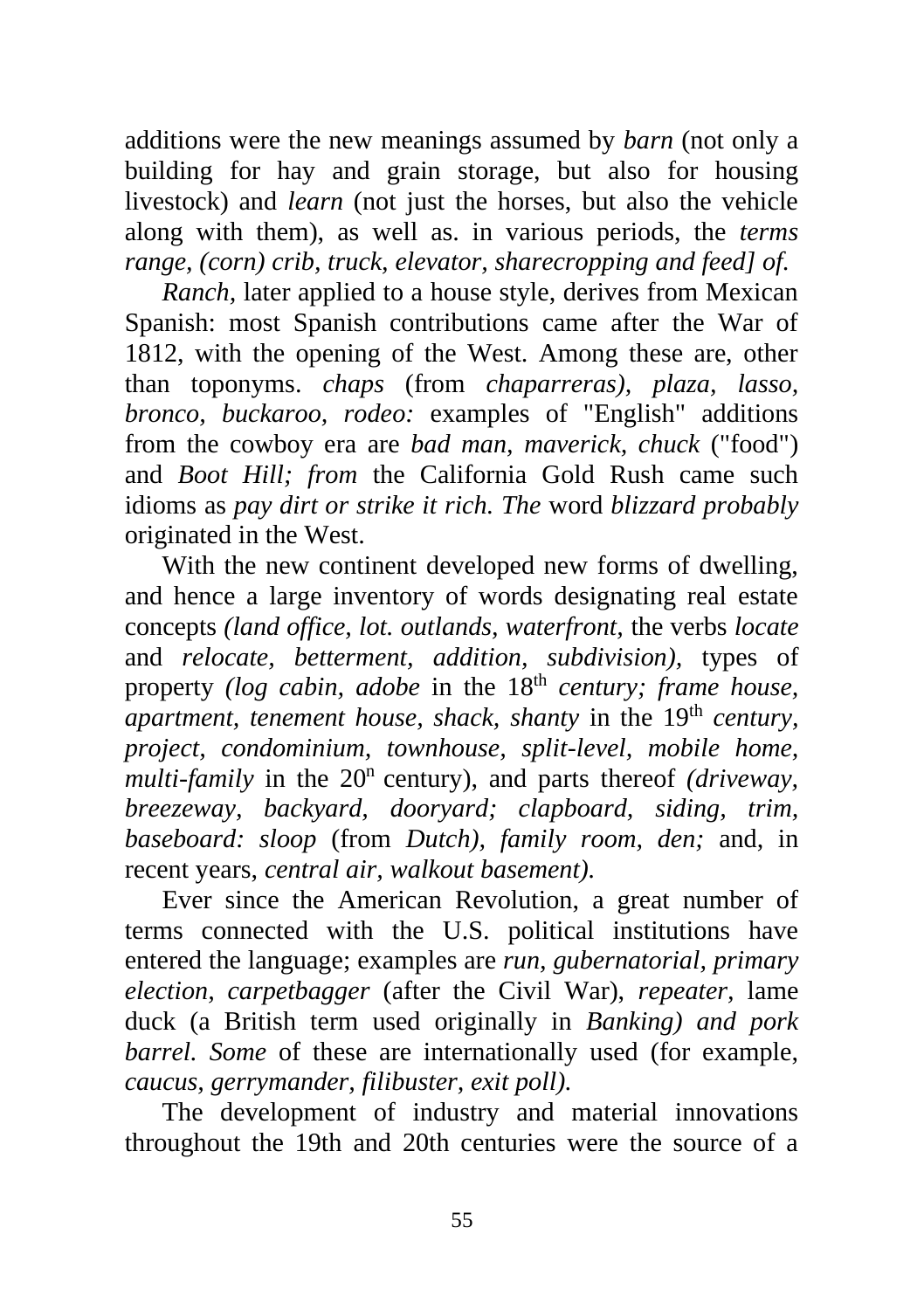massive stock of distinctive new words, phrases and idioms. Typical examples are the vocabulary *of railroading (see* further at rail terminology) and *transportation* terminology, ranging from names of roads (from *dirt roads and back roads to freeways and parkways) to road* infrastructure (par &z'«g *lot, overpass, rest area),* and from automotive terminology *to public transit* (for example, in the sentence *"riding the subway downtown");* such American introductions as *commuter* (from *commutation ticket), concourse, lo board* (a vehicle), *lo park, double-parkand parallel park* (a car), *double decker* or the noun *terminal* have long been used in all dialects of English.

Trades of various kinds have endowed (American) English with household words describing jobs and occupations *(bartender, longshoreman, patrolman, hobo, bouncer, bellhop, roustabout, white collar, blue collar, employee, boss* [from Dutch], *intern, busboy, mortician, senior citizen),* businesses and workplaces *(department store, supermarket, thrift store, gift shop, drugstore, motel, main street, gas station, hardware store, savings and loan, hock* [also from Dutch]), as well as general concepts and innovations *(automated teller machine, smart card, cash register, dishwasher, reservation* [as at *hotels],pay envelope, movie, mileage, shortage, outage, blood bank).*

Already existing English words—such as *store, shop, dry goods, haberdashery, lumber* — underwent shifts in meaning; some—such as *mason, student, clerk,* the verbs *can* (as in "canned goods"), *ship, fix, carry, enroll* (as in school), *run* (as in "run a business"), *release* and *haul* — were given new significations, while others (such as *tradesman)* have retained meanings that disappeared in England. From the world of business and finance came *breakeven, merger, downsize, disintermediation, bottom line;* from sports terminology came, jargon aside, *Monday-morning quarterback, cheap shot, gameplan* (football); *in the ballpark, out of left field, off base,*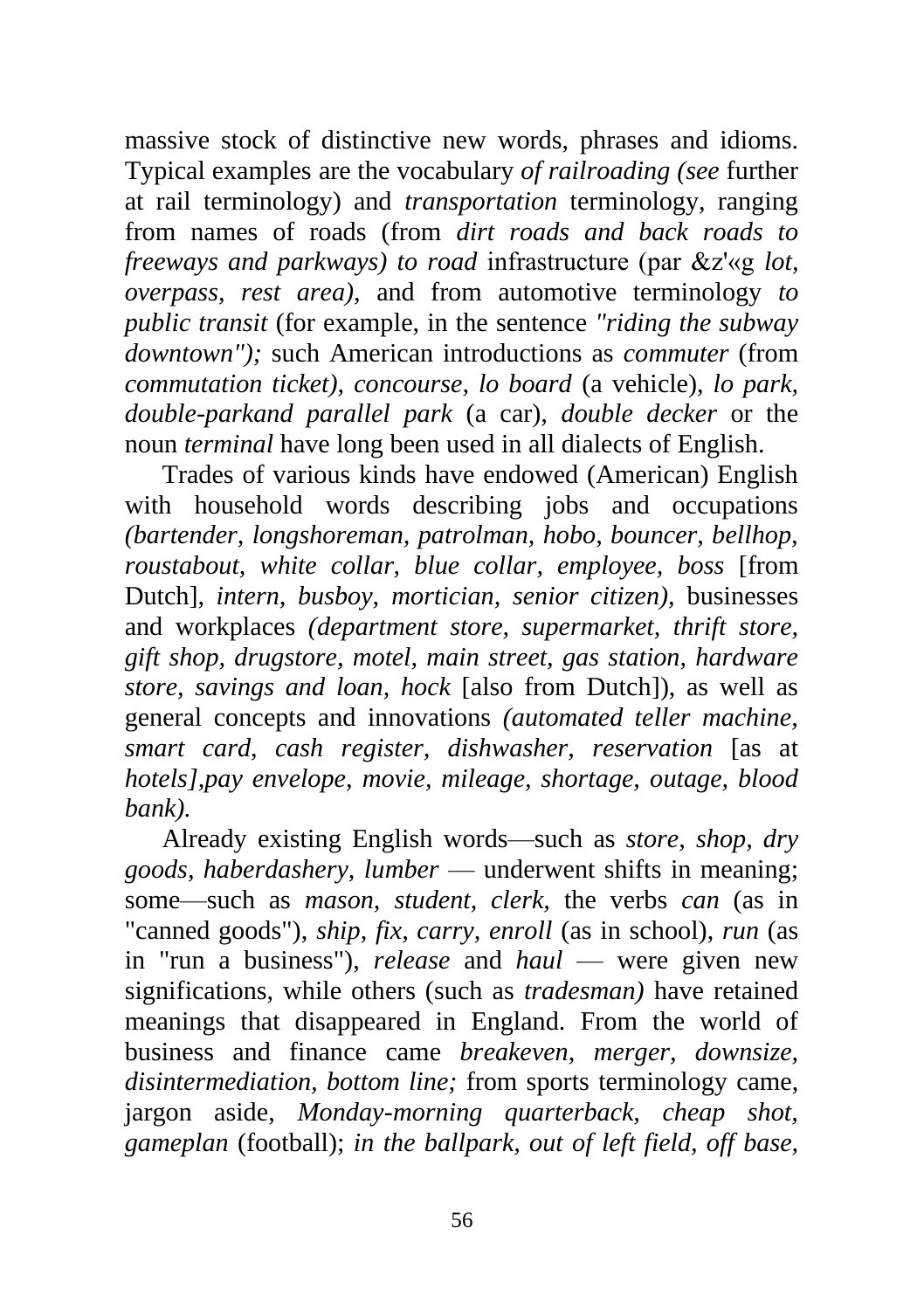*hit and run,* and many other idioms from baseball; gamblers *coined bluff, blue chip, ante, bottom dollar, raw deal, pass the buck, ace in the hole, freeze-out, showdown;* miners coined *bedrock, bonanza, peter out, pan out and* the verb *prospect from* the noun; and rail roadmen are to be credited with *make the grade, sidetrack, head-on,* and the verb *railroad.* A number of Americanisms describing material innovations remained largely confined to North America: *elevator, ground, gasoline;*  many automotive terms fall in this category, although *many do*  not(hatchback, station wagon, tailgate, motorhome, truck, pickup truck, lo exhaust).

*In addition to the above-mentioned loans from French, Spanish, Mexican Spanish, Dutch, and Native American languages, other accretions from foreign languages came with 19th and early 20th century immigration; notably, from Yiddish*  (chutzpah, schmooze, tush) *and German —* hamburger *and culinary terms like* frankfurter/franks, liverwurst, sauerkraut, wiener, deli(catessen): scram, kinder gar ten, gesundheit; *musical terminology* (whole note, half note, *etc.); and apparently* cookbook, fresh *("impudent").*

*Finally, a large number of English colloquialisms from various periods are American in origin; some have lost their American flavor while others have not* (have a nice day, sure),' *many are now distinctly old-fashioned* (swell, groovy).Some *English words now in general use, such as* hijacking, disc jockey, boost, bulldoze and jazz, *originated as American slang.* 

*American English has always shown a marked tendency to use nouns as verbs. Examples of verbed nouns are* interview, advocate, vacuum, lobby, pressure, rear-end, transition, feature, profile, spearhead, skyrocket, showcase, service *(as a car),*  corner, torch, exit *(as in "exit the lobby"),* factor *(in mathematics),* gun *("shoot"),* author *(which disappeared in English around 1630 and was revived in the U.S. three centuries later) and, out of American material,* proposition,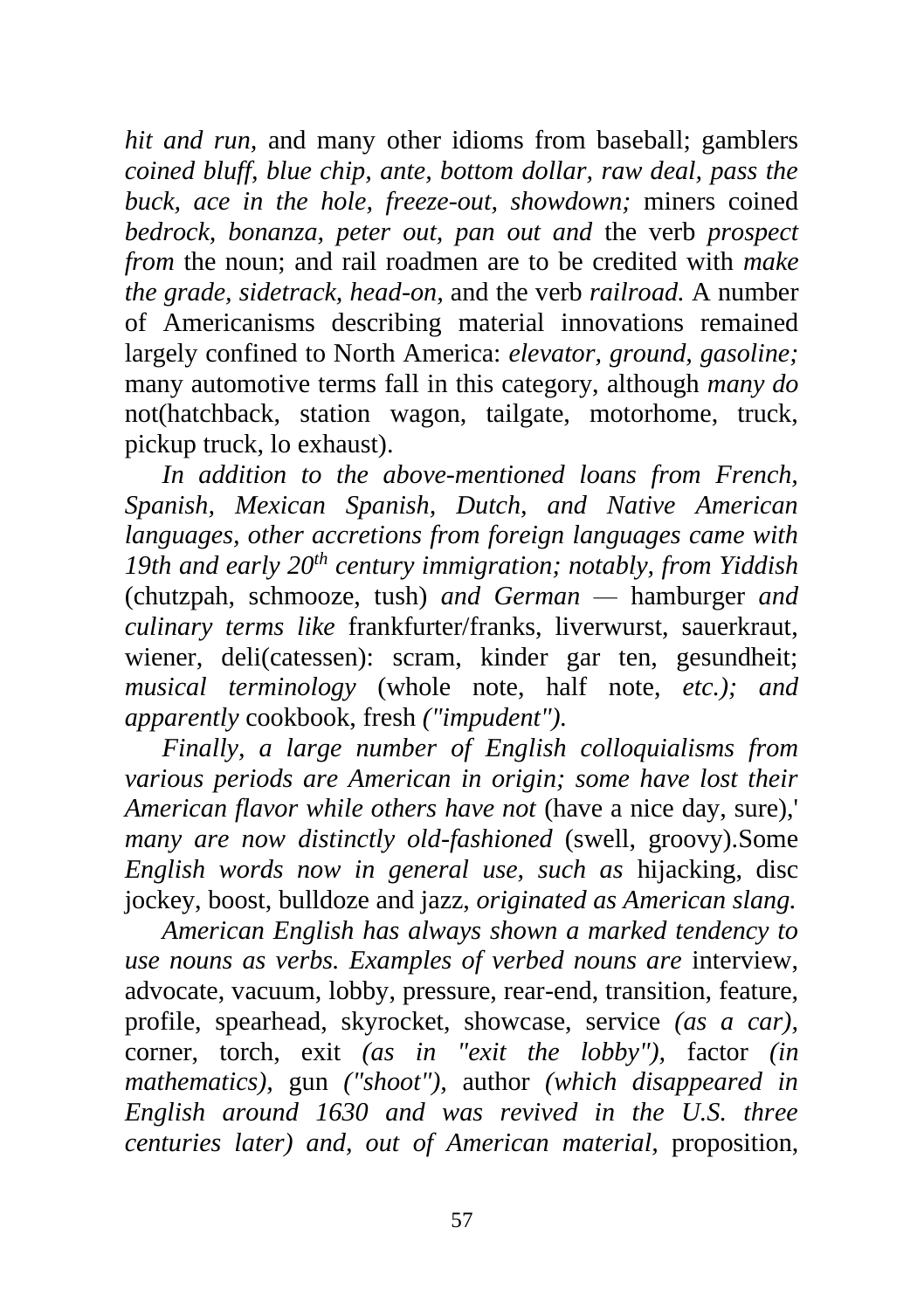graft *(bribery),* bad-mouth, vacation, major, backpack, backtrack, intern, ticket *(traffic violations),* hassle, blacktop, peer-review, dope *and* OD, *and, of course* verbed *as used at the start of this sentence.*

*Compounds coined in the U.S. are for instance* foothill, badlands, landslide *(in all senses),* overview *(the noun),*  backdrop,teenager, brainstorm, bandwagon, hitchhike, smalltime, deadbeat, frontman, lowbrow *and* highbrow, hellbent, foolproof, nitpick, about-face *(later verbed),* upfront *(in all* senses), fixer-upper, no-show; *many of these are phrases used as adverbs or (often) hyphenated attributive adjectives:*  non-profit, for-profit, free-for-all, ready-to-wear, catchall, lowdown, down-and-out, down and dirty, in-your-face, nip and tuck; *many compound nouns and adjectives are open:* happy hour, fall guy, capital gain, road trip, wheat pit, head start, plea bargain;somQ *of these are colorful* (empty nester. loan shark, ambulance chaser, buzz saw, ghetto blaster, dust bunny), *others are euphemistic* (differently abled (physically challenged), human resources, affirmative action, correctional facility).

*Many compound nouns have the form verb plus preposition:* add-on, stopover, lineup, shakedown, iryoul, spinoff, rundown *("summary*"),shooloul. holdup, hideout, comeback, cookout, kickback, makeover, takeover, rollback *("decrease"),* rip-off, come-on, shoo-in, fix-up, tie-in, tie-up *("stoppage"),* stand-in. *These essentially are nouned phrasal verbs; some prepositional and phrasal verbs are in fact of American origin* (spell out, figure out, hold up, brace up, size up, rope in, back up/off/down/out, step down, miss out, kick around, cash in, rain out. check in *and* check out *(in all senses),*  in *("inform"),* kick in *or* throw in *("contribute"),* square off, sock in, sock away, factor in/out, come down with, give up on, run into and across ("meet"), stop by, pass up. put up (money), set up *("frame"),* trade in, pick up on, pick up after, lose out.

Noun endings such as *-ee (retiree), -ery (bakery), -star*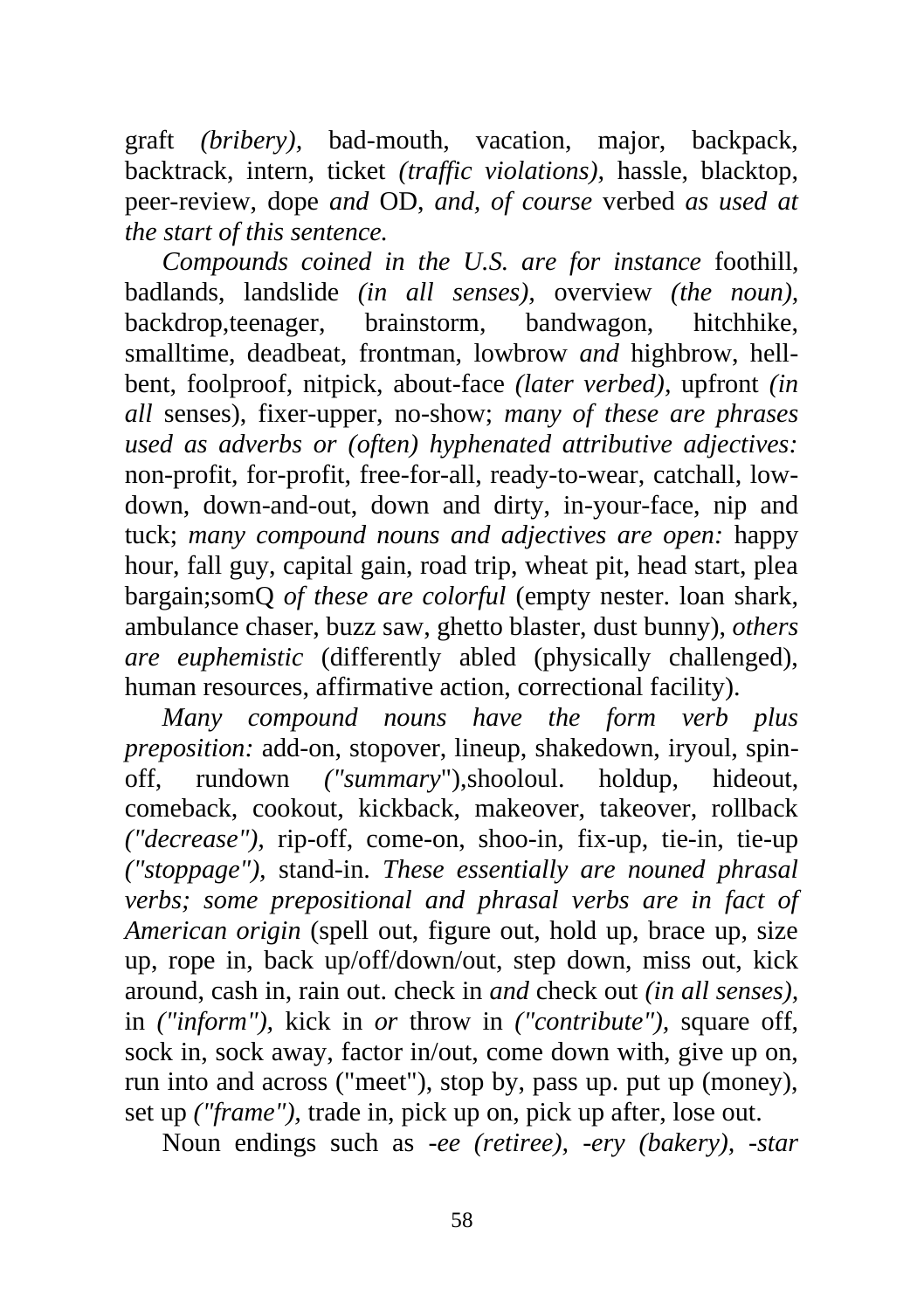*(gangster)* and *-dan (beautician)* are also particularly productive. Some verbs ending in *-ize* are of U.S. origin; for example, *fetishize, prioritize, burglarize, accessorize, itemize, editorialize, customize, notarize,wealherize, winterize, Mirandize:* and so are some back-formations *(locate, fine-tune, evolule, curate, donate, emote, upholster, peeve* and *enthuse).*  Among syntactical constructions that arose in the U.S. are *as*  o/'(with dates and *times), outside of, headed for, meet up with, back of, convince someone to..., not to be about to* and *lack for.*

Americanisms formed by alteration of some existing words include notably *pesky, phony, rambunctious,* pry (as in "pry open," *from prize), putter (verb), buddy, sundae, skeeler, sashay and kitty-corner. Adjectives* that arose in the U.S. are for *example, lengthy, bossy, cute and cutesy, grounded (of* a *child), punk (in all senses}, sticky (of* the weather), *through* (as in "through train," or meaning "finished"), and many colloquial forms such *as peppy* or *wacky.* American blends include *motel, guesstimate, infomercial* and *televangelist.* 

A number of words and meanings that originated in Middle English or Early Modern English and that always have been in everyday use in the United States dropped out in most varieties of British English; some of these have cognates in Lowland Scots. Terms such *as fall("autumn"}, faucet, diaper, candy, skillet, eyeglasses, and obligate,* are often regarded as Americanisms. *Fall* for example came to denote the season in 16<sup>th</sup> century England, a contraction of Middle English expressions like "fall of the leaf and "fall of the year".

During the  $17<sup>th</sup>$  century, English immigration to the British colonies in North America was at its peak and the new settlers took the English language with them. While the term *fall*  gradually became obsolete in Britain, it became the more common term in North America. *Gotten* (past participle *of get)* is often considered to be an Americanism, although there are some areas of Britain, such as Lancashire and North-eastern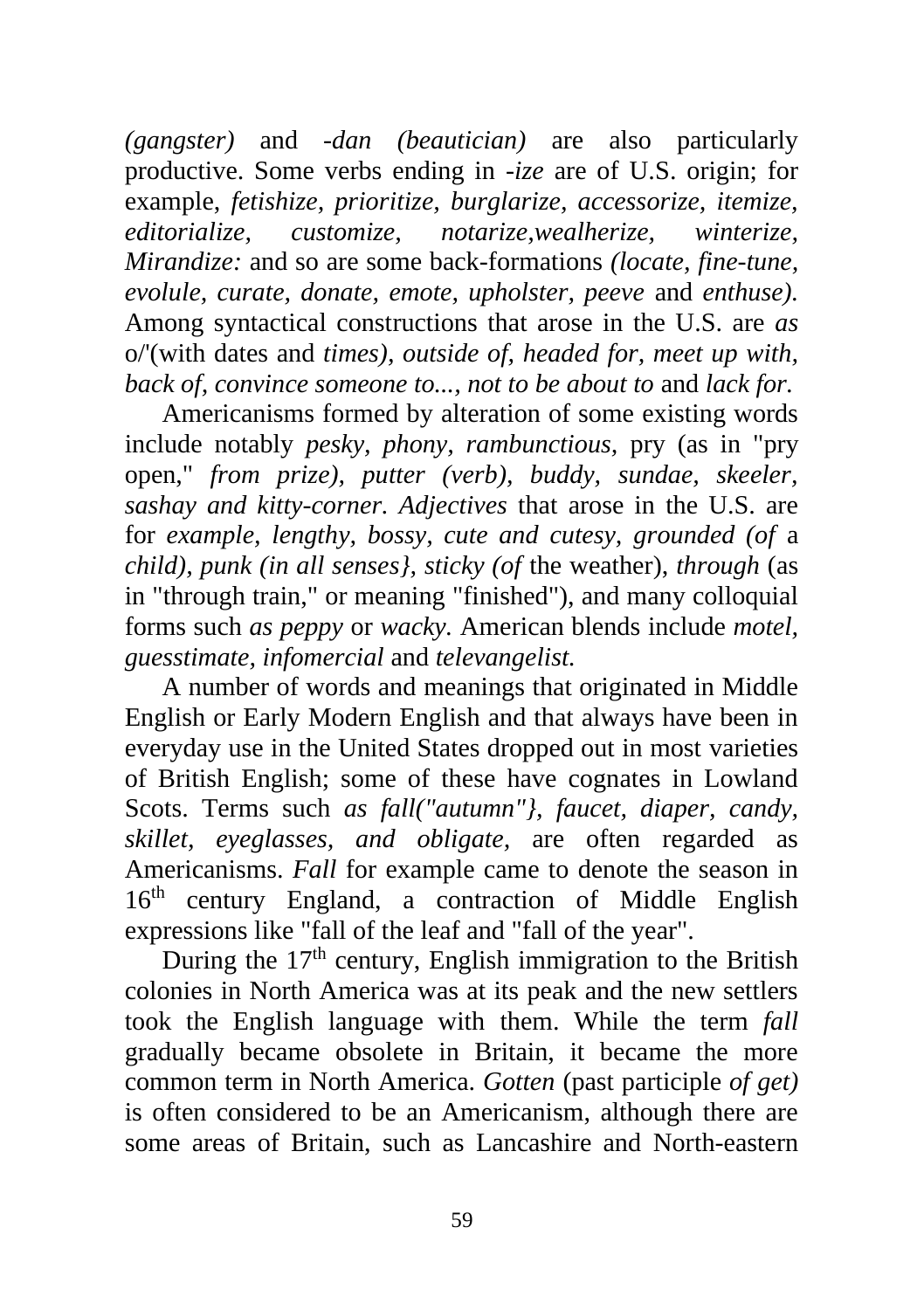England, that still continue to use it and sometimes also use *putlen* as the past participle for *put* (which is not done by most speakers of American English).

Other words and meanings, to various extents, were brought back to Britain, especially in the second half of the  $20<sup>n</sup>$ century; these include *hire* ("to *employ"}, quit ("to* stop," which spawned *quitter* in the U.S.), / *guess* (famously criticized by H. W. Fowler), *baggage, hit* (a place), and the *adverbs overly and presently ("currently").* Some of these, for *example monkey wrench* and *wastebasket*, originated in 19<sup>th</sup> century Britain.

The man dative subjunctive (as in "the City Attorney suggested that the case *not be closed')* is livelier in American English than it is in British English. It appears in some areas as a spoken usage and is considered obligatory in contexts that are more formal. The adjectives *mad meaning "angry", smart meaning* "intelligent", *and sick meaning* "ill" are also more frequent in American (these meanings are also frequent in Hiberno-English) than British English. Regional differences

After the Civil War. the settlement of the western territories by migrants from the Eastern U.S. led to dialect mixing and leveling, so that regional dialects are most strongly differentiated along the Eastern seaboard. The Connecticut River and Long Island Sound is usually regarded as the southern/western extent of New England speech, which has its roots in the speech of the Puritans from East Anglia who settled in the Massachusetts Bay Colony.

The Potomac River generally divides a group of Northern coastal dialects from the beginning of the Coastal Southern dialect area; in between these two rivers several local variations exist, chief among them the one that prevails in and around New York City and northern New Jersey, which developed on a Dutch substratum after the English conquered New Amsterdam. The main features of Coastal Southern speech can be traced to the speech of the English from the West Country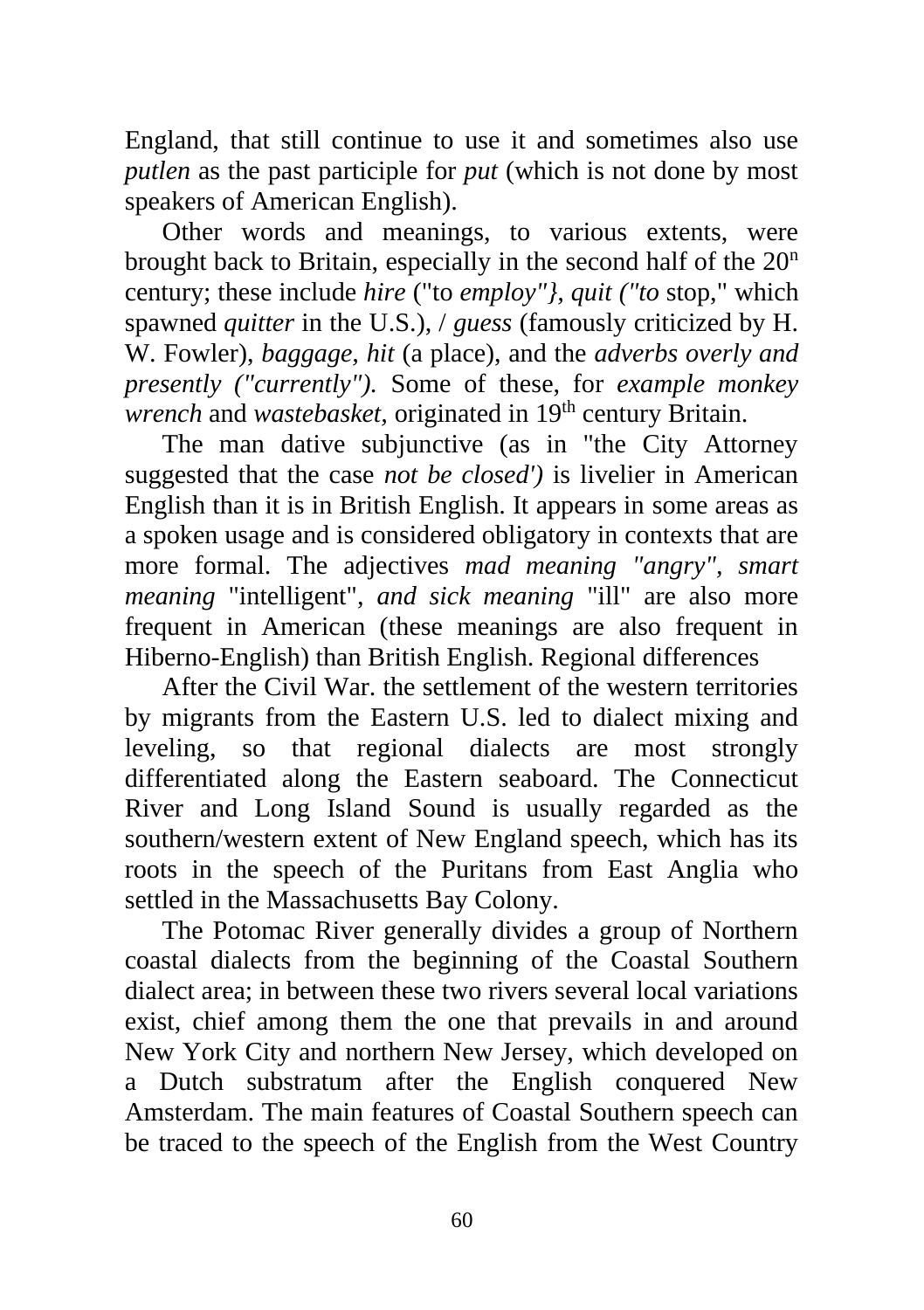who settled in Virginia after leaving England at the time of the English Civil War.

American English and British English differ at the levels of phonology, phonetics.

Differences in grammar are relatively minor, and normally do not affect mutual intelligibility; these include: different use of some verbal auxiliaries; formal (rather than notional) agreement with collective nouns; different preferences for the past forms of a few verbs (for example, AmE/BrE: *learned/learnt, burned/burnt, snuck/sneaked, dove/dived)',*  different prepositions and adverbs in certain contexts (for example. AmE *in school,* BrE *at school);* and whether or not a definite article is used, in very few cases (AmE *to the hospital,*  BrE *to hospital;* contrast, however, AmE *actress Elizabeth Taylor,* BrE *the actress Elizabeth Taylor}.* Often, these differences are a matter of relative preferences rather than absolute rules; and most are not stable, since the two varieties are constantly influencing each other.

Differences in orthography are also trivial. Some of the forms that now serve to distinguish American from British spelling *(color* for *colour, center* for *centre, traveler* for *traveller,* etc.) were introduced by Noah Webster himself; others are due to spelling tendencies in Britain from the  $17<sup>th</sup>$ century until the present day (for example, *-ise* for *-ize,*  although the Oxford English Dictionary still prefers the *-ize*  ending) and cases favored by the francophile tastes of 19th century Victorian England, which had little effect on AmE (for example, *programme for program, manoeuvre* for *maneuver, skilful* for *skillful, cheque* for *check,* etc.). One of the most common spelling differences is that words ending in "-re" in BrE are rendered as "-er" in AmE (such *as "centre"and "center", "theatre"and "theater", and "metre" and"meter").*

AmE sometimes favors words that are morphologically more complex, whereas BrE uses clipped forms, such as AmE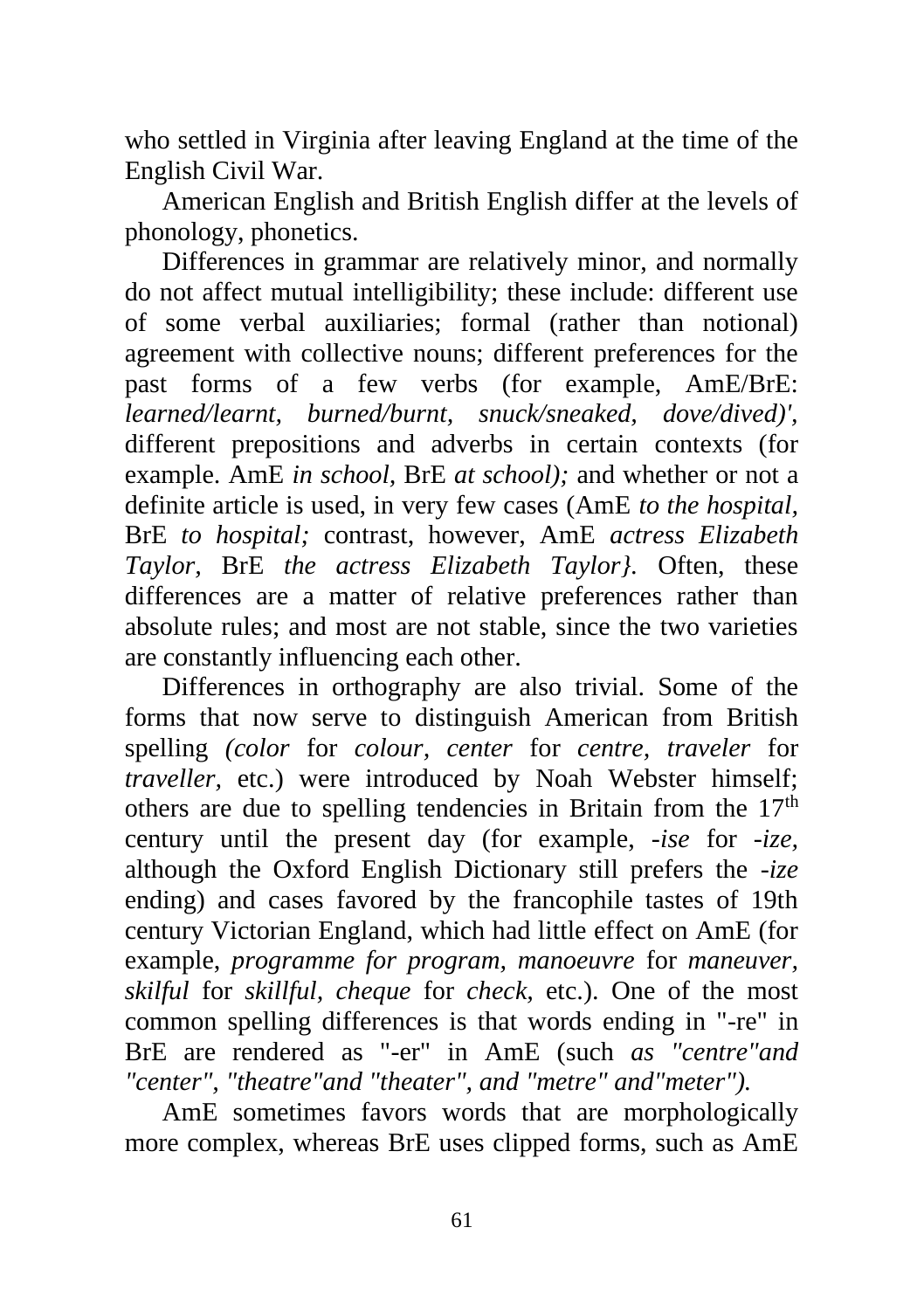*transportation* and BrE *transport* or where the British form is a back-formation, such as AmE *burglarize* and BrE *burgle* (from *burglarl*. It should, however, be noted that while individuals usually use one or the other, both forms will be widely understood and mostly used alongside each other within the two systems.

Specific word coining is observed in American slang where notional words turn into suffixes:

— *beefburger, cheesebuger, mutton-burger, sausageburger, turkey-burger* were coined on the model of *hamburger* which is artificially separated into *ham* and *burger,* the second part being used as a suffix to form above mentioned food names;

**—** The word *dog* is used as a semi-affix to denote «man», usually *sly, cunny*;

*lucky dog* («happy»), shoe-dog («shoe-maker»), *war dog* («a man has taken part in numerous wars»), *smart dog* («smart», «beautiful»);

— The word *monkey* turns into a semi-affix to denote «worker»: *company monkey* (company worker»), *wheel monkey* («wheel worker»);

— The word *happy* turns into a semi-affix denoting «enthusiast»: rock-happy («rock enthusiast»), *coin-happy* («coin enthusisast»).

Second World War millions of Englishmen were exposed to the direct impact of American speech via the American "talkies", as they were then called .This resulted an adoption specially by the younger generation in Britain, of a great many American words and expressions. Some of the words and phrases now widely current in BE can be directly traced to certain American films. A notable example is the verb *to doodle-"to* scribble aimlessly, especially when the attention is elsewhere", which was first heard in the film "'Mr. Deeds goes to Town" dated 1937.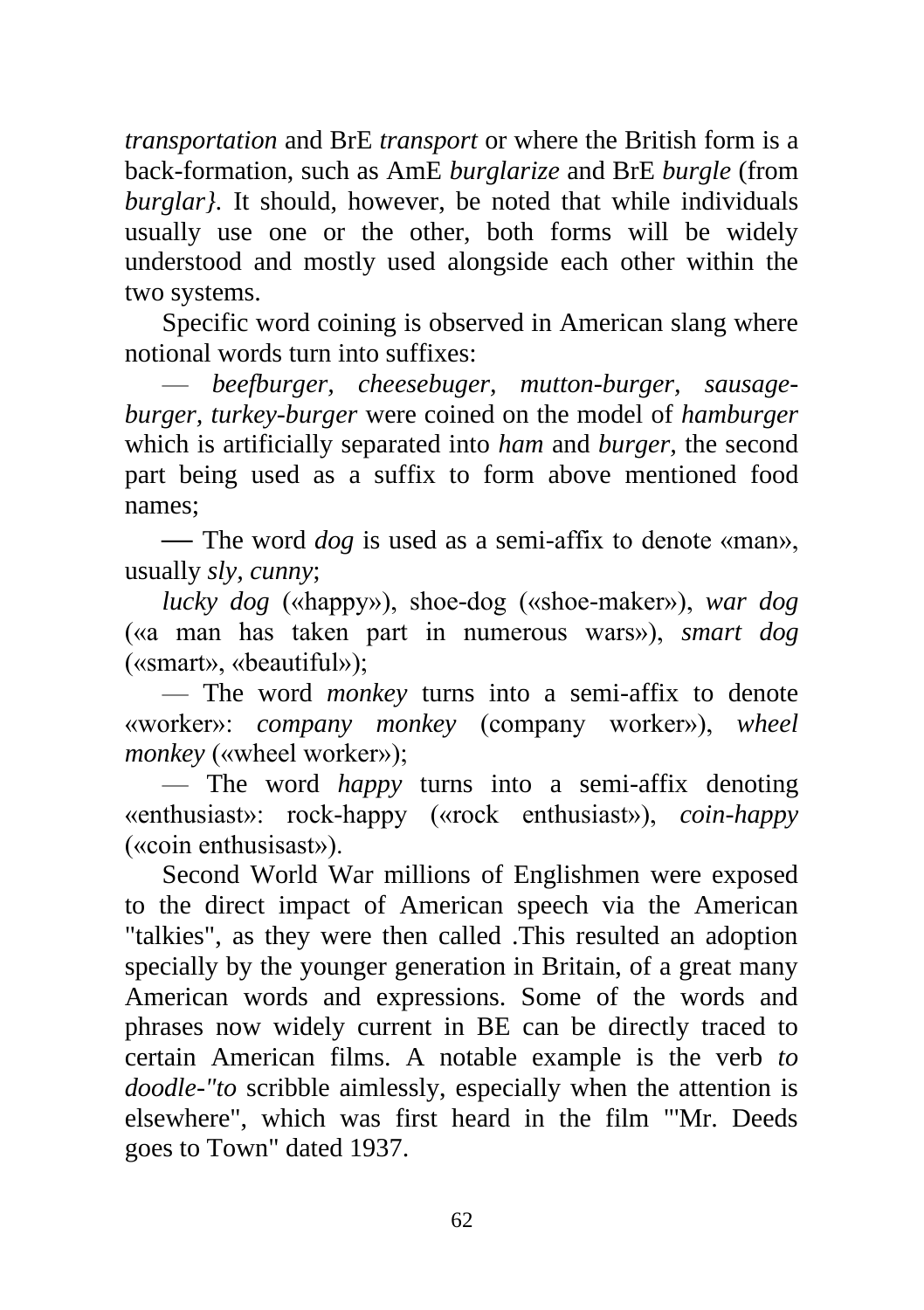As to the relative importance of the different types of mass media as vehicles of American linguistic influence on BE ,the most linguists believe that pride of place should be given to the cinema. Ever since the first American movies were shown in Britain ,alarmed voices have been raised in Britain ,by linguists and laymen alike, against the assault of Hollywood on "'the purity of British English"

The British press, though it cannot match the films in the role of purveyor of Americanisms ,makes an important contribution to popularizing them in Britain *"bobby-soxer-"a*  girl in her teens, was already well known in England in die 1940s long before British teenage girls took wearing short socks(bobby socks). It came from reports about hordes of adolescent girls hero-worshipping popular actors.

Many British newspapers ,for the sake of expediency ,publish news items and stories received from American correspondents without editing them. As a result the British reader is exposed to Americanisms without being aware of it. The same is true of radio and television. B. Foster cites examples of the early editions of BBC news bulletins containing Americanisms which in later editions were replaced by their English equivalents. But even copy written by British newspaper and radio correspondents frequently contains Americanisms. This may happen for one of two reasons. On the one hand , many British correspondents who read American material or spend long periods in the US use Americanisms unconsciously. But on the other hand, the use of Americanisms may be conscious, as when a British journalist employs Americanisms in the description of the American scene to add local colour or when he uses them just to make his own style seem more racy, up-to date.

All of which leads to the conclusion that much of the borrowing from All into BE is unconscious. According to B.Foster, "as the flood of Americanisms in the standard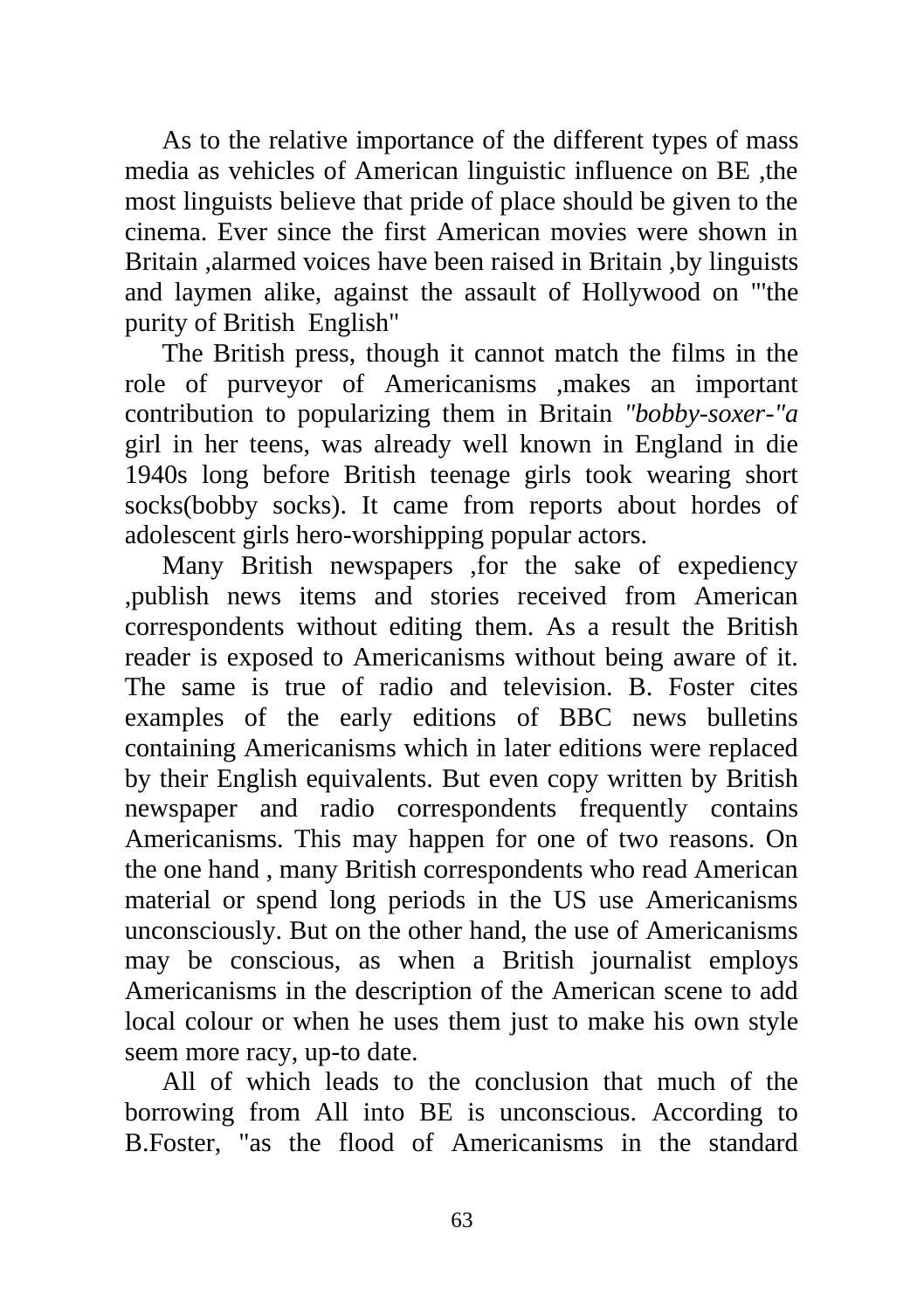language increases, so most people lose their ability to recognize them for that they are." The speaker or writer who first uses an Americanism may do so consciously, but the person who uses it after him may not recognize it for an Americanism and think it just a British word or usage he did not know before. An Englishman's reaction when he confronted with an unknown English word is often to say:"That must be an Americanism". But more often than not he is not sure whether it is neologism formed in BE or an American borrowing.

The present stage of the contacts between AE and BE is characterized by the wholesale importation of Americanisms into BE. This is due to a combination of linguistic and extra linguistic factors. The linguistic factor is the common structure of AE and BE. The extra-linguistic factors are twofold: the growing American political,economic and cultural influence on Britain and the increased role of the mass communications media as vehicles of American linguistic influence.

One is first of all struck by the relative paucity of the so called lexical borrowing, i.e. borrowing of a new form (word) together with its meaning. Apart from words denoting geographical features and the peculiarities of life on the continent of North America, the number of new words borrowed by BE from AE is insignificant. One might mention such words as *bunkum* - "empty, insincere talk, humbug" and corresponding verb *to debunk* - "to expose lies, false pretensions, etc. *"blurb"* advertisement on book jacket", *gimmick* - "trick, device, catch phrase, etc. used for publicity purposes "O.K., which needs no translation or explanation, and a few other words.

The majority of lexical borrowings from AE into BE have been formed of native English word-stock. One can list a great many compound words formed in AE and borrowed by British English: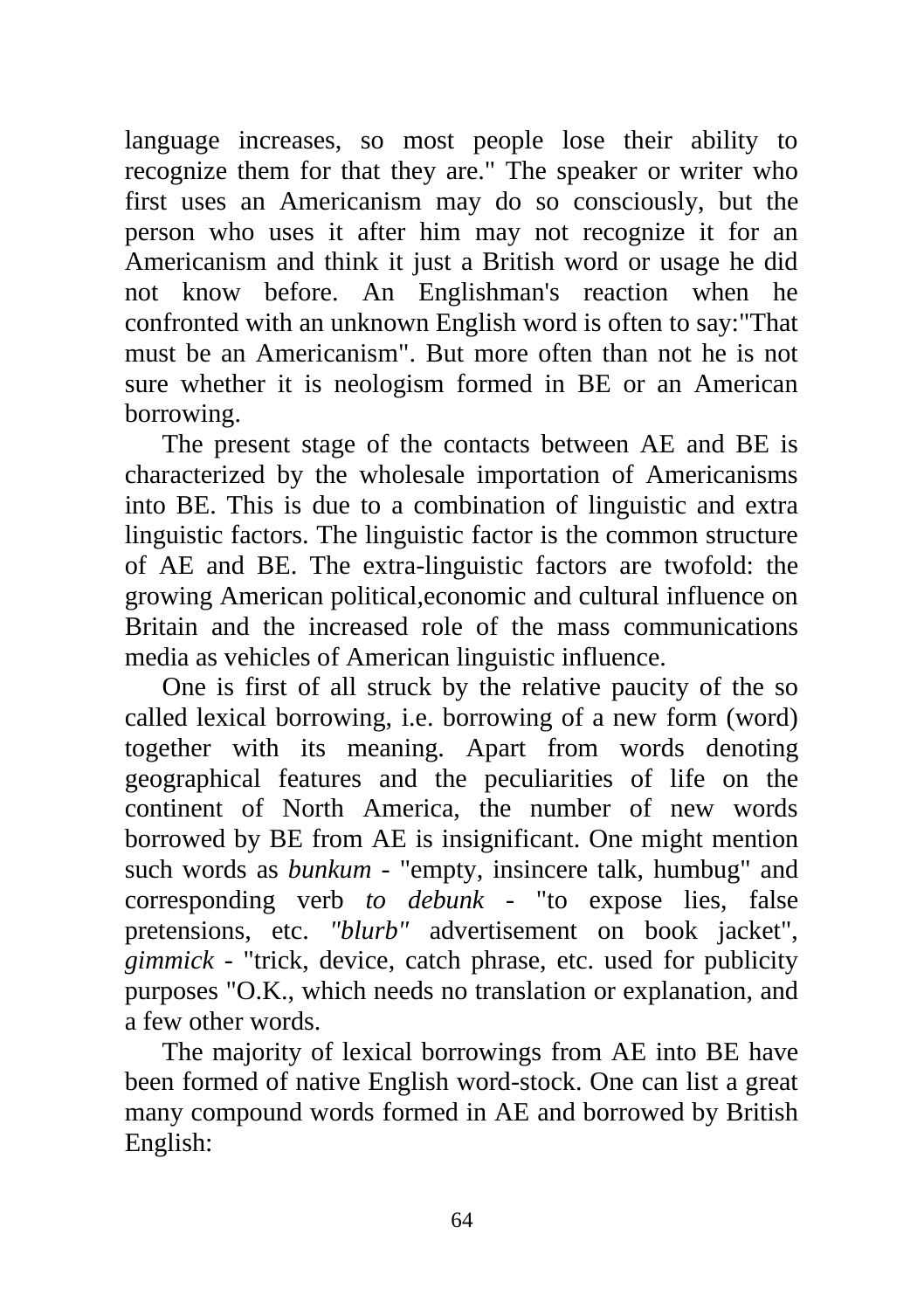*Doubletalk-"ambiguous* and deceptive talk" *,sidetrack- "divert* or to be diverted *"hindsight-*"ability to see after the event, what should have been done", *breakthrough-"new*  discovery or achievement", *know-how-"technical* skill", *egghead- "intellectual" babysitter* -"a person hired to take care of a child while parents are away".

But perhaps the biggest number of borrowings from AE into BE are borrowings not of new words, but of new meanings, something that, obviously, cannot take place between different languages. Thus ,the following meanings of English words have been borrowed by modern English from AE: *quit-"io* abandon country" ,"cease doing something", "withdraw from an organization"; alibi - "excuse", *allergy* and *allergic* -"feeling disgust", etc. Another feature of relations between AE and BE is the borrowing of derivatives. For instance, the Americanism *balding* (from the adjective *bald)* is now widely used in BE in place of the traditional English expression going bald. Similarly, the family of words based on the morpheme *star* (in its figurative meaning)which included in BE the noun star, the verb *to star* and the adjective *star* (as in the expression *to do a star turn),all* known since the early music-halls in Britain ,has been enriched by the Americanism co-star ''share or cause to share prominence in a film, play, etc."It is important to note that these and other borrowed derivatives are formed *on* patterns that are just as productive in BE as they are in AE, and, as in most other cases it is, linguistically, a mere accident that they were formed first in America and not in Britain.

The next big group of borrowings from AE includes phraseological units and word combinations which were formed in America. Here again one can see that structurally the numerous phraseological expressions and idioms borrowed from AE reveal no features that would distinguish them from the phraseological units and word combinations in BE. Nothing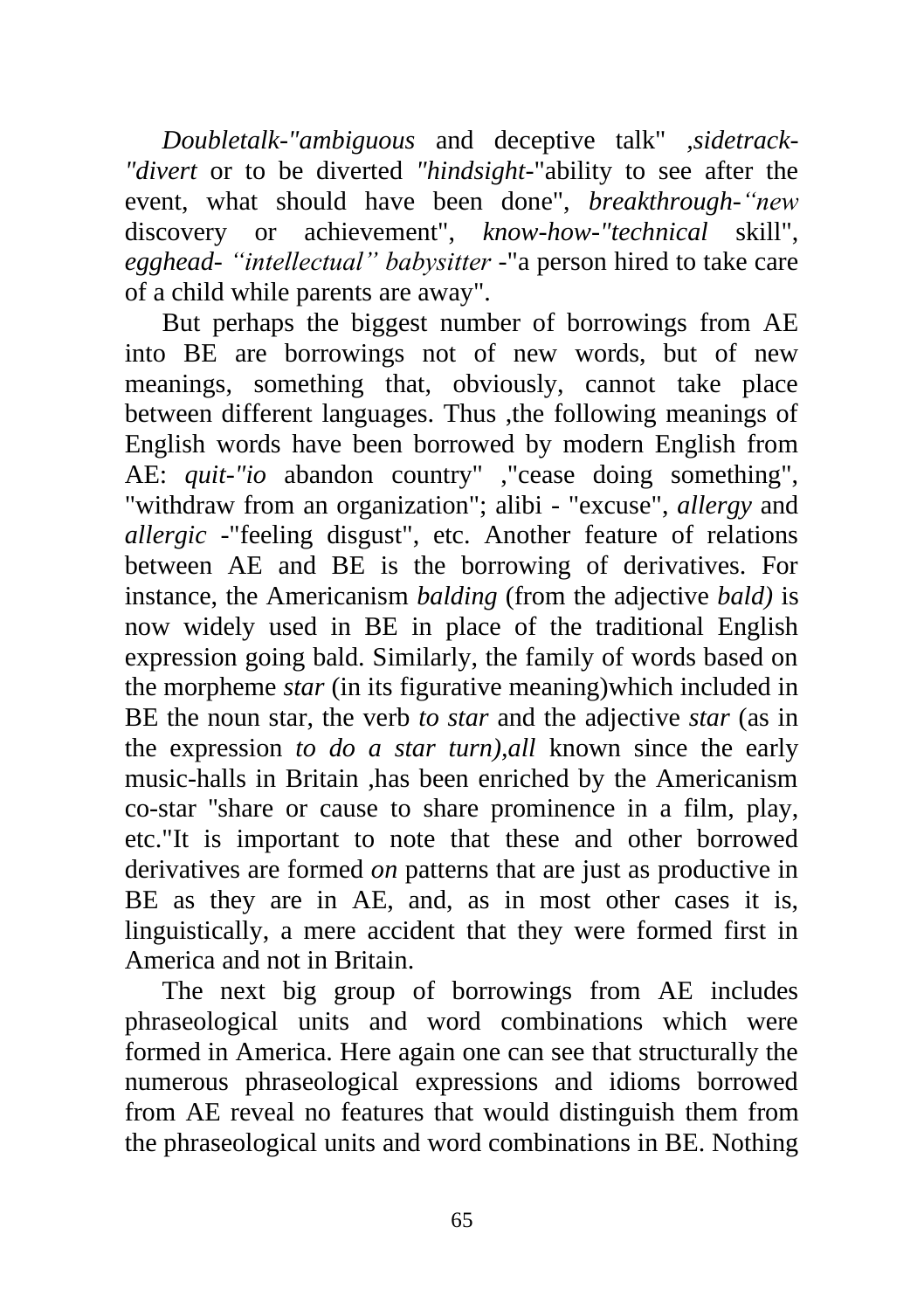reveals the American origin of such word combinations and phrases, now current in BE, as *disc jockey* (and its abbreviated form D.J.)-" a person conducting a radio programme of recorded music", *elbow* room-'room enough to move or work in ", *grass roots* -"the common people, the rank -and-file", *ghost writer-"man* writing speeches for a politician", *to be in the red-"io* have an adverse trading balance",(e.g.," how to pull Britain out of the red? - The theme of a symposium of businessmen recently held in *London),to jump the hurdle-a*  slang humorous expression for" to get married".

When they are used diachronically we see the most striking feature of the borrowing of phraseological units and word combinations into BE. Let us take a few examples. The phrase *all time(often.* used attributively *,as in all- time hit~"a* popular song or tune", *all lime high* (or low)-"the highest or lowest point)received its new lease of life in AE whence it was borrowed into BE. However, similar uses of the combination *all time* have been registered in XIX century British sources.

The survey of the main types of borrowings from AE into BE permits to make certain conclusions as to the specific features of these borrowings as compared with borrowings between different languages.

## **Canadian English**

There are approximately two thousand words or expressions that are native to Canada, or which have a meaning peculiar to or characteristics of Canada. The latter words and expressions are referred to as Canadianisms. The term Canadianisms can also be extended to include words borrowed from other languages which do not appear in other varieties of English.

A good deal of Canadianisms were founded out of necessity; they describe features, objects, institutions which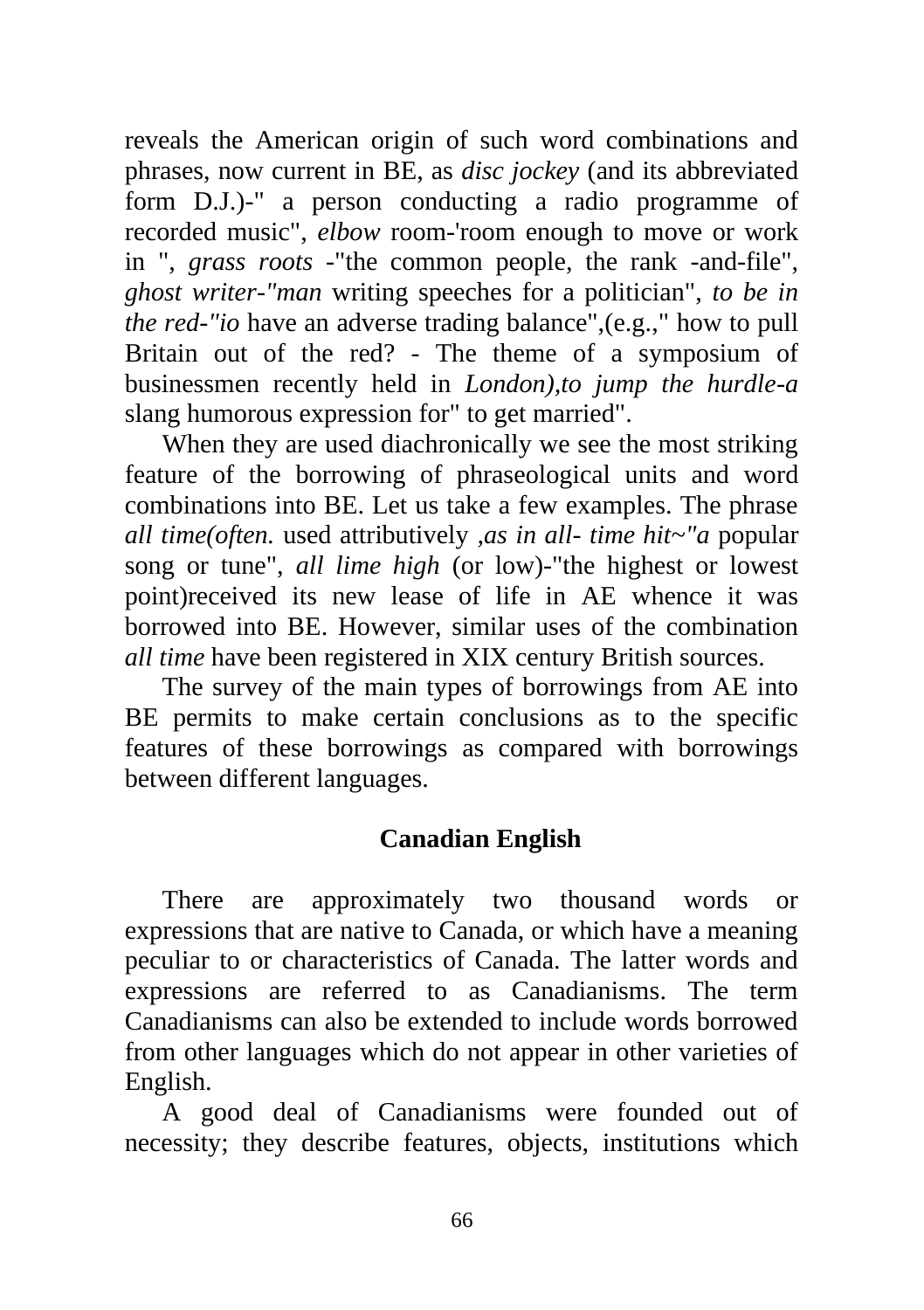were unknown to the European experience or noticeably different from things existing elsewhere. In other words, they are reminiscent of the early days of white settlement, primarily composed of American Loyalists and British settlers. Thus, many Canadianisms are words coined or borrowed to identify feature of the new *landscape:* the *chutes,* or *saults,* of the rivers, the *muskeg* of the hinterland, the *buttes* and *parklands* of the prairies, and the *bluffs,* or *islands* of trees, on the flat prairie are but a few. New *trees and plants: cat spruce, Douglas fir, Manitoba maple, Sitka spruce,* and *tamarack; kinnikinnick, Labrador tea, Pembina berry, saskatoon* and *soapalallie.* On the landscape and amongst the trees, *birds* were discovered: *Canada goose, fool hen, siwash duck, turkey vulture* and *whiskey jack.* And not surprisingly, explorers and settlers crossed paths with new *animals and reptiles: cabri, caribou, Massassauga rattler, pecan, siffleur* and *wapiti.* Also in the many creeks, rivers, and lakes, they found *fish* of all sorts: *cisco, inconnu, maskinonge, kokanee, ouananiche, oolichan, tuladi* and *wendigo.* Finally, political term such as *M.P.P., acclamation,* and *endorsation* tell us something of the newly founded institutions.

The aforementioned Canadianisms have been followed by a succession of newer Canadianisms, some of them evoked by more modern phenomena: *remittance man* and its congeners *remittance grabber* and *remittance farmer; suitcase farmer; mountie; hydro; bush pilot; chuck wagon; face of and deke; grid road; cat train; loonie* and *toonie etc..*

All of the Canadianisms listed can be found in the *Canadian Oxford English Dictionary* save *timbits,* which are little round donuts one can buy at Tim Hortons, a Canadian coffee shop. And they reflect the Canadian (not American) way of life, past, present, and future. Indeed, to write a history of Canada without these words would be to write an incomplete and thus unsatisfactory history.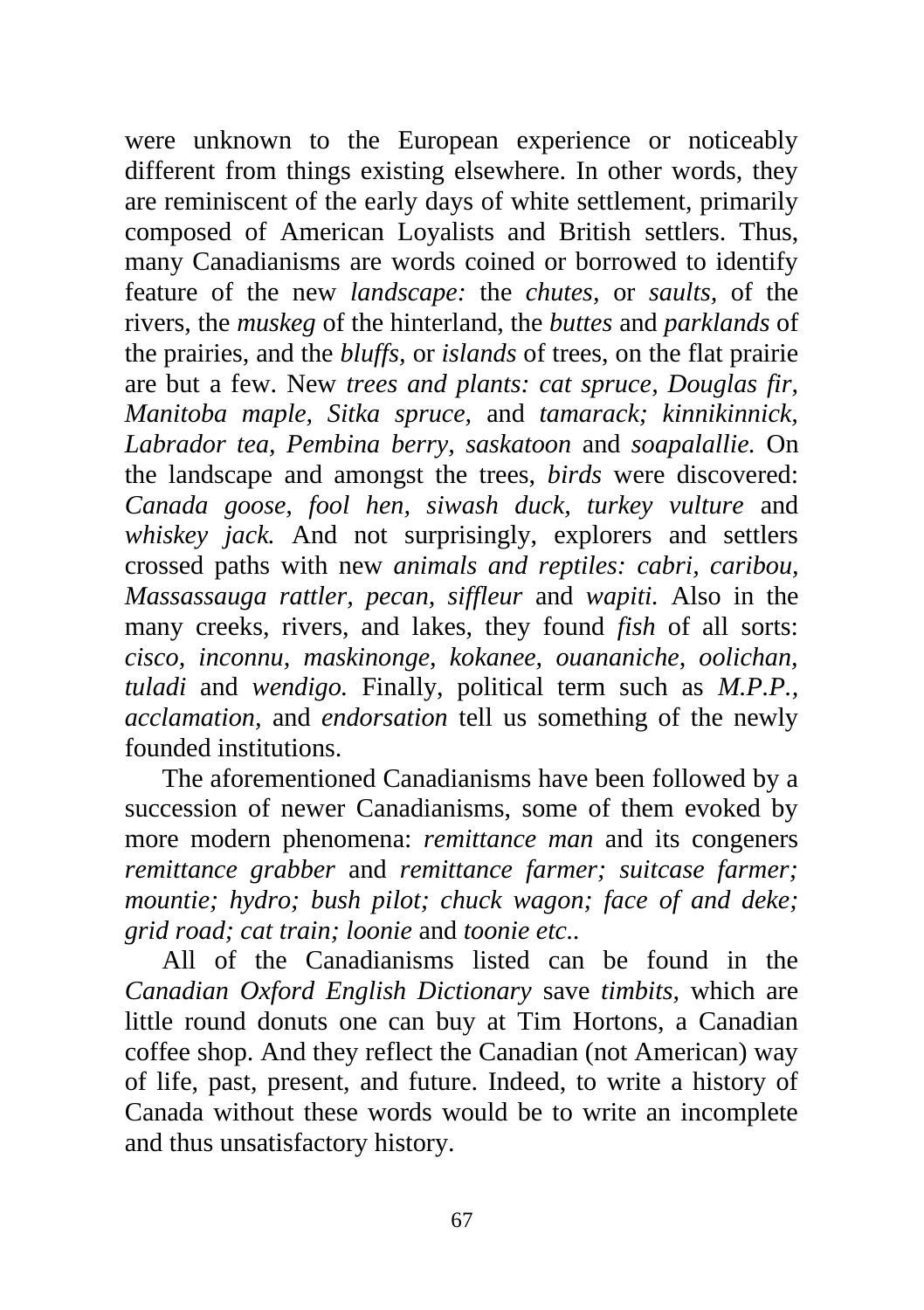Canadian English should not be described as a mixture of American and British English with an insignificant number of Canadianisms added. Canadian English, like all 'Englishes', possesses an important characteristic, referred to as wholesale borrowing, which has allowed it to develop a very rich vocabulary. Canadians have in the past and will most likely in the future continue to borrow freely from both American and British English; however, once a lexeme is borrowed, it has the possibility to evolve differently. In other words, Canadians appropriate it to suit their needs. The lexeme *chesterfield* is a par exemplar.

According to Robert Hendrickson in the *Encyclopedia of word and phrase origins,* the term chesterfield is commonly applied to a sofa in honor of Philip Stanhope, the forth earl of Chesterfield (1694-1773). However, Hendrickson points out that it is more likely that a latter earl of Chesterfield invented them, which earl he does not know. At any rate, according to the *OED,* it was used to refer to a couch in 1900. According to Carver in *American Regional Dialects* the term appears to have come into use in Canada around 1903 and in Northern California about the same time. The *Jrnl. Canadian Linguistics Association* (qtd. in *OED)* notes *chesterfield* seems to be in general use throughout Canada, though the usual American *sofa* is also known and used. Almost everywhere in the U.S *chesterfields* are cigarettes and nothing more. In Great Britain, a davenport couch was sometimes referred to as a chesterfield but this is obsolete. The point to be taken is that since *chesterfield* has entered Canadian English it has evolved differently because Canadians have appropriated it to suit their own needs. To be sure, although *chesterfield* is not originally Canadian, it is thought of as such by Canadians because Canadians commonly use the word to refer to a sofa or couch, while the American and British do not.

Another example which should clarify the concept of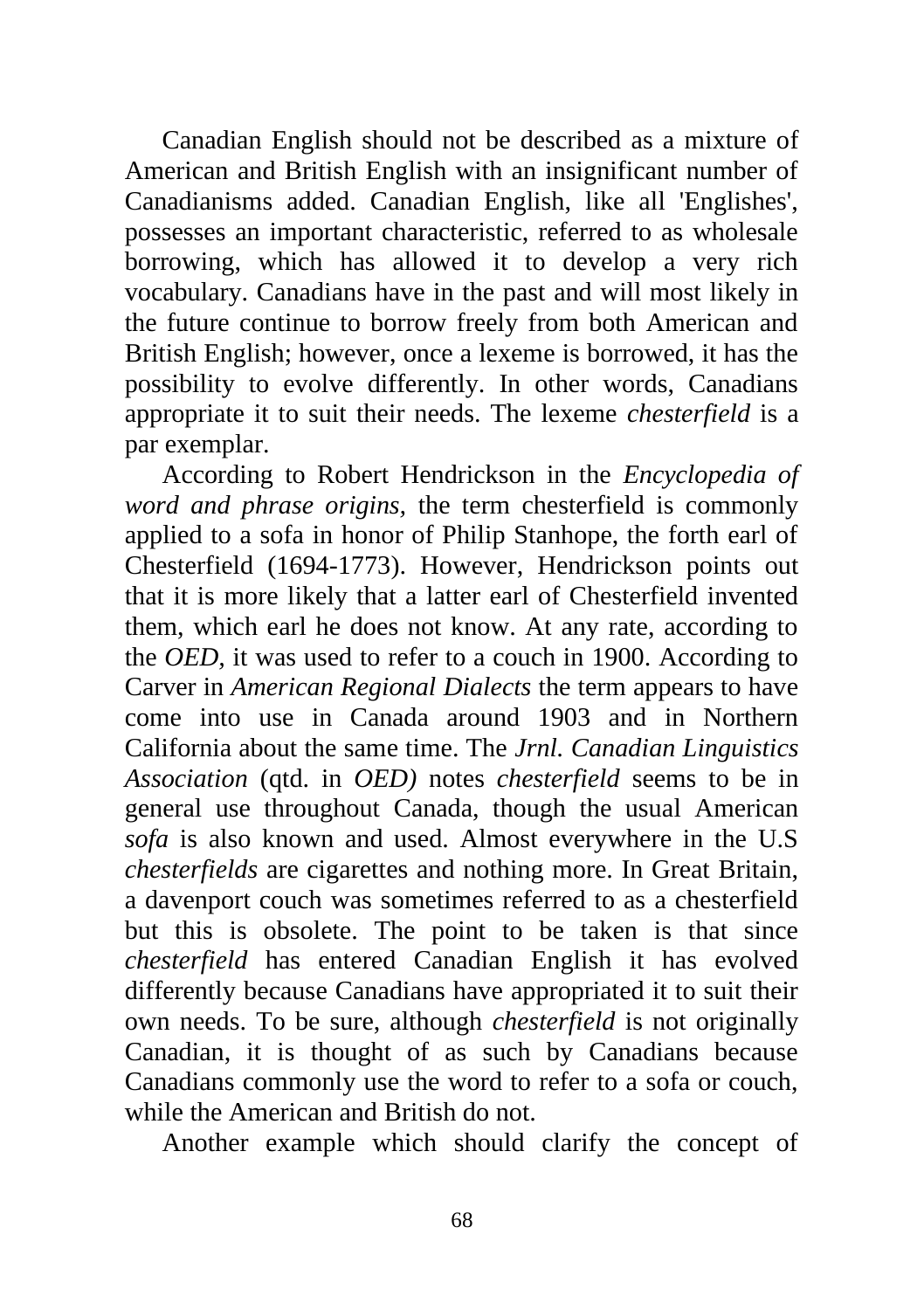appropriation is the interjection *eh.* Although many Canadians believe that it is a Canadianism, it is not. As Avis points out in his paper "So eh? is Canadian, eh?" "the interjection did not originate in Canada and is not peculiar to the English spoken in Canada. Indeed, *eh?* appears to be in general use wherever English speakers hand their hats; and in one form or another it has been in general use for centuries". However, the frequency and the context in which it occurs in Canadian speech is remarkably different from both American and British native speakers and thus it is a distinguishing characteristic of Canadian speech.

## **I Answer the questions**

1. What factors influenced formation of American English?

2. How did the new forms of dwelling affect American English?

3. When was American lexicon particularly enriched with political, industrial and household words?

4. What semantic changes took place in American vocabulary?

5. With what innovations was American English enriched.

6. From which immigrant language were hamburger, frankfurter, livewurst, wienier, delicatessen borrowed?

7. Which words originated as American slang?

8. Which type of canversions has always shown a marked tendency in American English?

9. Which new Americanisms were coined by means of alteration of some existing words?

10. Which Americanisms were coined through semantical change?

11. What differences are observed in American and British grammer?

12. What are the sources of American impact on British English?

13. What kind of Americanisms were borrowed into British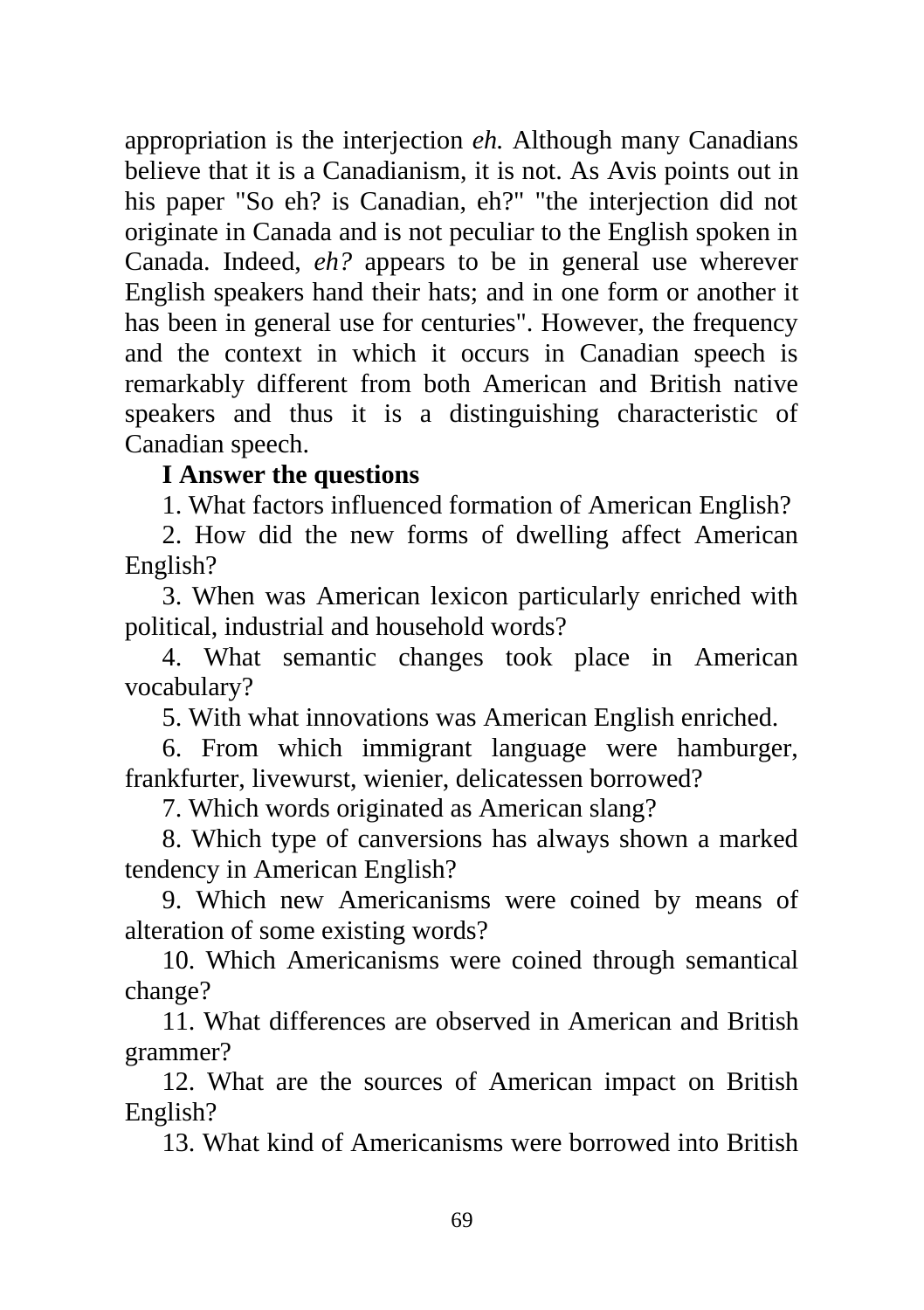English?

**II. Find out which languages the following Americanisms were borrowed from. Define their meanings.**

shanty, bonanza, frankfurter, wienier, candy, bunkum, debunk, know-how, egghead, babysitter, quit, blurb, doubletalk, disc jockey, elbow room, ghost writer, to jump the hurdle, cookie, portage, gopher, barbecue, stevedore, sloop, pil, bottomland, limberline opossum, racoon, squash, moose, gimmick.

**III. Match the following Americanisms and Canadianisms to their common English counterparts:**

| 1.  | chesterfield | rat               |
|-----|--------------|-------------------|
| 2.  | caribou      | bisquits          |
| 3.  | squash       | autumn            |
| 4.  | doubletalk   | trick             |
| 5.  | quit         | deer              |
| 6.  | opossum      | insincere talk    |
| 7.  | fall         | stop              |
| 8.  | cookie       | pumpkin           |
| 9.  | gimmick      | ambigious         |
| 10. | grass roots  | the common people |
|     | bunkum       | sofa              |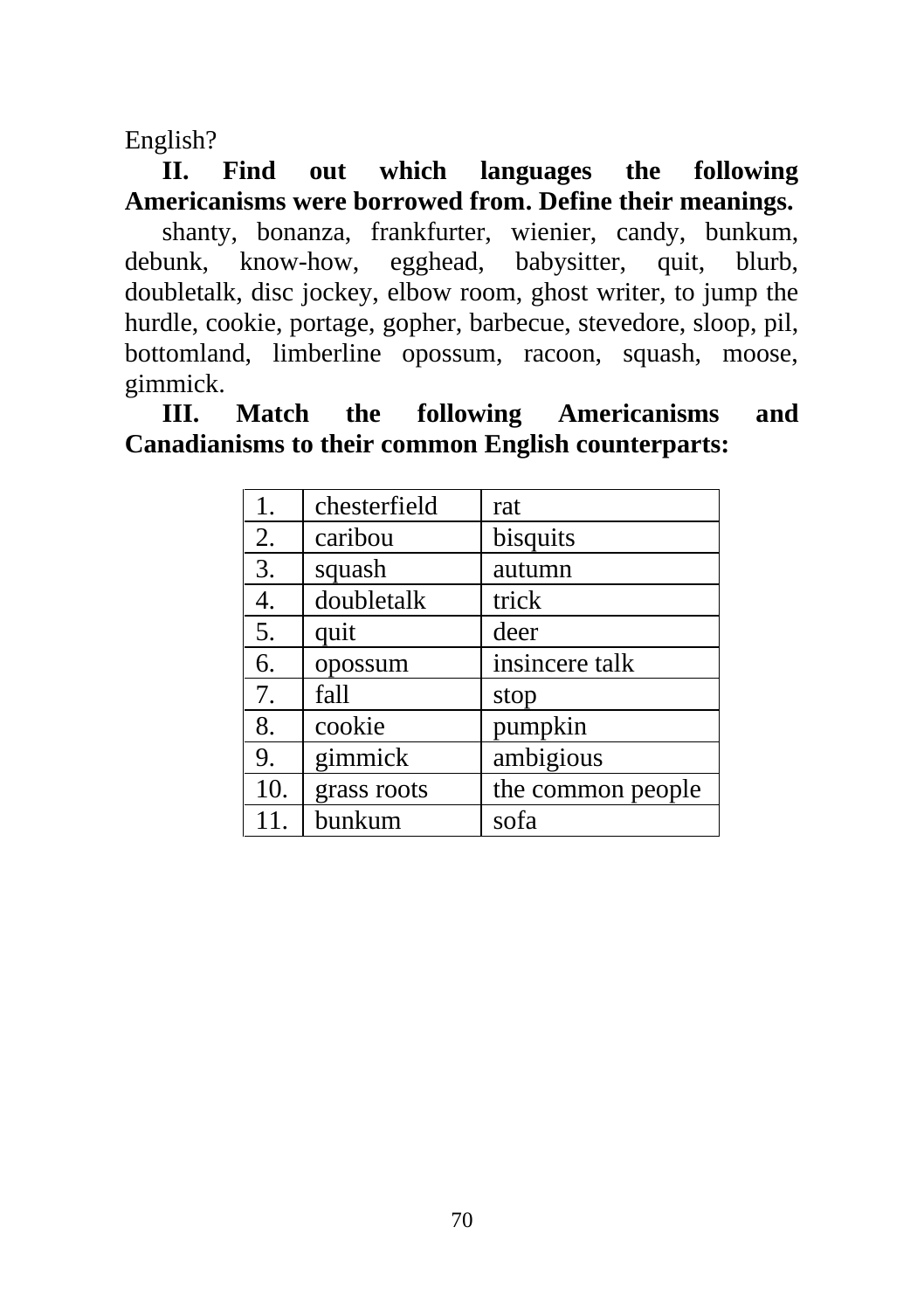# **Australian and New Zealandian Englishes**

A number of the most culturally important Australian terms developed towards the end of the nineteenth century, at precisely the time that Australian English was generating its Cultivated and Broad forms. *Battler* (especially in its present manifestation of *little Aussie battler)* is one of the most positive words in Australian English, and it usually refers to a person who works hard to make a decent living in difficult circumstances. Initially, the *battler* was a person who scrounged a living on the edges of society: an itinerant and irregularly employed rural worker struggling to survive (1898); a person who frequented racecourses in search of a living (1895); a prostitute (1898). *Battler eventually* divested itself of the associations of the mug punter and the prostitute, but even in its earliest uses there is evidence of strong sympathy and admiration for working-class people who eke out their existence with resilience and courage.

The opposite of the battler is the bludger—one of the most derogatory of Australian words. The *bludger* is a person who lives off the efforts of others, a cadger and an idler, a person who expects others to do all the work. The history of this word helps to explain something of the moral condemnation that *bludger* and its verb to *bludge* typically carry. Australian *bludger* is a form of Standard English *bludgeoner* 'a person who is armed with and doesn't hesitate to use a *bludgeon,* a short stout club'.

In Australia the *bludger* became a pimp who was prepared to protect his financial stake in a prostitute by resorting to the violence of the bludgeon. The salient feature in this, and all later senses, is that the person who is called a *bludger* is living off the work of another and, from this sense, it is a short step to the use of *bludger* as a generalized term of abuse.

*Dinkum* emerges at about the same time. Dinkum is from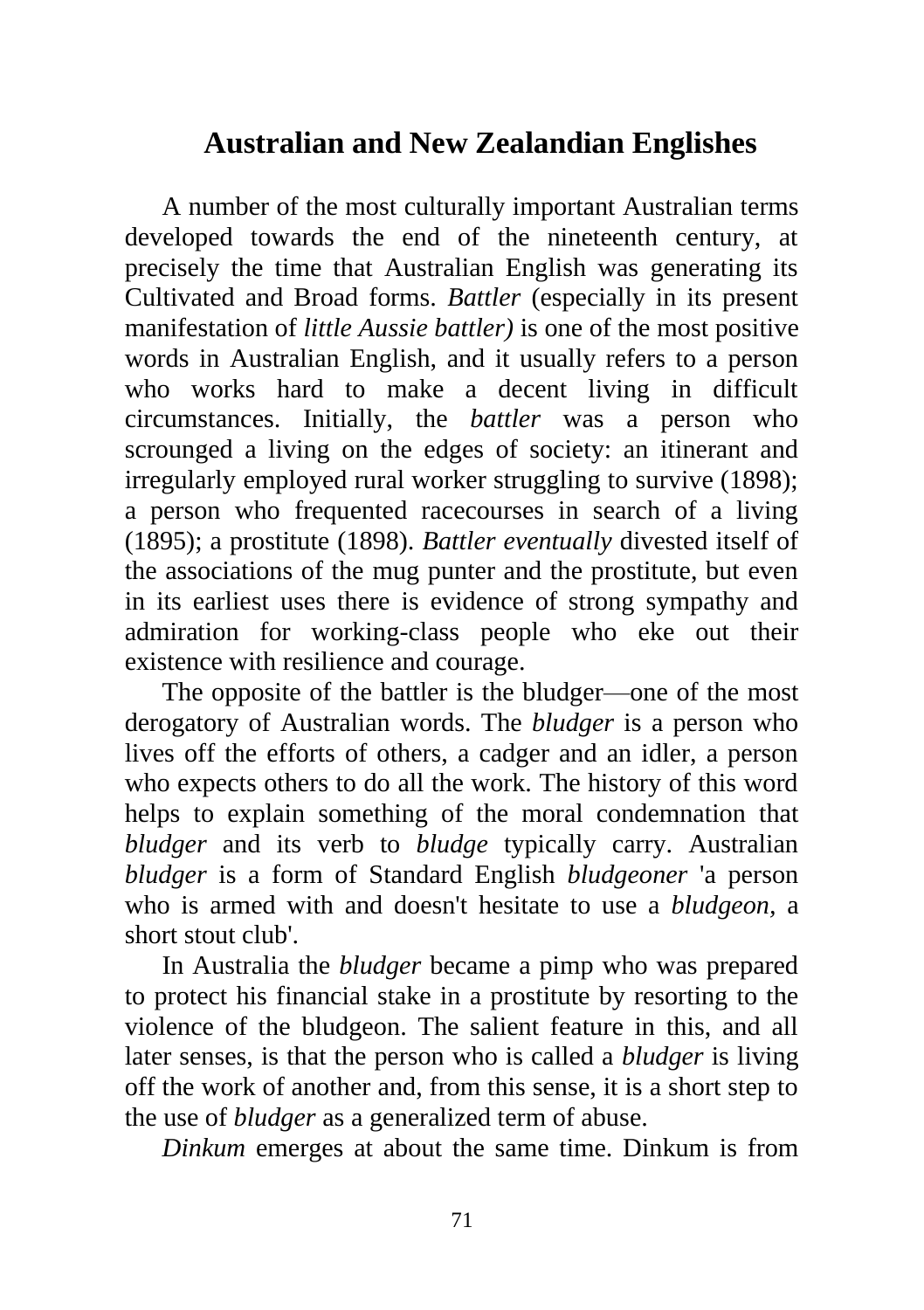British dialect, where it meant primarily 'work; a fair share of work'. The notion of 'fairness' has always been associated with *dinkum,* and it is from this connotation of 'fairness' that the particularly Australian meaning 'reliable, genuine, honest, true' developed in the first decade of the twentieth century. It was also at this time that the collocation fair *go* appeared, an important expression of egalitarian principles. The continuing significance of this phrase in Australian society is evidenced by the fact that a recent Federal Government booklet *Life in Australia* (2007), aimed at new migrants, explains what is meant by *a fair go* in Australia: 'Australians value equality of opportunity and what is often called a "fair go". This means that what someone achieves in life should be a product of their talents, work an effort rather than their birth or favouritism. Australians have a spirit of egalitarianism that embraces mutual respect, tolerance and fair play... The aim is to er sure there are no formal class distinctions in Australian society'. Although *dinkum(and* its variant *fair dinkum)* appeared in the 1890s, the evidence indicates that its really widespread use occurred during the First World War.

It was out of the First World War that Anzac (an acronym formed from the initial letters *of Australian and New Zealand Army Corps)* and digger (originally a soldier engaged in the digging of trenches, echoing its earlier use for a person digging for gold) emerged in the sense 'an Australian soldier'. By the end of the war both terms were being used emblematically to reflect the traditional view of the virtues displayed by those who served in the Gallipoli campaign, especially as these virtues were seen as national characteristics. Such terms are part of a rich tradition of Australian colloquialisms that became established in the first half of the twentieth century: bonzer 'excellent'; Buckley's chance'no chance at all'; cobber 'mate'; *crook* 'dishonest, unpleasant, ill'; *dag* 'a character, an entertaining eccentric' (later 'an unfashionable person, a nerd');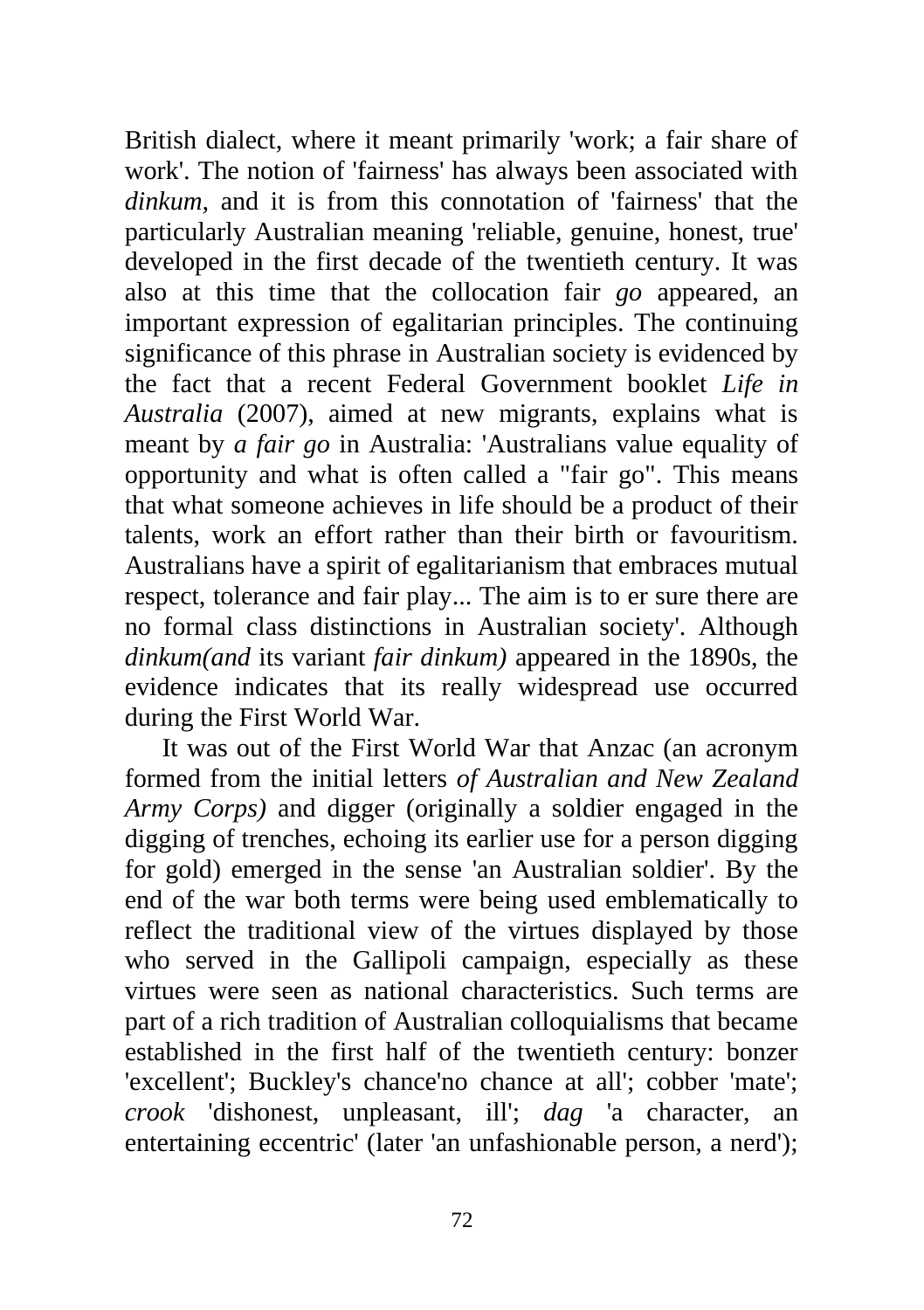plonk 'cheap wine' (an example of a word of Australian derivation adopted in Britain, and elsewhere, with little awareness of its origin); pom 'an English person'; *rort* 'an act of fraud or s; arp practice'; *wog* 'a flu-like illness'; *wowser* 'a puritanical person, a killjoy', and so on.

*Some elements of aboriginal languages have been adopted by Australian English- mainly as names for places, flora and fauna (for example* dingo) *and local culture. Many such are localised, and do not form part of general Australian use, while others, such as* kangaroo, boomerang, budgerigar, wallaby *and so on have become international. Beyond that, little has been adopted into the wider language, except for some legalised terms and slang.* 

*We can also mention unique and, indeed, colourful Austra "alian metaphors and similes, as*

- as bald as a bandicoot "completely bald"
- as cunning as a dunny rat "cunny", "sly"
- as lonely as a country dunny "lonely", "abandoned"
- flat out like a lizard drinking "busy"

Some elements of aboriginal languages have been incorporated into Australian English, mainly as names for places, flora and fauna (for example, dingo, kangaroo). Beyond that, few terms have been adopted into the wider language, except for some localised terms, or slang. Some examples are *cooee* and *hard yakka.* The former is a high-pitched call which travels long distances and is used to attract attention. *Cooee* has also become a national distance: *if he's within cooee, we'll spot him. Hard yakka* means *hard work* and is derived from *yakka,*  from the Yagara/Jagara language once spoken in the Brisbane region. Also from the Brisbane region comes the word *bung*  meaning broken. A failed piece of equipment might be described as having *bunged up* or referred to as on the bung or gone bung. Bung is also used to describe an individual who is pretending to be hurt; such individual is said to be bunging it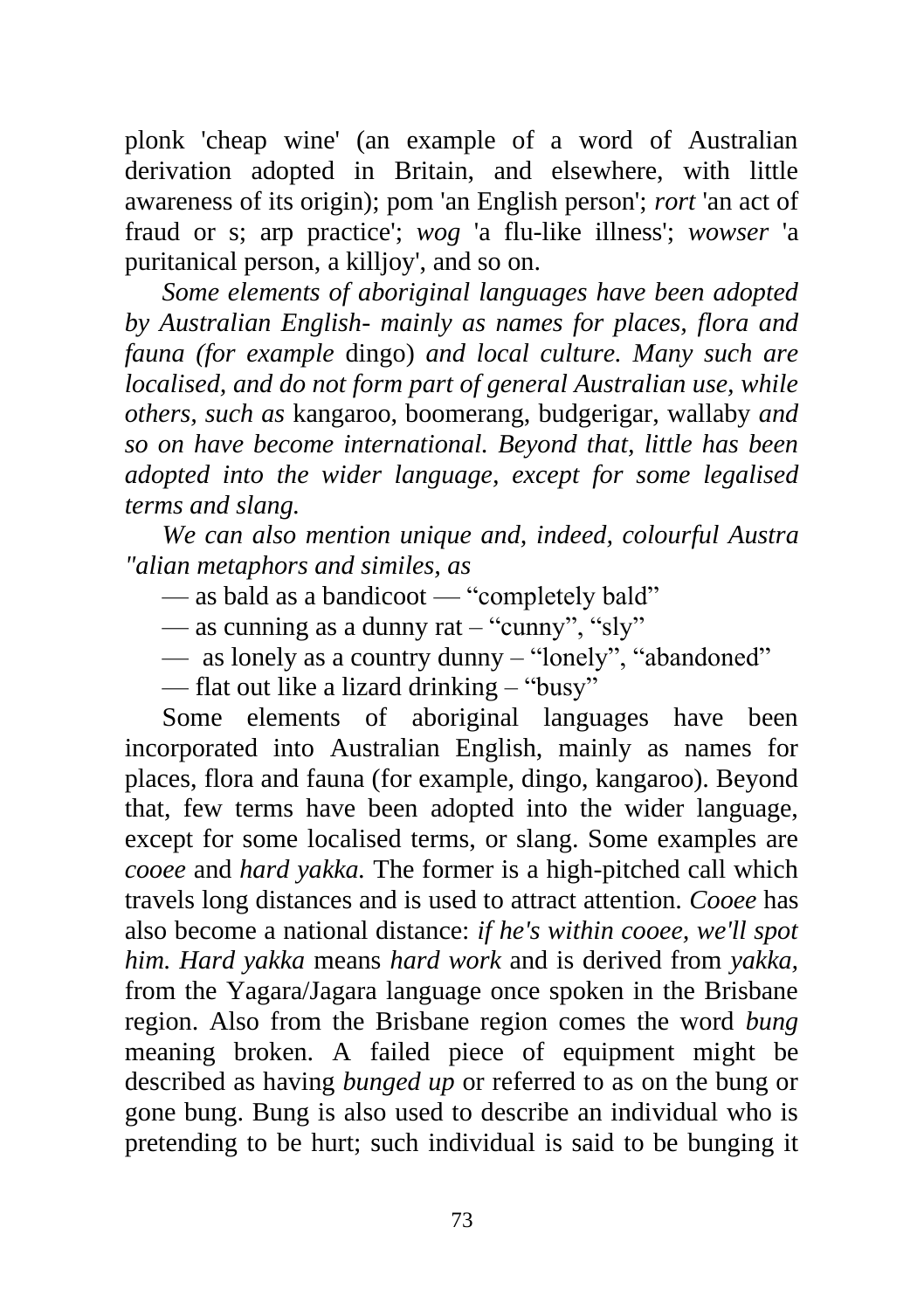on. In Western Australia the Nyoongah word Winyarn, meaning "poor" or "sick".

Aboriginal word, *didgeridoo* (a well known wooden ceremonial musical instrument) is probably an onomatopaoeic word of Western invention. It has also been suggested that it may have an Irish derivation, use a variety of colourful terms to refer to people. These terms may indicate such things as the persons ethnicity, the place where the person resides, the social status of the person, the persons behaviour, etc. Many of these words occur in other English dialects, especially New Zealand English, whilst others are unique to Australian English.

There are a number of dialectal words and phrases used in New Zealand English. These are mostly informal terms that are more common in casual speech.

New Zealand adopted decimal currency in the 1960s and the metric system in the 1970s. Despite this, several imperial measures are still widely understood and encountered, such as feet and inches for a person's height, pounds and ounces for an infant's birth weight, and in colloquial terms such as referring to drinks in pints.The word "spud" for potato, now common throughout the English-speaking world, originated in New Zealand English.

Many of these relate to words used to refer to common items, often based on which major brands become eponyms:

| New Zelandian  | Australian     | Explanation                       |
|----------------|----------------|-----------------------------------|
| Ice block      | Icy pole       | frozen, water-based<br>A          |
|                |                | frozen snack, an <i>ice pop</i> , |
|                |                | popsicle or ice                   |
| <b>Jandals</b> | Candy          | floss Thongs. Outdoor footwear,   |
|                | Fairy<br>floss | consisting of a flat sole held    |
|                | candy floss or | loosely on the foot by a Y-       |
|                | cotton candy   | shaped strap<br>flip-             |
|                |                | flops.                            |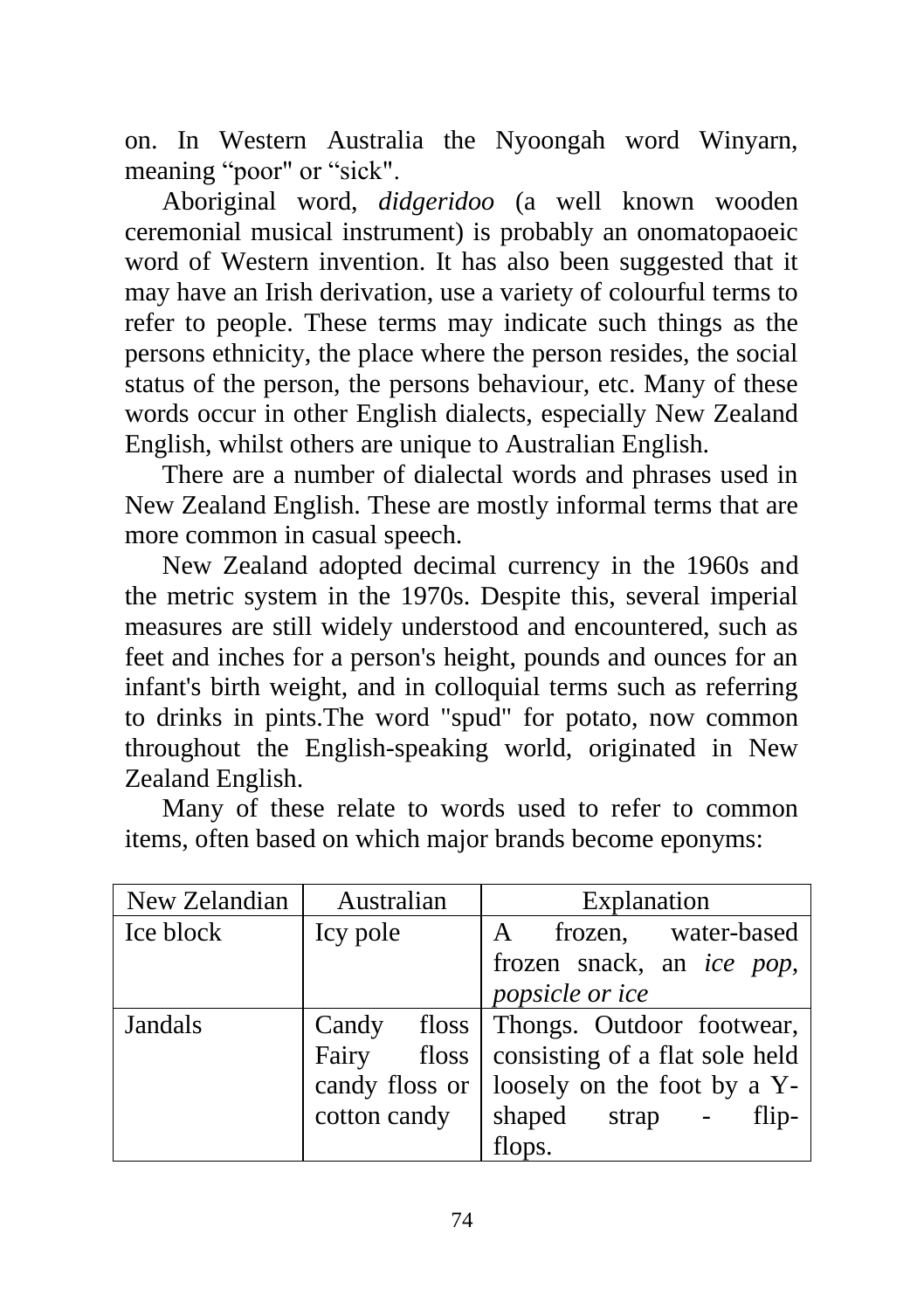| Jersey    | Jumper       | Jumper or sweater. In New<br>Zealand and Australia<br>"jersey" is also used for top<br>part of sports uniform (e.g.<br>for $rugby$ ) - another term for<br>a sports jersey, <i>guernsey</i> , is<br>frequently used in Australia<br>but only rarely heard in New                                                                                                                                                                                |
|-----------|--------------|-------------------------------------------------------------------------------------------------------------------------------------------------------------------------------------------------------------------------------------------------------------------------------------------------------------------------------------------------------------------------------------------------------------------------------------------------|
| Crib/Bach | <b>Shack</b> | Zealand<br>A small, often very modest<br>holiday <i>property</i> , often at<br>the seaside                                                                                                                                                                                                                                                                                                                                                      |
| Dairy     | 'Milk bar    | Convenience store. In larger<br>New Zealand<br>cities<br>in<br><i>convenience store</i> is used<br>due to immigration (and to<br>current NZ law forbidding<br>selling<br>"dairy" from<br>alcohol), though "dairy" is<br>used<br>commonly<br>in<br>conversation.<br>In<br><b>New</b><br>Zealand in the 1950s and<br>1960s "milk bar" referred to<br>a soda shop. In some 'states<br>of Australia "milk bar" is<br>used; other states use "deli". |

Many local everyday words have been borrowed from the Maori language, including words for local flora, fauna, place names and the natural environment.

The dominant influence of Maori on New Zealand English is lexical. A 1999 estimate based on the W ellington corpora of written and spoken New Zealand English put the proportion of words of Maori origin at approximateoy 0,6%, mostly place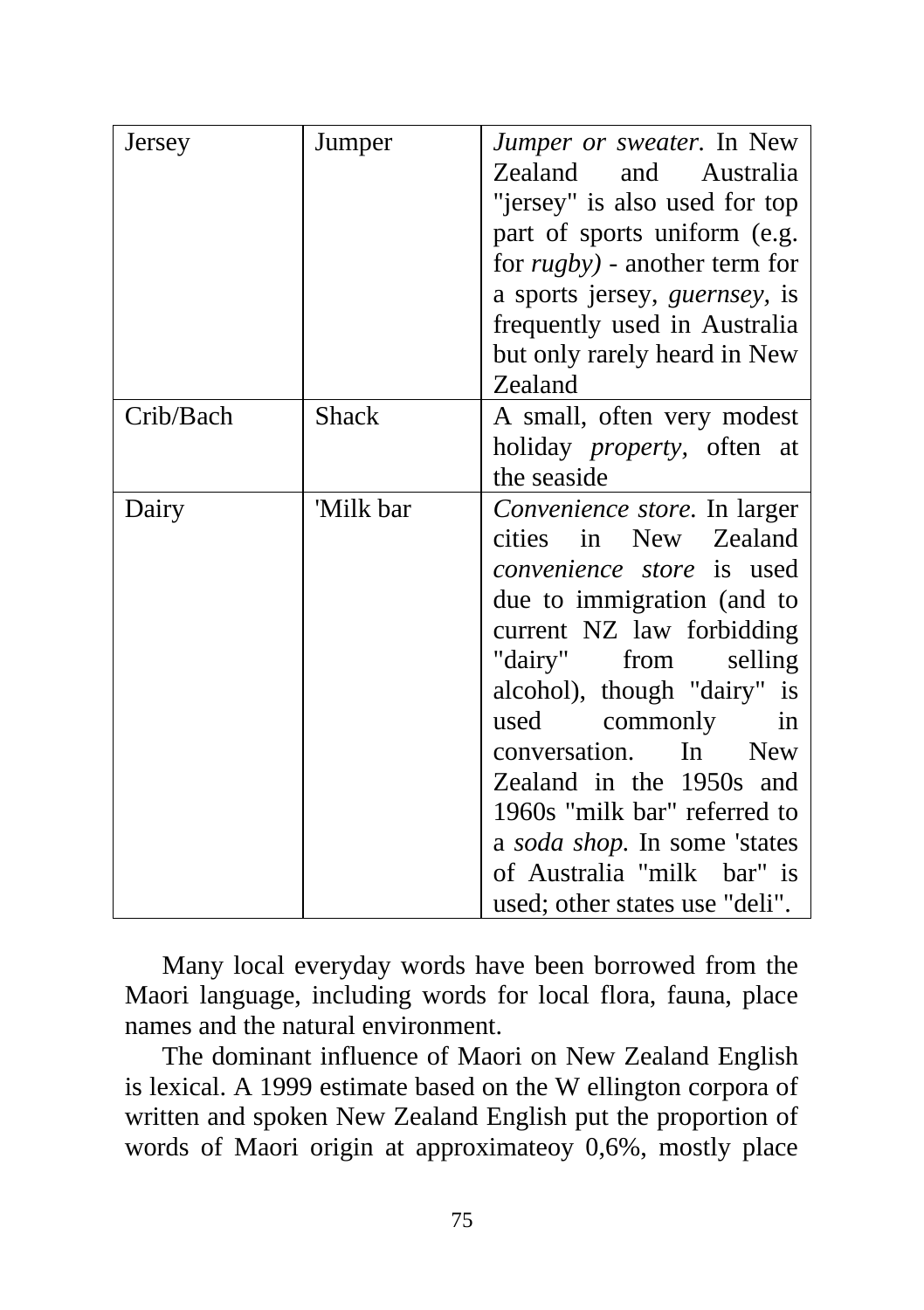and personal names.

The everyday use of Maori words, usually colloquial, occurs most prominently among youth, young adults And Maori populations. Examples include words like «kia ora» («hello»), or «kai» («food») which almost all New Zelanders know.

Maori is ever present And has a significant conceptual influence in the legislature, government, and community agencies (e.g. health And education), where legislation requires that proceedings and documents are translated into Maori (under certain circumstances, and when requested). Political discussion and analysis of issues of sovereignth, environmental management, health, and social well-being thus rely on Maori at least in part. Maori as a spoken language is particularly important wherever community consultation occurs.

Recognisable regional variations are slight, with the exception of Southland, where the "Southland burr" (see above) is heard. It is also common in the southern part of neighbouring Otago. This southern area formed a traditional repository of immigration from Scotland (see Dunedin). Several words and phrases common in Scots or Scottish English persist in this area: examples include the use of weeto mean "small", and phrases such as *to do the messages* meaning "to go shopping". Taranaki has also been said to have a minor regional accent, possibly due to the high number of immigrants from the South-West of England, however this becoming lesspronounced.

Some Maori have an accent distinct from the general New Zealand accent, tending to use Maori words more frequently. Bro'Town was a TV programme that exaggerated Maori, Polynesian, and other accents. Linguists recognise two main New Zealand accents, denoted "Pakeha English" and "Maori English"; with the latter strongly influenced by syllable-timed Maori speech patterns. Pakeha English is beginning to adopt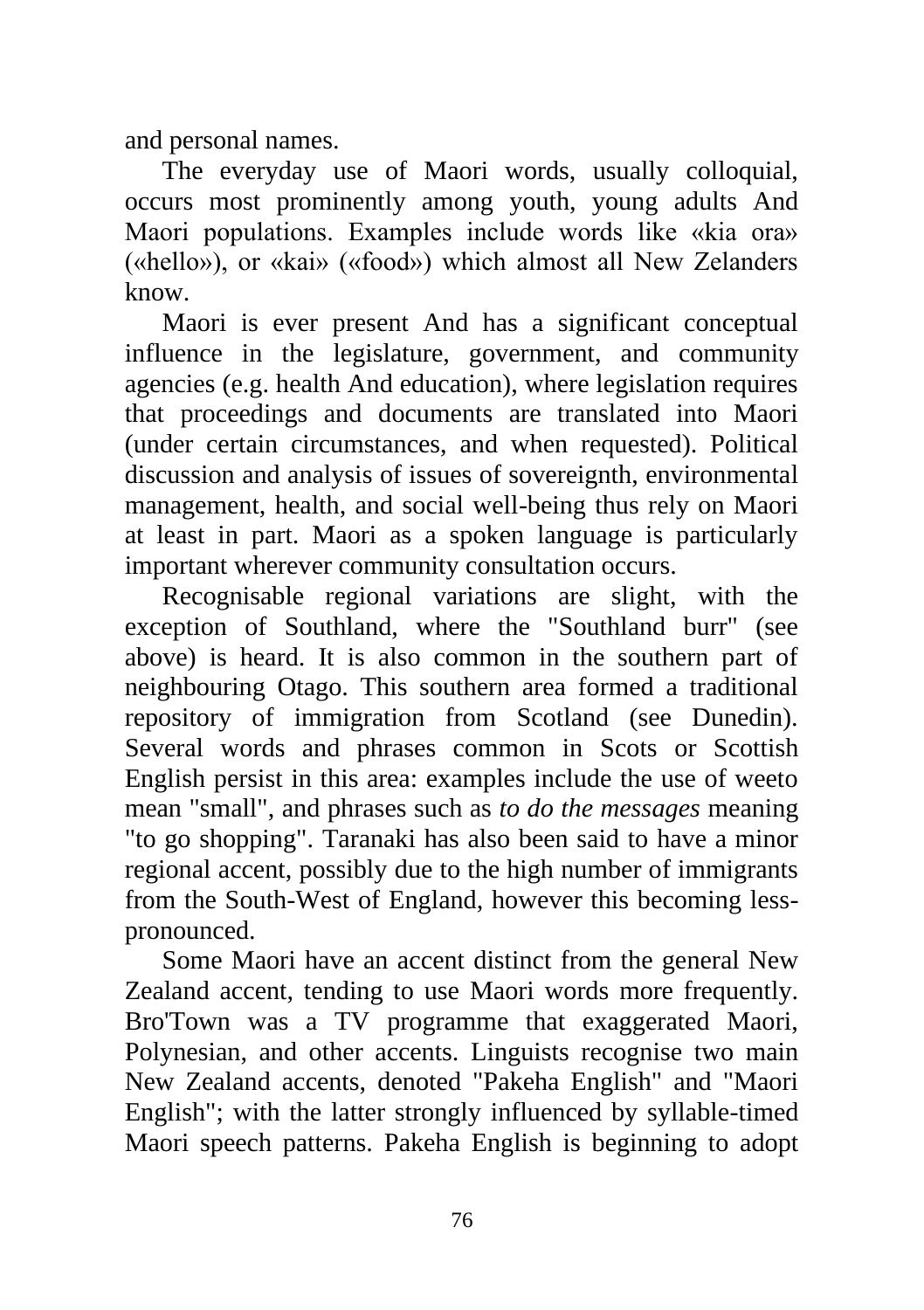similar rhythms, distinguishing it from other stress-timed English accents.

*Bogan* — a derogatory term describing a person (usually Caucasian) who is perceived to be uncultured, uneducated, and/or of a lower class background.

*chips* and *chippies,* — potato chips or French fries (USA). Shared with the UK and some other Commonwealth countries.

*chunder. slang —* vomit, from "Watch out *under.*

*chunder mile* — a once popular sporting event, particularly at universities, in which participants would run a lap of a running track, eat a cold pie, scull a jug of beer, and continue until the above 'chunder<sup>1</sup> would occur. Now largely banned by the university authorities.

*Claytons, slang* — low-quality imitation, not the real thing. Originated in Australia. For example, a hasty, temporary repair may be only a Claytons solution to a problem. Originally from the brand-name of a non-alcoholic whisky-flavoured beverage. Generally used by the older generation.

*crook* 1. sick, ill; as in "feeling crook". 2. criminal, thief; criminal, unjust, unfair.

*fanny, slang* — a crude word for female genitals, as in the UK. Although, sometimes buttocks as in the USA. Words such as "Fanny Pack" should be avoided in New Zealand (the New Zealand term is "beltbag" or "bumbag").

*footpath* — pavement or *sidewalk.* Shared with Australia.

*flat* — a rented dwelling. Often a large multilevel home will be converted into an *upstairs* and *downstairs* flats, but there are fully-detached flats and *blocks of flats* as well. The term *apartment* is usually used for blocks of flats with shared internal access. (This is distinctly different from the British usage of the term, which is restricted to units within a block of flats). Also *flatting,* to share a flat.

*footy, slang —* football (usually *Rugby Union,* rarely *League* or soccer).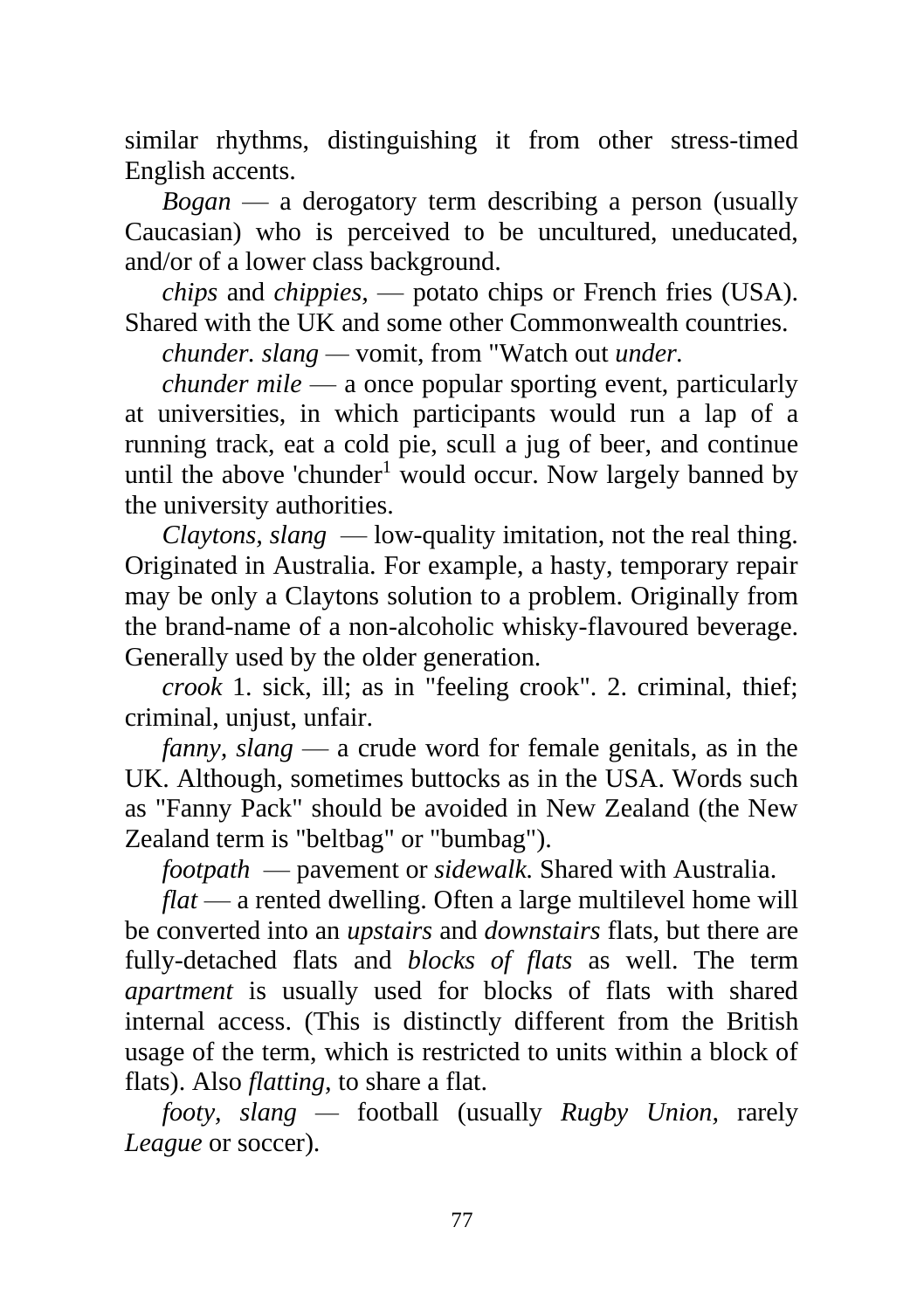G'day!/ Gidday!, *interj.* — A friendly, informal greeting, as in Australian English (From "good day") Examples, Gidday mate. Mostly used by the older generation.

*good as gold* - Great, fine - as a form of agreement.

*have someone on* — To pull someone's leg: *I was just having you on.*

*kiwi* — *informal a* New Zealander or as an adjective instead of *New Zealand.* New Zealanders never use *kiwi* to refer to *kiwifruit.* Used in foreign exchange circles to refer to the New Zealand dollar.

*lolly,* — any of various sweets (pieces of candy). Iced lollies are called "ice blocks".

*pom,* — British person, usually English. Possibly from Prisoner Of (Her) Majesty.

*rubber* - Another word for an eraser. It is called this because you "rub out" mistakes, and because they were made of rubber.Shared with the UK. Note condoms are never referred to as 'rubbers'.

*scab* - verb and noun, meaning the act of (or someone) scrounging, asking for food or money.

*sesh* — *slang a* period of time spent smoking marijuana. Shortened from 'session'. Less commonly used to refer to marijuana directly, ie to ask someone "have you got a sesh?" means the same as "do you have any marijuana?"

*your shout* - your turn to buy - usually the next round of alcoholic drinks

*smoko,* — rest break during work, originating in the days when smoking was a common practice and would take place during such breaks. Pronounced "smoke-o".

*super,* — the old age pension scheme. Contraction of "superannuation".

sweet as/sweet, *adj.* — fine as far as I'm concerned. The use of 'as' as an intensifier for adjectives has spread, for example 'It's cold as outside', or This summer has been hot as. 'Sweet as'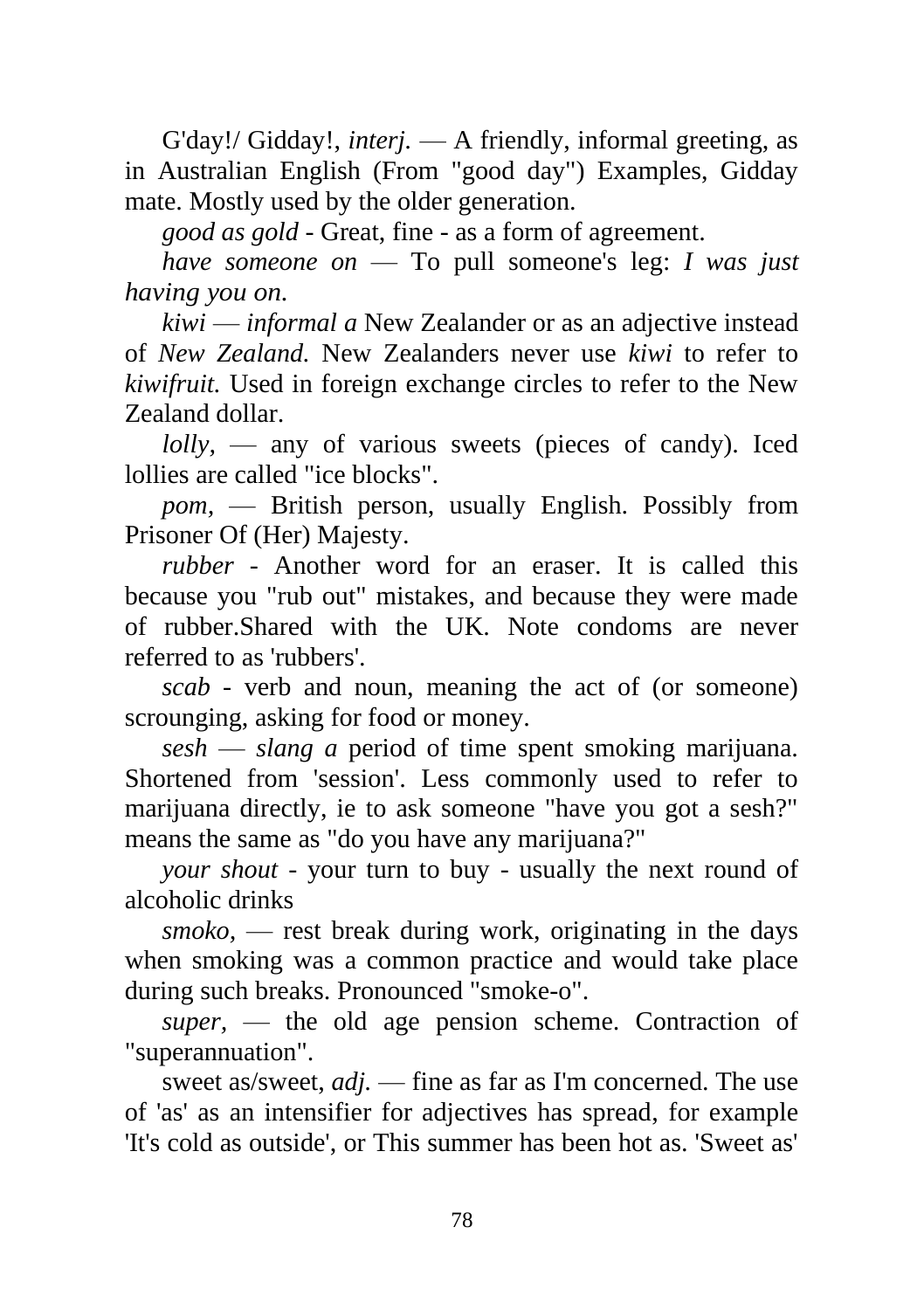was, until recently with the exporting of NZ television and humour, unique to NZ.

*ta* - possibly a contraction of Thanks', can mean both 'Goodbye' and Thanks. Shared with UK.

*togs* - bathing suit; swimming costume. Non-gender specific, can apply to speedos, swimming shorts, bikini, or any swimming clothing.

*up the duff* — As in UK a noun for a pregnant woman, e.g. "I heard she was up the duff"

*wag, slang v. —* To play truant, as in *Tom's wagging school today.*

*wagon.* — station wagon (USA), estate car (UK). Contraction of "station wagon"; the full term is often used.

*bach,* — a small holiday home, usually near the beach, often with only one or two rooms and of simple construction. Pronounced "batch". Comes from bachelor. (See also 'crib', below).

*boondocks.* — rural, isolated part of the country (not unique, however)

*chilly bin* - An Esky or other portable polystyrene/plastic food and beverage cooler

*choice!* — *informal* excellent! Great idea!

chur bro — Slang, humorous *'pronounced as a deep 'chair' usually a strong voicing of thanks but also a parting salutation. Shortened from "cheers brother" although can be said to either male or female. Common in Auckland. More recently this can and has often been shortened to "chur bo", as "bro" loses its 'r'.*

*crib* — another word for *bach,* more commonly used in the south of the South Island.

dag/dagg — similar to a "hard-case" i.e. a comedian or funny person. Commonly used in the phrase: "What a dag!". NZ comedian John Clarke's stage name Fred Dagg was influenced by this.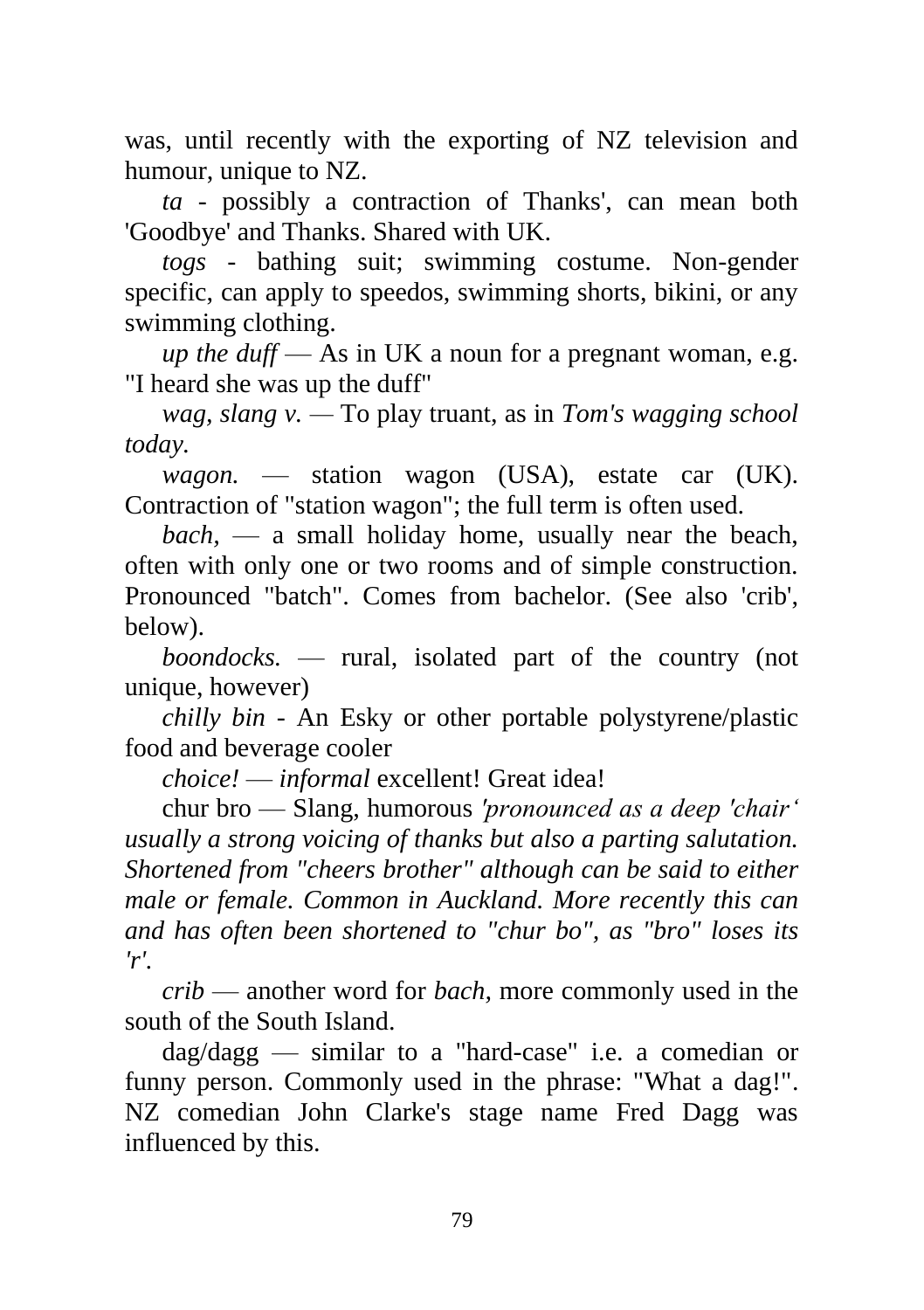*dairy* — equivalent to the British term *corner shop* or American term *convenience store.*

*dak* — marijuana

The Ditch — *slang* the *Tasman Sea,* the "ditch" separating New Zealand and Australia, almost always used in the phrase: "across the ditch", meaning, Australia. Occasionally also refers to Cook Strait, which separates the two main islands of the country.

*domain* — as well as its common overseas uses, a public park or reserve, often with sports or camping facilities.

*egg* - mild insult meaning 'fool' or 'dork'. Enjoyed widespread use in the 1980s, still used today. Used to be used occasionally with the partner (and now all but obsolete) "spoon".

*eh!* (occasionally spelled "aye") — *Slang* used for emphasis at the end of a sentence, eh! (A similar but not identical usage is found in Canadian English). Possibly adapted by derivation from the Maori oral punctuitive syllable "e"

*eoh; eoa; aoh* (no agreed spelling, conversational only) derived from the Maori "e hoa" (friend). Used as a friendly term meaning "mate" in the NZEng equivalent, or bro; also used as "hey" or "yo" in place of subject's name if at the beginning of a phrase. Non-gender specific, and pronounced like a very short, clipped "our" perhaps without the final "r", or like out without the T. Popularised by the television show 'broTown<sup>1</sup>, where it is both pronounced and written as 'ow'. "Eoh, you coming or not?"; "Where you been eoh?".

*freezing works* — a meat-packing plant, an *abattoir.*

*fulla* — *slang* guy, from 'fellow'.

Godzone - *informal* New Zealand: corruption from 'God's Own Country.

*Gruds* - *slang* underpants.

*hard case* — *slang* a person who has a very good sense of humour, a comedian.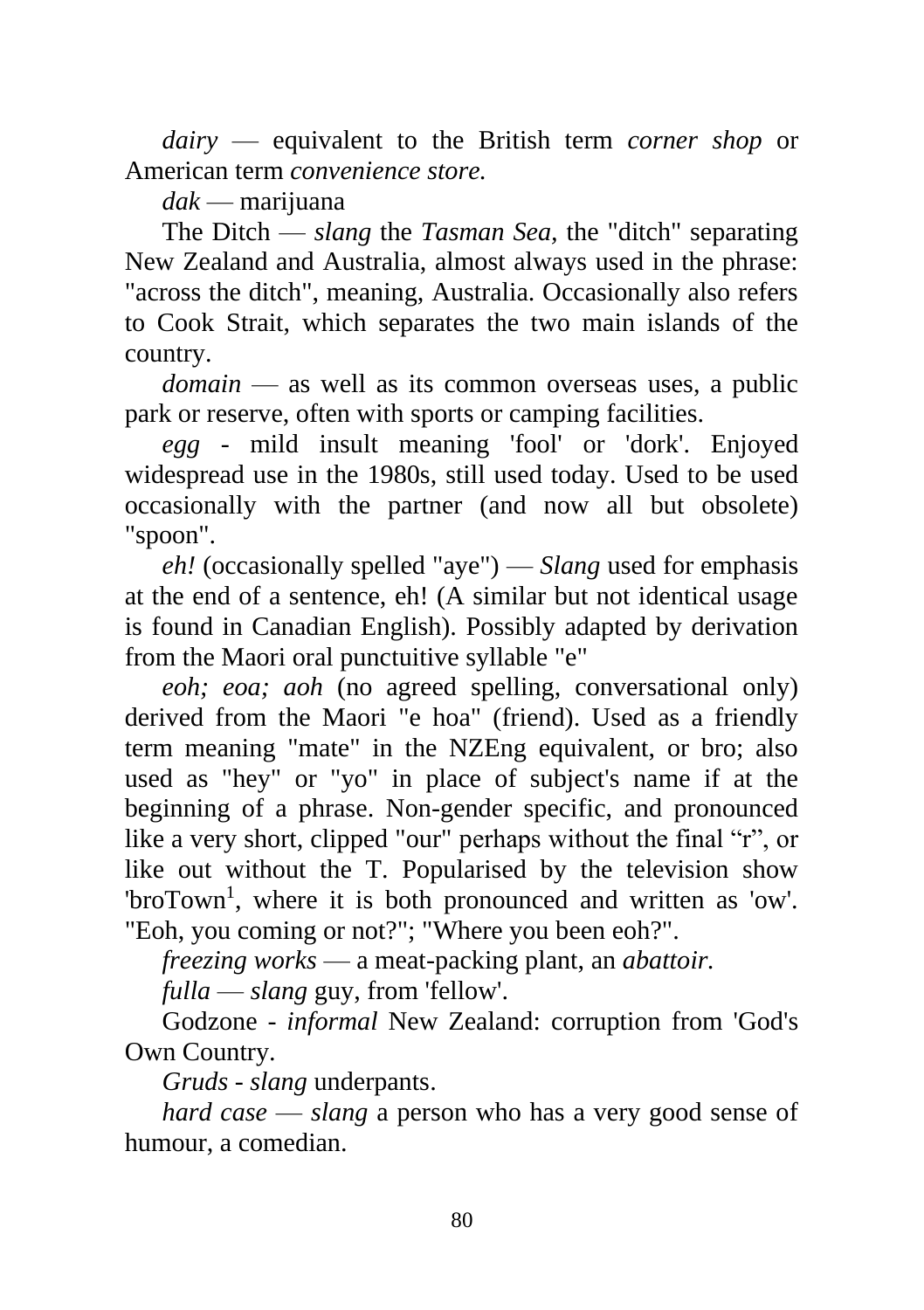*joker* - bloke, guy usually a general term for *kiwi male,* with positive connotations. Sometimes a "good joker" or "funny joker", never used in derogation.

*hamu* (pron. ha-moo) - verb or noun meaning scab (as above) or scrounge. Bay of Plenty origins, uncommon elsewhere.

Mainland — *informal* usually, but not always, refers (sometimes mildly humorously) to the South Island, which, despite its much smaller population, is the larger of the two main islands of New Zealand.

*mucky* - *informal* A term used for making a mess, or some something that can be messy, *just for Thomo*

*munted* - Badly damaged, unusable or wrecked.

*pottle* — in some areas, the unit by which *strawberries* and certain other fruit are sold. In other parts of New Zealand, the terms "chip" and "punnet", shared with UK English, are better known.

*Queen Street farmer* — *informal humorous* a usually pejorative term for an investor in rural land with no knowledge of land use.

*rej* - pronounced "reedge". Abbr. of "reject", a schoolyard insult.

*Remuera tractor/Fendalton tractor* — *slang humorous, a*  usually pejorative term for an SUV (known as a "four wheel drive" locally) (compare *Queen Street farmer,* above).

*Rogernomics* - a political term applied to so-called 'economic reforms' of the 1980s, and continuing worldwide today. These involved turning public assets and property over to private interest; selling government land and companies for short-term, one-off profit. Named in honour of its spearheading MP, Sir Roger Douglas.

*scarfie* — *slang,* a university student, particularly one studying at the *University of Otago.*

*shot* - *slang* said instead of thanks or cheers, commonly as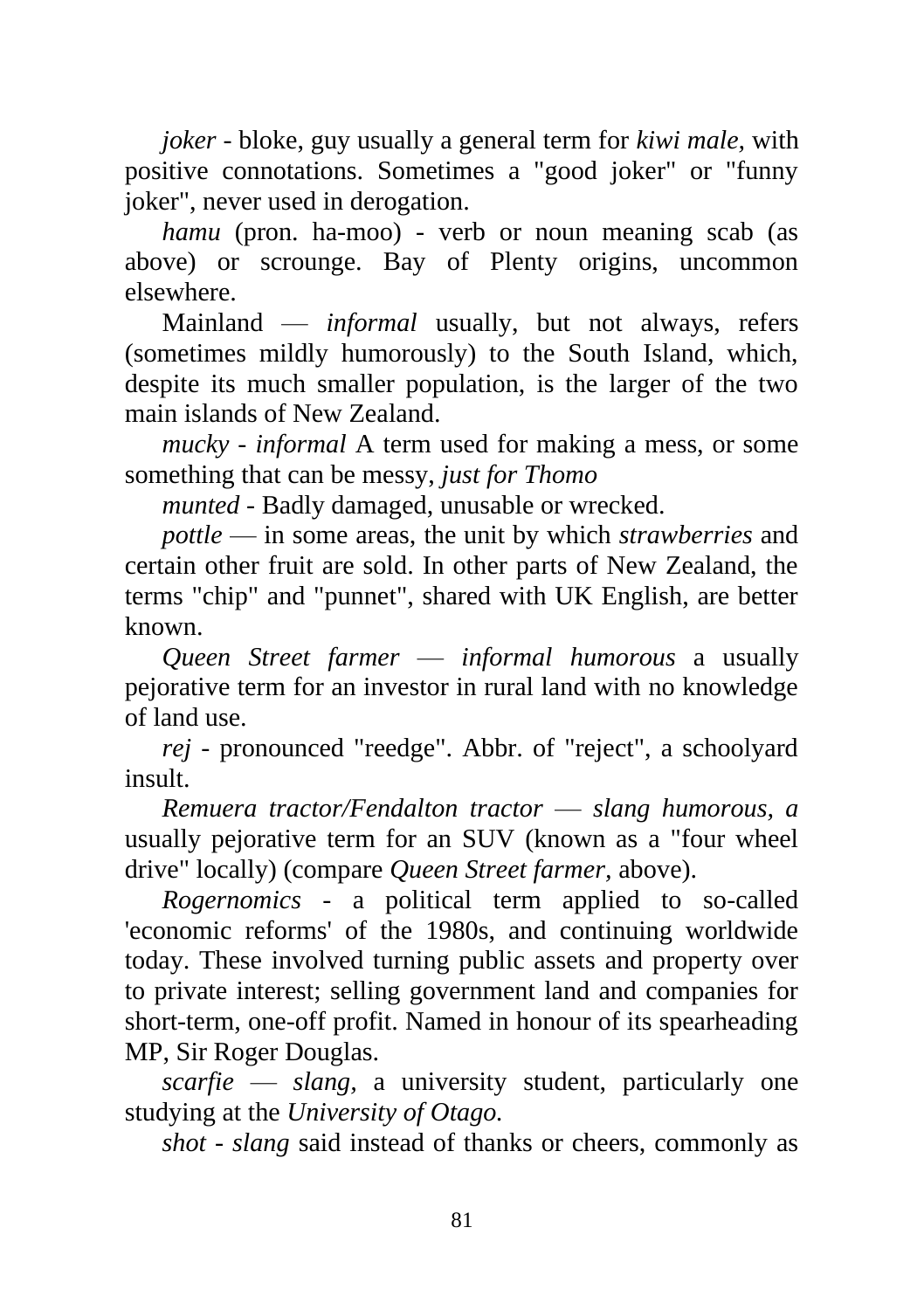"Shot bro" or "Shot g"

*tin* - *slang* Corrugated roofing iron, an icon of New Zealand architecture and widely used in old and new houses.

*tinny* (also spelled 'tinnie') -1. *slang* a tinfoil wrap containing marijuana, sold at a "tinny house". 2. older meaning 'lucky', as in 'tinny bastard', or 'tin-arse'. 3. *slang,* a can of beer. 4. *slang* a small aluminium-hulled boat, usually un powered.

*too much* - Good, Great, very pleased

Twink - used to erase or cover a writing mistake in pen. Elsewhere known as White-out.

up the Puhoi — *slang* far from civilisation. The Puhoi is a river just north of Auckland. Over the years the phrase has evolved and is now often heard as "Up the Boohai". It is also sometimes attributed to other New Zealand rivers. Again, more characteristic of the older generation.

*waka* — slang term for any kind of vehicle or means of transport, from the Maori term *waka* used for a canoe or watercraft.

*Westie* — a derogatory term which refers to an inhabitant of West Auckland, usually Caucasian. It is also used by people from West *Auckland* instead of "Bogan" for people who may not even reside there. Has some similar sentiment to the term "white-trash" which is common in the U.S. Westies may be identified by their affinity for black clothing, (including tight jeans), Heavy Metal music, 'muscle cars' and aggressive dog breeds. Their women, children and pets are often just as tough as the men.

During the 19th century, *New Zealand English* gained many loanwords from the Maori language, mainly the names of birds, plants, fishes and places, but the flow stopped abruptly around the beginning of the 20th century. From the last quarter of the 20th century onwards this flow resumed, this time with a focus on cultural concepts. The use of Maori words is increasing, particularly in the North Island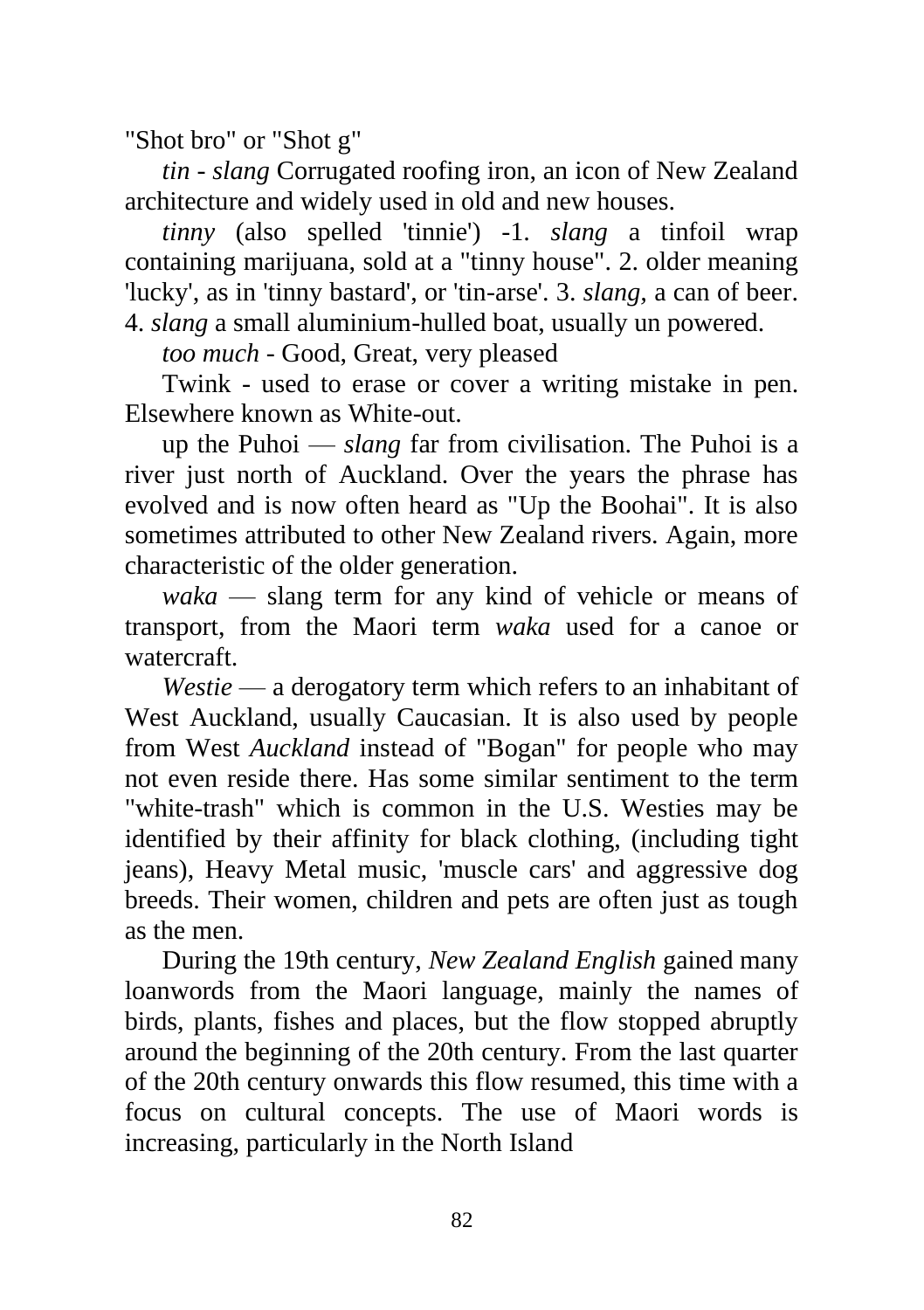"Kia ora" (literally "be healthy") is a Maori term of greeting, meaning "hello" or "welcome". It can also mean "thank you", or signify agreement with a speaker at a meeting. The Maori greetings "tena koe" (to one person), "tena korua" (to two people) or "tena koutou" (to three or more people) are also widely used, as are farewells such as "haere ra".

The Maori phrase *kia kaha,* "be strong", is frequently encountered as an indication of moral support for someone starting a stressful undertaking or otherwise in a difficult situation. Although previously in common usage it became an iconic phrase of support following the 2010 Canterbury earthquake.

Some *hybrid words,* part English and part Maori, have developed, the most common of which is probably *half-pai* often written *half-pie* — meaning incomplete or substandard quality, *pai* being the Maori word for "good". (The portmanteau form *half-pied* is also used, derived from *halfbaked).* Similarly, the Maori word ending -*tanga,* which has a similar meaning to the English ending *-ness,* is occasionally used in hybrid terms such as *kiwitanga* (that is, the state of being a New Zealander).

Several Maori words are used in English as lighthearted, or even slang, equivalents,of their more common English counterparts. The term *puku* for stomach, for example, is more likely to be encountered during a friendly chat than in more formal circumstances, with one of its uses being a euphemism for a large belly.

Many Maori words or phrases that describe *Maori culture* have become part of New Zealand English and may be used in general (non-Maori) contexts. Some of these are:

*Aotearoa:* New Zealand. Popularly interpreted to mean 'land of the long white cloud<sup>1</sup>, but the original derivation is uncertain

*aroha:* Love, sympathy, affection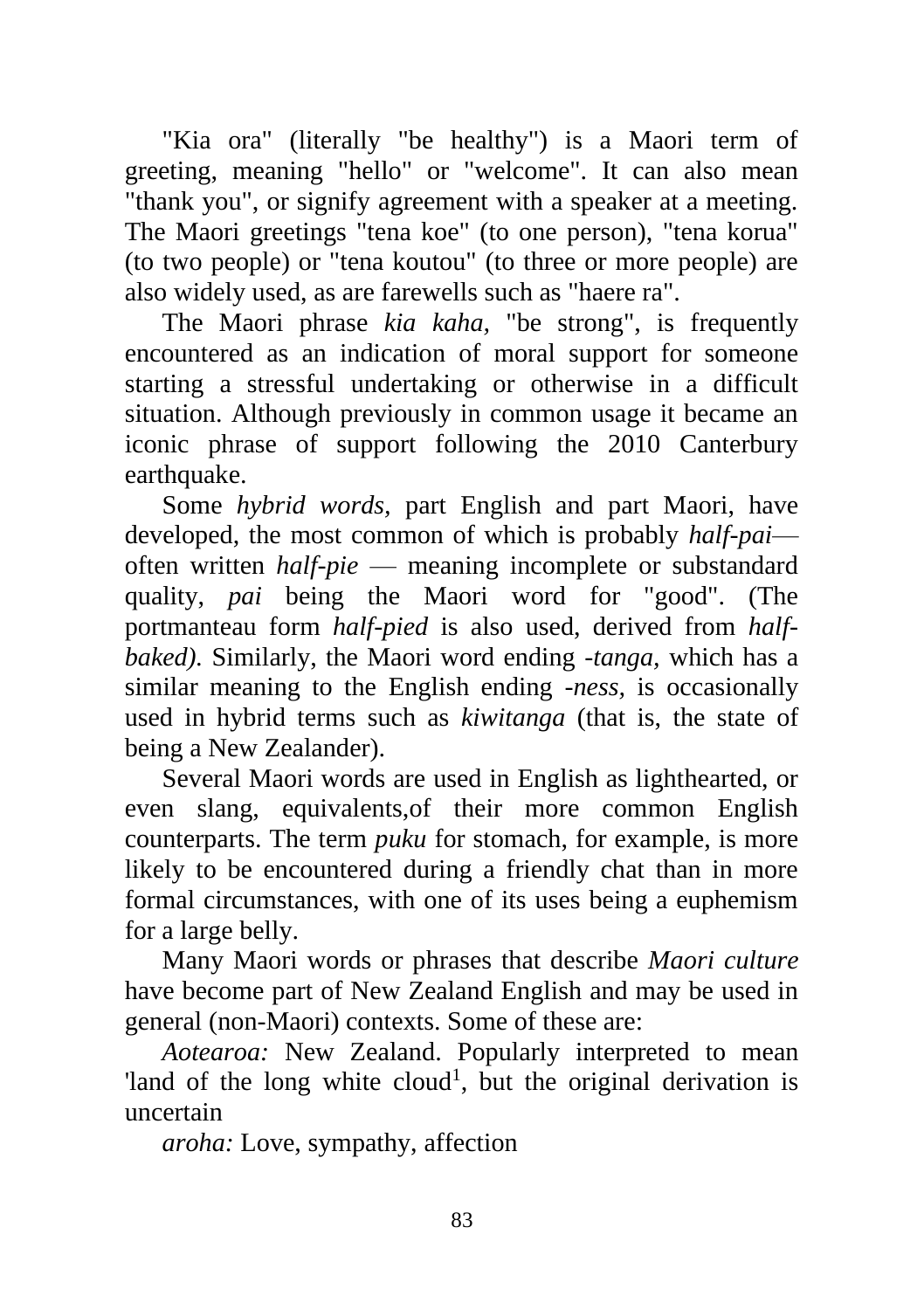*haere mai:* welcome

*haka:* a *chant* and dance of challenge (not always a war dance), popularised by the All Blacks rugby union team, who *perform a haka* before the game in front of the opposition

*hangi* a method of cooking food in a pit; or the occasion at which food is cooked this way.

*hongi:* traditional Maori greeting featuring the pressing together of noses

*hui:* a meeting; increasingly being used by New Zealand media to describe business meetings relating to Maori affairs

*iwi:* tribe, or people

*kapai:* very pleasant; good, fine. From Maori 'ka pai *kaupapa:* policy or principle

*kia ora:* hello, and indicating agreement with a speaker (literally 'be healthy)

*koha:* donation, contribution

*kohanga reo:* Maori language preschool (literally 'language nest')

*korero:* to talk; to speak Maori; story

*Kura Kaupapa Maori.* Maori language school

*mana* influence, reputation — a combination of authority, integrity, power and prestige

*Maoritanga:* Maori culture, traditions, and way of life. Lit. Maoriness.

*marae:* ceremonial meeting area in front of the meeting house; or the entire complex surrounding this, including eating and sleeping areas

*Pakeha:* people of non-Maori origin, especially those of European origin

*piripiri:* clinging seed, origin of New Zealand English 'biddy-bid'.

*powhiri* ceremony of welcome

*puku:* belly, usually a big one

*tanqata whenua:* native people of a country or region, i.e.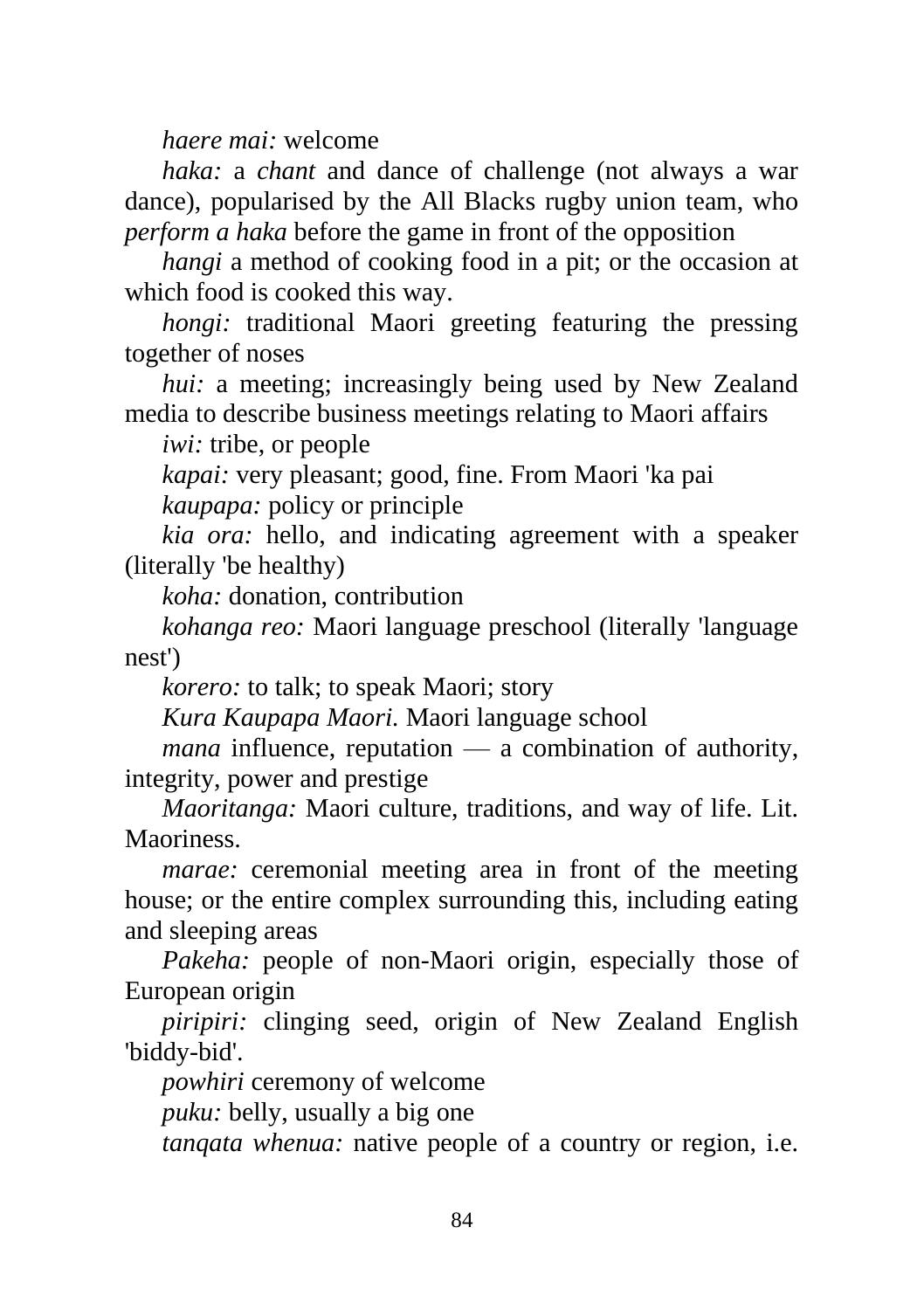the Maori in New Zealand (literally 'people of the land')

*tapu:* sacred, taboo; to be avoided because of this; (a cognate of the Tongan *tabu.* 

*tangi:* to mourn; or, a funeral at a marae

*taniwha:* mythical water monster

*te reo:* the Maori language (literally, 'the language')

*waka:* canoe, *boat* (modern Maori usage includes automobiles)

*whanau:* extended family or community of related families *whare:* house, building

*rohe:* home territory of a specific *iwi taihoa* - not yet, wait a while *tamariki:* children

*tohunga:* priest (in Maori use, an expert or highly skilled person)

*turangawaewae:* one's own turf, "a place to stand"

*tutu:* to be rebellious, stirred up, mischievous used in New Zealand English to mean "fidget" or "fiddle" e.g. "Don't tutu with that!"

*urupa* burial ground *utu:* revenge (in Maori, payment, response, answer) *wahi tapu:* sacred site *whaikorero:* oratory *whakapapa:* genealogy *waiata:* song *wairua: spirit*

#### **I. Find out the Australian and New Zealandian words for the following definitions**

1. A person who works hard to make a decent living in difficult circumstances;

2. A person who expects others to do all the work;

- 3. An act of fraud or sharp practice;
- 4. To go shopping.

5. A convenience store in larger cities in New Zealand.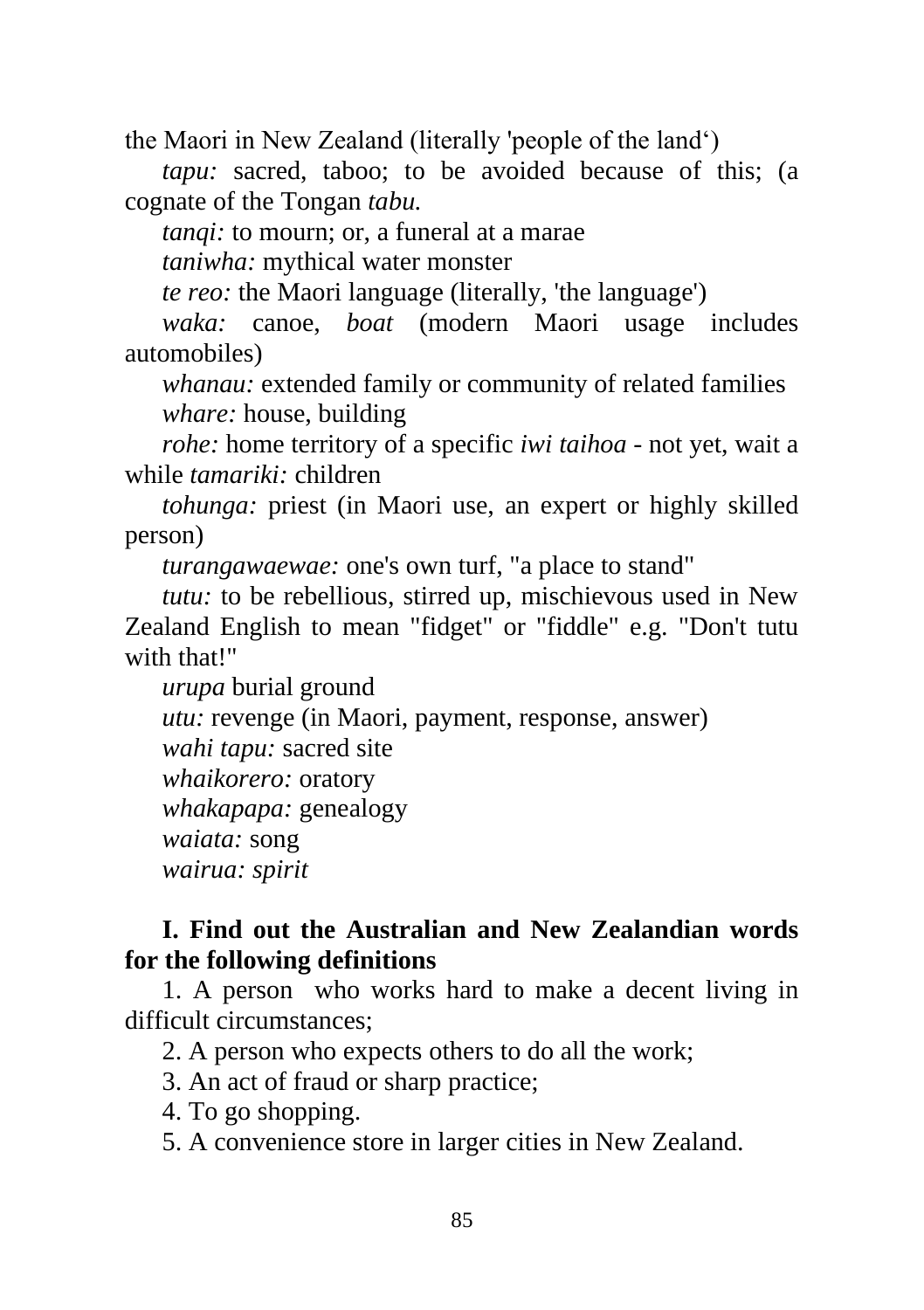6. A person who is perceived to be uncultured.

- 7. To pul someone's leg;
- 8. Any various sweets;
- 9. A period of time spent smoking marijuana;
- 10. A small holiday home, usually near the beach.

#### **II. Define the meanings of the following phraseological units and slangs**

- 1. As bald as a bandicot.
- 2. Flat out like a lizard drinking.
- 3. Crook.
- 4. Good as gold.
- 5. Up the duff.
- 6. Freezing works.
- 7. Queen street farmer.
- 8. Remuera tractor.
- 9. Up the Puhoi.
- 10. Little Aussie battler.

#### **III. Give explanation to the following words and expressions used in Australian or New Zealandian English**

To do the messages; bogan; bludger; fair dinkum; didgeridoo; milk bar; shack, ice block; fairy floss; jersey; kai; chippies; flat; chunder; kiwi;; pom; smoko; boondocks; wag; dak; choice!; bach; dak; dag/dagg; aroha.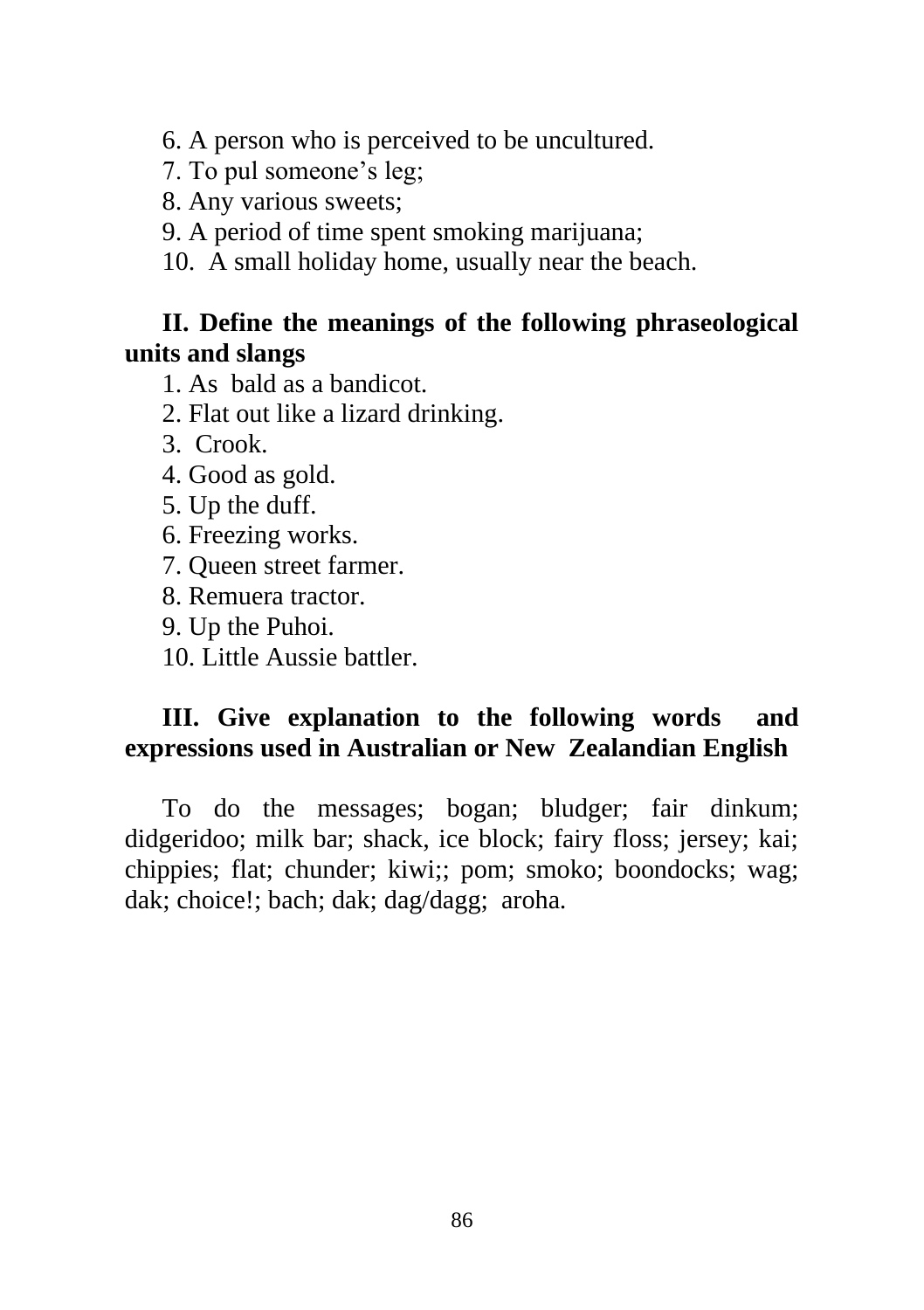## **4. Renaissance and the English language**

The English Renaissance was a cultural and artistic movement in England dating from the late 15th and early 16th centuries to the early 17th century. It is associated with the pan-European Renaissance that is usually regarded as beginning in Italy in the late 14th century. Like most of northern Europe, England saw little of these developments until more than a century later. The beginning of the English Renaissance is often taken, as a convenience, to be 1485, when the Battle of Bosworth Field ended the Wars of the Roses and inaugurated the Tudor Dynasty. Renaissance style and ideas, however, were slow in penetrating England, and the Elizabethan era in the second half of the 16th century is usually regarded as the height of the English Renaissance.

#### **List of Words and Phrases Shakespeare Invented**

William Shakespeare (1564-1616) was not only a prolific writer, he is said to have introduced thousands of words and phrases into the English language. However, it is commonly suggested that Shakespeare might not have invented certain words and phrases, but rather his works are the first time the words were actually written down. The argument by many scholars is that words and phrases attributed to Shakespeare were probably spoken first. This does not discount the fact, however, that Shakespeare was a master of the English language, demonstrating great wit.

Here are some common words that first appeared in Shakespeare's plays and their meanings:

*Auspicious* - favorable; promising success; a good omen. A wedding is an example of an auspicious occasion.

*Baseless* - without a foundation; not based on fact. If you accuse someone of wrongdoing, make sure that you have support to back up your claim and it is not a baseless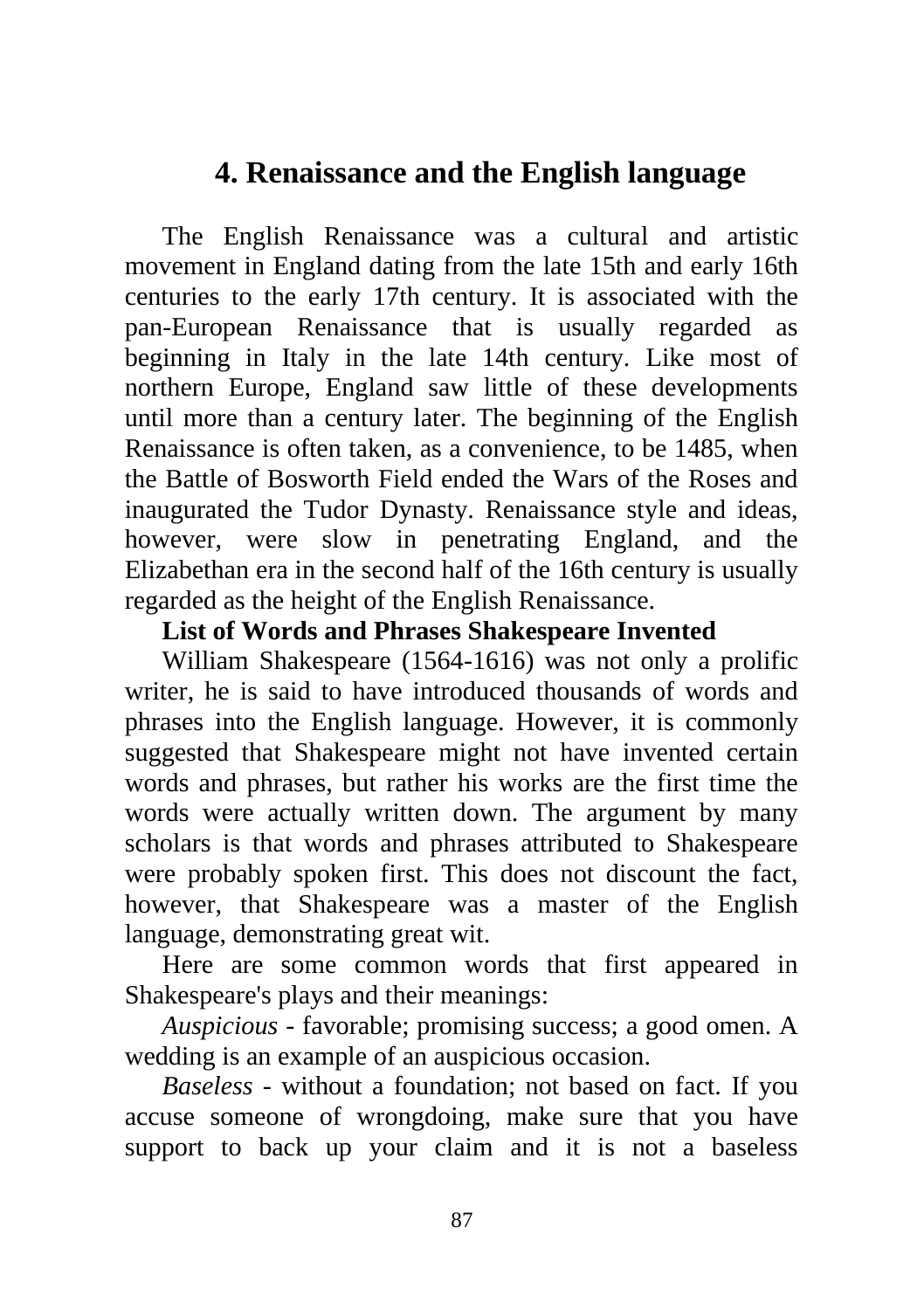accusation.

*Barefaced* - shameless; without concealment or disguise. When someone tells a 'barefaced lie' it is not a very good one and you immediately know it is not true.

*Castigate* - to punish harshly. Sometimes celebrities and politicians are castigated in the press more harshly than ordinary citizens.

*Clangor* **-** a loud (clanging) sound. Ghosts are sometimes said to be followed by the loud clangor of chains.

*Dexterously* - skillful, especially in the use of one's hands (or also one's mind). A good carpenter can dexterously build a bookshelf very easily.

*Dwindle* - to get smaller; diminish. Often used to describe money. Many people's savings dwindle after losing a job.

*Multitudinous* - a lot; a great number. You are in luck if you can say that you have a multitudinous amount of friends.

*Sanctimonious* - pretending to be very religious or righteous. Sometimes people who judge others harshly are sanctimonious.

*Watchdog* - a person or group that keeps close watch to discover wrong or illegal activity. A popular watchdog group is PETA, which exposes wrongful actions against animals.

*A countenance more in sorrow than in anger* - a person or thing that is viewed more with sadness than with anger.

From Shakespeare's *Hamlet,* 1602. Horatio describes to Hamlet the appearance of his father's ghost:

Hamlet: What, look'd he frowningly?

Horatio: A countenance more in sorrow than in anger.

*A fool's paradise.* A state of happiness based on false hope.

This is an early phrase, first recorded in the *Paston Letters,*   $1462:$ 

"I would not be in a folis paradyce."Shakespeare later used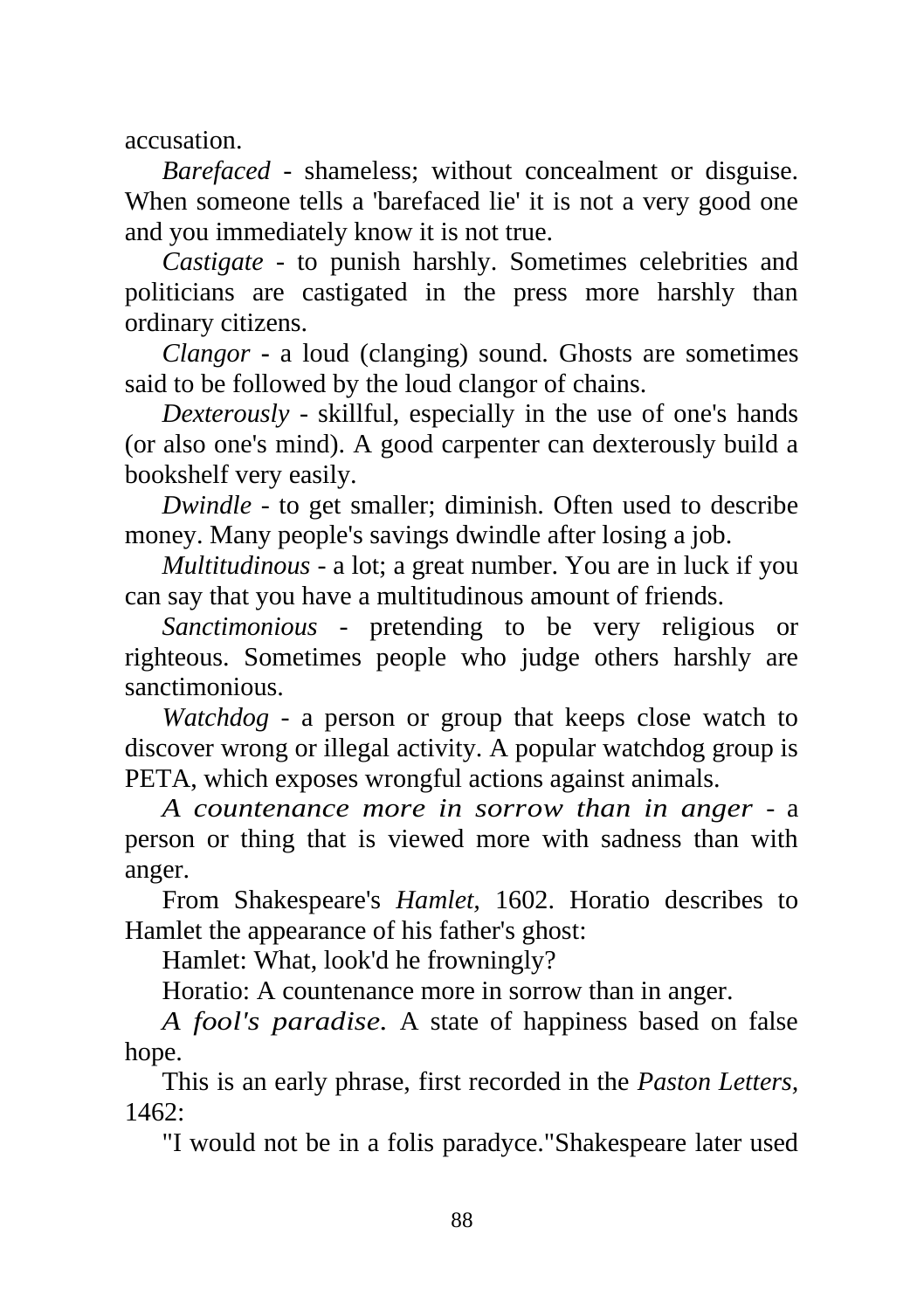it in *Romeo and Juliet,* 1592,

Nurse:

Now, afore God, I am so vexed, that every part about me quivers. Scurvy knave! Pray you, sir, a word: and as I told you, my young lady bade me inquire you out; what she bade me say, I will keep to myself: but first let me tell ye, if ye should lead her into a fool's paradise, as they say, it were a very gross kind of behavior, as they say: for the gentlewoman

*Beware the Ides of March* 

From Shakespeare's *Julius Caesar,* 1601. 'Beware the ides of March' is the soothsayer's message to Julius Caesar, warning of his death.

The Ides of March didn't signify anything special in itself this was just the usual way of saying "March 15th". The notion of the Ides being a dangerous date was purely an invention of Shakespeare's; each month has an Ides (often the 15th) and this date wasn't significant in being associated with death prior to 1601.

*A foregone conclusion.* A decision made before the evidence for it is known. An inevitable conclusion.

From Shakespeare's *Othello,* 1604:

OTHELLO:

But this denoted a foregone conclusion:

'Tis a shrewd doubt, though it be but a dream..

*Good men and true* **-** Dependable men of rank and honour. The phrase was adapted later to 'twelve good men and true', indicating the twelve (originally all men, now both sexes) of a criminal jury.

From Shakespeare's *Much Ado About Nothing,* 1599:

DOGBERRY: Are you good men and true?

VERGES: Yea, or else it were pity but they should suffer salvation, body and soul.

*Friends. Romans. Countrymen, lend me your ears*  This quotation from Julius Caesar is one of Shakespeare's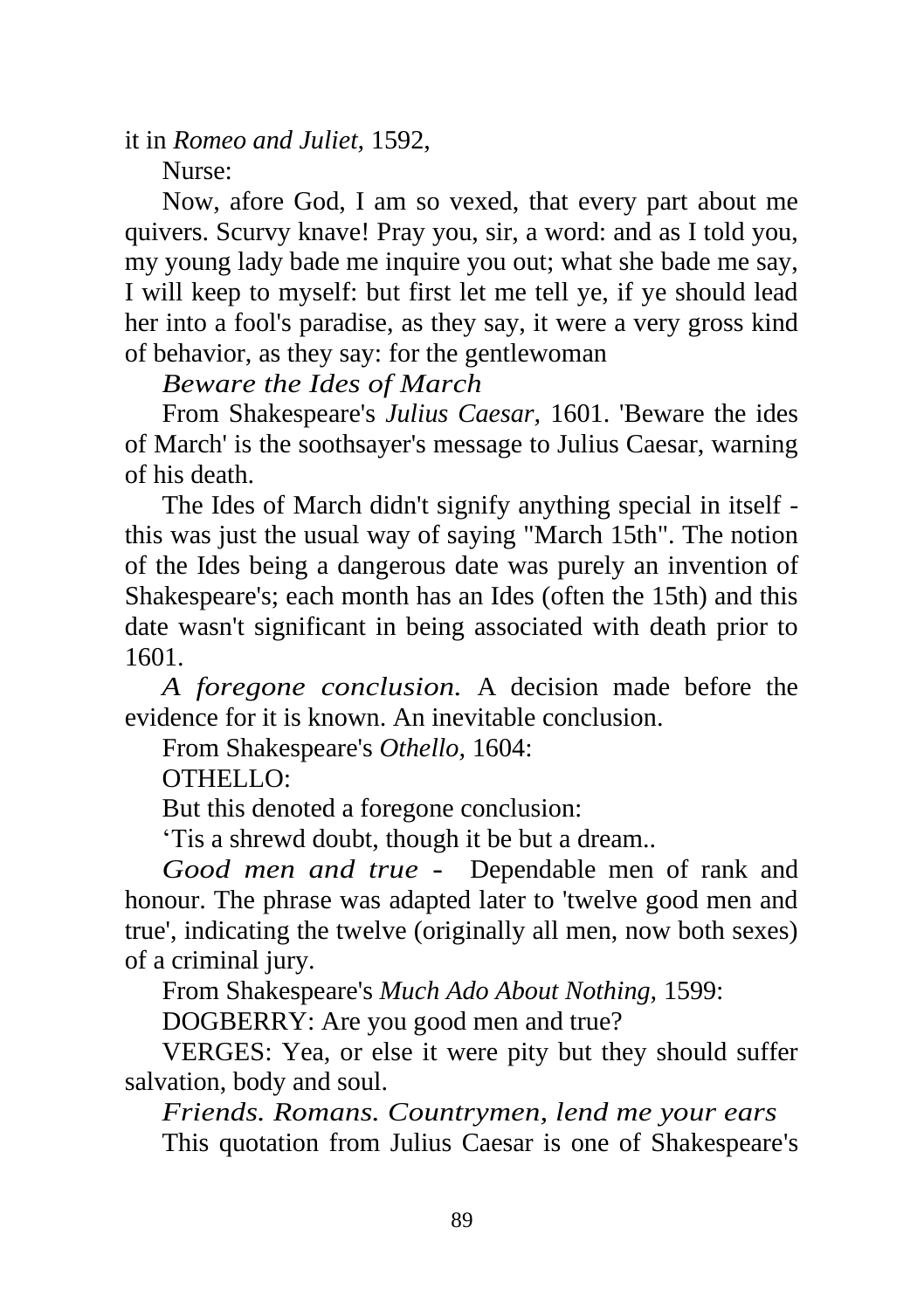best-known lines. Mark Antony delivers a eulogy in honour of the recently murdered Julius Caesar:

Friends, Romans, countrymen, lend me your ears; I come to bury Caesar, not to praise him. The evil that men do lives after them; The good is oft interred with their bones; So let it be with Caesar.

Caesar had been assassinated by a group of conspirators led by Brutus. Brutus had previously delivered a speech in which he claimed that the murder had been done in the name of freedom. In a clever speech, Antony turned the mob against Brutus and the other assassins.

*A sorry sight*

A regrettable and unwelcome aspect or feature. Now also used to mean something or someone of untidy appearance.

From Shakespeare's *Macbeth,* 1605:

MACBETH:

Hark! Who lies in the second chamber?

LADY MACBETH:

Donalbain.

MACBETH:

This is a sorry sight.

[Looking on his hands]

LADY MACBETH:

A foolish thought, to say a sorry sight.

*A sea change*

A radical change or transformation.

From Shakespeare's *The Tempest,* 1610:

ARIEL [sings]:

Full fathom five thy father lies; Of his bones are coral made; Those are pearls that were his eyes: Nothing of him that doth fade

But doth suffer a sea-change

Into something rich and strange.

Sea-nymphs hourly ring his knell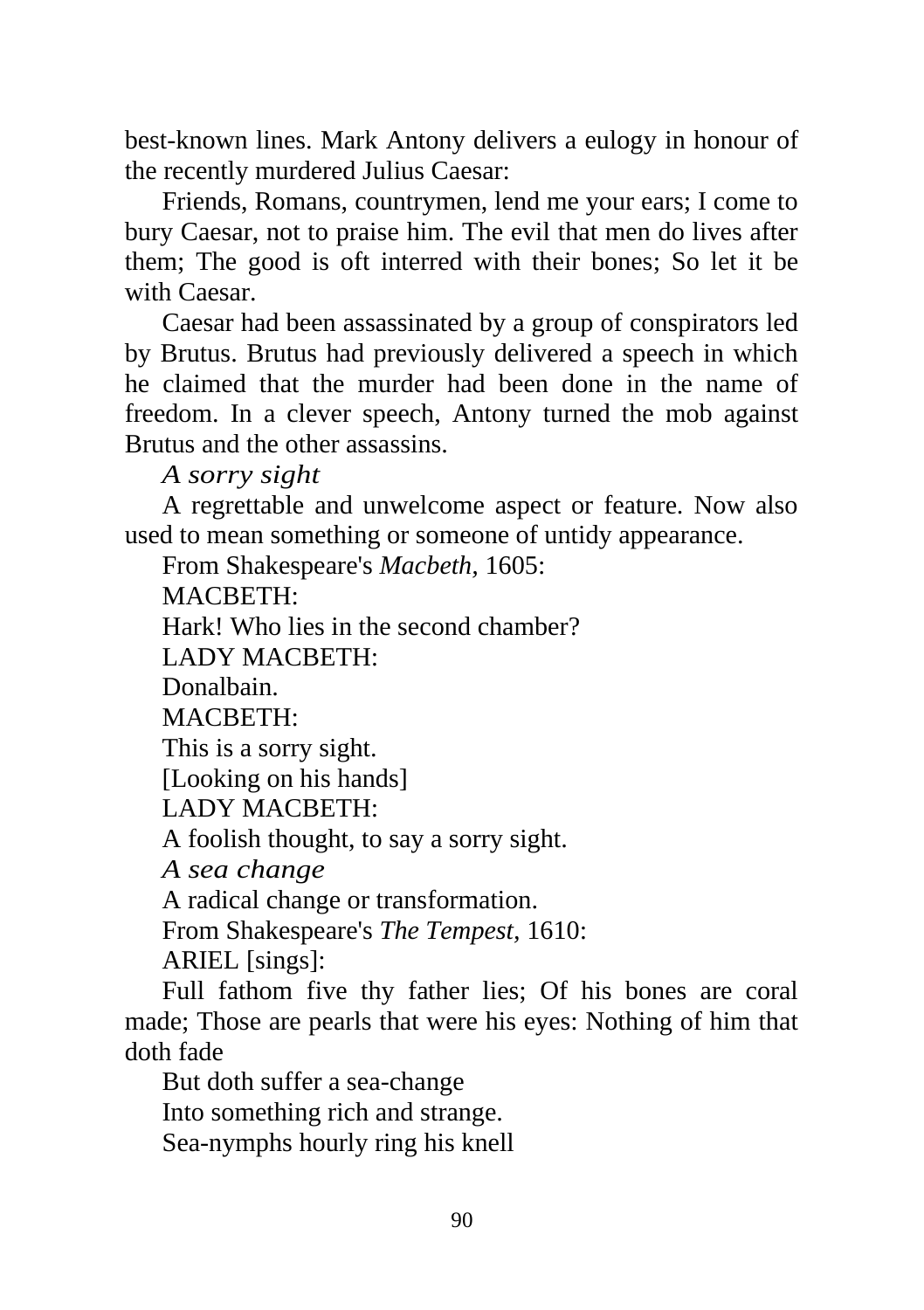*A plague on both your houses.* A frustrated curse on both sides of an argument.

From Shakespeare's *Romeo and Juliet,* 1592:

MERCUTIO:

I am hurt.

A plague o' both your houses! I am sped.

Is he gone, and hath nothing?

The houses are those of the feuding Montague and Capulet families.

*Foul play*

Dishonest or treacherous behaviour; also violent conduct.

'Foul play' is a 16th century idiom. Nowadays we often use this phrase in regard to 'fouls' that are committed in sports, i.e. actions which are outside the particular sports' rules. This is itself quite an old usage.

These were preceded by Shakespeare's use, and probably his coinage, of the phrase in a non-sporting context, simply to mean 'unfair behaviour'; for example, Love's *Labours Lost,*  1588:

BIRON:

Honest plain words best pierce the ear of grief;

And by these badges understand the king.

For your fair sakes have we neglected time,

Play'd foul play with our oaths.

*Wild goose chase.* A hopeless quest.

This phrase is old and appears to be one of the many phrases introduced to the language by Shakespeare, The first recorded citation is from *Romeo and Juliet,* 1592:

Romeo: Switch and spurs, switch and spurs; or I'll cry a match.

Mercutio: Nay, if thy wits run the wild-goose chase, I have done, for thou hast more of the wild-goose in one of thy wits than, I am sure, I have in my whole five.

*More fool you*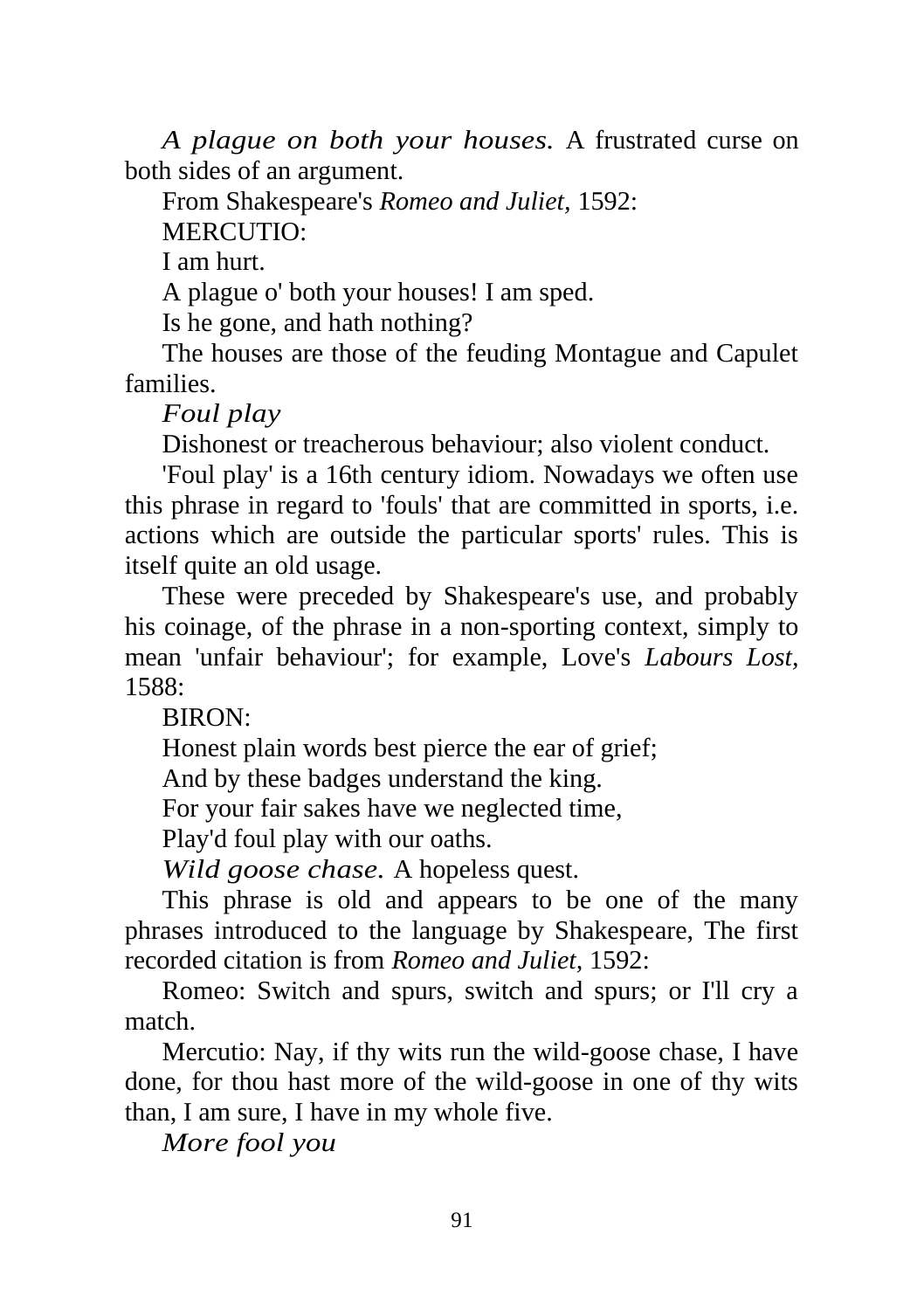Said in reply to someone who has reported doing something that is considered to be obviously foolish.

From Shakespeare's *The Taming of the Shrew,* 1596:

BIANCA: The more fool you, for laying on my duty.

*Pound of flesh.* Something which is owed that is ruthlessly required to be paid back.

This of course derives from Shakespeare's *Merchant of Venice,* 1596. The insistence by Shylock of the payment of Antonio's flesh is the central plot device of the play:

SHYLOCK:

The pound of flesh which I demand of him Is deerely bought, 'tis mine,

and I will haue it.

The figurative use of the phrase to refer to any lawful but nevertheless unreasonable recompense dates to the late 18th century.

*Star-crossed lovers*

Star-crossed means unlucky, i.e. not favoured by the stars.

The phrase originates from Shakespeare's *Romeo and Juliet,* 1592:

A paire of starre-crost louers, take their life.

*The Queen's English.* The language of the United Kingdom.

Shakespeare used the phrase in *The Merry Wives of Windsor,* 1600, but it was in common use before that. The King's English' is used when the United Kingdom has a king

*Night owl*

A person who is active late at night.

'Nightowl' was originally just a synonym for 'owl' and has been used as such since at least 1581, when Bell and Foxe included it it their translated work *Against Jerome Osorius..*

The figurative use of the term, i.e. as a reference to people rather than owls, also began in the 16th century. Shakespeare used it in 1594 in the narrative poem *The Rape of Lucrece:*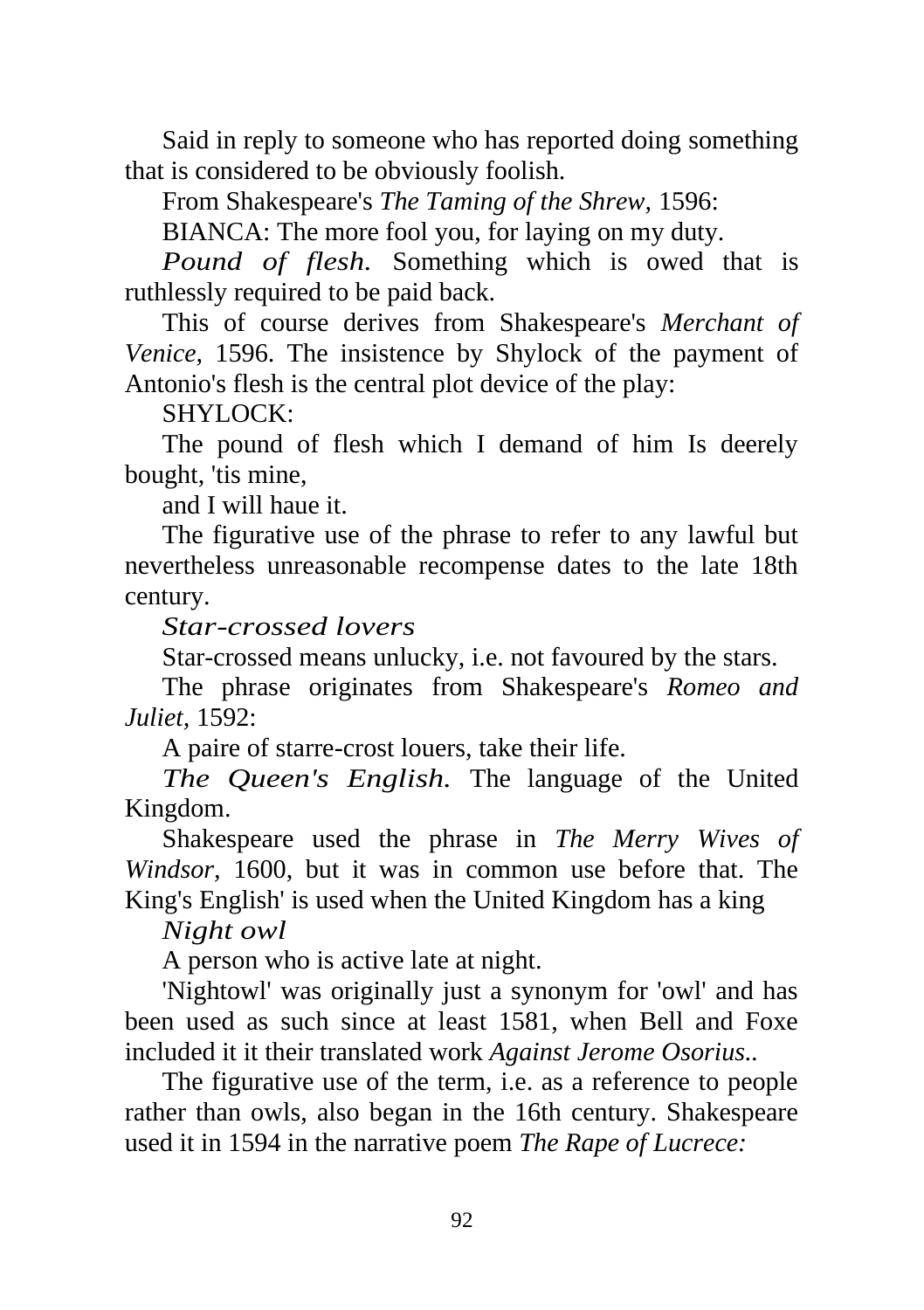The dove sleeps fast that this night-owl will catch:

Thus treason works ere traitors be espied.

*Vanish into thin air* Disappear without trace. Shakespeare came close to this phrase in *Othello,* 1604:

Clown:

Then put up your pipes in your bag, for I'll away. Go: vanish into air;

away!

*A charmed life*

A life of guaranteed good fortune or invulnerability, by virtue of a charm or spell.

From Shakespeare's *Macbeth,* 1605.

**MACRETH** 

I bear a charmed life, which must not yield,

To one of woman born.

*Wear your heart on your sleeve*

Display one's emotions openly, not to try to hide your feelings.

This phrase may derive from the custom at middle ages jousting matches. Knights are said to have worn the colours of the lady they were supporting, in cloths or ribbons tied to their arms.The term doesn't date from that period though and is first recorded in Shakespeare's Othello, 1604. In the play, the treacherous lago's plan was to feign openness and vulnerability in order to appear faithful:

lago:

It is sure as you are Roderigo,

Were I the Moor, I would not be lago:

In following him, I follow but myself;

Heaven is my judge, not I for love and duty,

But seeming so, for my peculiar end:

For when my outward action doth demonstrate

The native act and figure of my heart

In compliment extern, 'tis not long after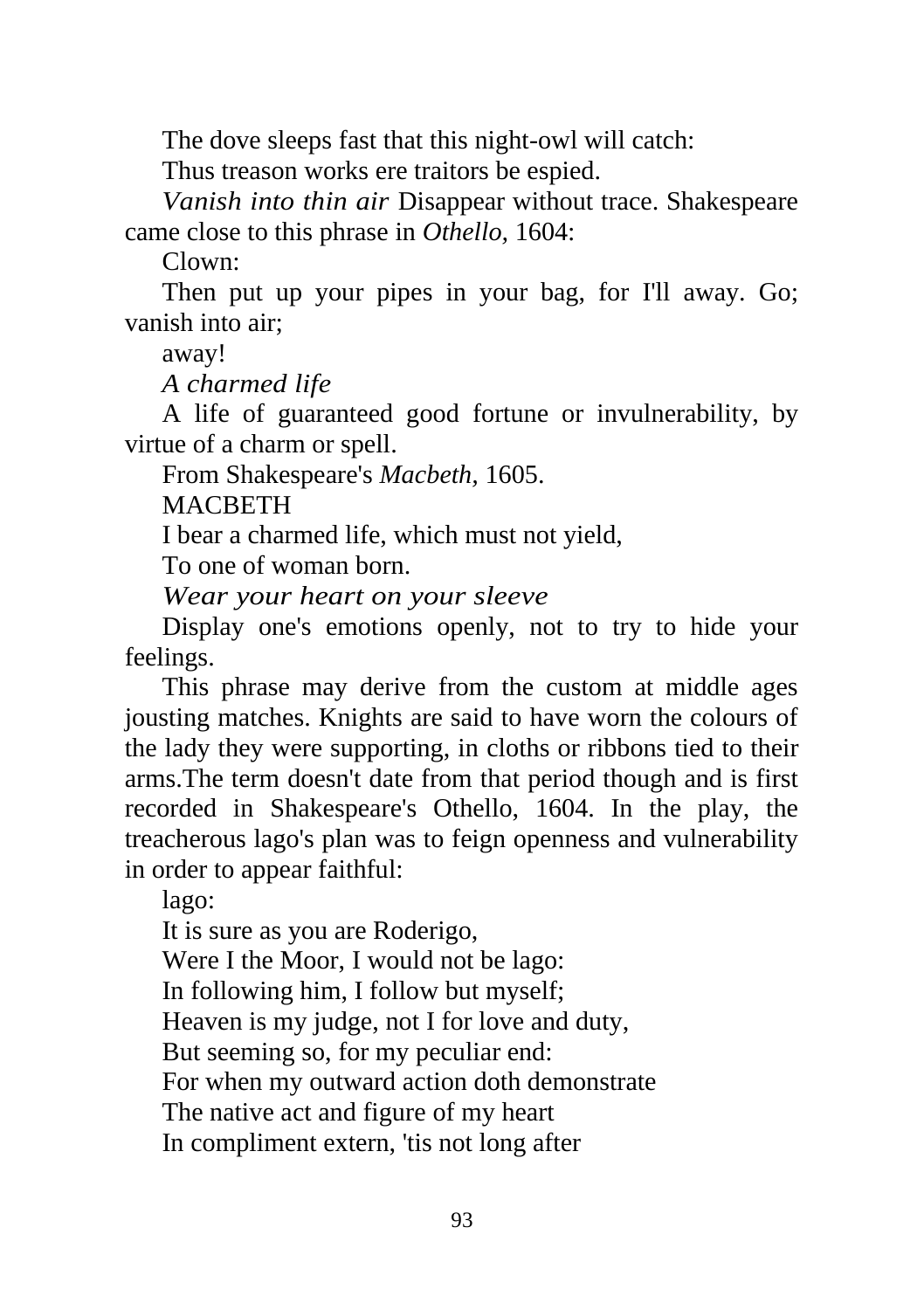But I will wear my heart upon my sleeve

For daws to peck at: I am not what I am.

The game is afoot

The process is in active existence; for example, The teams are on the pitch - the whistle blows - the game is afoot.'

From Shakespeare's *King Henry IV Part I,* 1597:

"Before the game is afoot, thou still let'st slip."

*As good luck would have it.* By fortunate chance. From Shakespeare's *The Merry Wives of Windsor,* 1600.

Here are some other phrases that Shakespeare is said to have invented, which are commonly used today.

*"It's Greek to me"* (Julius Caesar) - When you say, "it's Greek to me" you are admitting

that you do not know or understand something.

*"Fair play"* (The Tempest) - Follow the rules, especially in competitions or sports.

*"All that glitters isn't gold"* (Merchant of Venice) - We usually use this phrase after we discover the fact that something that looks good turns out not to be that great.

*"Break the ice"* (The Taming of the Shrew) - Often when you meet someone for the first time, you "break the ice" by asking them polite questions about themselves.

*"Clothes make the man"* (Hamlet) - Although not always true, this phrase implies that how a person dresses tells you something about who they are as a person.

*"A laughing stock"* (The Merry Wives of Windsor) - To be a laughing stock is to be considered a joke by many people.

#### **King James Bible's influence on the Engllish language**

The King James Bible's affect on the English language is still being felt 400 years after it was first published. No other book has had a greater impact on the way English is spoken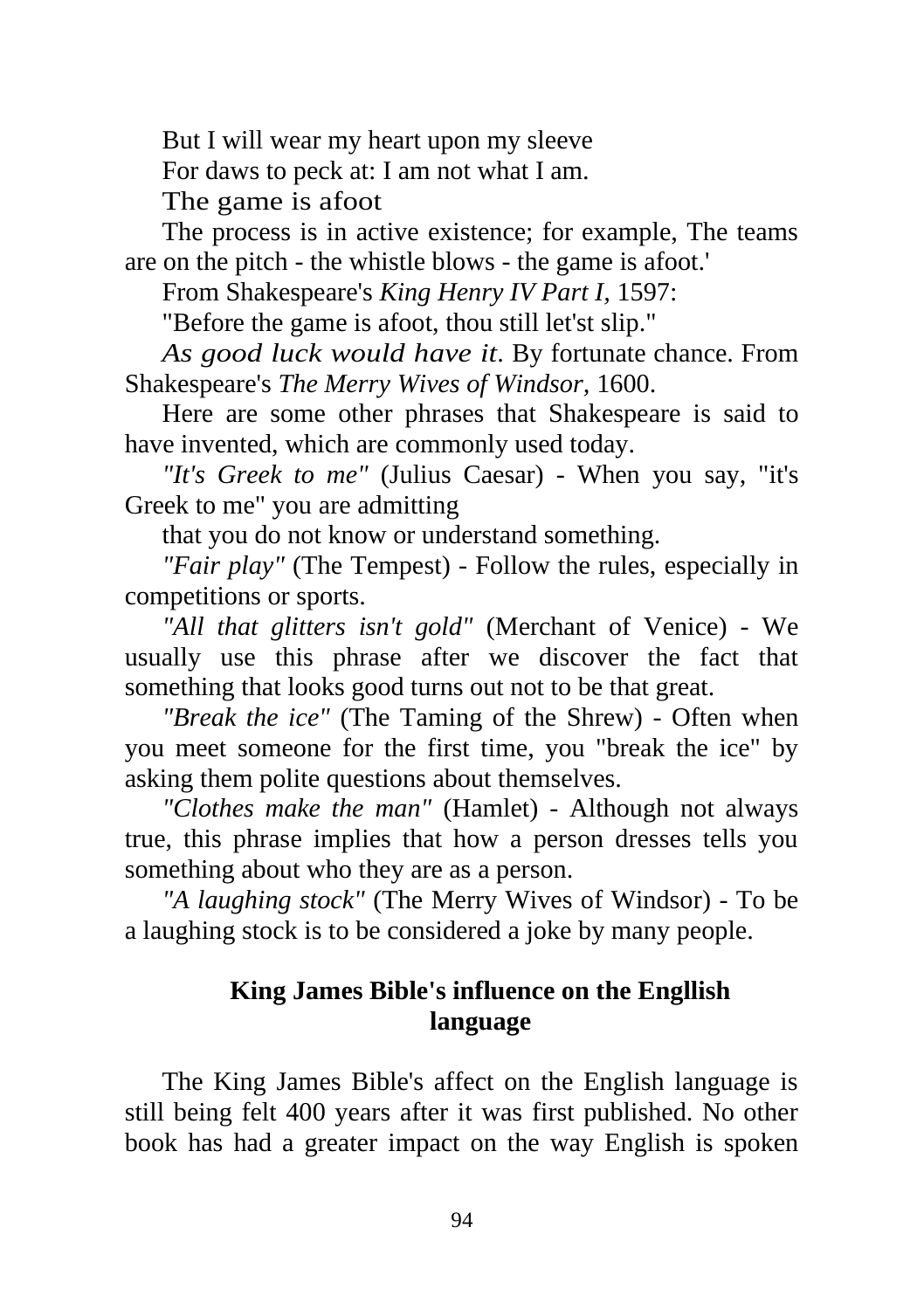and written than the King James Bible. Its phrases have infiltrated the everyday language of English speakers. Most probably don't even know that they are quoting the Bible. Some of the phrases from the holy text that are often used today include:

"Gave up the ghost" "Take root" "Out of the mouth of babes" "A fly in the ointment" "No peace for the wicked" "Put words in thy mouth" "Feet of clay" "Wheels within wheels" "Salt of the earth" "The blind leading the blind" "Turned the world upside down" "God forbid" "The powers that be"

"Filthy lucre"

"Fought the good fight"

There are a few good reasons why expressions from the King James Bible would pervade English. Beginning with its publication in 1611, it was once daily reading for millions of people throughout the English speaking world. It was extensively read aloud in churches. Over time, readers and listeners absorbed its language and repeated it in communication and writings. Influential people, particularly in London, amplified the effect for centuries to come.

The King James Bible clearly has had a huge influence on the English language. But, warns Crystal, only a very tiny number of the expressions are unique to the King James Bible. The vast majority come from other Bibles from the 16th century. The turns of phrase in those other Bibles were simply siphoned through the King James Bible. But that's not because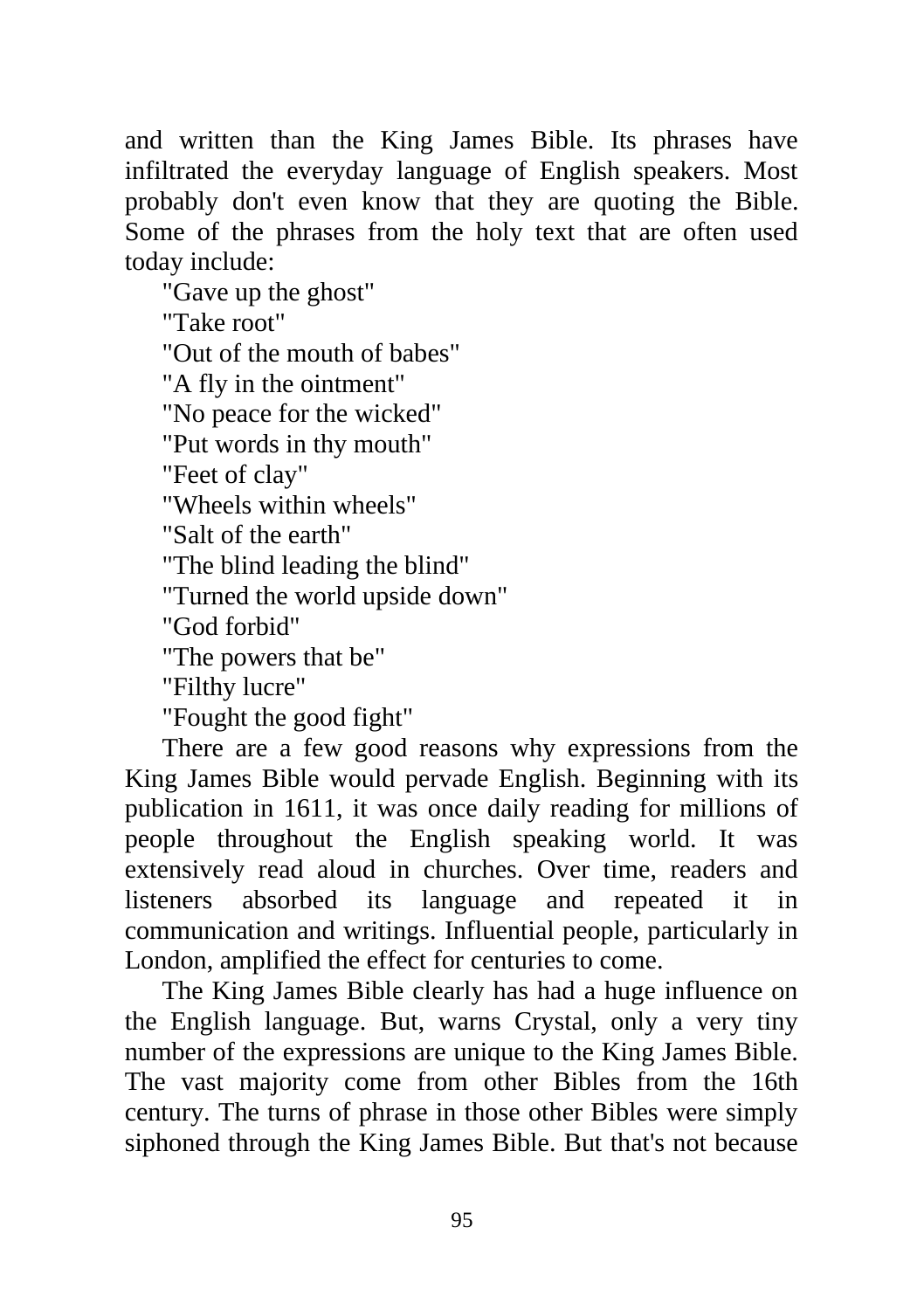the translators of the King James Bible were lazy. They were instructed by the king to be conservative, to use the other Bibles where possible. And only after they found those translations wanting, should they do their own thing. So, truly, the King James Bible popularized the expressions that were already in biblical use. The King James version was appointed to be read in all churches, so "people started not just to quote these expressions, but to play with them — 'What hath Google wrought, indeed."But, says Crystal, some parts of the Bible are too sacred for adaptation into general idiomatic usage. "As soon as you get to very important parts of the Bible, such as the words of Jesus just before his crucifixion," or his words on the cross, the translations are so momentous and emotional, that Crystal predicts it's most unlikely they'll come up in conversation.

The influence of the King James Bible on English culture, language, life, and morals is truly without equal. Its impact is beyond estimation. The King James Bible has been the dominant expression of God's Word for the English-speaking world for most of four centuries as it has guided millions of people through life on earth and to life beyond the grave.

The literary influence of the King James Version is well known. Not even Shakespeare has more profoundly affected our literature. The most godless of men, provided only that he has inherited English for his mother tongue, is confronted with the influence of the King James Version of the Bible almost wherever he turns. It has been injected into the stream of the language. It has invigorated and enriched all subsequent English prose.

The King James Bible and the works of famous Londoner William Shakespeare entered the scene at a formative stage of English's development. The imprints of both are evident on the language. The Bible introduced 257 phrases, while Shakespeare coined about 100. In contrast, Shakespeare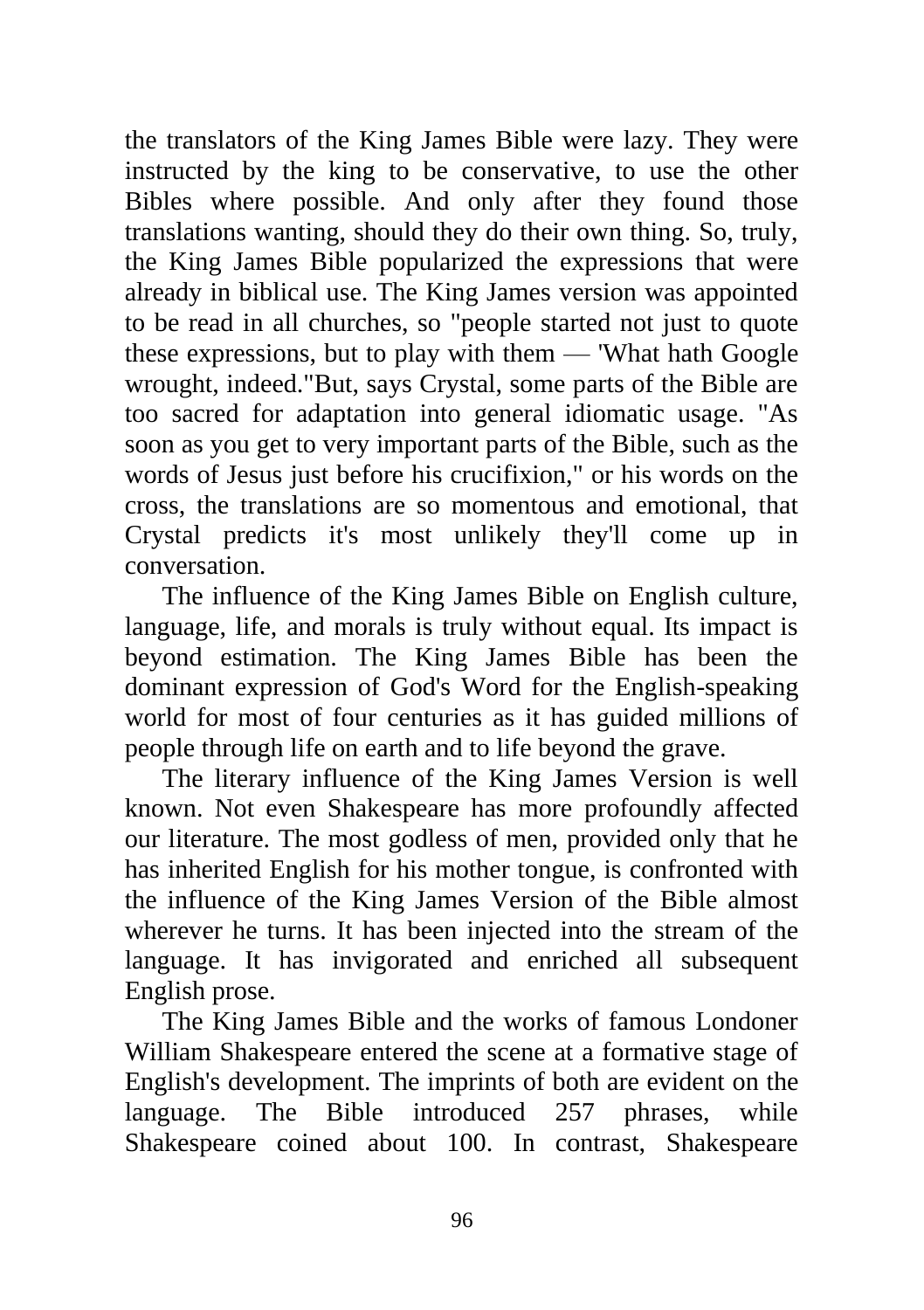invented about 1,000 new words, including "frugal" and "generous," while the English Bible introduced only 40 or so, like "backsliding" and "battering ram".

The Authorized King James Version is an English translation by the Church of England. Its creation was conceived by King James I in response to the perceived problems of the earlier translations. Completed in 1611, it was the third such official translation into English.

The King James version of the Bible is widely recognized to be a "Mount Everest" of English language, literature, culture, and spirituality with respect to its significance and influence.

The King James Bible, though indeed the greatest literary monument of the English-speaking world, has never been merely a literature. It has guided through the path of life and the valley of death a billion hearts and minds that it has taught, consoled, and enlightened. "The greatest of all translations is the English Bible. It is even more than that: It is the greatest English book, the first of the English classics, the source of the greatest influences upon English Character and speech. It is in a singular degree, the voice of a people." - George Sampson. It is needless to say that the influence of the Bible on English literature has been immensely great and most valuable. Ever since the publication of the first translation of the Bible by Wycliffe to the publication of the Authorized Version in 1611, its influence on English literature and language has been constant and steady. These productions exerted great influence in the development of standard prose relinquishing the crude style of the liturgical treatises. The influence of the Bible was immensely felt in other branches of literature especially in poetry.

The Authorized Version of the Bible was published in 1611. It was the work of forty-seven scholars nominated by James I, over whom Bishop Lancelot Andrews presided. It is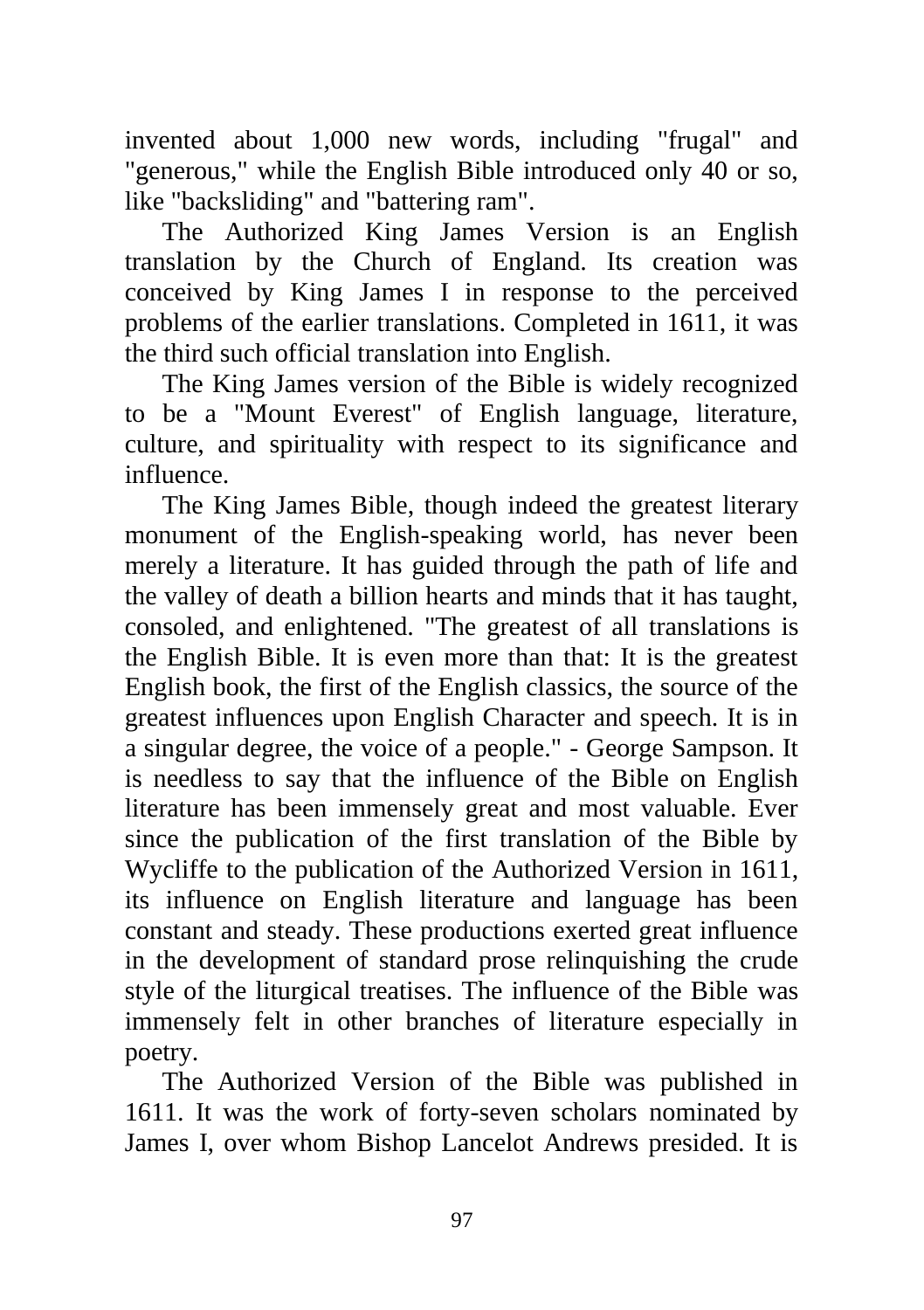very difficult to distinguish the influence of Authorized Bible from that of the earlier forms yet it found a righteous conclusion of religions controversies started in 1523 in England.

Humanism, the product of the Renaissance and the religions Reformation came into conflict during the mid!6th century England. The greatest advantage of this was that they largely contributed to the development of English prose. The controversialists wanted to reach the public and win over their sympathies. For that purpose they had to write their pamphlets and treatise in simple English so that it could easily be understood by the common people. That is how the translation of the Bible into English raised the controversies and how these controversies helped in the development of English prose. Let us now study the Biblical influence upon the modern English as it stands now.

*Proverbs & phrases:* Many proverbs and phrases, which are in common use in modern English, are the gifts of the Bible. Quotations from the Bible are given profusely. English language has been enriched by the Bible so much that a proper assessment is practically impossible. Some illustrations of Biblical phrases are given below: 'arose as one man', 'broken reed', 'a law unto themselves', 'the man of sin', 'moth and rust', 'clear as crystal', 'the eleventh hour', 'city of refuse', 'whited sepulcher', 'wash one's hands off and many other familiar scriptural phrases and allusions. From Tyndale we owe 'longsuffering', 'peacemaker', 'stumbling block', 'the fatted calf, 'filthy lucre', 'mercy seat', 'day spring' and 'scapegoat'. From Coverdale we have 'tender mercy', 'loving-kindness', 'valley of the shadow of death', 'avenges of blood' etc. Many such Biblical phrases and idioms are current in modern English without even knowing its source.

Poetry: Right from Chaucer to the present day the influence of the Bible is clearly discernible in poetry. Even Chaucer drew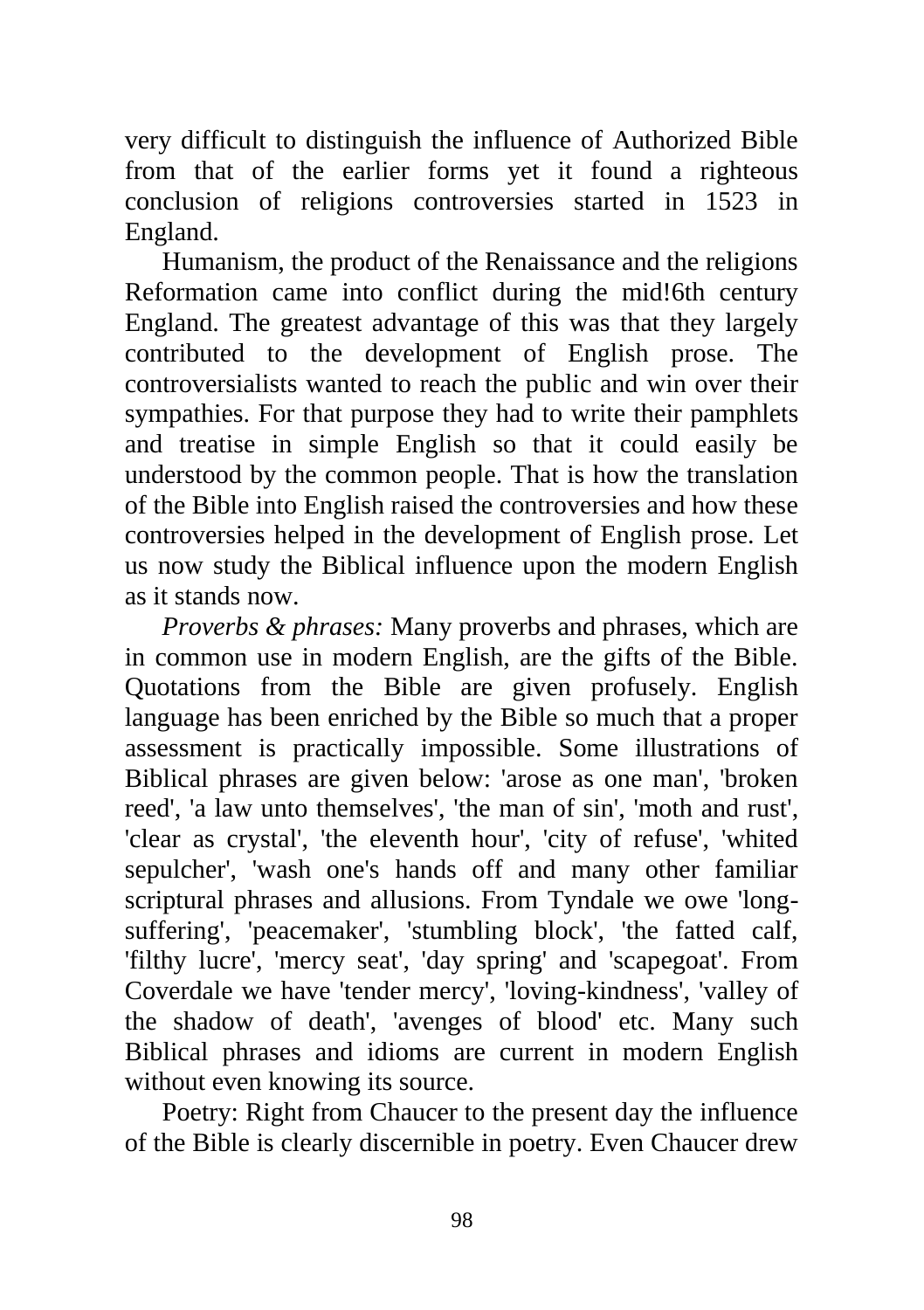the material for some of his tales from the Bible. Spenser's Fairy Queen is also "steeped in the humanism of the classics and Italian literature and it everywhere testifies to the strenuous idealism and moral earnestness of Protestantism". Milton's Paradise Lost is Biblical while the metaphysical poets were interested in Biblical allusion. In the twentieth century the poetry of T.S.Eliot, Yeats, and Dylan Thomas is full of the Biblical references. Technically the Biblical influence can be seen in the use of 'th' such as in hath, 'loveth', 'hateth', 'giveth' etc in place of 'has', 'haves', 'gives' etc as a poetical style. Again, we find old past tenses in 'gat', 'clave', 'brake' instead of got, clove, broke in poetry mastered by Tennyson, Morris, Coleridge etc. Instead of using 's' ending in verbs we have: "He prayeth best who loveth best/All things both great and small"- Ancient Mariners.

Superlatives, Scriptural Proper Names: On the analogy of the scriptural 'holy of holies' which contains a Hebrew manner of expressing the superlatives, we get in modern English similar phrases such as: In my heart of hearts, the place of all places, a friend of friends, the pearl of pearls, a prince of princes etc.

Further scriptural proper names are often used as appellatives to designate types of character. As for example, 'to raise Cain' meaning to make a determined angry fuss; 'David and Jonathan' means 'any pair of devoted friends'.

Revival of Some Archaic Words: Biblical usage has revived some of the lost words into full life. Such words are like 'damsel' for young women, 'raiment and apparel' for dress, 'firmament', a poetical synonym for sky'.

The modern world has seen many changes; but it has, so far, seen no movement that has shaken the supremacy of the greatest of English books The Bible'. If ever the Bible falls from its high sovereignty, we may be sure that the English character has fallen with it.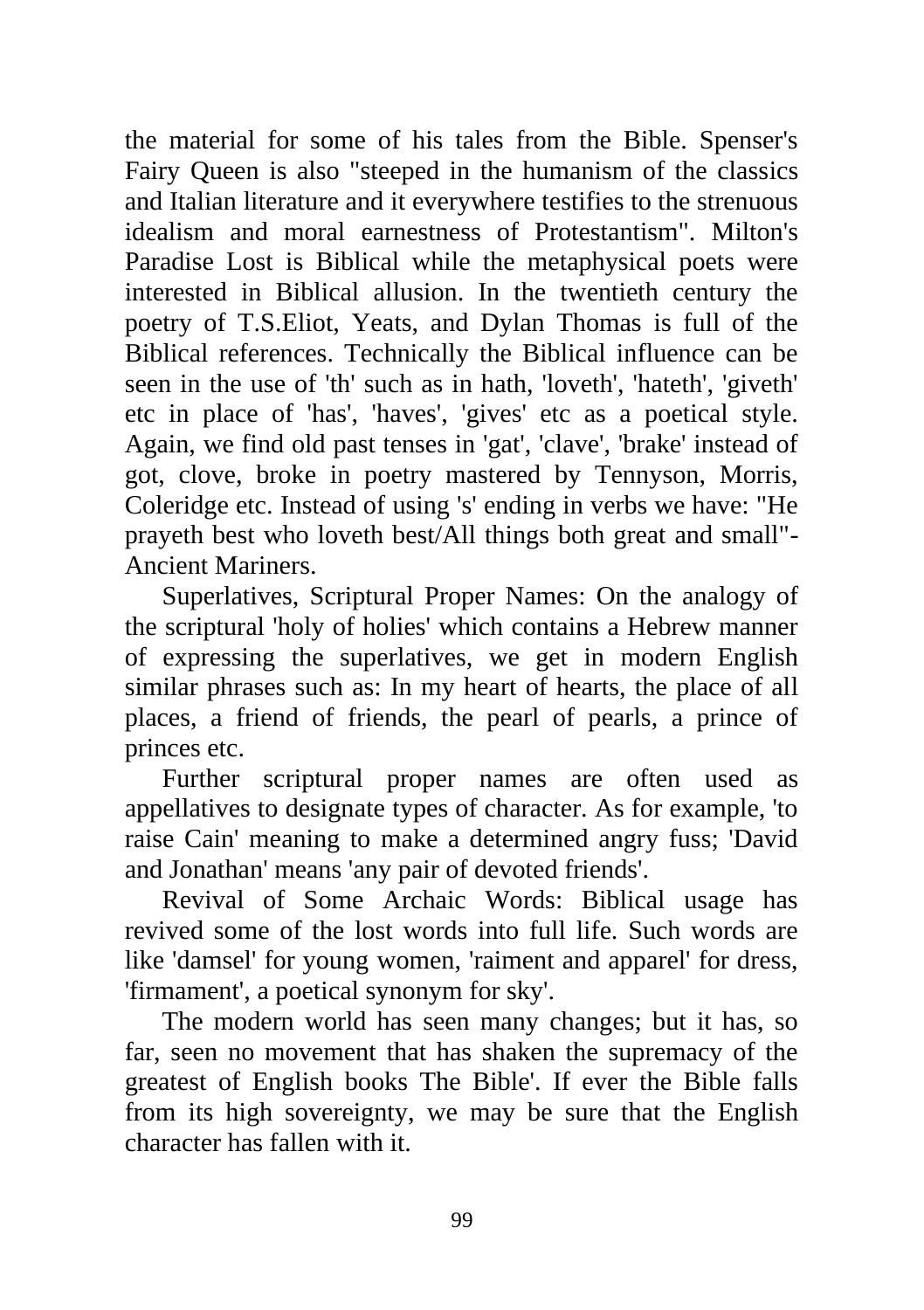The King James Version of the Bible has been enormously influential in the development of the English language. It ranks with the complete works of Shakespeare and the Oxford English Dictionary as one of the cornerstones of the recorded language. After Shakespeare, the King James, or Authorized, Version of the Bible is the most common source of phrases in English.A few of these phrases are listed below:

*"A law unto themselves", "A house divided", "A man after his own heart", "Apple of my eye", "At my wit's end", "Blind leading the blind", "By the skin of our teeth", "Can a leopard change his spots?", "Don't cast your pearls before swine", "Drop in the bucket", "Dust of the earth", "Eat, drink, and be merry", "Eye for an eye", "False prophets, which come to you in sheep's clothing", "Fell on rocky ground", "Fight the good faith","Golden calf", "Good Samaritan", "Hammer swords into plowshares","He gave up the ghost", "He that is without sin among you, let him cast the first stone", "Handwriting on the wall", "How are the mighty fallen" "Labor of love", "Many are called, but few are chosen", "Man shall not live by bread alone" "More blessed to give than to receive", "My brother's keeper", "No peace for the wicked", "Out of the mouths of babies", "Pride goes before a fall", "Put your house in order", "Red sky at morning", "Salt of the earth", "Signs of the times", "Soft answer turns away wrath", "Stood by the stuff", "Strait and narrow", "Suffer fools gladly", "Sweat of your brow", "The blind leading the blind", "The love of money is the root of all evil", "The truth shall make you free", "There's nothing new under the sun", "Thorn in the flesh", "To everything there is a season", "Twinkling of an eye", "Wars and rumors of wars","Weighed in the balances and found wanting", "What is truth?", "Where there is no vision, the people perish".*

The Renaissance had a profound influence on the course of the development of modern American language, culture, and, since it is a natural extension of both, artistic expression. The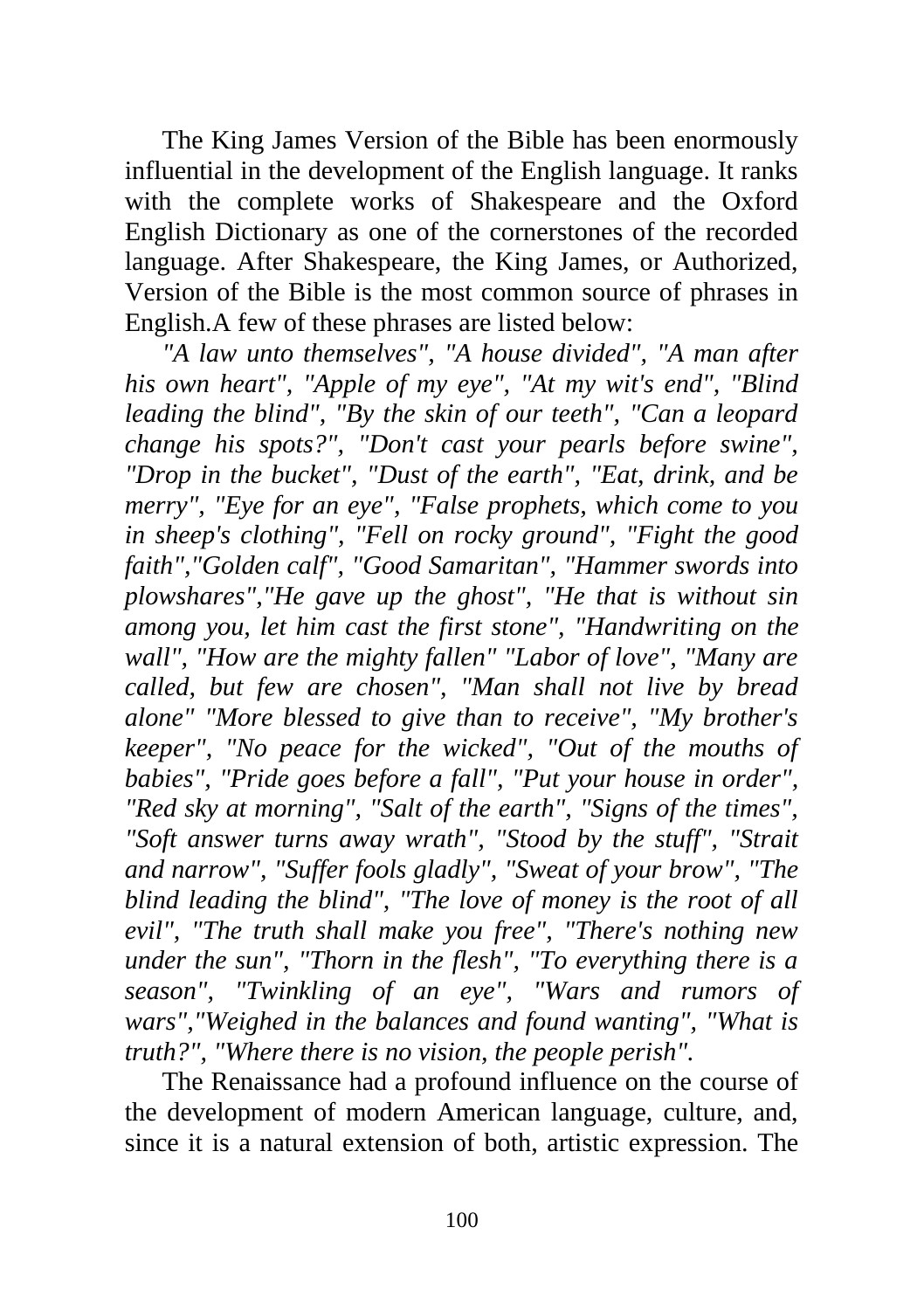Renaissance influence in America brought about a new focus on humanism and as a result, a subsequent turning away from the dominant ideals put forth by the church. Although religion was still of the greatest influence throughout the period of the Renaissance, the dawning recognition of human potential and scientific inquiry shaped the course of Western history and does still influence contemporary American culture today. Principles of realism, particularly as they appeared in terms of art and literature have remained vital in all aspects of American society and figures such as Boccaccio, da Vinci, Machiavelli, and others live on and influence the way we view our world today.

Before the Renaissance, writers generally tended to focus on issues of a religious nature. Countless texts instructed readers about how to live a pious life and discussed Christian heroes. The Renaissance brought about influence to new writers who sought to break with this tradition and present a more realistic version of life. Several authors from the Renaissance period had a significant effect on contemporary American society, especially in terms of either literary style and meaning as well as political thought. By introducing a new realism, they allowed the common person to enjoy tales and this tradition has continued in today's society.

In American language, science remains at the forefront of all of our lives, both in terms of how our culture and our society functions. We take for granted that science is a process based on careful experimentation and observation before a conclusion is reached. The writer and philosopher Francis Bacon had a profound impact on contemporary American thought and his ideas would be called back as soon as the *Enlightenment period in American history.* He is recognized as one of the leaders of the scientific revolution and pioneered the idea of performing experiments to land at a conclusion or hypothesis. One of Bacon's statements, "knowledge is power"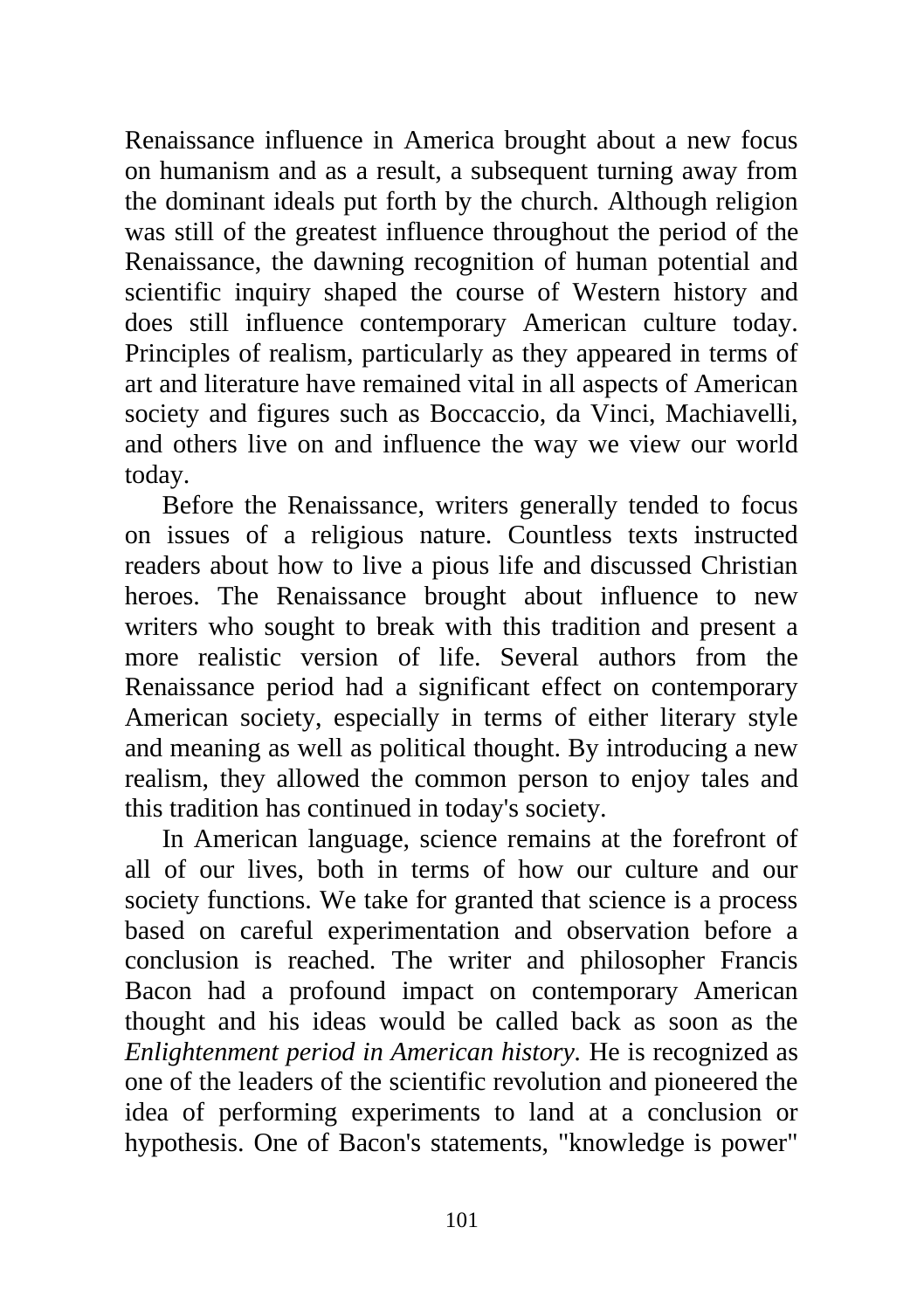is still a popular saying today and it has become the basis for much of our society, especially in age of information and technology. Bacon is also an important figure to contemporary American society because he set forth a clear division between philosophy and religion. Before Bacon, the two were considered inseparable, but by using his powers of deductive reasoning and observation, Bacon showed how they were two different things altogether. This concept has certainly carried over to American society and can even be found in our constitution to some degree. We have always made the division between church and state important and this idea in part goes back to the time of Francis Bacon. In other words, the thoughts of a Renaissance philosopher and writer have gone on to influence large political structures and doctrines.

With their emphasis on Renaissance humanism and a new, more balanced approach to handling religion, Renaissance artists and writers have shaped the course of Western and American history and thought. Men such as da Vinci taught us about the value of combining science and art and writers such as Francis Bacon taught us how knowledge and modes of inquiry are essential to our being. Without these and other key Renaissance figures, one can only imagine what kind of a world we might live in. It even be reasonable to assume it would be a theocracy in which all art was of a religious nature and all thinkers limited to a narrow scope of subjects. Instead, we have the freedom to think, experiment, and observe as well as to read and consider art as a reflection of reality, not necessarily anything

## **I. Define the words invented by W.Shakespeare respective to the following definitions**

To diminish; promising succes; person without concealment or disguise; a great number; without a foundation;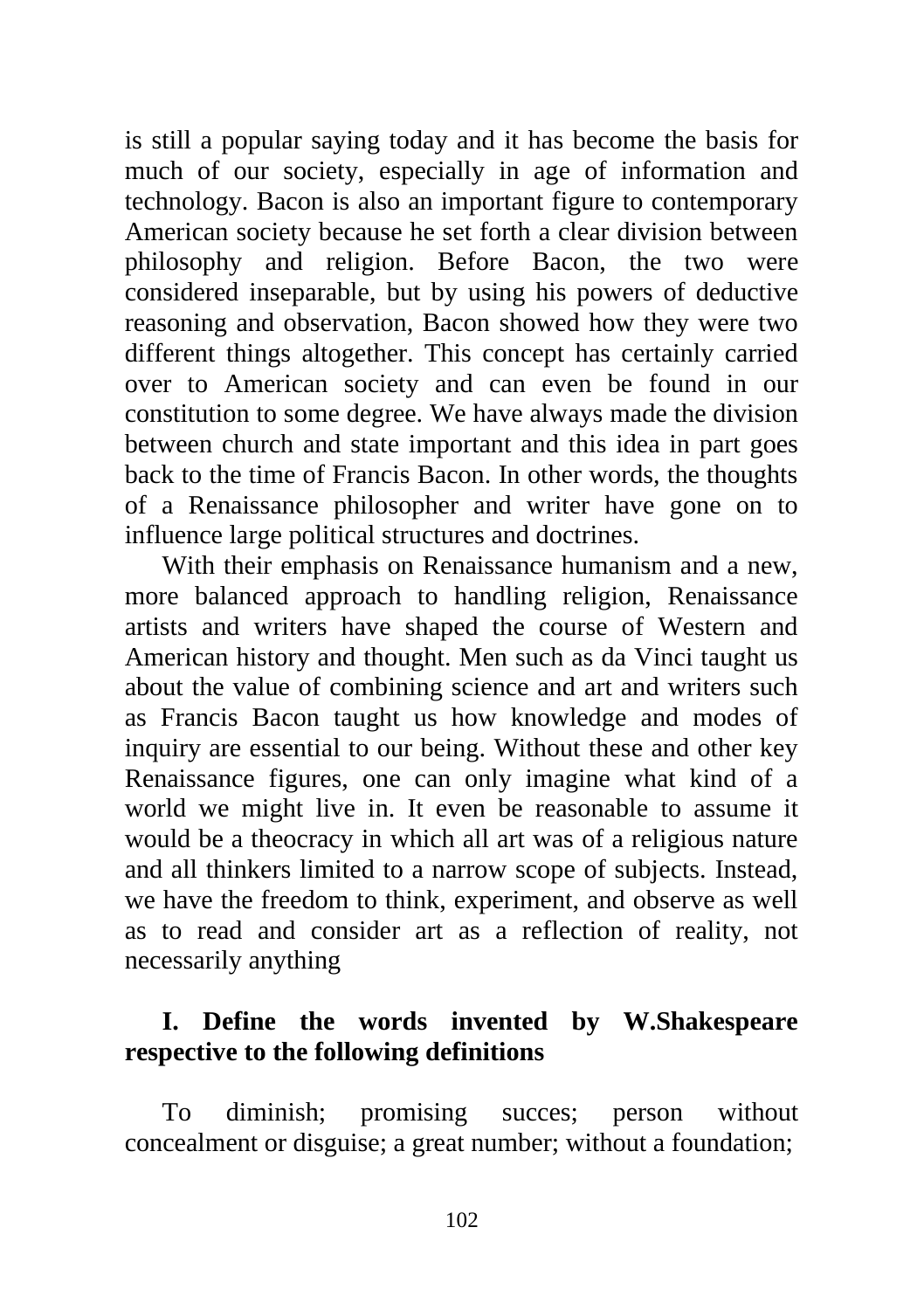| 1. A fool's paradise        | A decision made before the           |
|-----------------------------|--------------------------------------|
|                             | evidence it is known                 |
| 2. A foregone conclusion    | A frustrated case on both sides      |
|                             | of an arqument                       |
| 3. Good men are true        | Disappear without trace              |
| 4. A plague on both your    | A person who is active late at       |
| houses                      | night                                |
| 5. Star-crossed lovers      | A life of guaranted good             |
|                             | fortune                              |
| 6. Night owl                | A state of happiness based on        |
|                             | false hope                           |
| 7. Vanish into thin air     | Dependable men of rank and           |
|                             | honour                               |
| 8. A charmed life           | Display one's emotions openly,       |
|                             | not to try to hide your feelings.    |
| 9. Where your heart on your | Unlucky, not favoured by stars       |
| sleeve                      |                                      |
| 10. The game is afoot       | Something that looks good            |
|                             | turns out not to be that great       |
| 11. It's Greek o me         | Following the rules<br><sub>in</sub> |
|                             | competition or sports                |
| 12. All that glitters isn't | Not understanding something          |
| gold                        |                                      |
| 13. Fair play               | in<br>is<br>active<br>The process    |
|                             | existence                            |

#### **II. Match the phrases coined by W.Shakespeare with their definitions:**

### **III. Give definitions to the following phrases coined by King James Bible**

Eat, drink, and be merry; Fight a good faith; He gave up the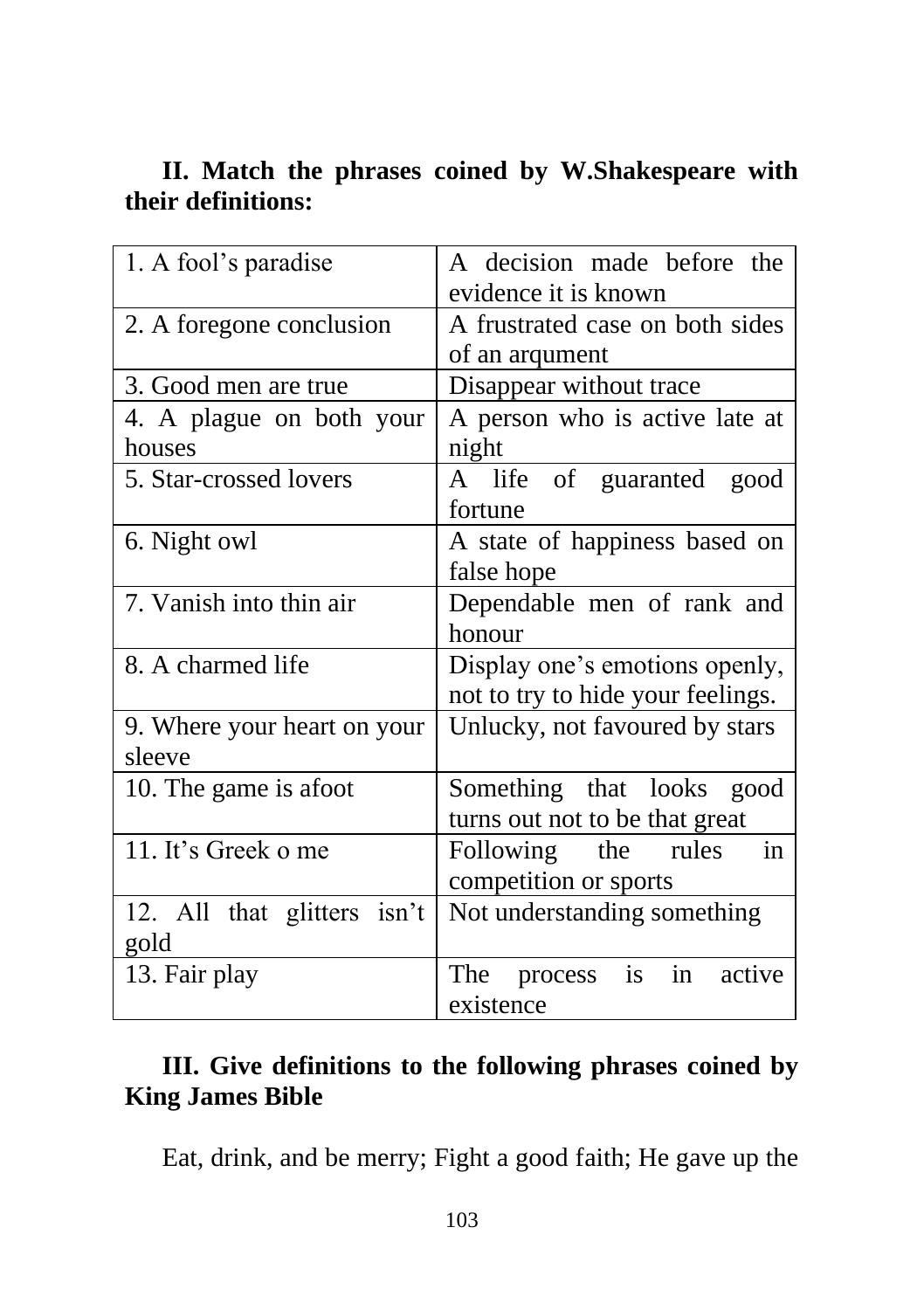ghost; Many are called, but few are chosen; No pease for the wicked; Pride goes before a fall; Soft answer turns away wrath; Suffer fools gladly; The blind leading the blind; The love of money is the root of all evil; There is nothing new under the sun; Where there is no vision, the people perish.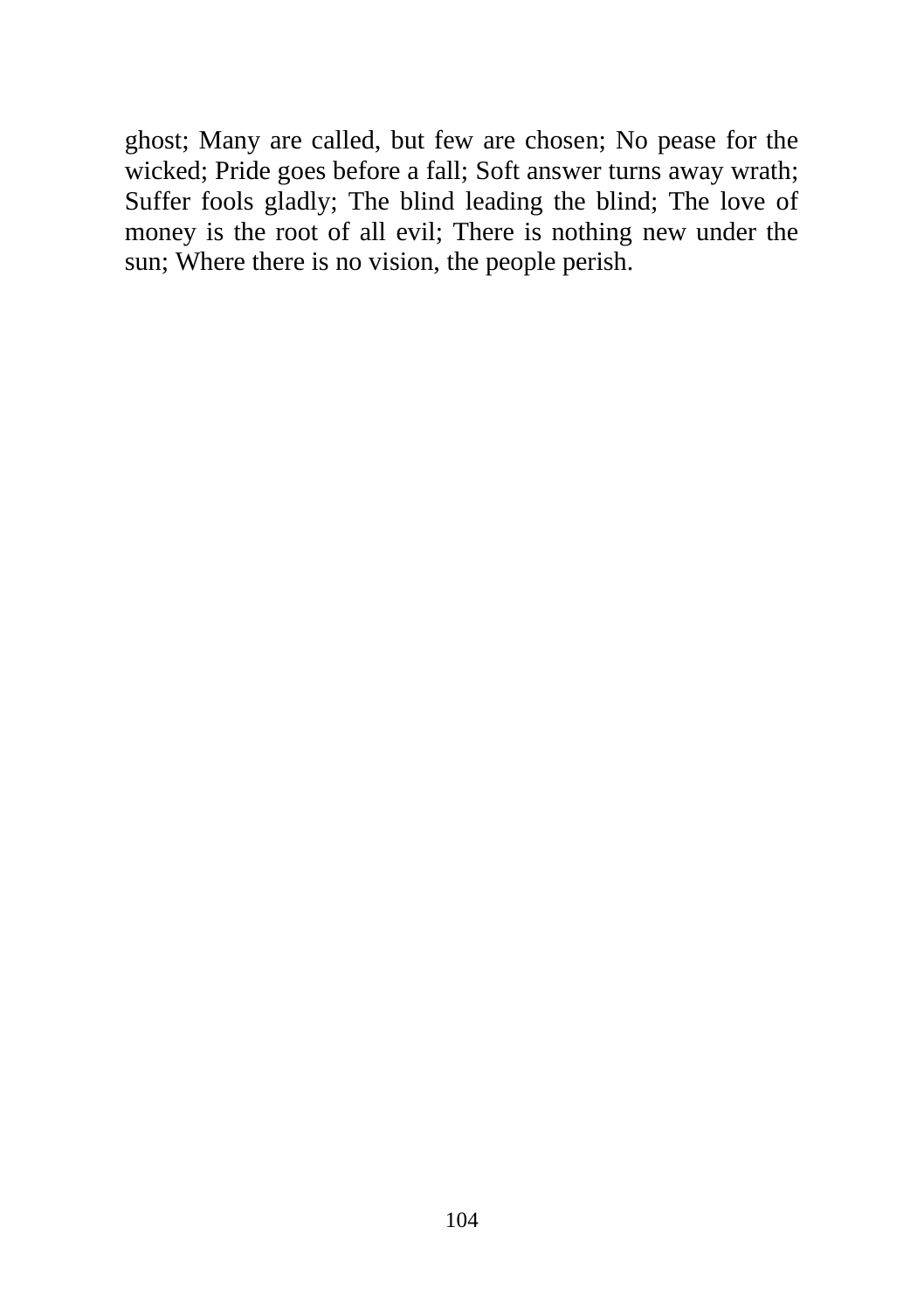# **6. Mythology and superstitions Mythology**

Formation and enrichment of the English lexicon has just  $b$ een influenced by many factors – socio-cultural life, religion, economic and political develompent, mythology, etc. Mythology has been one of the richest sources of appearance оf lexical expressive means, enriching the English vocabulary. Connection of such words with ancient and well-known mythological personages and events greatly increases the stylistic colour and expressiveness of the related words and expressions making the speech laconic. For instance, the **expression** *olive branch* used in the *phrase hold out an olive branch* («to make a sign of peace») is a highly expressive and emotive device denoting «a sign of peace». It is associated with the mythological anciency: In the story of the flood in the Old Testament of the Bible, Noah let a dove fly free from the ark, and it returned with a small branch from an olive tree. This showed that the flood was begining to disappear and that God was no longer angry with the people on the Earth. The olive branch therofore represents the return of peace between God and the human race, and doves are sometimes shown holding an olive branch in their beaks as a sign of peace<sup>1</sup>.

The English lexicon is rich in numerous highly expressive expressions associated with mythology. Mythology has given rise the emotiveness, stylistically coloured lexical devices in the English language.

The English language is rich in mythological realities functioning as expressive means and stylistic devices.

The verb *gorgonize*, for instance, is associated with the Gorgons, the mythological three sisters believed to have snakes for hair and a gaze so terrifying that a mortal who

<sup>&</sup>lt;sup>1</sup> Longman Dictionary of English Language and Culture. Addison Wesley Longman Limited, 1998, p.945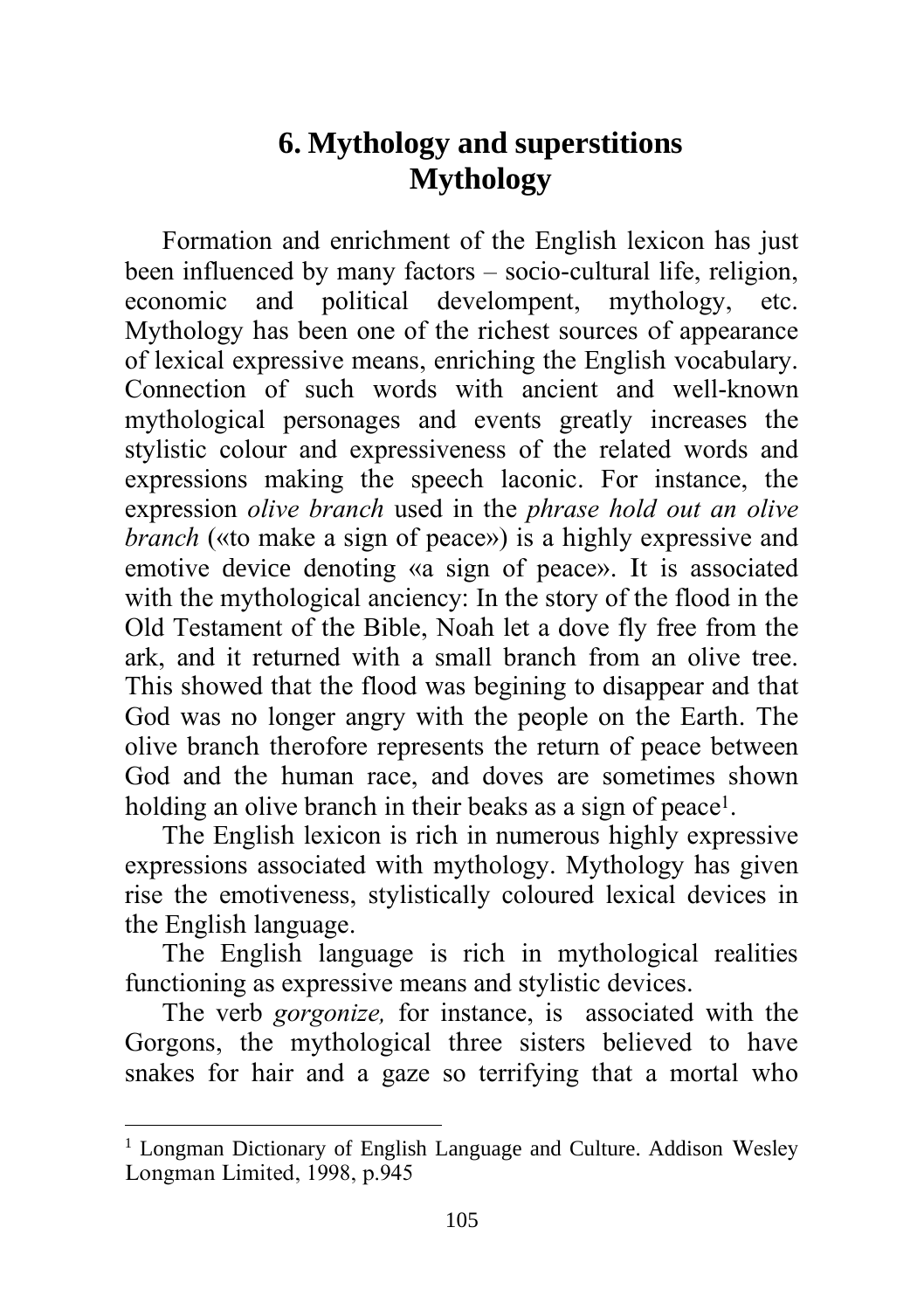$a^2$  looked into their eyes was turned to stone. Medusa, the most famous of the three, was beheaded by Perseus.

The head of the gorgon was often depicted in the Greek art in a highly stylized manner. At present a gorgon can mean a terrifying or ugly woman. Accordingly, the verb *gorgonize* means to paralyze by fear, that is a synonym of verbs to terrify or horrify. But the verb *gorgonize* having a mythological colour, denotes a strongest degree of fear.

The expression «to have the golden touch or Midas' touch» is associated with the mythological musical contest between Apollo and Pan. When Apollo was judged victorious by the mountain-god Tmolus, Midas, the king of Phrygia, disagreed. For this lack of perception Apollo transformed Midas' offending ears into those of an ass. To *have ass's ears* means that one lacks true musical judgement and taste.

On another occasion, the god Dionysus granted Midas' wish that whatever he might touch be turned into gold. To his despair, Midas found that even as he put food and drink to his mouth it was transmitted into gold. Dionysus granted him relief by telling him to bathe in the river Pactolus, whose bed беъоме эолден. Тщус, *то щаве тще эолден тоуъщ* ор *Мидас тоуъщ* means to be successful in any endeavor.

From the mythological *Lethe* (the river of «forgetfulness» in the underworld) have derived some colourful expressions. *Lethe* denotes today a state of oblivion or forgetfulness. Its derivatives *lethargy* and *lethargic* denote a state of persistent drowsiness or sluggishness. *Lethean* characterizes anything that causes forgetfulness of the past. Naturally, these mythology-based coinages have stylistic colour and denotes the state of forgetfulness more emotionally.

*Hercules* (the Greek Heracles), the name of the greatest hero in the ancient world has got metaphorical meaning of a tremendous exertion or spirit of heroic endurence. To describe someone as *herculean* is to liken him to Hercules in strength and stature. It also denotes needing or using very great strength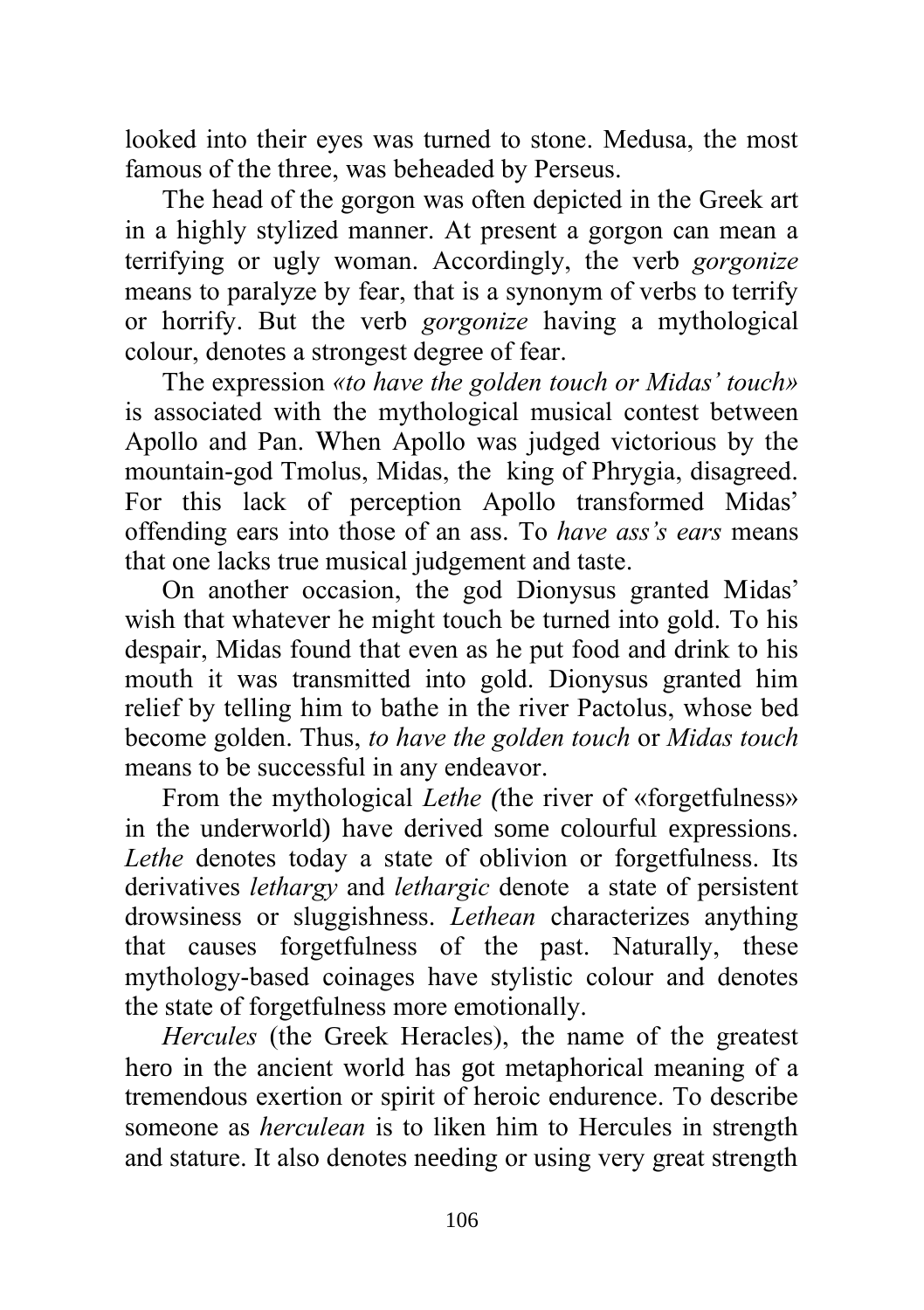or determination: a *herculean task*, a *herculean effort<sup>1</sup>*.

Numerous mythological words and expressions made their way into the language after christianity was adopted. The introduction of Christianity caused enrichment of the English vocabulary with religious, mythological expressions and phraseological units used as highly expressive means of different conceptions.

The English word *enthusiasm*, meaning an excited interest, originates from the Greek *entheos*, «filled with the god». The word has got some derivatives in the English language. Having been converted into a verb to *enthuse*, it has got the meaning «to speak with or show enthusiasm»: *She was enthusing about а филм сще'д жуст сеен*.

It also denotes causing to be enthusiastic: *a good teacher*, *who was always able to enthuse her students.* 

As a noun *enthusiasm* means a strong active feeling of interest and admiration: *she shows boundless enthusiasm for her work; among his many enthusiasms is a great fondness for*  $E$ *asthern music*<sup>2</sup>.

Adjectival derivative of this word – *enthusiastic* denotes full of enthusiasm and eager interest: *She is enthusiastic about going to France; The mort enthusiastic students were also the most successful* (2, 281).

Thus, *enthusiasm, enthusiastic, enthuse*, serve as the synonym functioning as a hichly expressive means of the *котион интерестед wордс интерестед, тщриллед, кеен, еаэер зеалоус ардент, десирос, интерест, ехъитемент, екъитед, тщрилл, тщриллед* етъ.

Etymology is a branch of linguistics in which the origin of a word can be traced through its transmission from one language to another, generally by its cognates in an ancestral language. While it is widely known that the Greek and Latin tongues have contributed many words to the English language, through etymolgical study it is also clear that there are hundreds of

<sup>1</sup> Longman Dictionary of English Language and Culture, p.621.

<sup>2</sup> Longman Dictionary of English Language and Culture, p.281.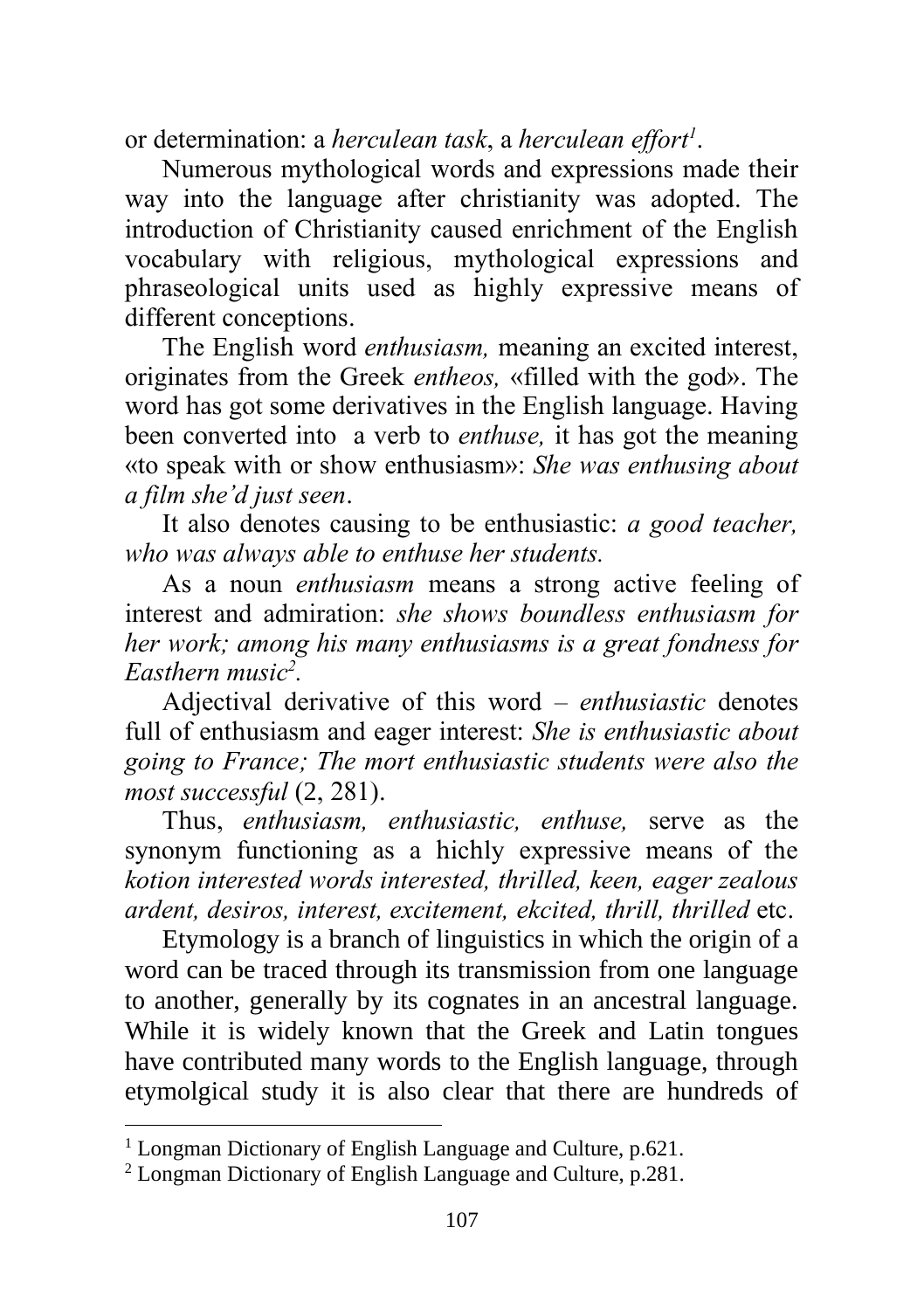words in our vocabulary derived specifically from myths of gods and heroes. The weaver's tale, found in both Greek and Roman texts, illustrates just how a word might come into the English language from ancient mythology.

Greek mythology is one of the most complex mythologies known in the world. It is based primarily on personifying concepts to form stories, often heroic in nature. Many of these stories are commentaries on moral virtues, answering questions about the mysteries of life and death and ultimately explaining God. As a result, Greek mythology helped the ancient people grow a culture and religious rituals.

There are numerous tales that tell of humans becoming animals, be this change a punishment by a god or gradual acclimatization to the situation in which that person is put.

From even before the beginning of the Greek civilization, which began around the year 1100 BC, story-telling was a tool of record-keeping. The Greeks began a form of story-telling called "mythology". The Greek myths were often about the Greek gods, heroes, and mortals, and usually taught a moral lesson, or helped one remember and recognize the power of the gods. Greek mythology created reasons for the occurrence of natural disasters, the creation of the earth, and sickness and disease. In our present age, Greek mythology is commonly thought of as primarily a form of entertainment, like any other story, but during the time of the Greeks, mythology was considered sacred, meaningful, and true. Though Greek mythology is merely considered a form of entertainment these days, it has greatly shaped much of what we have achieved up to this point. Greek mythology has influenced countless areas including language, astronomy, astrology, business, medicine, sexuality, botany, psychology, products, athletics, weather, and even the Bible. Greek mythology is both beneficial to us in our everyday lives, and influential in many ways.

Many words in the English language are derived from the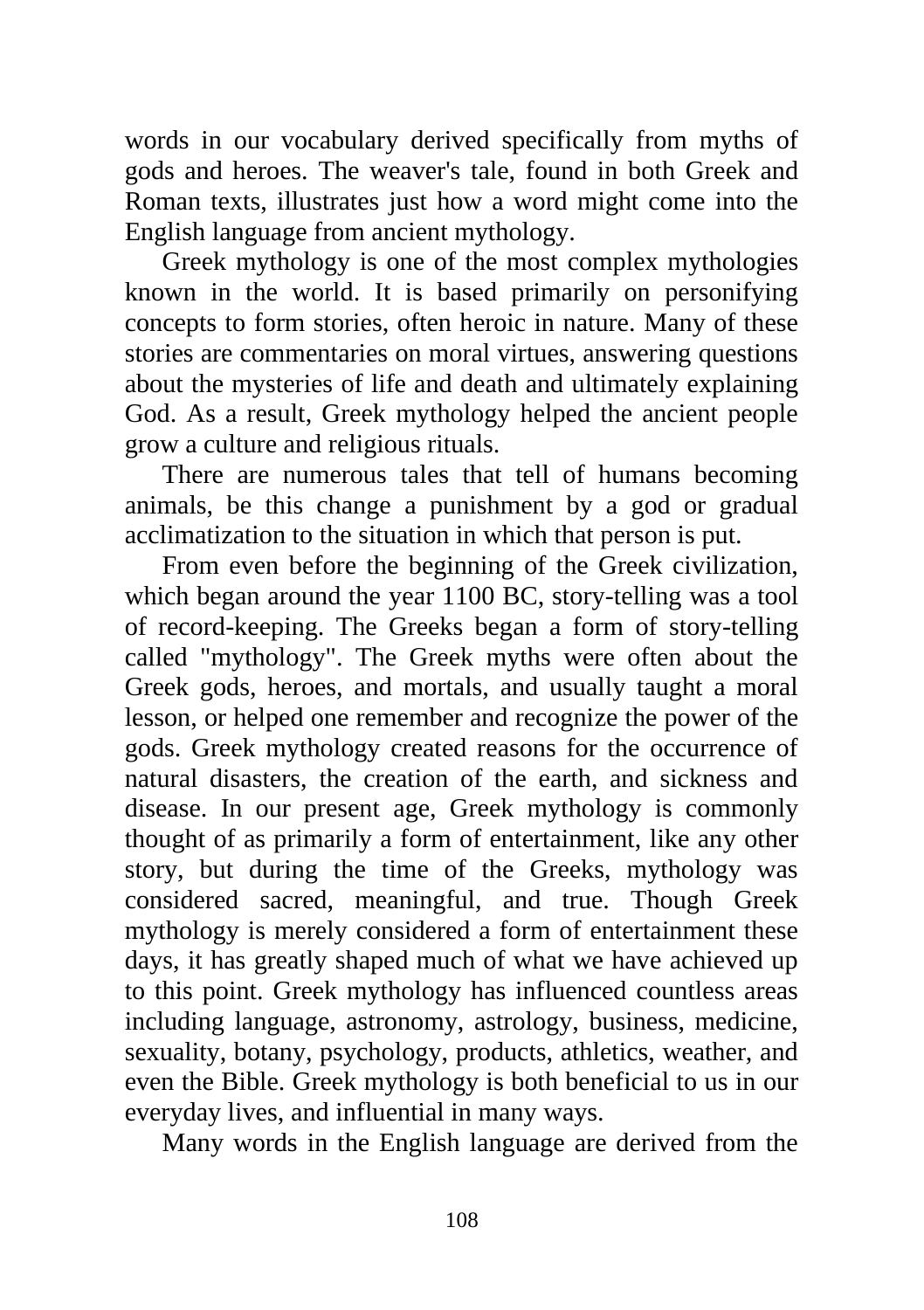myths of the Greeks. For instance, the word "arachnid" is the scientific name for a spider. This was derived from the story of Arachne. Arachne was once a beautiful woman who was an excellent weaver. Because of her vanity, Arachne challenged an experienced old woman to a weaving contest. The old woman tried to correct her technique, but found no faults. Finally, frustrated with Arachne's skill, the goddess Athena revealed herself in the old woman and cursed Arachne to a life devoted only to weaving. Athena turned Arachne into a spider, doomed to eternal weaving of webs.

By these many examples, including psychology, language, etymology, botany, medicine, astrology, astronomy, and weather, we can see that Greek mythology and culture have greatly influenced, changed, and modified daily life today. All of these areas have been slightly or drastically influenced by the Greeks and owe the Greek culture gratitude for its overwhelming influence. Greek mythology has intensified diversity in the English language and in many other areas including botany and astronomy. We should be very grateful to the Greeks for their generous donation of words, phrases, and names to our language and culture. Because of Greek mythology, the world has inherited many ways of nomenclature and other things related to certain areas of expertise that are relevant in this age.

Borrowing from mythology is especially notable in names of some plants and animals.

An example is found in the story of *Narcissus,* who is such a handsome lad that when he first sees his face mirrored on the surface of a pond, he pines for his own reflection. He sits so long at the edge of this pond that he begins to take root, changing finally into a flower ~ a *narcissus.* From this story we also take the adjective *narcissistic,* telling of a person bearing the egotistical qualities of Narcissus.

*Narcissism* or extreme self love comes from the name of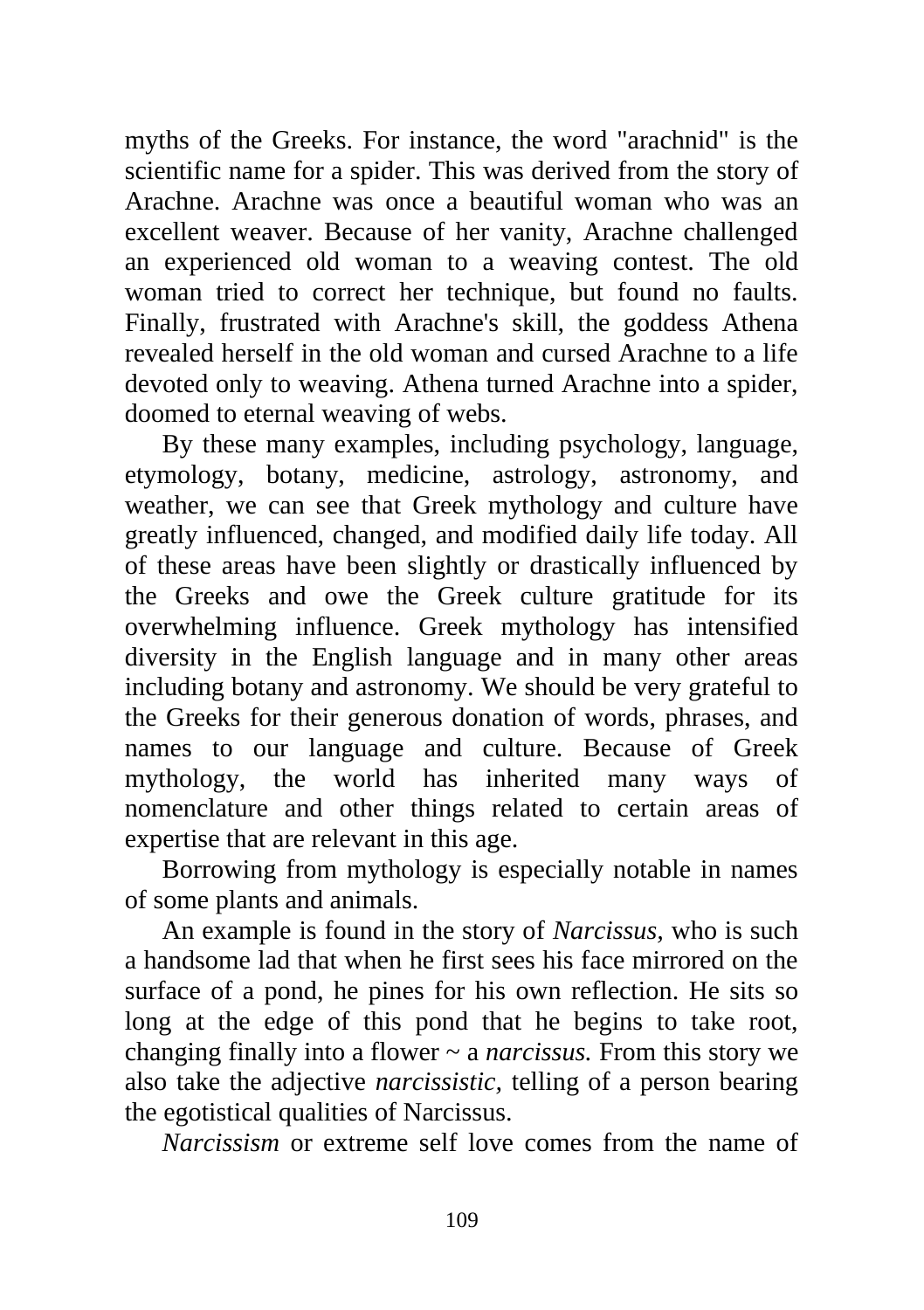the vain god Narcissus. He was the god who, when he saw his reflection in water, fell in love with himself.

The Greek goddess of dawn, Eos, also provides a wellknown word, east [ME *est,* fr. OE *east,* L *aurora* dawn, Gk *eos, heos].* The opposite direction, west [ME, fr. OE, L *vesper*  evening, Gk *hesperos],* gets its name from the Greek god of evening, *Hesperus.*

Like other extra – linguistic factors, mythology's contribution to enrichment of the English language with stylistically coloured words and expressions is great:

*Apple of discord*

According to a legend, all the gods and goddesses were invited to the wedding of Peleus and Thetis, save one, Eris." To avenge this slight, this goddess of discord tossed into the wedding hall a golden apple with the inscription "For The Fairest." It was immediately claimed by three rival goddesses: Hera, Athena, and Aphrodite. Zeus refused to decide the issue, but instead gave it to Paris, the son of Priam, king of Troy, to settle. The *Judgment of Paris,* as it has come to be known, bestowed the apple on Aphrodite, who had promised to Paris, the most beautiful woman in the world, namely Helen, wife of Menelaus, king of Sparta. The abduction of Helen by Paris was the cause of the ten-year siege and destruction of Troy under the onslaught of the Greek forces, pledged to wreak vengeance on the seducer. The *apple of discord* describes any action or situation that causes dissension and turmoil and is more trouble than it is worth.

*Arachnid*

Arachne was a common girl with a remarkable skill in weaving. She won such fame that Athena, slighted and envious, challenged Arachne to a contest. Athena wove themes, including the fate of foolish mortals who dared to vie with the gods. Arachne depicted the gods' compromising loveaffairs. Outraged, Athena struck the girl with her shuttle and,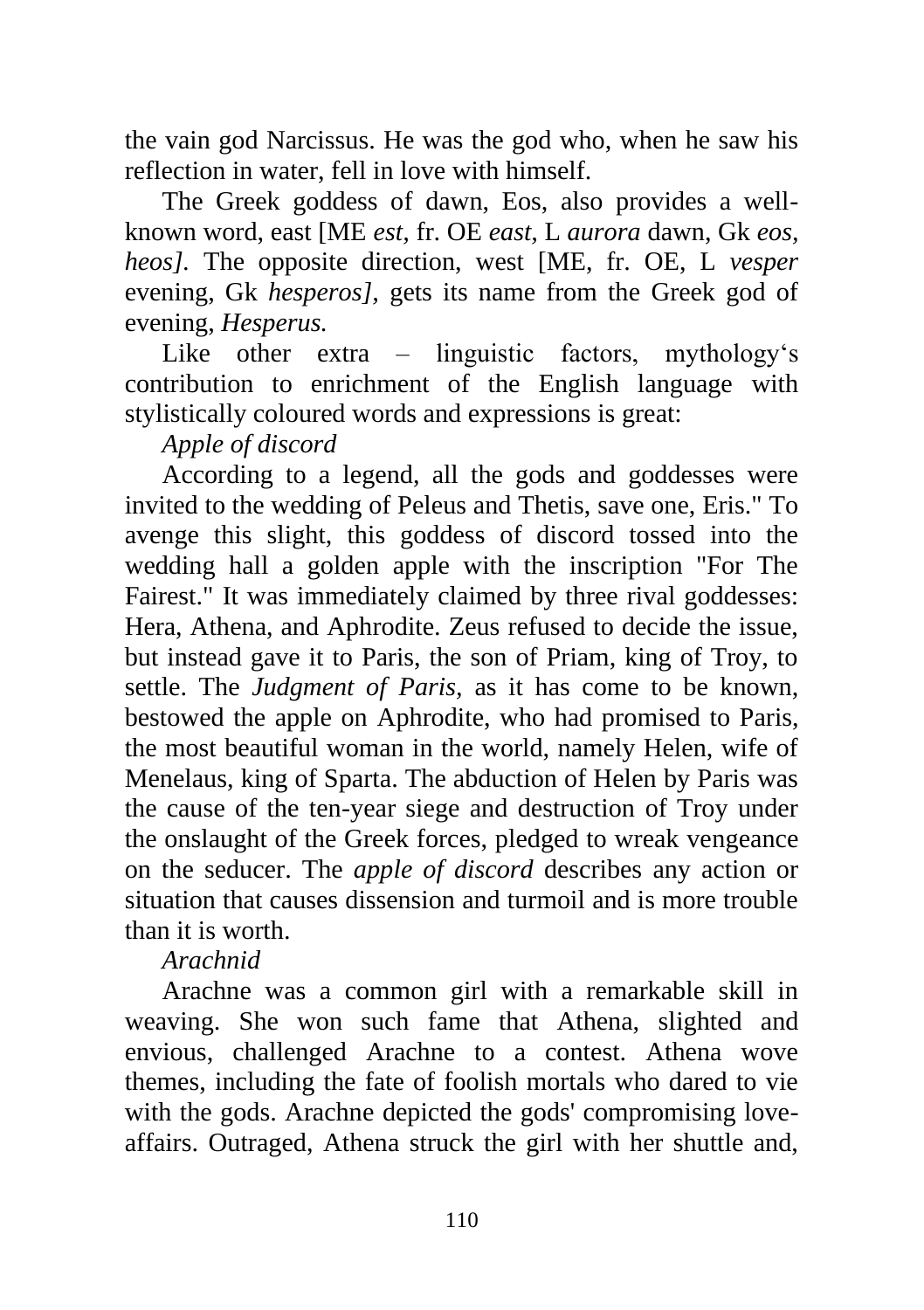after Arachne hanged herself, in remorse transformed Arachne into a spider, so that she and her species might practice her art of weaving, forever. An *arachnid* refers to any of the various arthropods of the class  $v$  Arachnida, including the spider.

## *Argus/argus-eyed*

According to a legend, one of Zeus' sexual escapades involved the maiden lo. In an attempt to keep Hera from discovering the truth of his dalliance, Zeus transformed lo into a cow. Hera, not easily thrown off the scent of her husband's affairs, prevailed upon Zeus to give her the cow as a present and an assurance of his good faith, after which Hera enlisted the aid of Argus, a giant with one hundred eyes, to keep a close watch over the poor girl. In English one who is ever-vigilant or watchful can be called an *Argus* or be described as *argus-eyed.*

*Bacchanal/baccanalia/bacchanalian/bacchant/bacchante/b acchic*

Dionysus, the Roman Bacchus, was the god of wine, frenzied music and dance, and the irrational. He presided over ecstatic, sometimes orgiastic rites, which involved initiation and drove the participants into another plane of perception, as they became possessed by the deity. He is usually represented in the midst of a retinue of female worshippers, known as *maenads, bacchae,* or *bacchantes* (the feminine singular is *bacchante;* a male follower is a *bacchant,* plural *bacchants);* he is also attended by male *satyrs,* mischievous and lecherous creatures, half-human and half-animal. Wine proved a powerful conduit to the ineffable, amidst rituals that included the rending of a sacrificial victim and the eating of its raw flesh. Dionysiac rites among the Romans became known as *Bacchanalia* and the sometime extreme behavior of the initiates provoked the Roman Senate to outlaw them in 186 B.C. Thus we derive the words *bacchanal* and *bacchanalia* to refer to any debauched party or celebration. *Bacchanal, bacchant, bacchante,* and *bacchae* can be used to characterize an overzealous party-goer.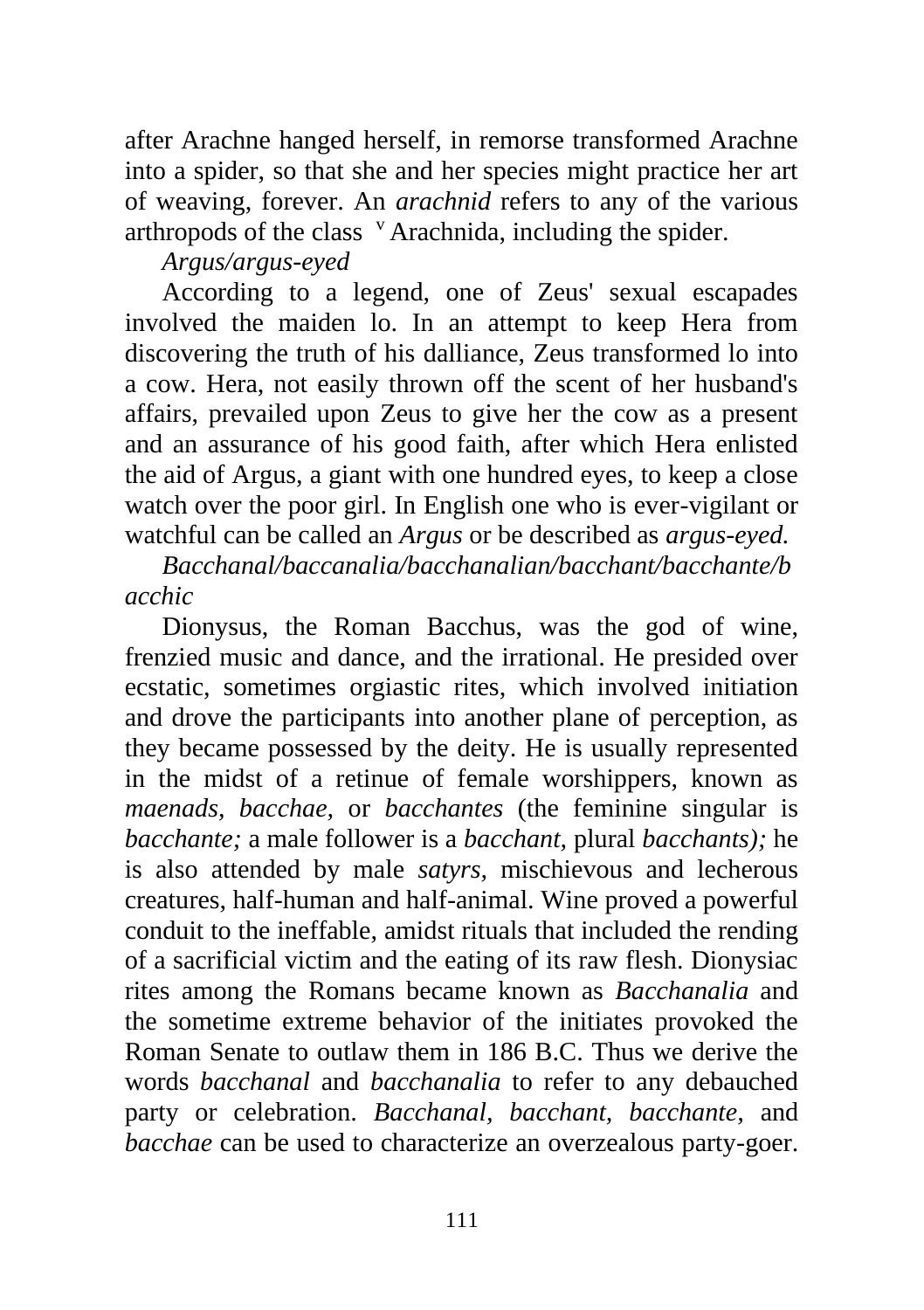The adjectives *bacchanalian* and *bacchic* describe any exuberant, drunken revelry.

*Beware of Greeks bearing gifts/I fear Greeks even when they bear gifts*

The fall of Troy was finally accomplished by a ruse of the Greeks. They constructed an enormous, hollow, wooden horse, into which they hid some of their best fighters. The horse was left behind as the rest of the Greek host sailed off to the nearby island of Tenedos and waited. The treacherous Sinon convinced the Trojans to drag the gift into the city, despite the warnings of Laocoon, a priest of Poseidon. In Vergil's account, Laocoon implored his countrymen not to bring the treacherous horse into Troy, crying *"I fear Greeks even -when they bear gifts".* Two serpents emerged from the sea to strangle Laocoon and his two sons. The Trojans were convinced that they should accept the horse and thus wrought their own destruction.

*By Jupiter/by Jove/jovian/jovial*

Jupiter was the Roman counterpart of Zeus, the supreme god and father. He was a god of the sky and his name is derived from Indo-European roots dyaus/pitr, which literally mean god/father. In Latin the common oath "by Jupiter" would be rendered "pro Jove" (Jove being a different form of his name). In the Christian tradition there is no religious significance to this exclamation but English writers, by using it as an expression of surprise or pleasure, avoided taking God's name in vain; thus *"by Jupiter"* or *"by Jove"* was used to replace the offensive "By God." To describe someone or something *as jovian* means that one partakes of that aweinspiring majesty that is particular to a supreme god. Many mythological names also found a new existence in the field of astrology. Since it was felt that the heavenly bodies influence the life of humans on earth, celestial bodies were given appellations drawn from mythology, for example Jupiter became the name not only of a god but a planet. Those who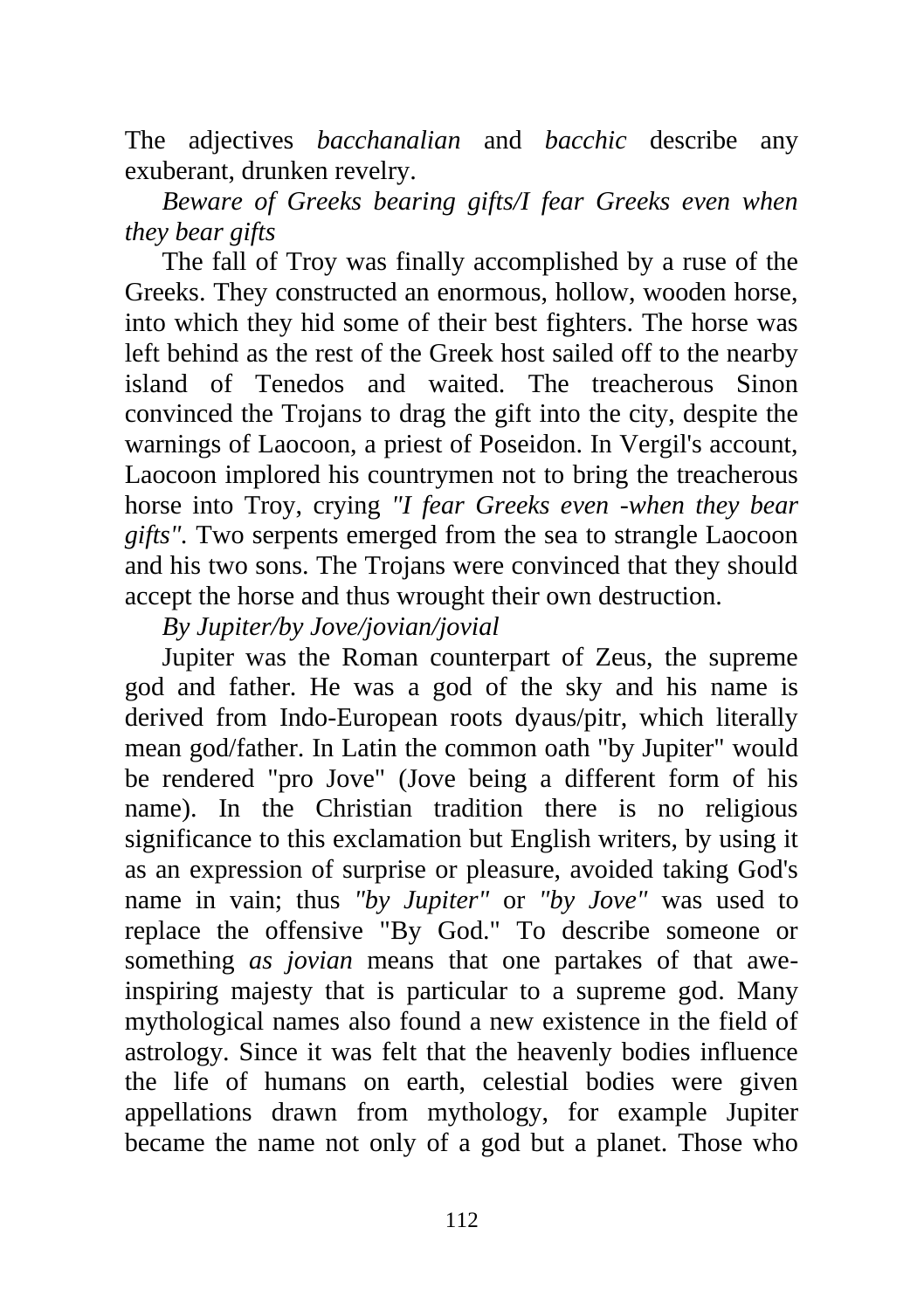were born under the influence of the planet Jupiter were said to be of a cheerful disposition, hence the meaning of the adjective, *jovial*

## *Cadmean Victory*

Cadmus was informed by the oracle at Delphi that he would establish a great city. When he eventually found the site of the future Thebes, he prepared to sacrifice to the gods in thanksgiving. He soon discovered that the local spring from which he needed to draw water for a proper sacrifice, was guarded by a serpent. He sent his men to dispatch the monster and bring back the ritual water. All of his men failed in the attempt and Cadmus eventually took it upon himself to kill the serpent. Though Cadmus was ultimately victorious, he now found himself bereft of his comrades and dispaired of establishing his realm. A *Cadmean Victory* has come to mean a victory won at great loss to the victor.

#### *Cerberus*

Cerberus, the hound of the underworld, stood guard at the gates of Hades and prevented those not permitted from entering. He is usually described as a beast with three heads and the tail of a dragon. When Aeneas journied to the lower regions under the guidance of the Sibyl, he brought along a medicated cake to drug the animal and insure their safe passage. *To throw a sop to Cerberus* means to give a bribe and thereby ward off an unpleasant situation.

## *Chaos/chaotic*

Whether Chaos is to be understood as a void or a primordial, formless, undifferentiated, and seething mass out of which the order of the universe is created, it is the starting point of creation. This unformed beginning is contrasted with later creation, a universe called the cosmos, a desgination meaning, literally, harmony or order. The sky and the stars, the earth and its creatures, and the laws and cycles which direct and control creation seem to exhibit the balance, order, and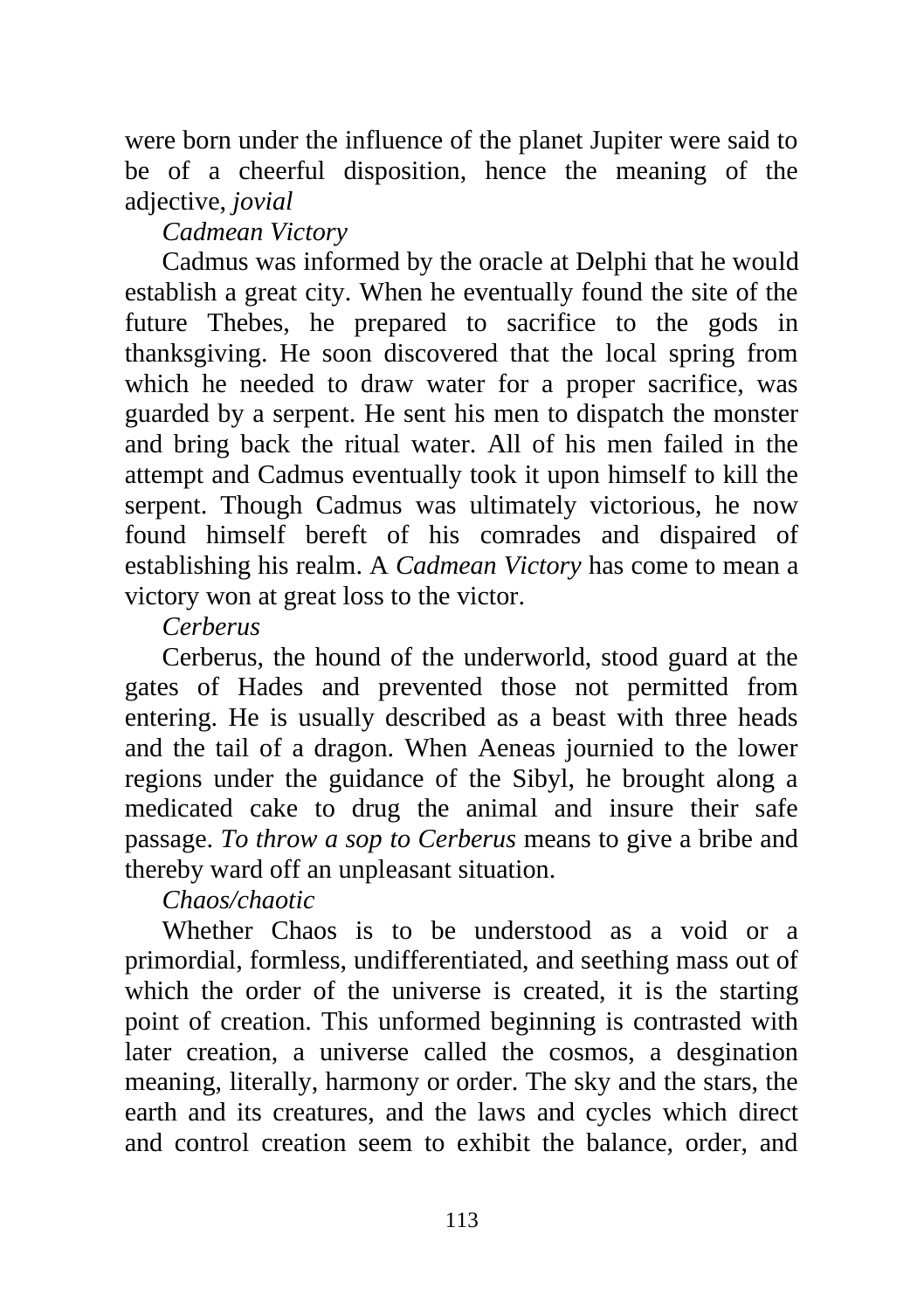reason which the mind discerns in the natural world. For us *chaos,* together with its adjective *chaotic,* simply means a state of confusion.

#### *Chimera/chimerical/chimeric*

A wild, hybrid creature, the Chimera had the head of a lion, the body of a goat, and the tail of a serpent and it breathed fire. It was killed by the Corinthian hero Bellerophon on one of his journeys. Today a *chimera* is a fantastic delusion, an illusory creation of the mind. It can also refer to a hybrid organism, usually a plant. *Chimerical* and *Chimeric* refer to something as unreal, imaginary, or fantastic. These adjectives can also signify that one is given to fantasy.

#### *Cornucopia*

The Latin *cornucopia* means "horn of plenty." There are two stories about this horn, which bestows upon the owner an endless bounty. Zeus, in his secluded infancy on Crete, was nursed by a goat named Amalthea, which was also the name of the goddess of plenty. One of the horns of this goat was broken off and became the first cornucopia. The horn of plenty is also associated with Hercules. In order to win Deianira as his bride, he had to defeat the horned river-god Achelous. In the struggle, Hercules broke off one of the horns of the river-god but, after his victory returned the horn and received as recompense the horn of Amalthea. Ovid, however, relates that the horn of Achelous became a second horn of plenty. Today the *cornucopia* is a sign of nature's abundance, and the word comes to mean a plenteous bounty.

#### *Cosmos/cosmic/cosmology/cosmetic/cosmetician*

*Cosmos* refers to the universe, and all that is ordered and harmonious. The study *of cosmology* deals with the origin and structure of the universe. The adjective, *cosmic,* may designate the universe beyond and apart from the earth itself, or it may in a generalized sense describe something of vast significance or implication. Akin to the word cosmos are various English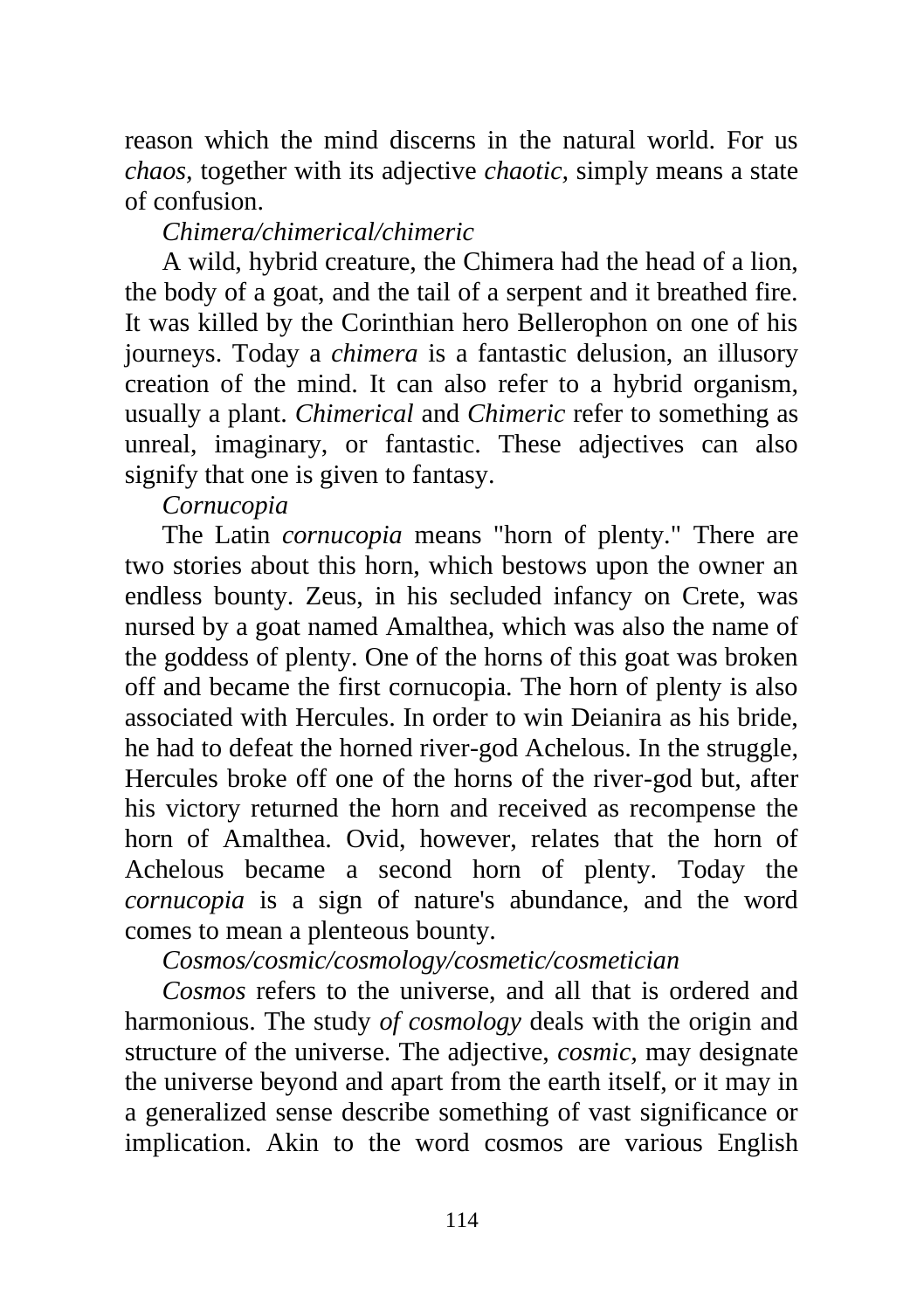words derived from the Greek adjective *cosmeticos.* Cosmos not only means order and harmony, but also arrangement and decoration; thus *cosmetic* is a substance which adorns or decorates the body, and *cosmetician,* the person involved with cosmetics.

#### *Cupidity*

The Latin word *cupidus* (desirous or greedy) gave rise to *Cupido,* Cupid, the Roman equivalent of the Greek god of love, Eros. In early representations he is a handsome youth, but becomes increasingly younger and develops his familiar attributes of bow and arrow (with which he rouses passion both in gods and mortals) and wings, until he finally evolves into the Italian putti or decorative cherubs frequently seen in Renaissance art. From the same root is derived *cupiditas* to denote any intense passion or desire, from which we derive cupidity (avarice or greed). See *erotic.*

#### *Cyclopean*

here were two distinct groups of giants called the Cyclopes, whose name means circle-eyed and indicates their principle distinguishing feature, one round eye in the center of their forehead. The first, offspring of Uranus and Ge, were the smiths who labored with Hephaestus at his forge to create the thunderbolt for Zeus, among other masterpieces. The second group of Cyclopes were a tribe of giants, the most important of whom is Polyphernus, a son of Poseidon, encountered by Odysseus. The word *cyclopean* refers to anything that pertains to the Cyclopes or partakes of their gigantic and powerful nature. Thus the Cyclopes were said to be responsible for the massive stone walls which surround the palace-fortresses of the Mycenaean period. And so *cyclopean* is used generally to describe a primitive building style, which uses immense, irregular, stone blocks, held together by their sheer weight without mortar.

*Cynosure*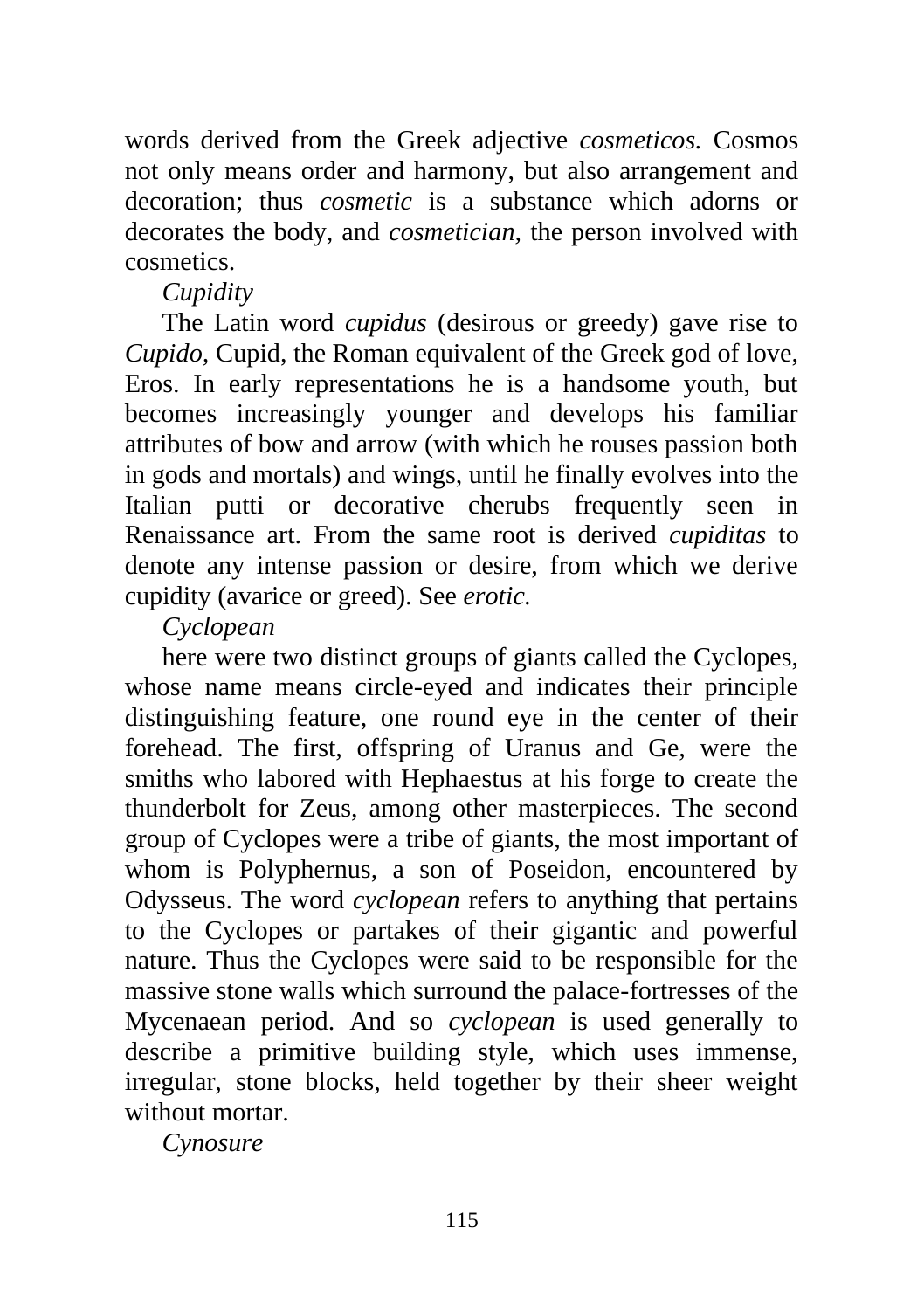The constellation Ursa Minor ("little bear") was called Kunosoura ("the dog's tail") by the astronomer Aratus, who saw in it one of the nymphs who raised the infant Zeus. Long a guiding star for seafarers, it has given us the word *cynosure*  which can describe anything that serves to focus attention or give guidance.

#### *Demon/demoniac/demonic/demonology*

In Greek *daimon* was a word of rather fluid definition. In Homer the Olympians are referred to as either gods *(theoi)* or *daimones* ("divine powers"). In later literature the daimones became intermediate beings between gods and men or often the spirits of the dead came to be called daimones, especially among the Romans. Daimon could also denote that particular spirit granted to each mortal at his birth to watch over its charge. This corresponds to the Roman *Genius,* a vital force behind each individual, originally associated with male fertility and particularly with the male head of a household. Later it became a tutelary spirit assigned to guide and shape each person's life. With the triumph of Christianity, all pagan deities were suspect, and daimon, viewed solely as a power sprung from the devil, became our *demon* (any evil or satanic spirit).

As an adjective *demoniac* or *demonic* suggests possession by an evil on his back and then rushed into the sea and made his way toward Greece. When they reached Crete, Zeus seduced Europa, who bore a son named Minos and gave her name to a foreign continent. The word *Europe* itself may be of Semitic origin, meaning the land of the setting sun.

#### *Faunus/faun/fauna/flora*

*Faunus,* whose name means one who shows favor, was a Roman woodland deity. He was thought to bring prosperity to farmers and shepherds and was often depicted with horns, ears, tail, and sometimes legs of goat; therefore he was associated with the Greek god Pan and also Dionysiac satyrs. A *faun*  comes to be another name for a satyr. Faunus' consort was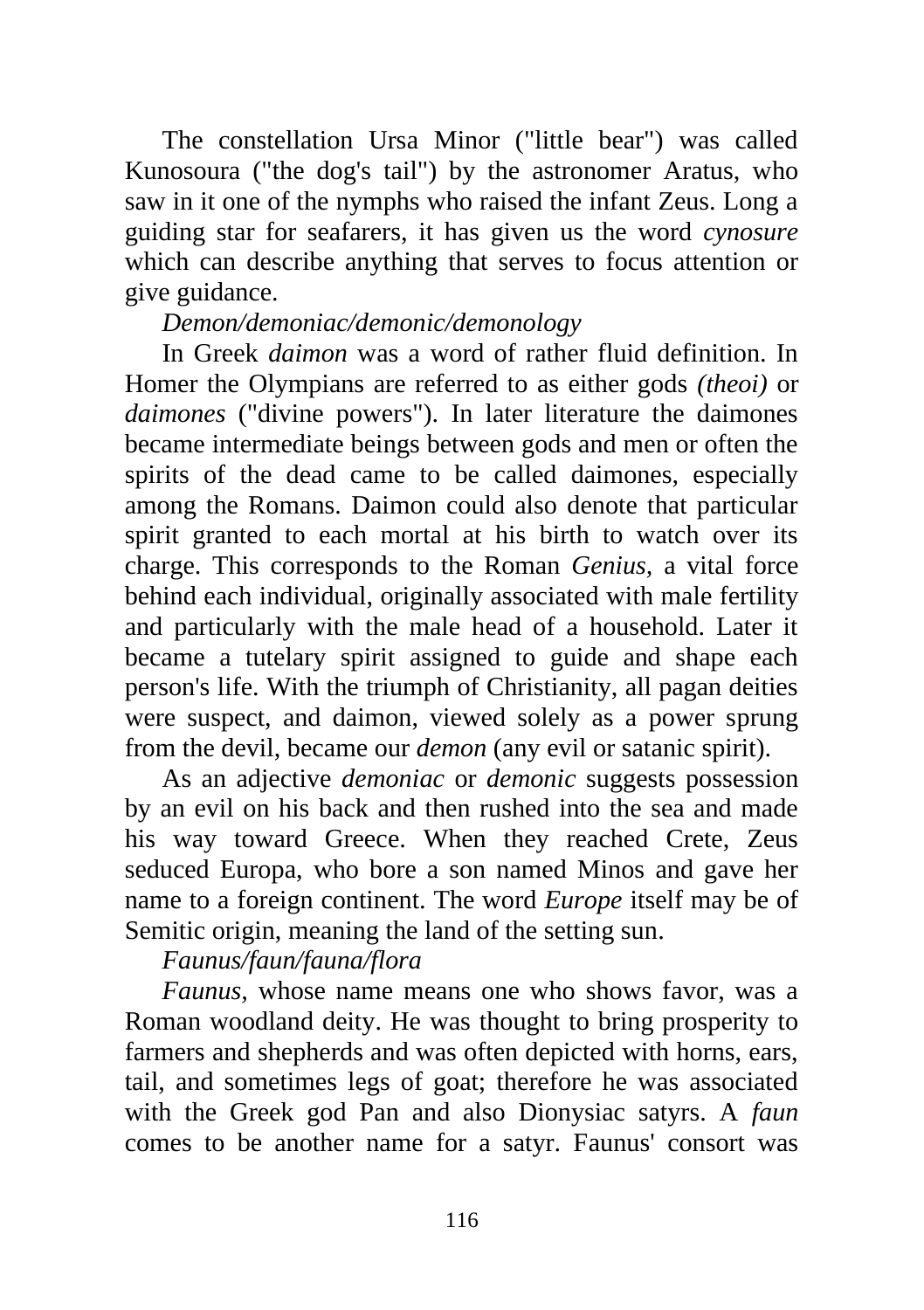*Fauna,* a female deity like hiim in nature. *Flora* was another, though minor, agricultural deity, a goddess of flowers, grain, and the grape vine. When we talk *of flora and fauna,* we refer respectively to flowers and animals collectively,

## *Furies/furious/furioso* ^

The *Erinyes* (Furies) were avenging spirits. They sprang from the severed genitals of Uranus, when drops of his blood fell to the earth. They pursued those who had unlawfully shed blood, particularly within a family. They were said to rise up to avenge the blood of the slain and pursue the murderer, driving the guilty to madness. As chthonic deities they are associated with the underworld and are charged with punishing sinners; they are usually depicted as winged goddesses with snaky locks. In English fury can refer to a fit of violent rage or a person in the grip of such a passion, especially a woman. The Latin adjective *furiosus* has given us our adjective *furious* as well as the musical *term furioso,* which is a direction to play a piece in a turbulent, rushing manner.

*Gorgon/gorgoneion/gorgonian/gorgonize*

The Gorgons were three sisters who had snakes for hair and a gaze so terrifying that a mortal who looked into their eyes was turned to stone. Medusa, the most famous of the three, was beheaded by Perseus, aided by Athena and Hermes. Perseus gave the head to Athena, who affixed it to her shield. The head of the gorgon was often depicted in Greek art in a highly stylized manner; this formalized depiction is called a *gorgoneion.* Today a *gorgon* can mean a terrifying or ugly woman. There is also a species of coral known as *gorgonian*  with an intricate network of branching parts. The verb to *gorgonize* means to paralyze by fear.

# *Halcyon/halcyon days*

The mythical bird, the *halcyon,* is identified with the kingfisher. Ceyx and Alcyone were lovers. Ceyx, the king of Trachis, was drowned at sea. Hera sent word to Alcyone in her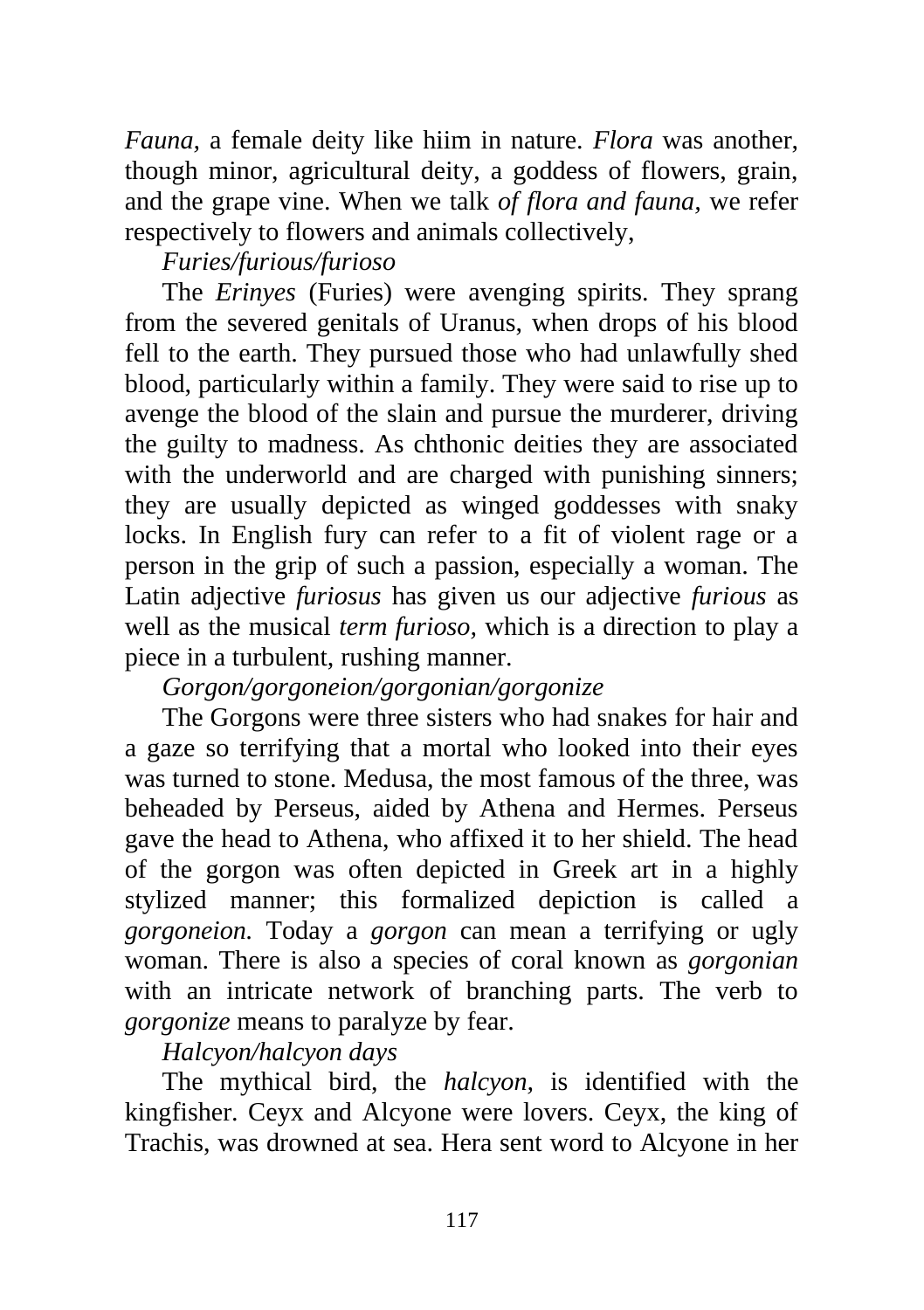sleep through Morpheus, the god of dreams, that her husband was dead. Alcyone in her grief was transformed into the kingfisher; as she tried to drag the lifeless body of Ceyx to shore, he too was changed into a bird. The lovers still traverse the waves, and in winter she broods her young in a nest which floats upon the surface of the water. During this time, Alcyone's father, Aeolus, king of the winds, keeps them from disturbing the serene and tranquil sea. Today, the *halcyon days*  are a period of calm weather during the winter solstice, especially the seven days preceding and following it. *Halcyon*  days can also describe any time of tranquillity.

#### *Paean*

Paean was an epithet of the god Apollo, invoked in a cry for victory in battle or for deliverance from sickness. A *paean* thus became a song of thanksgiving. Today it refers to a song of joy or praise, whether to a god or a human being.

## *Palladium*

As a child Athena had a special girl friend named Pallas, with whom she used to play at war. During one of their skirmishes Athena inadvertently killed Pallas and to her memory she built a wooden statue of the girl. This statue was thrown down to earth by Zeus, where it became known as the Palladium, and became for the Trojans a talisman for their city; so long as they had possession of it, the city would stand. Thus the English *palladium* means a protection from harm for a people or state, a lucky charm.

## *Pandora's box*

Pandora was the first woman, given to men as punishment for Prometheus' theft of fire. Sent with her was ajar, which, when opened, released all the ills that now plague human beings. Later this jar became a box and now *pandora's box*  refers to something that should be left unexamined, lest it breed disaster.

*Panic*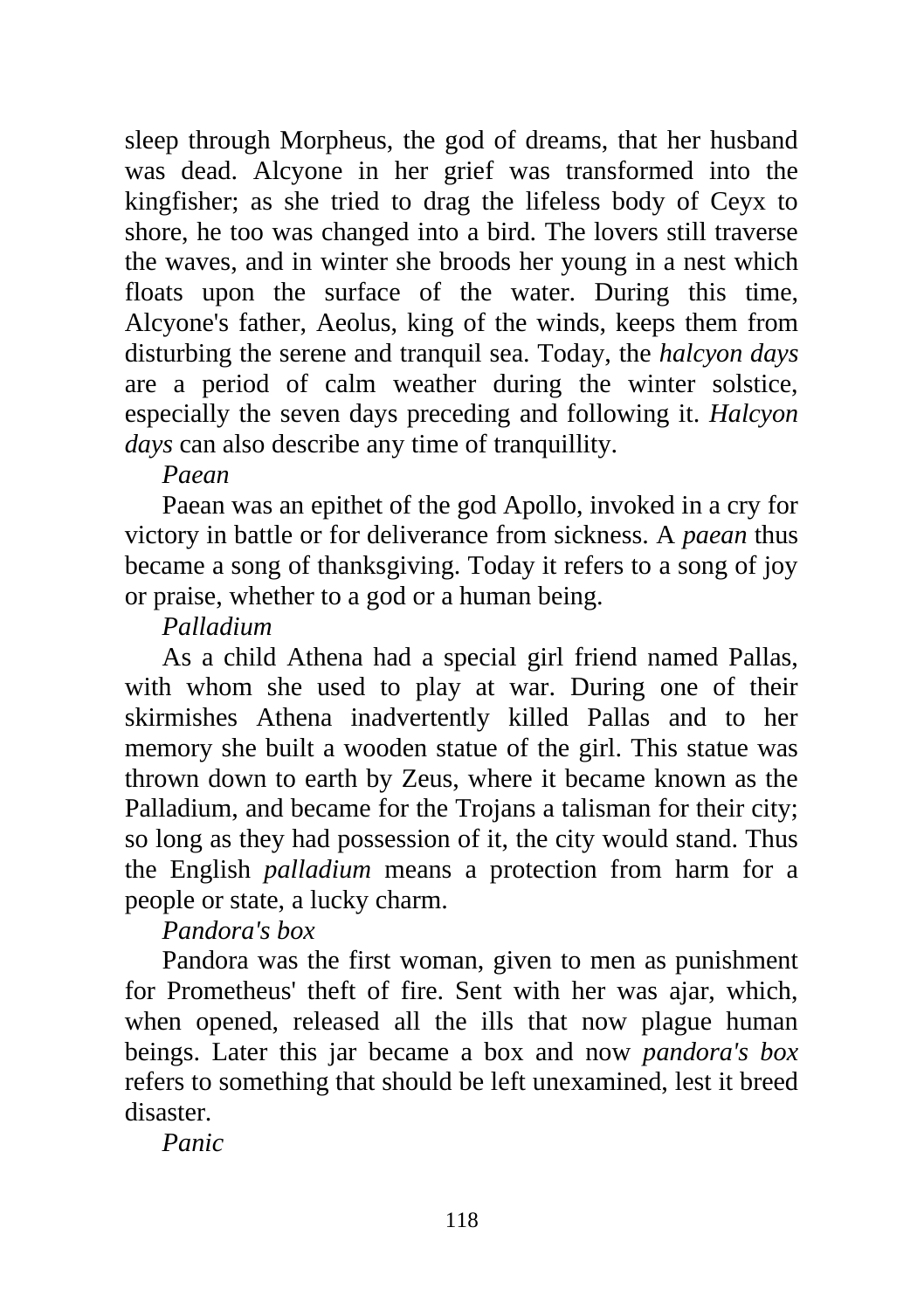*Panic* describes a state of great fear and anxiety with an attendent desire for flight, which was considered inspired by the god Pan.

#### *Phaeton*

Helius, the sun-god, assured Phaethon that he was truly his father and swore an oath that his son could have anthing he desired. Phaethon asked that he be allowed to drive his father's chariot across the sky. Helius could not dissuade the boy, and Phaethon could not control the horses and drove to his death. A *phaeton* has come into English as a four-wheeled chariot drawn by two horses or an earlier type of convertible automobile.

## *Procrustean/procrustean bed*

Procrustes (the "one who stretches") was encountered by Theseus. He would make unwitting travelers lie down on a bed. If they did not fit it exactly, he would either cut them down or stretch them out to size. The adjective Procrustean refers to someone or something that aims at conformity through extreme methods. *A procrustean bed* decribes a terrible, arbitrary standard against which things are measured.

#### *Protean*

Proteus was a sea god who could change shape and who possessed knowledge of the future. To obtain information. one had to grapple with him until his metamorphoses ceased. *Protean* means of changeable or variable form, or having the ability to change form.

#### *Prometheus/promethean*

The god Prometheus ("forethought"), son of the titan lapetus, was the creator of humanity and its benefactor. He bestowed upon mortals many gifts that lifted them from savagery to civilization. One of his most potent benefactions was fire, which he stole from heaven in a fennel stalk to give to mankind a boon expressly forbidden by Zeus. As a punishment for his championship of human beings in opposition to Zeus, Prometheus was bound to a rocky crag and a vulture ate at his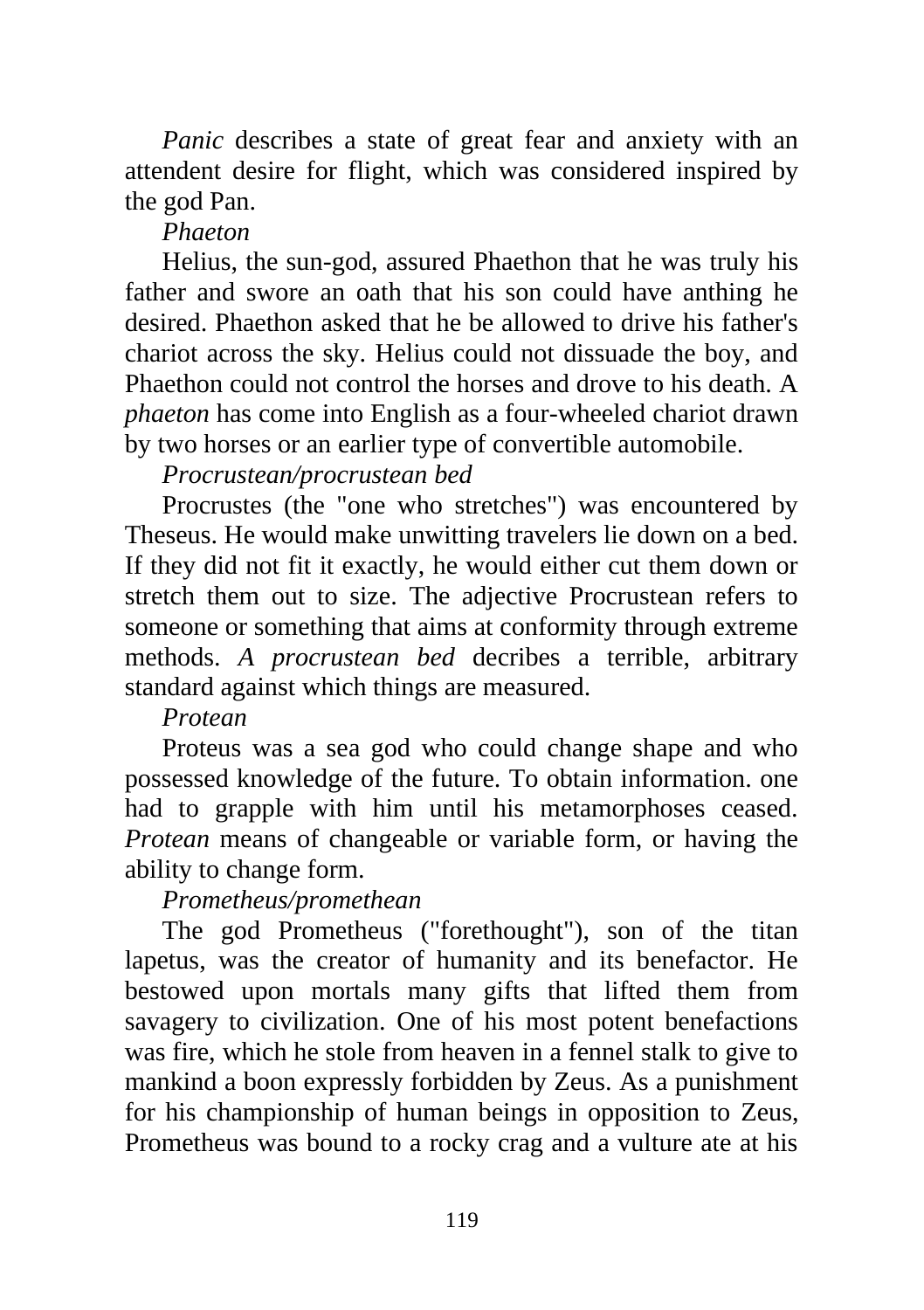liver, which would grow back again for each day's repast. Thus the name *Prometheus* becomes synonymous for the archetypal champion, with fire his symbol of defiance and progress. The adjective *Promethean* means courageous, creative, original, and life-sustaining

#### **Idioms from mythology and ancient history**

*Achilles' heed – the most vulnerable spot; Alpha And Omega – the beginning and the end; as rich as Croesus – a vury rich person; as wise as Solomon – a very wise person;*

*between Seylla and Charybdis – between two equally disastrous alternatives (also: between two fires, between the hummern and the anvil);*

*cut he Gordian knot – to solve a difficult problem quickly and boldly;*

*Janus-faced – having two contrasting aspects or qualities;*

*Pandora's box – a source of various unforeseen troubles And evils;*

*Pyrrhic victory – a victory where the loss is bigger than the gain;*

*Trojan Horse – something that is designed to undermine or destroy from within;*

*work like a Trojan – to work very hard*

# **Superstitions**

A superstition is anything that people believe that is based on myth, magic, or irrational thoughts. They are beliefs. Superstition is the fear of what is unknown and mysterious. It is the belief that certain events bring good or bad luck which cannot be explained by reason or science. In short, superstition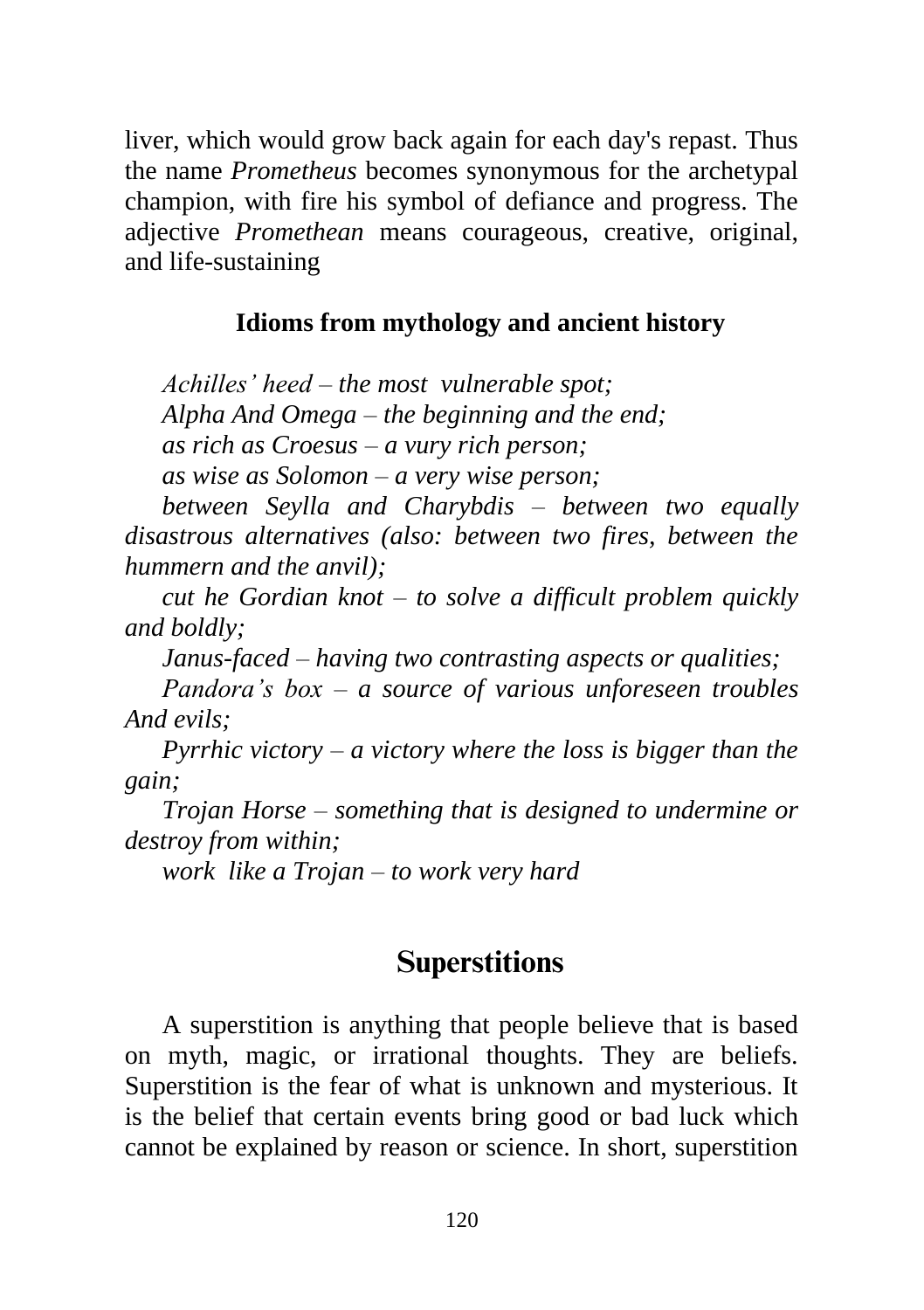means blind belief. Superstition is a worldwide phenomenon. People in every country believe in one or the other superstition.

Superstitions have come down to us from ancient times. Primitive people were ignorant about the wonders of science. They were at the mercy of natural elements. They did not understand the causes of physical changes taking place around them. They respected and worshipped the force of nature like the sun, the moon, fire, wind, water, storms, etc. They believed that diseases were caused by the wrath of gods as well as evil spirits. They tried to satisfy the gods with offerings, prayers, sacrifices, etc. They tried to ward off evil spirits by offering sacrifices.

There are certain common superstitions which are shared by all the people in the world. Belief in spirits, ghosts and witches; the cries of certain birds like owl and ravens and mewing of cats are superstitions followed all over the globe. It is also a common belief that when comets are seen, they portend the death of great man.

People in the West still regard '13' as an unlucky number, because at the Last Supper, Lord Jesus dined with his twelve disciples and was later crucified. Salt was spilled on the table on which they dined and, therefore, even now spilling of salt is considered unlucky. They consider Friday as an inauspicious day to start a new work. They also believe that going under a ladder brings ill-luck.

Certain hours and days are considered inauspicious. People consult astrologers and priests to know the auspicious hours, and days to start their work, projects and journey. Likewise, the time and date of marriage, inauguration, foundation-laying ceremonies are fixed according to the advice of astrologers and the position of the planets and stars.

Superstitions can sometimes lead to horrifying crimes. Women, who were suspected of practicing witchcraft were tied and burnt alive. Joan of Arc was burnt to death because she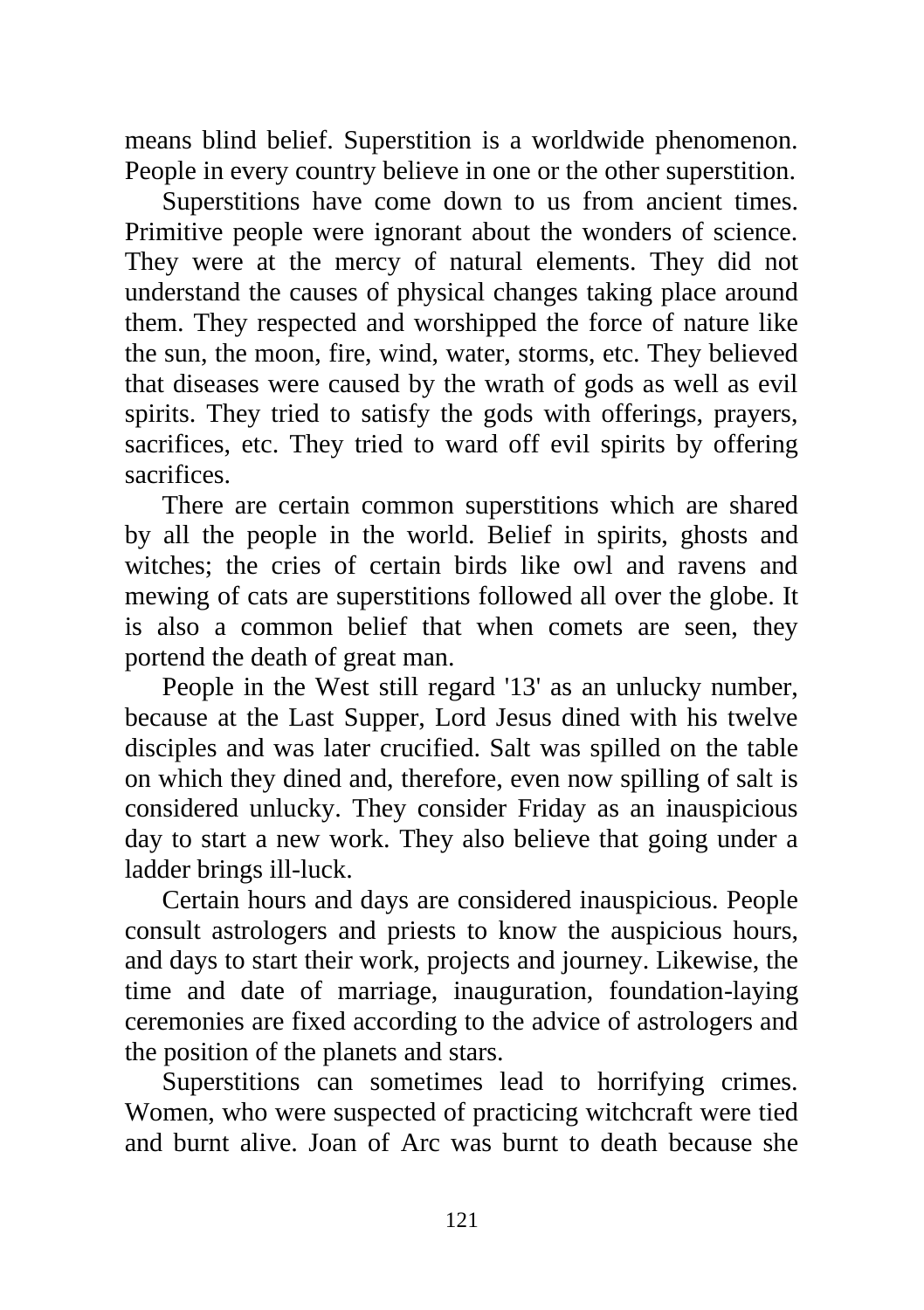was regarded by the English men as a witch. Child sacrifices are made to please gods.

Experiments are one to find out whether man has a soul, which leaves him when he dies. People are said to have confronted ghosts and apparitions. But is remains to be proved that ghosts do exists and possess the power. are supposed to have. In some cases there are scientific reasons behind superstitions. For example, dogs are very sensitive to changes around them. They become restless before the onset of a natural calamity and one cannot reject this superstitions which is backed by scientific reasoning. In South India, people apply sandalwood paste on their foreheads. There is also a scientific reasoning behind it. Sandalwood keeps the forehead cool.

The common matters or actions of day-today life should not be looked at with a superstitious motive. There is nothing wrong in sneezing. It can come to a person at any time of the day. So, if it comes when one is about to go out, on should not complain. Similarly, when one goes out, it is very natural that he is asked as to where he is going. A cat crossing one path near one's home means that one should check one's kitchen.

The world today is governed by science. Science has made life easy and man has advanced a lot. Superstitions have no applications in today's life. So we should not follow the superstitions that were passed on to us by our ancestors. We should follow only the ones which have scientific and logical basis. A person believing in superstitions is always haunted by unknown fears and anxieties. He loses self-confidence. Education is one factor that can wipe out superstitions to some extent. A scientific outlook and temper should be cultivated to do away with superstitions.

That are steeped in lore or tradition, and it is usually difficult to pinpoint the exact origin. Superstitions are also known as old wives' tales, legends, and traditions. They may involve animals, graveyards, ghosts, inanimate objects, or even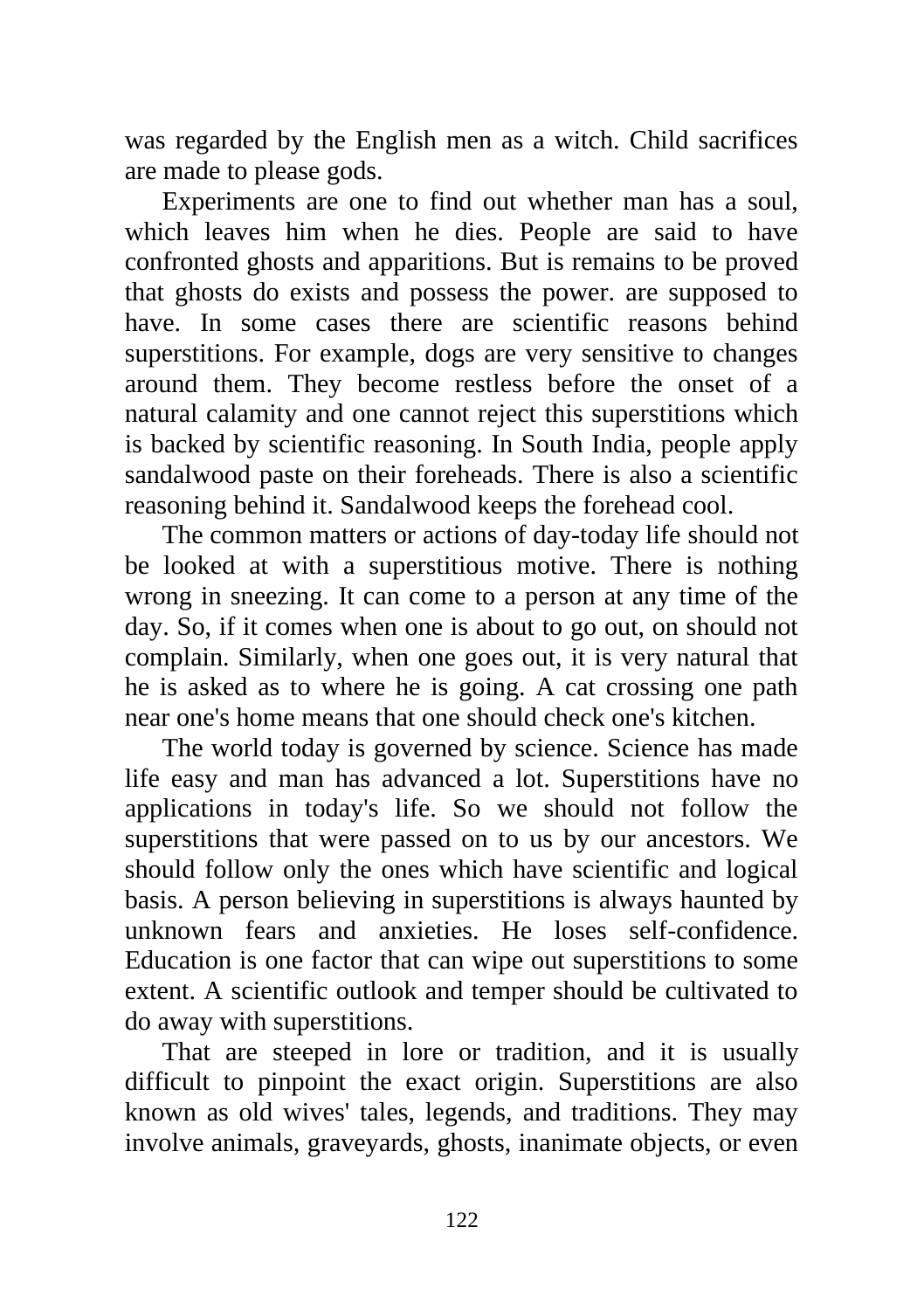other people.

Most superstitions start in fact, and then become distorted over years and years of use. Others formed from religious beliefs. For example, a popular superstition, that it is bad luck to walk under a ladder, came from Christian religion. The ladder makes a triangle with the wall and ground, representing the Holy Trinity. Walking through the triangle, under the ladder, meant that you were in league with the devil, and might lead the other villagers to condemn you as a witch.

There are different superstitions from all over the world. In Japan, for example, it is considered bad luck to stick chopsticks straight up in a bowl of rice, or to pass them person to person. To avoid a baby being born with a facial birthmark, pregnant women in India don't go outside during an eclipse. In Taiwan, there is a superstition that says being a bridesmaid more than twice is considered bad luck.

A superstition is a belief or a practice that is not based on facts or events that can be proven. Many cultures around the world have superstitions about numbers. Western tradition is that the number thirteen is unlucky, but seven is lucky. In Japan, it is numbers four and nine that are considered unlucky. The number four in both Chinese and Japanese is *shi,* which is very close to the Japanese word for death, and the number nine is similar to the word for suffering.

Wishbones are another superstitious bringer-of-good-luck! Have you ever pulled a wishbone with a friend? The wishbone is one of the bones you find when eating a chicken or turkey. It's shaped like a "V," and each person pulls one side of it. Whoever ends up with the larger half has their wish come true! People still believe in superstitions, both new and old.

In Ireland, and some other parts of Great Britain, it was believed, that fairies spirited away young wives, whom they returned dazed and amnesic 366 days later.

When Halloween night fell, people in some places dressed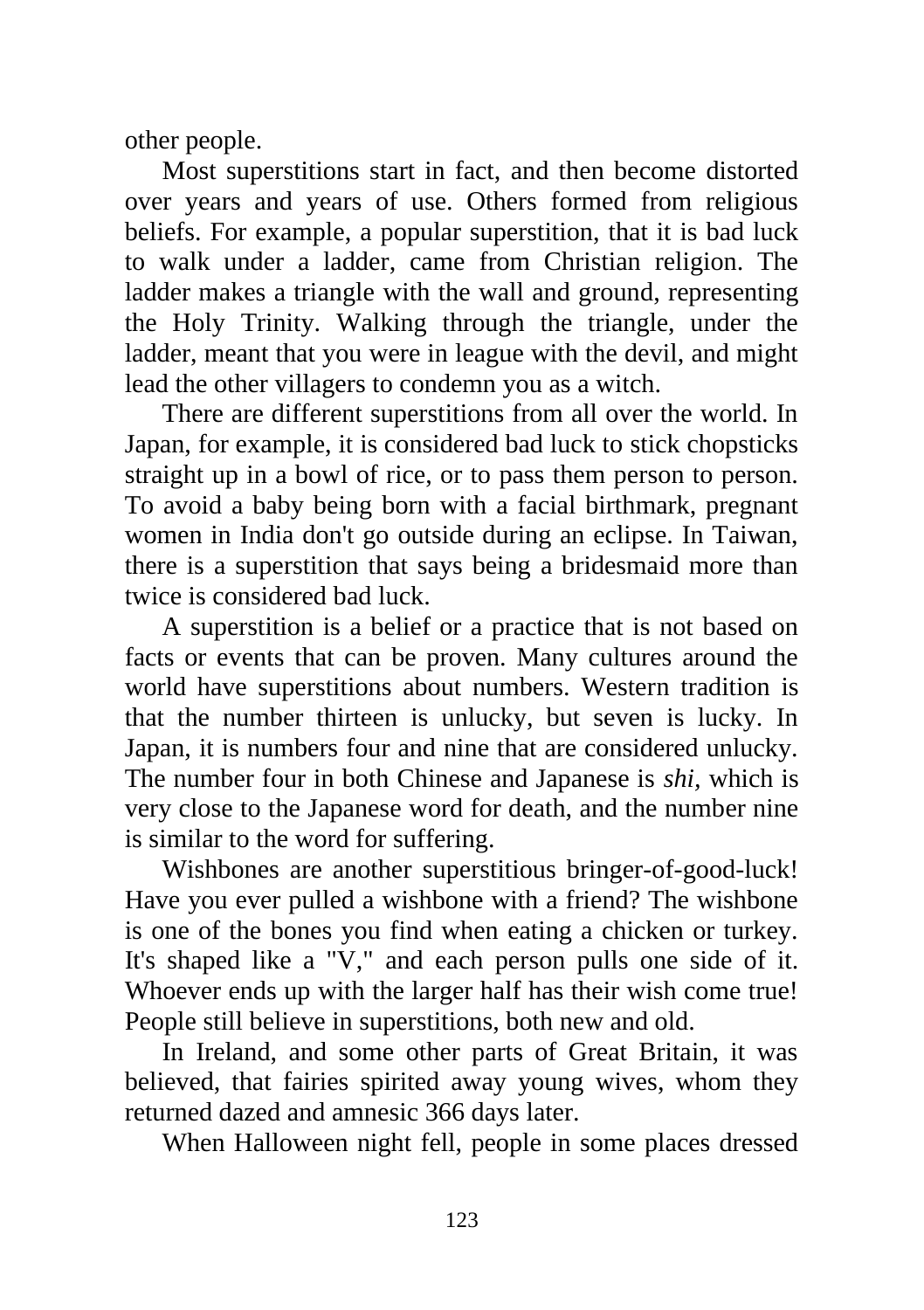up and tried to resemble the souls of the dead. They hoped that the ghosts would leave peacefully before midnight. They carried food to the edge of town or village and left it for the spirits.

In Wales, they believed that the devil appeared in the shape of a pig, a horse, or a dog. On that night, every person marked a stone and put it in a bonfire. If a person's stone was missing the next morning, he or she would die within a year.

Much later, when Christianity came to Great Britain and Ireland, the Church wisely let the people keep their old feast. But it gave it a new association when in the 9th century a festival in honour of all saints (All Hallows) was fixed on November 1. In the llth century November 2 became All Souls' Day to honour the souls of the dead, particularly those who died during the year.

Christian tradition included the lighting of bonfires and earring blazing torches all around the fields. In some places masses of flaming staw were flung into the air. When these ceremonies were over, everyone returned home to feast on the new crop of apples and nuts, which are the traditional Halloween foods. On that night, people related their experience with strange noises and spooky shadows and played traditional games.

Halloween customs today follow many of the ancient traditions, though their significance has long since disappeared.

A favourite Halloween custom is to make a jack-j'-lantern. Children take out the middle of the pumpkin, cut whole holes for the eyes, nose and mouth in its side and, finally, they put a candle inside the pumpkin to scare their friends. The candle burning inside makes the orange face visible from far away on a dark night - and the pulp makes a delicious pumpkin-pie.

People in England and Ireland once carved out beets, potatoes, and turnips to make jack-o'-lanterns on Halloween. When the Scots and Irish came to the United States, they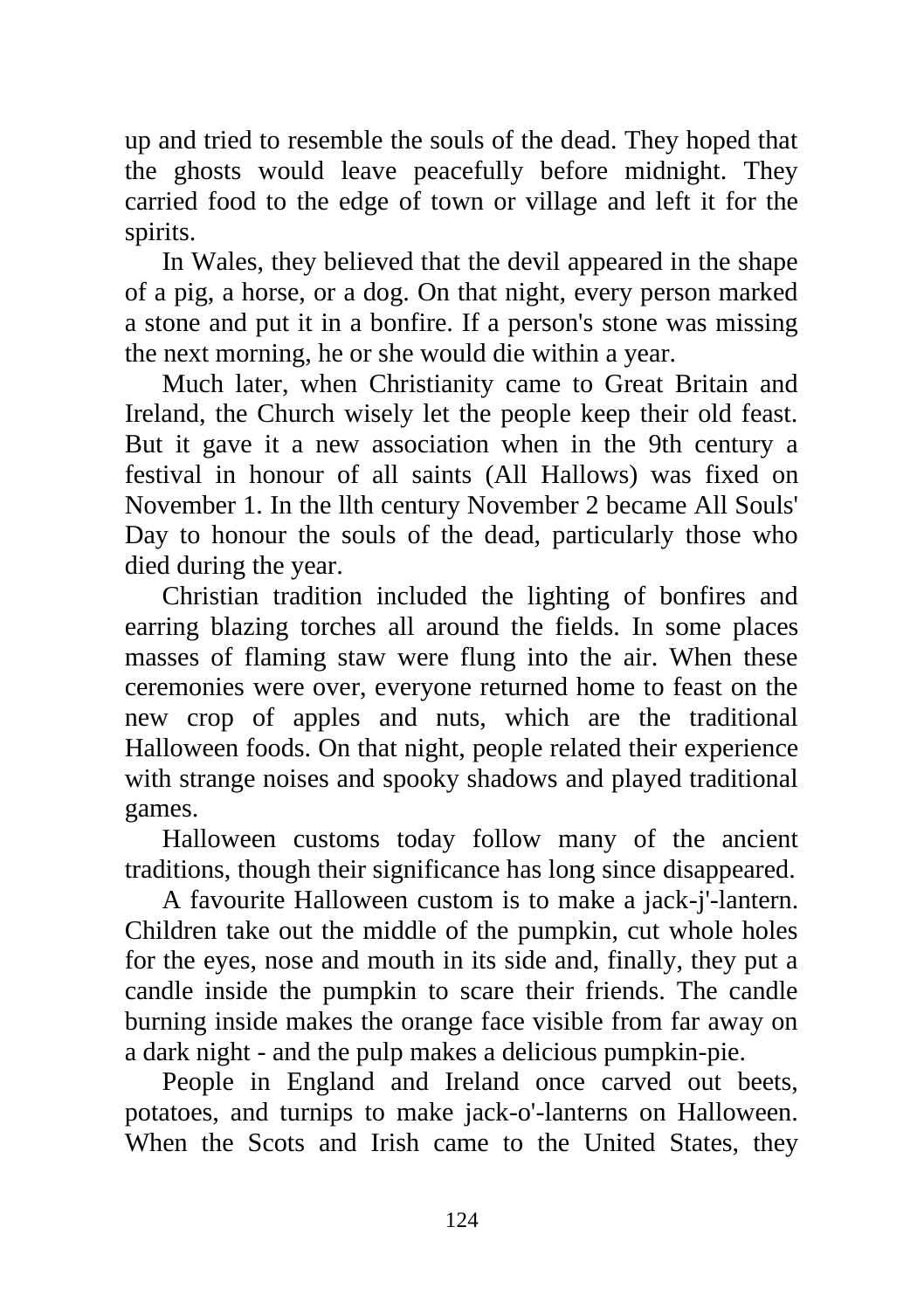brought their customs with them. But they began to carve faces on pumpkins because they were more plentiful in autumn than turnips. Nowadays, British carve faces on pumpkins, too.

According to an Irish legend, jack-o'-lanterns were named for a man called Jack who was notorious for his drunkenness and being stingy. One evening at the local pub, the Devil appeared to take his soul. Clever Jack persuaded the Devil to "have one drink together before we go". To pay for his drink the Devil turned himself into a sixpence. Jack immediately put it into his wallet. The Devil couldn't escape from it because it had a catch in the form of a cross. Jack released the Devil only when the latter promised to leave him in peace for another year. Twelve months later, Jack played another practical joke on the Devil, letting him down from a tree only on the promise that he would never purse him again. Finally, Jack's body wore out. He could not enter heaven because he was a miser. He could not enter hell either, because he played jokes on the Devil. Jack was in despair. He begged the Devil for a live coal to light his way out of the dark. He put it into a turnip and, as the story goes, is still wandering around the earth with his lantern.

Halloween is something called Beggars' Night or Trick or Treat night. Some people celebrate Beggars' Night as Irish children did in the 17th century. They dress up as ghosts and witches and go into the streets to beg. And children go from house to house and say: "Trick or treat!", meaning "Give me a treat or I'll play a trick on you".

#### **I. Define the mythological words respective to the following definitions.**

1. One who is ever-vigilant or watchful;

2. A victory won at great loss to the victor;

3. Giving a bribe and thereby warding of an unpleasant situation;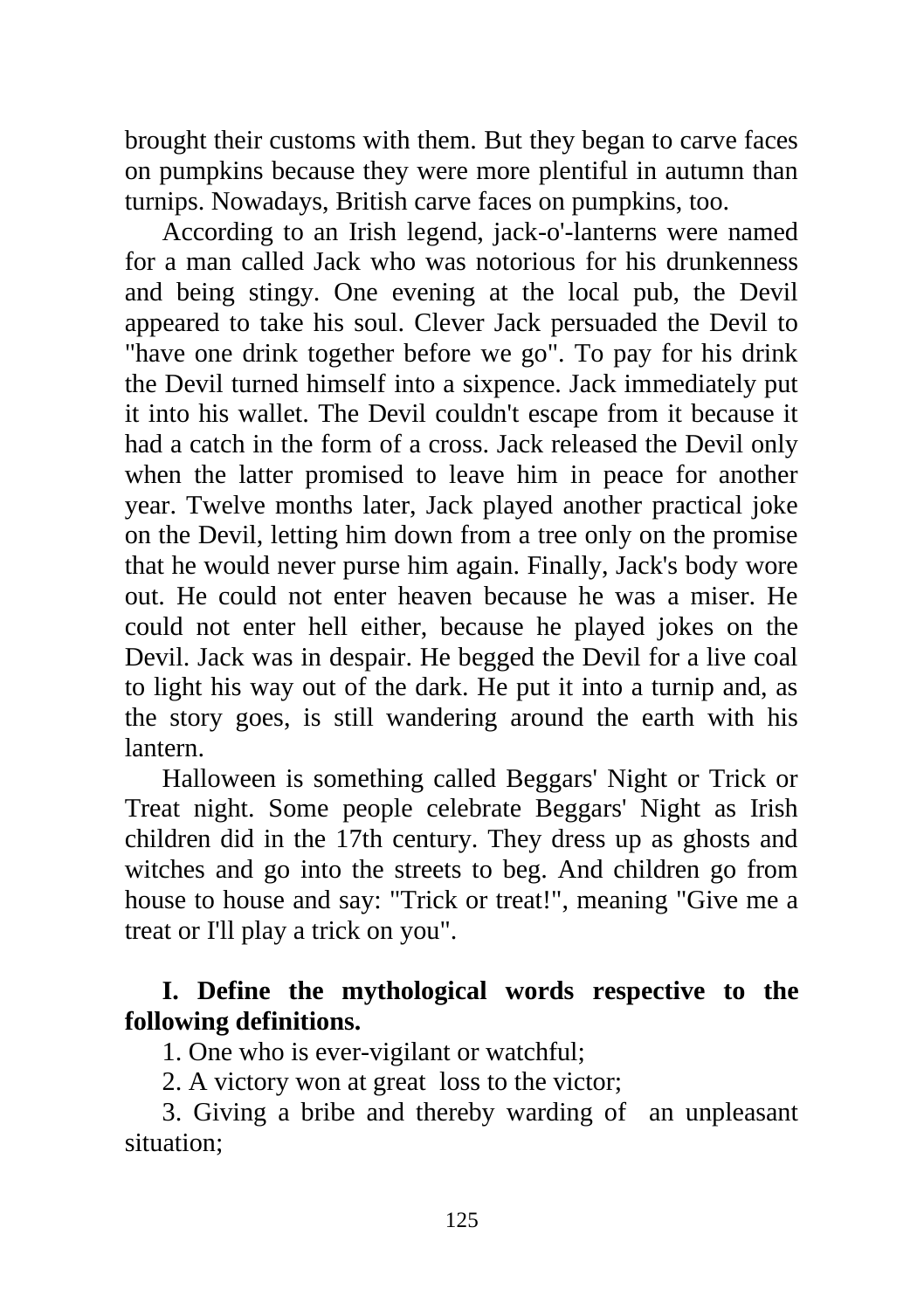4. State of confusion;

5. Something as unreal, imaginary, or fantastic;

6. A primitive building style, which uses immense, irregular, stone blocks.

7. Paralyzing by fear;

8. Courageus, creative, life-sustaining;

9. Anything that servers to focus attention or give guidance;

10. A substance which adorns or decorates the body.

# **II. Define the synonyms of the following mythologisms**:

Narcissistic; argus-eyed; bacchanalian; jovial; chaotic; chimeric; cosmetician; Syclopean; demonic/demoniac; furious; gorgonian; halcyon; panic; promethean; protean;

## **III. Match the following mythologisms to their definitions**

| 1. Achilles' heel              | To solve a difficult problem   |
|--------------------------------|--------------------------------|
| 2. Alpha and omega             | A source of various unforseen  |
|                                | troubles and evils             |
| 3.<br>Scylla<br>and<br>Between | having two contrasting aspects |
| Charybdis                      | or qualities                   |
| 4. Cut the Gordian knot        | the most vulnerable spot       |
| 5. Janus-faced                 | a victory where the loss is    |
|                                | bigger than the gain           |
| 6. Pandora's box               | the beginning and the end      |
| 7. Pyrrhic victory             | a plan aimed at destroying     |
|                                | something from vithin          |
| 8. Trojan horse                | to work very hard              |
| 9. To work like a Trojan       | between two fires              |

# **IV. Answer the following questions**

- 1. How did superstitions appear?
- 2. Why did people try to satisfy the gods with sacrifices?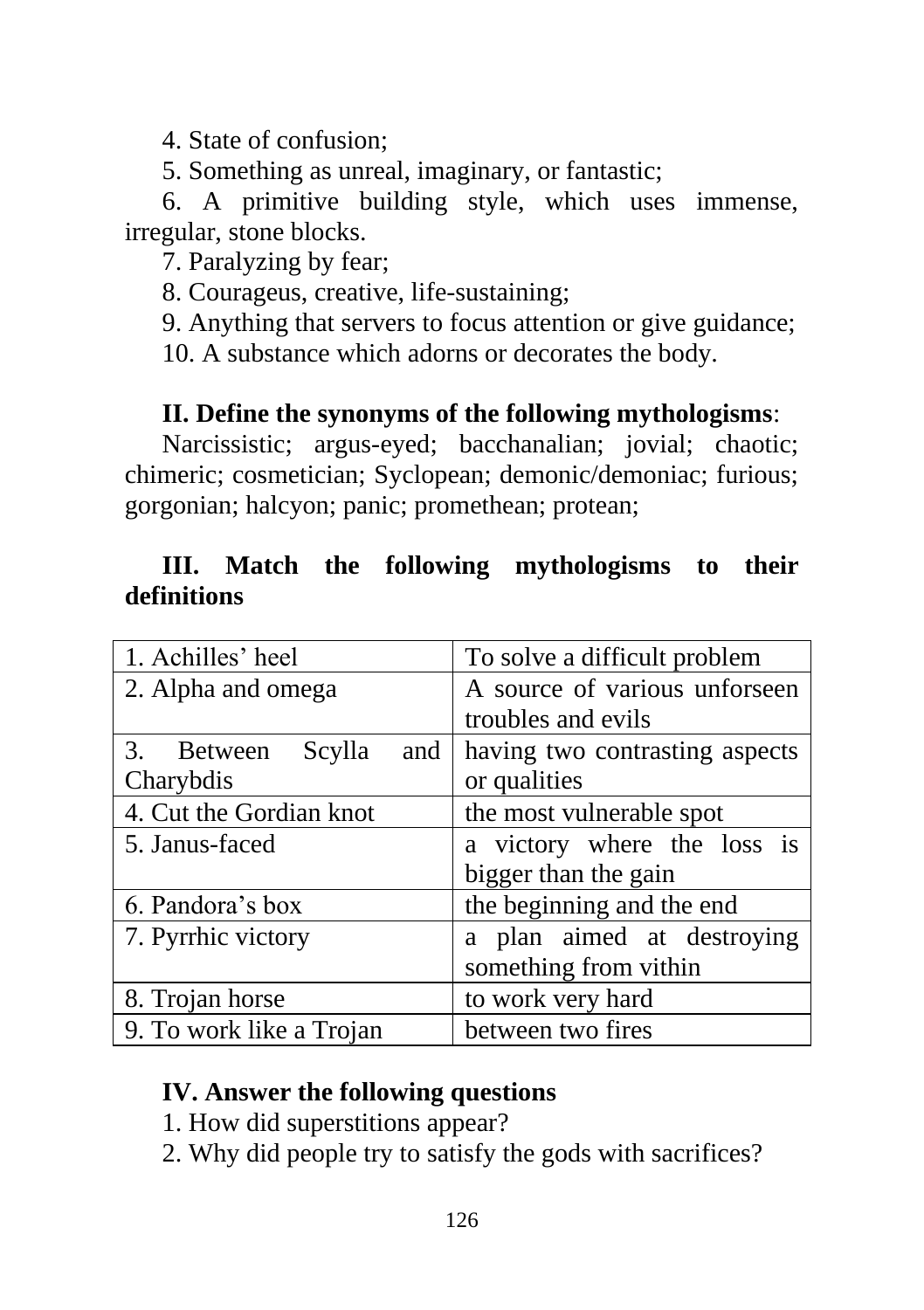3. Why do people in the West regard «13» as an unlucky number?

4. Who was Joan of Arc and why was she burnt?

5. Do you know any scientific reasons behind superstitions?

6. What kind of superstitions may have scientific and logical basis?

7. What is the role of education in wiping out superstitions to some extent?

8. Why does walking under the ladder mean mean that you are in league with the devil?

9. Why did people in some places dress up and try to resemble the souls of the dead?

10. What is the meaning of «Trick or treat!» said by children when Hallowen is celebrated?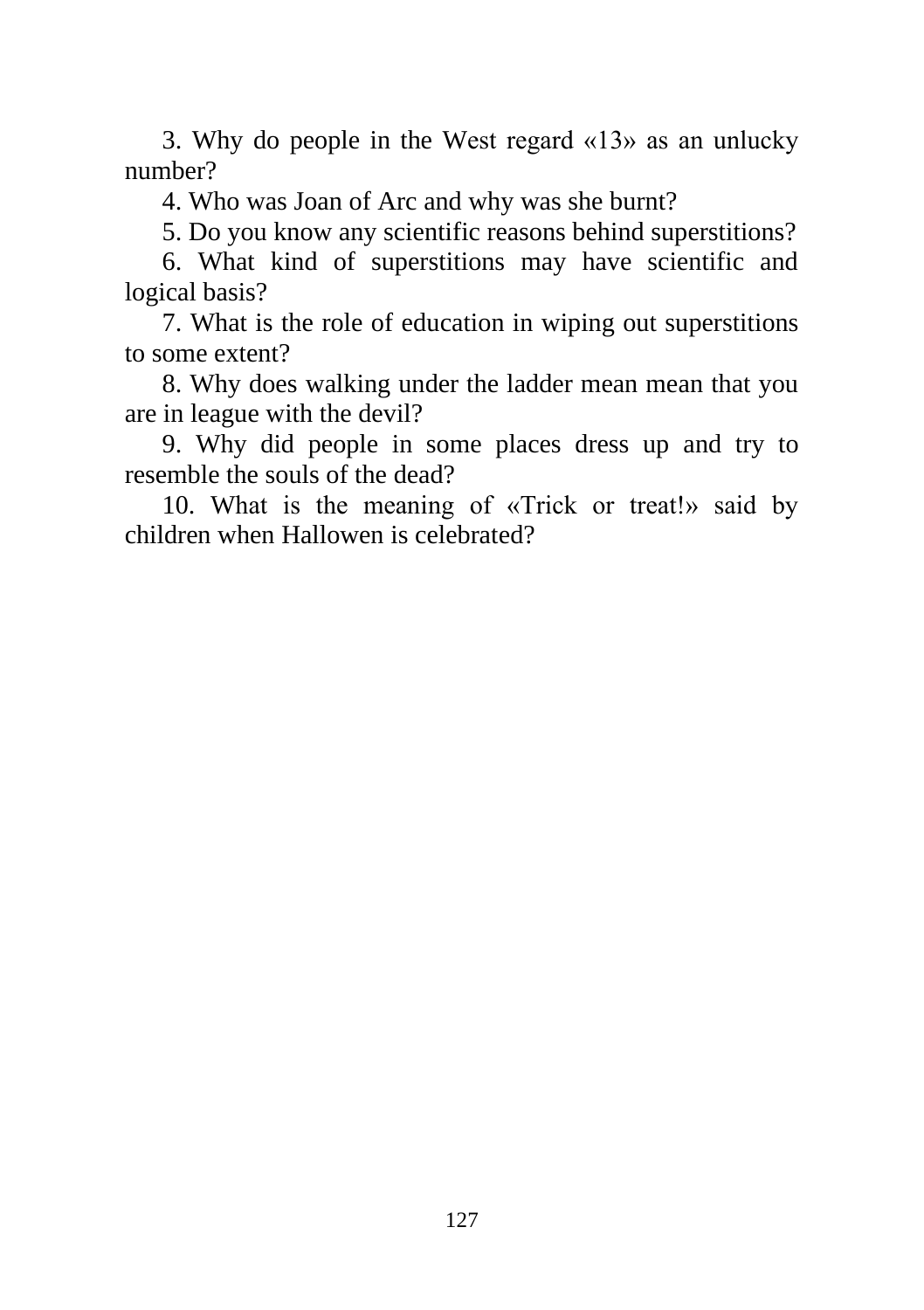# **7. Religion – a source of word formation**

Religion is a strong belief in a supernatural power or powers that control human destiny. Religion is a collection of belief systems, cultural systems, and world views that relate humanity to spirituality and, sometimes, to moral values. It was produced a long time ago. Religion is an important part of human culture and ideology. Language is connected with religions unavoidably. Many religions have narratives, symbols, traditions and sacred histories that are intended to give meaning to life or to explain the origin of life or the Universe. They tend to derive morality, ethics, religious laws or a preferred lifestyle from their ideas about the cosmos and human nature. Many religion words exist in current English. Idioms as a part of language have some ones of religious.

There are many borrowings connected with spreading of Christianity. These words express religious notions. They came to Britain in the  $6<sup>th</sup>$  and  $7<sup>th</sup>$  centuries. Rome Pope Gregory sent his missionaries to Britain to convert them into Christianity (English people were heathens at that time). Latin was the language of Christianity. So many religious terms entered the English vocabulary. They are: monk, priest, angel, candle, clerk, hymn, etc.

Christian religious speech, and other religious speech forms as well, does not differ from ordinary non-religious discourse as spoken by these same Christians or by adherents of the other religions. As we shall see, this is rather important, but it does not however dispense us from a further analysis at the level of 'deep grammar', which will reveal genuine differences between *the use* of religious language and non-religious language. The *words* used in a Christian religious context are the same that one uses in daily speech: 'father', 'grace', pardon', etc., etc. The specific *technical terms* of the language of faith that are used in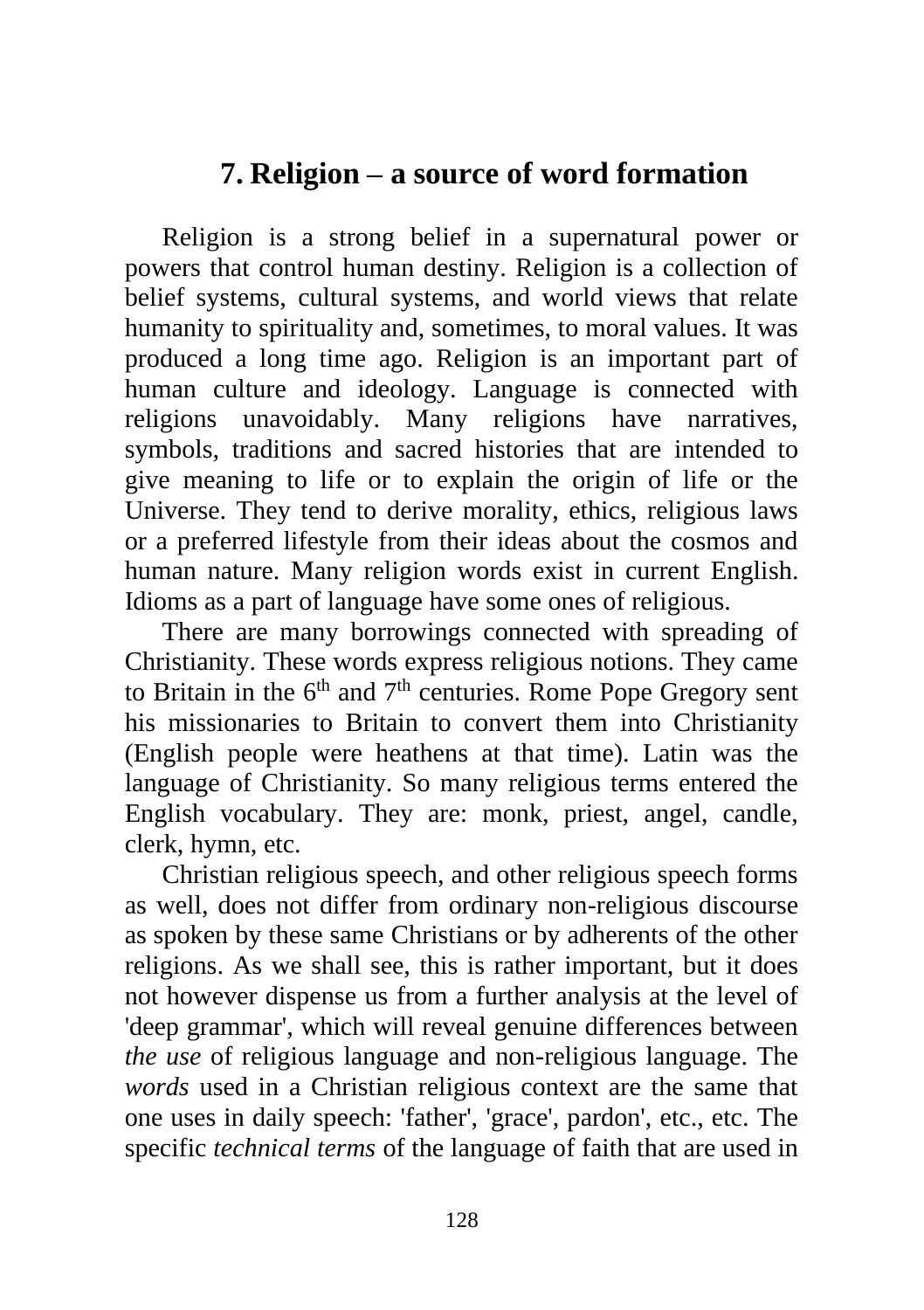Christian discourse are relatively rare and not indispensable, because they are explainable by means of common terms. Examples of such technical terms would be: 'prayer', 'salvation', 'redemption', etc. A goodly number of these terms specific to Christian discourse are of a practical and juridical nature, for example: 'church', 'parish', 'chalice', 'bishop', etc., and in a number of cases are taken from other languages, notably Latin and Greek.

There exist forms of discourse peculiar to guilds, social groups, age groups, etc. All of these differences are found within a religious, Christian, Catholic use of language as well. A Catholic youth group develops its own group language. Indeed every church movement has its jargon. The great and varied forms of Christian spirituality have all developed their own terminology. These speech forms too must be learned, and their diversity can create problems. The way of using language in the context of a particular religion (and also within a particular movement), with words of special significance *(grace, Eucharist, penance}* and with a predilection for certain expressions *(way, path, exodus)* serve *also* as a means of identifying the group and the individual within the group.

The Bible contains many different styles of writing such as poetry, narration, fiction, history, law, and prophecy and must be interpreted in context of those styles. The King James Version of the Bible has been enormously influential in the development of the English language. It ranks with the complete works of Shakespeare and the Oxford English Dictionary as one of the cornerstones of the recorded language. After Shakespeare, the King James, or Authorized Version of the Bible is the most common source of phrases in English. The Bible is the source of the Christian religion, in that the Bible contains the words of God and how the Christian is to apply the words of God to his life. Some *idioms came from religion* stories, figures and in the Bible. So there are many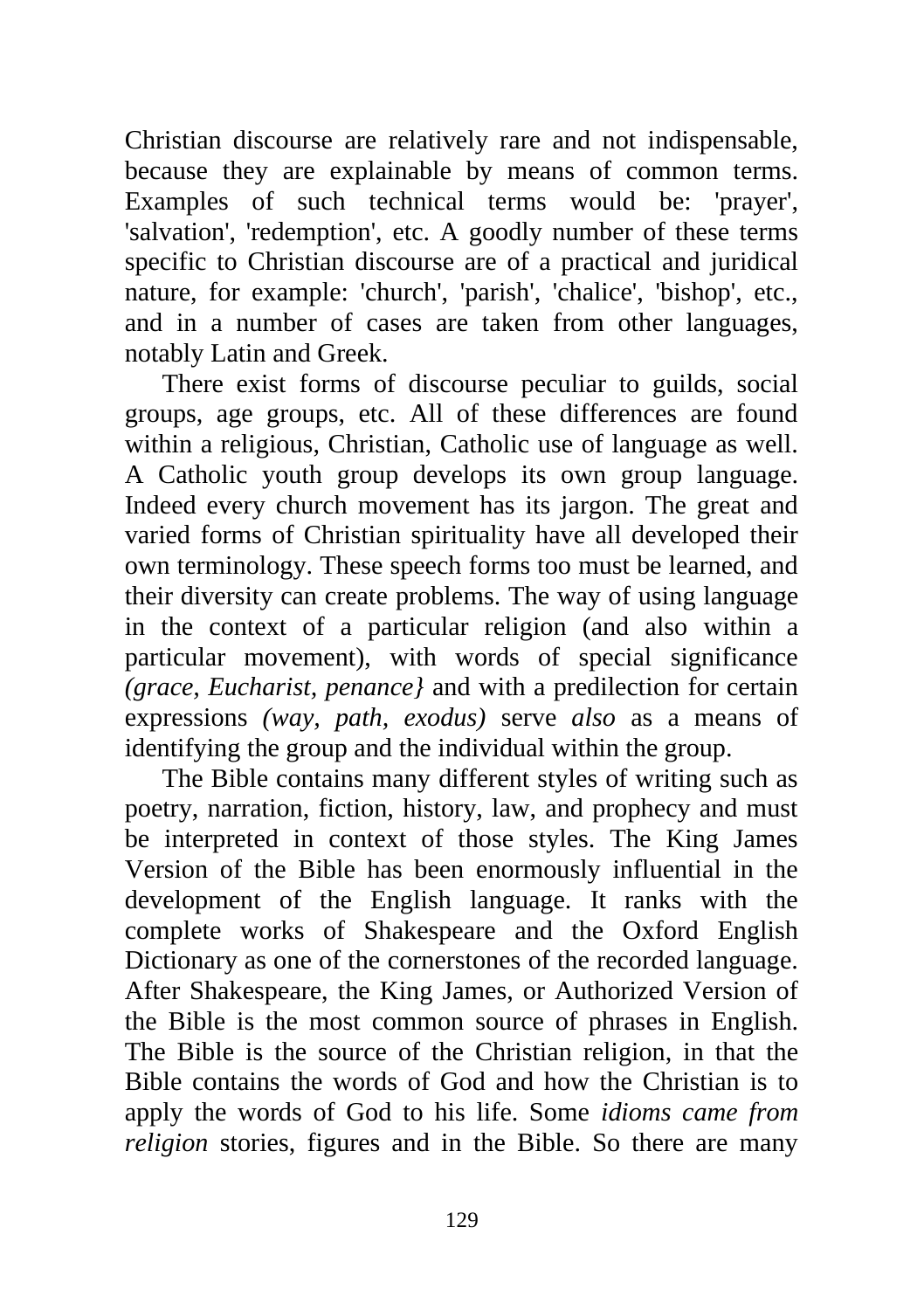examples:

*"Woe is me"* - meaning: I am distressed, sad, grieved. Origin: This occurs in the Bible, Job 10:15 in the form 'woe unto me'. Job 10:15: If I be wicked, woe unto me; and if I be righteous, yet will I not lift up my head. I am full of confusion; therefore see thou mine affliction; Job is one of the oldest books in the Old Testament, early versions of which date from about 1200BC, making the phrase

3,200 years old in its original language. The first occurrence of it in English would have been Wycliffe's Bible translation in 1382.

*"Old Adam", "Cain"* - We can learn from the Bible that Adam is our human's primogenitor. He had did something wrong. Cain, Adam's eldest son, has killed his younger brother. Then Old Adam became the pronoun of human being's original sin, and Cain the pronoun of faction or rebellion.

*"My Brother's Keeper"* - This expression symbolizes the unwillingness of people to accept responsibility for the welfare of others or for their behavior (in this case brother means everyone) - in the Bible when Cain murdered Abel, God asked Cain where his brother was and rather than confessing, tried to cover up his sin by answering in the form of the question~"Am I my brother's keeper?"

*"Can a leopard change its spots?"* - Meaning - Proverbial question, querying the ability of any person or creature to change its innate being. Origin - From the Bible, Jeremiah 13:23 (King James Version): Can the Ethiopian change his skin, or the leopard his spots? Then may ye also do good, that are accustomed to do evil.

*"Fight the good fight"* - Meaning: An evangelical call to believe in and spread the Christian faith. Origin of the words is from the Bible, Timothy 6.12 (King James Version): Fight the good fight of faith, lay hold on eternal life, whereunto thou art also called, and hast professed a good profession before many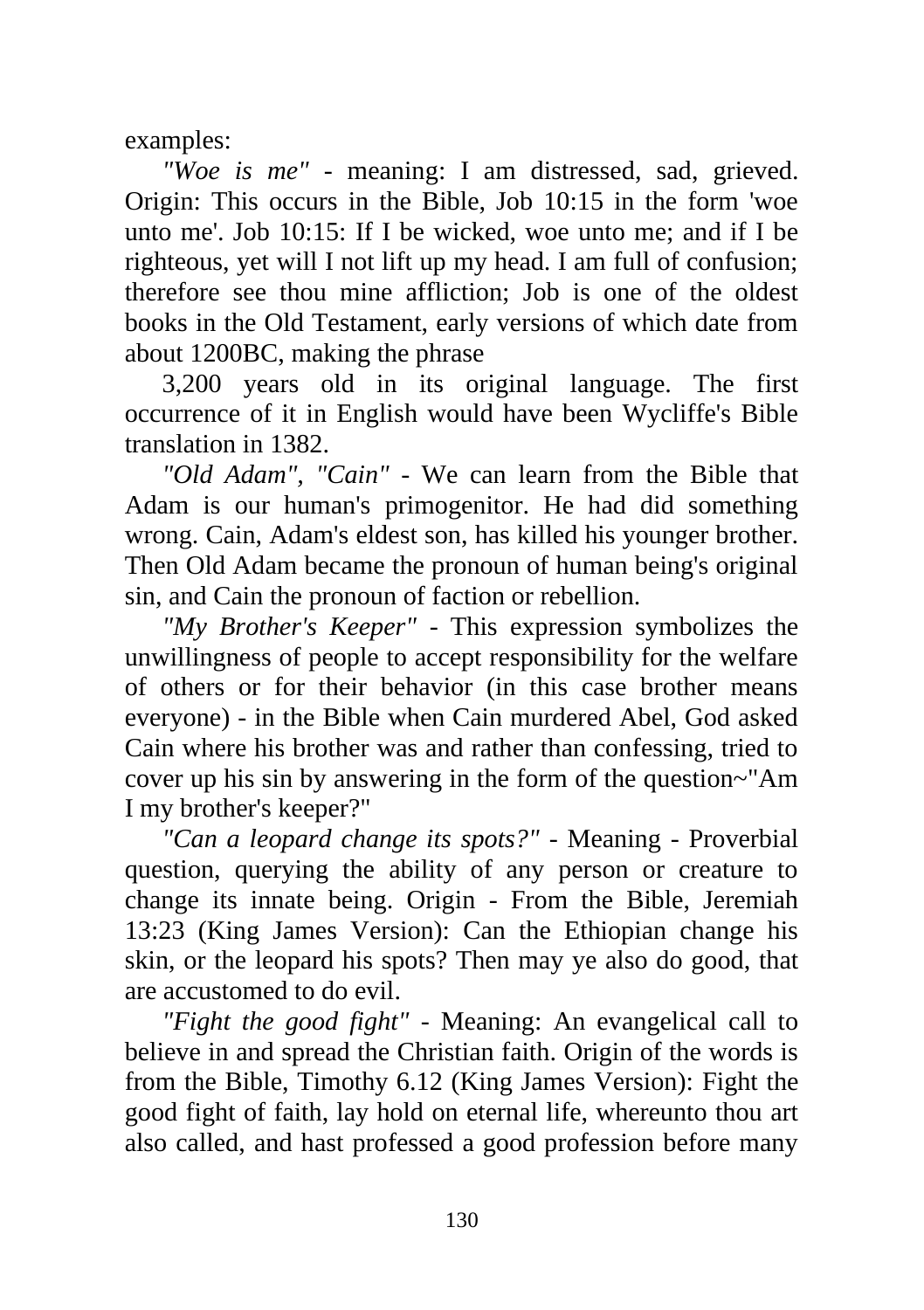witnesses. The phrase was commonly used in both the UK and the USA in the 19th century, when those using it would have been well versed in Biblical texts.

*"As white as snow"* - Meaning: Pure white. What better to symbolise whiteness than snow? Not only the intensity of colour on a bright winter's day, but also the purity of untrodden snow is summoned up by the simile. Chaucer, Shakespeare and the Bible all contain versions of idiom of "white as snow".

*"All things must pass"* - Meaning of the idiom is nothing lasts forever. Origin is from the Bible. "And ye shall hear of wars and rumours of wars: see that ye be not troubled: for all these things must come to pass, but the end is not yet. For nation shall rise against nation, and kingdom against kingdom: and there shall be famines, and pestilences, and earthquakes, in divers places. All these are the beginning of sorrows."

*"Three score and ten"* - Meaning: The span of a life. In the days that this was coined that was considered to be seventy years. Origin: Threescore used to be used for sixty, in the way that we still use a dozen for twelve, and (occasionally) score for twenty. It has long since died out in that usage but is still remembered in this phrase. Threescore goes back to at least 1388, as in this from John Wyclif s Bible, *Leviticus 12,* at that date: "Thre scoor and sixe daies." There are numerous uses of 'threescore<sup>1</sup> in the Bible. Most of them refer to its simple meaning as the number sixty, for example:"...threescore and ten bullocks, an hundred rams, and two hundred lambs: all these were for a burnt offering to the Lord."

*"The wages of sin is death"* - Meaning: Sinners will be cast into everlasting torment. Origin: From the Bible, *Romans 6:23*  (King James Version):For the wages of sin is death; but the gift of God is eternal life through Jesus Christ our Lord.

*"The bread of life"* - The meaning is Jesus Christ. There is a simple literal interpretation of this phrase, which is - the food that we require for physical sustenance. It is rarely used in that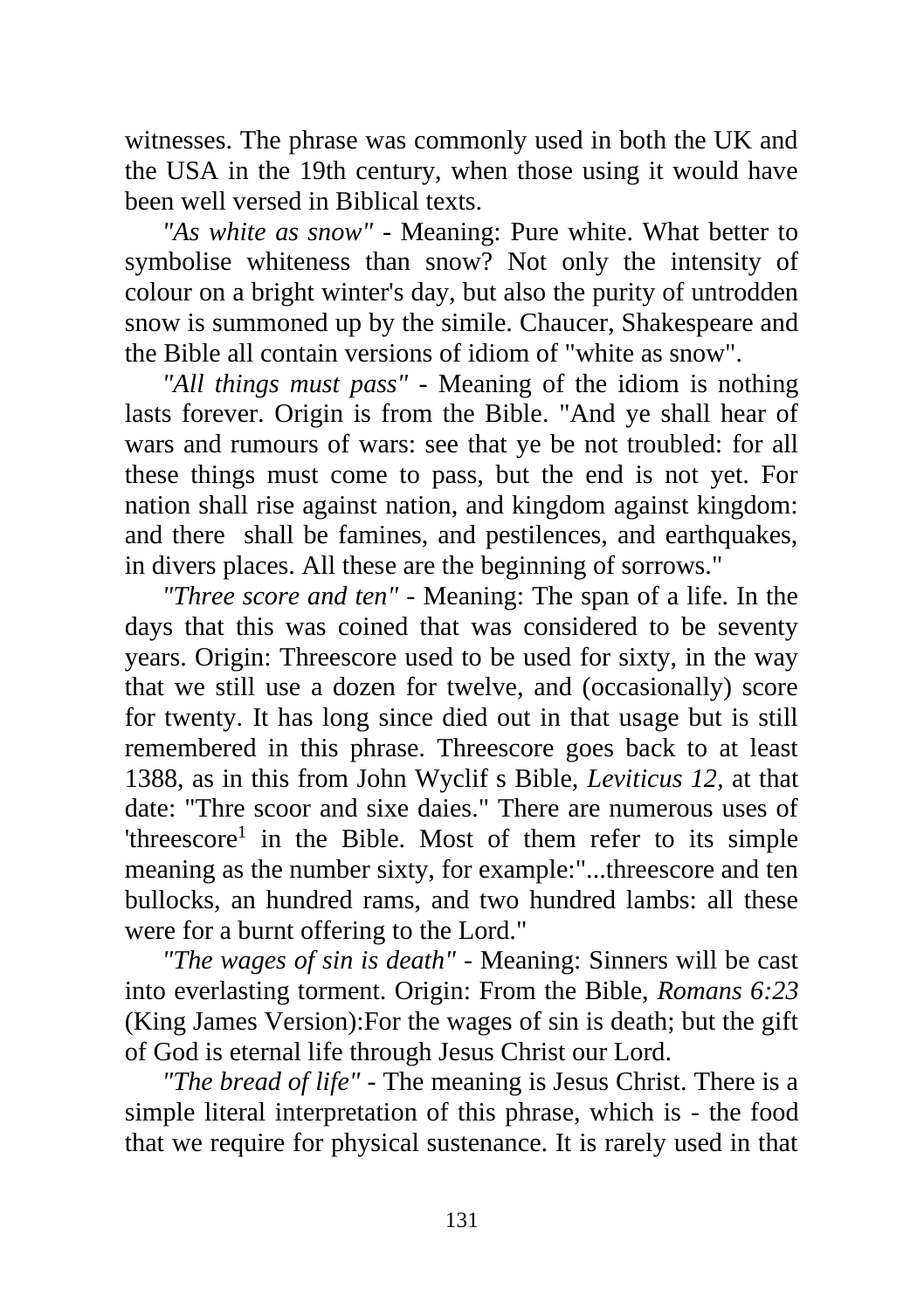way though and is most often use figuratively to mean the spiritual food needed for a full life. It is specifically used in that way by the Christian church to refer to Jesus Christ. Origin is from the Bible, *John 6:35* (King James Version): "And Jesus said unto them, I am the bread of life. He that cometh to me shall never hunger; and he that believeth on me shall never thirst." Apart from the Bible, the earliest reference to the phrase in literature is by Philip Stubbes in his *The anatomie of abuses,*  1583: "To breeke the bread of life to their charges."

*"Physician, heal thyself* - Meaning: Attend to one's own faults, in preference to pointing out the faults of others. The phrase alludes to the readiness and ability of physicians to heal sickness in others while sometimes not being able or willing to heal themselves. This suggests something of 'the cobbler always wears the worst shoes', i.e. cobblers are too poor and busy to attend to their own footwear. It also

suggests that physicians, while often being able to help the sick, cannot always do so and, when sick themselves, are no better placed than anyone else. Origin is From the Bible, *Luke 4:23* (King James Version): And he said unto them, Ye will surely say unto me this proverb, Physician, heal thyself: whatsoever we have heard done in Capernaum, do also here in thy country. The text is usually interpreted to mean that Jesus expected to hear the proverb said to him in Nazareth, and that the people there would expect him to work miracles in his hometown as he had in other places.

*"The salt of the earth"* - Meaning: Those of great worth and reliability. Origin: The phrase 'the salt of the earth' derives from the Bible, *Matthew 5:13* (King James Version): "Ye are the salt of the earth: but if the salt have lost his savour, wherewith shall it be salted? it is thenceforth good for nothing, but to be cast out, and to be trodden under foot of men." The positivity towards salt in this phrase conflicts with many other uses of the word salt, which has also been used express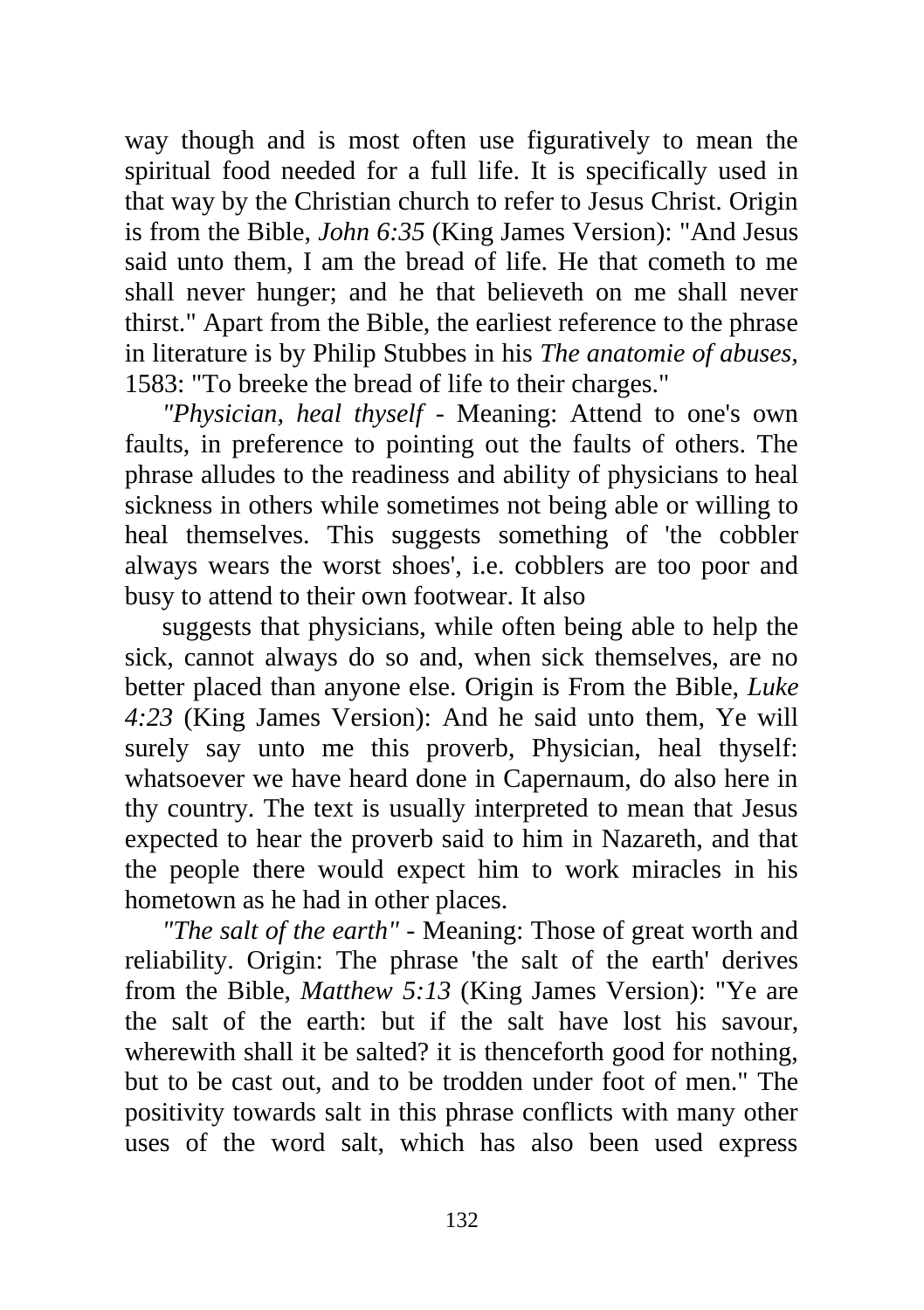negative concepts; for example, in the Middle Ages, salt was spread on land to poison it, as a punishment to landowners who had transgressed against society in some way. It seems that the 'excellent' meaning in 'the salt of the earth<sup>1</sup> was coined in reference to the value of salt. This is reflected in other old phrases too, for example, the aristocratic and powerful of the earth were *'above the salt'* and valued workers were *'worth their salt'.* The salt of the earth' was first published in English in Chaucer's *Summoner's Tale,* circa 1386, although Chaucer undoubtedly took his lead from Latin versions of the Bible: "Ye been the salt of the erthe and the savour."

*"A man after my own heart"* - *Meaning* -A kindred spirit someone I can agree with. *Origin* -The term originates from the Bible (King James Version).

Thus, we can also say more information about linguistic usage with other *religious expressions.* Most of these expressions have their roots in a religious text but have now entered in English language and are ofter used in everyday conversation. Examples:

*not know (someone) from Adam* - to not know someone at all I did not know the man from Adam but he seemed to know me.

*move heaven and earth to (do something)* **-** to make a major effort to do something. I will move heaven and earth to try and get my friend a new job.

*bell, book, and candle* - symbols of witchcraft "I cannot do miracles. Do you expect me to bring bell, book, and candle?"

*pie in the sky* - an idea or plan that is totally impractical, a reward, a special heavenly reward. The man always has ideas that are pie in the sky and most of them are not very good.

*play the devil's advocate* - to argue against or object to a proposition which one may actually agree with - this is done purely to test the validity of the proposition (the devil's advocate was given the role of opposing the making of a saint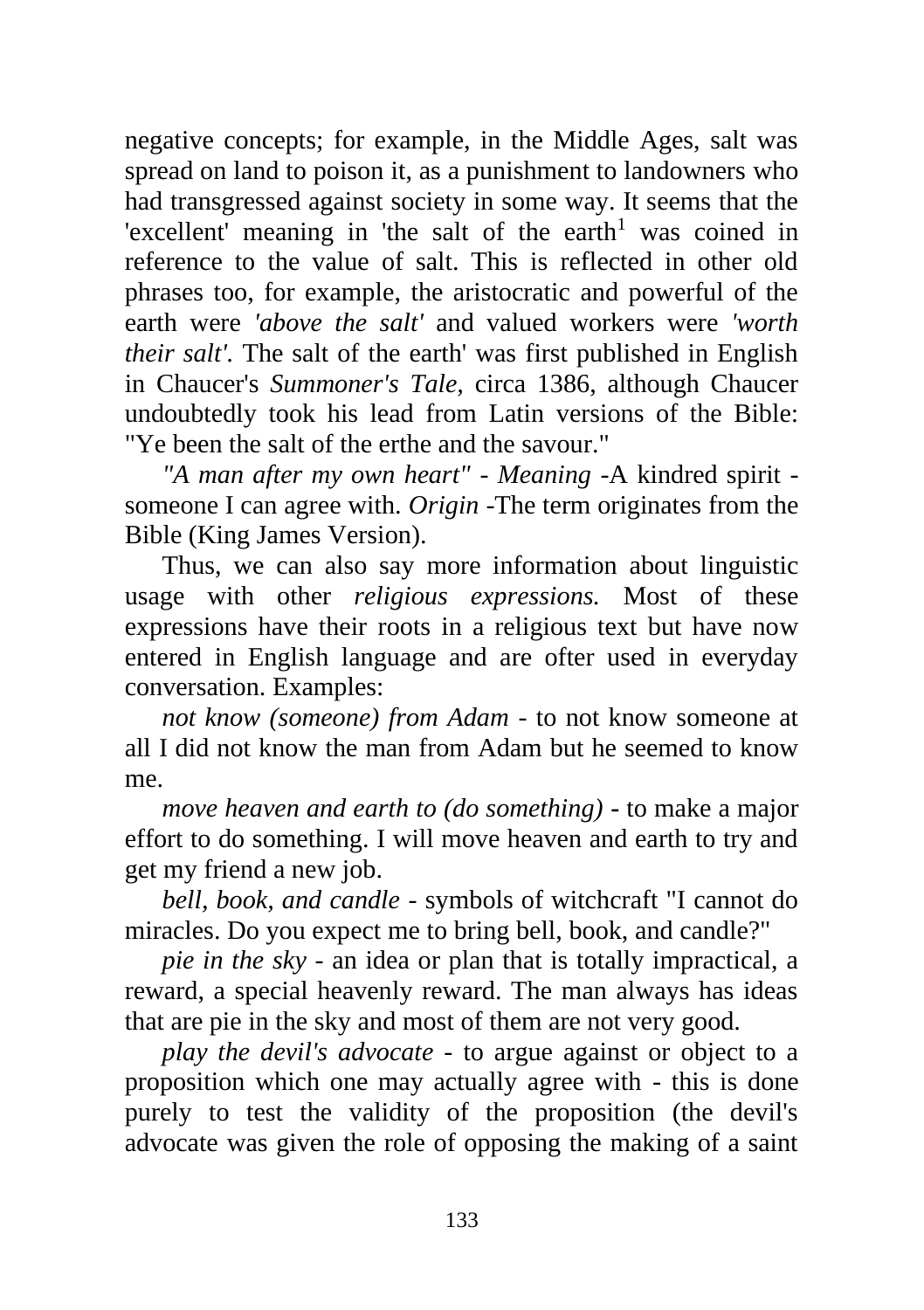in the medieval Church in order to prove that the grounds for canonization were sound). I was playing the devil's advocate when I began to ask the man questions.

*rob Peter to pay Paul* - to take from someone or something in order to give to someone or something else, to pay one debt by getting another debt. The man was robbing Peter to pay Paul when he borrowed money to pay for his credit card debt.

*thankful for small blessings* - to be grateful for any small benefits or advantages that one has - especially in a generally difficult situation. You must be thankful for small blessings and try and enjoy every day.

*there will be the devil to pay* - there will be much trouble. There will be the devil to pay if I do not finish my homework tonight.

*to hell and gone* - a great distance. My friend was to hell and gone before he remembered his suitcase.

*until hell freezes over* - never. My uncle will not leave his apartment until hell freezes over.

*with all one's heart and soul* - very sincerely. The little boy wants a new bicycle with all his heart and soul.

*almighty dollar* - money which can be worshipped as a god, money is thought to be more important and powerful than anything else. My neighbor does not think of anything except the almighty dollar.

*as patient as Job* - very patient (Job was a person in the Bible). The man was as patient as Job as he waited at the government office.

*as poor as a church mouse* - very poor. The woman was as poor as a church mouse and had no money.

The *words* used in a Christian religious context are the same that one uses in daily speech: 'father', 'grace', pardon', etc., etc.

The specific *technical terms* of the language of faith that are used in Christian discourse are relatively rare and not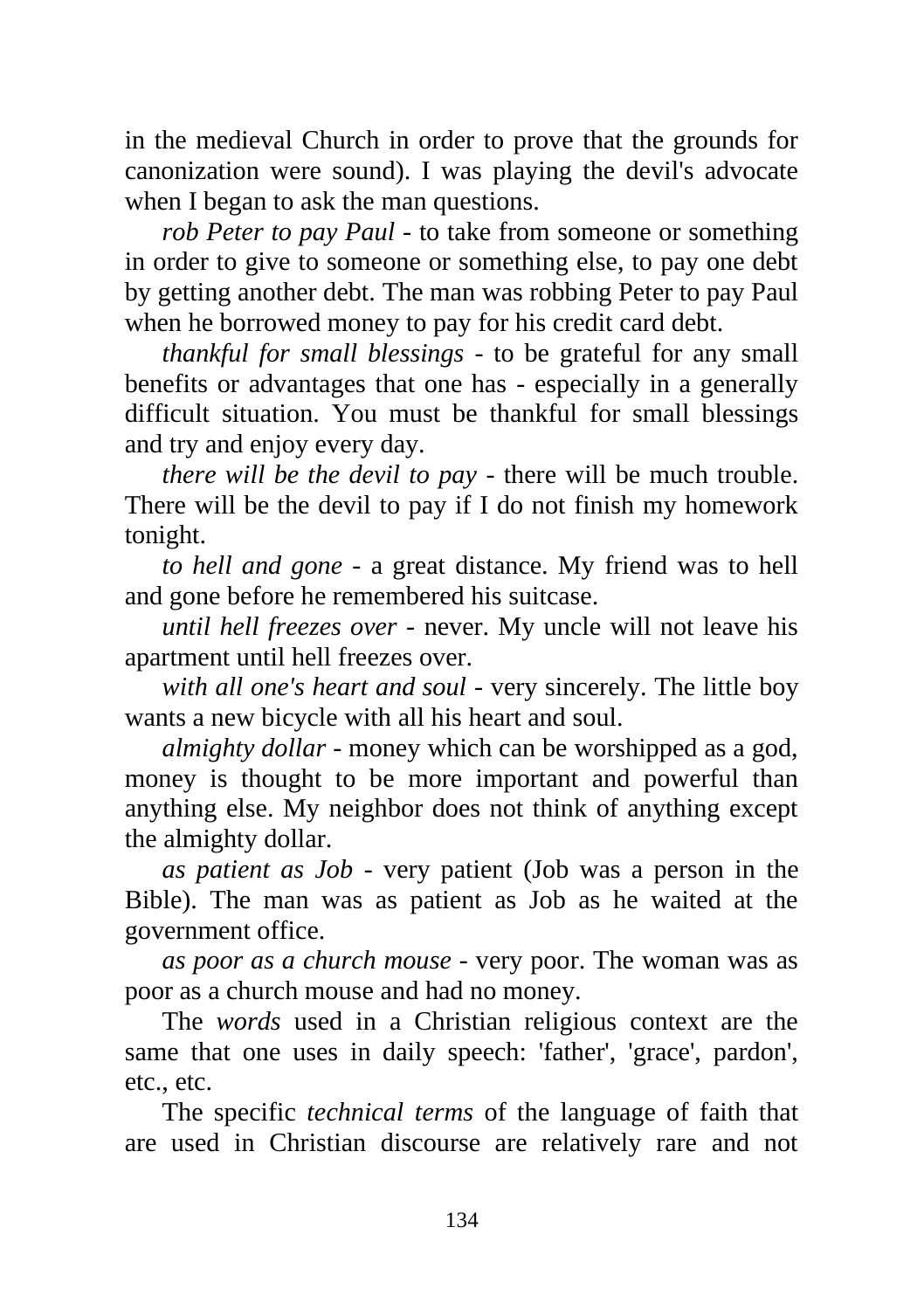indispensable, because they are explainable by means of common terms. Examples of such technical terms would be: 'prayer', 'salvation', 'redemption', etc. A goodly number of these terms specific to Christian discourse are of a practical and juridical nature, for example: 'church', 'parish', 'chalice', 'bishop', etc., and in a number of cases are taken from other languages, notably Latin and Greek.

Indeed every church movement has its jargon. The great and varied forms of Christian spirituality have all developed their own terminology. These speech forms too must be learned, and their diversity can create problems.

This is seen in the *difficulty* in understanding the special linguistic usage within the various religions, even within Christianity and among the diverse Christian denominations, as for example, between Catholics and Evangelicals. Even a person who genuinely possesses full linguistic competence in his or her given language can *not understand* this faith-specific way of speaking, especially today. If he lives in a culture which has not been determined by Christianity, then he will surely either misunderstand or simply ignore the Christian way of speaking about God. Therefore one has to *learn* religious linguistic usage. And we can say more information about linguistic usage with religious idioms and expressions. So version of the King James Bible is the most common source of religious phrases in English.

*The land of Nod* "Sleep". *Origin -* We now usually think of The Land of Nod' as a mythical place, where we go to when we sleep. Nod was indeed a mythical location, but it was originally a place of anguished exile rather than of peaceful sleep. The very first few pages of the Bible refer to Nod, and locate it 'East of Eden' and it is where Cain dwelt after being cast out by God after Cain's murder of his brother Abel. 'East of Eden', being clearly not in Eden (Paradise) has also been taken up into the English language as a place/state of considerable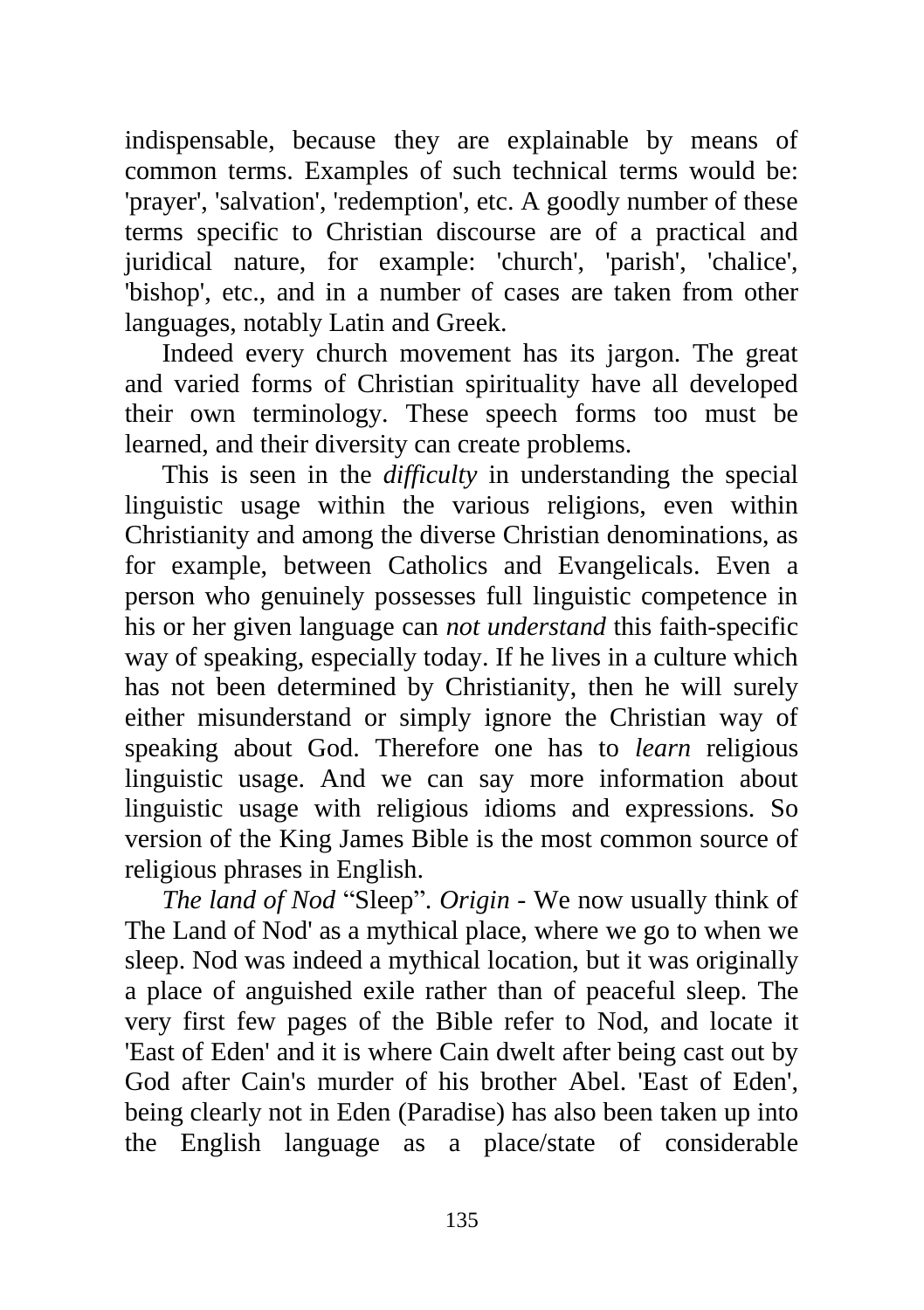discomforture. Forms of both phrases were published in early versions of the bible, but it is the forms in the King James Version that are now best remembered, Genesis 4:16:

#### *Forbidden fruit*

*Meaning* - A prohibited article. *Origin* **-** forbidden fruit. Forbidden fruit originates from the Garden of Eden bible story. The biblical 'forbidden fruit' was of course the apple. In the story the type of fruit isn't actually mentioned - God forbade Adam and Eve to touch the fruit of the tree of knowledge. It is widely interpreted as being an apple though and the 'Adam's apple' is named after the fruit which is supposed to have stuck in Adam's throat. Genesis 2:9 (King James Version) And out of the ground made the LORD God to grow every tree that is pleasant to the sight, and good for food; the tree of life also in the midst of the garden, and the tree of knowledge of good and evil. 2:16 And the LORD God commanded the man, saying, Of every tree of the garden thou mayest freely eat: 2:17 But of the tree of the knowledge of good and evil, thou shalt not eat of it: for in the day that thou eatest thereof thou shalt surely die. 3:3 But of the fruit of the tree which is in the midst of the garden, God hath said, Ye shall not eat of it, neither shall ye touch it, lest ye die.

#### *Pearls before swine*

Meaning-Items of quality offered to those who aren't cultured enough to appreciate them. - to waste something good on someone who does not care about it (as you would if you put some pearls or something valuable before a pig) Origin-This expression is usually expressed in the negative proverbial form - 'don't cast your pearls before swine', and is found in the Bible, It had existed in the language for some time before that, in various forms. The biblical text is generally interpreted to be a warning by Jesus to his followers that they should not offer biblical doctrine to those who were unable to value and appreciate it.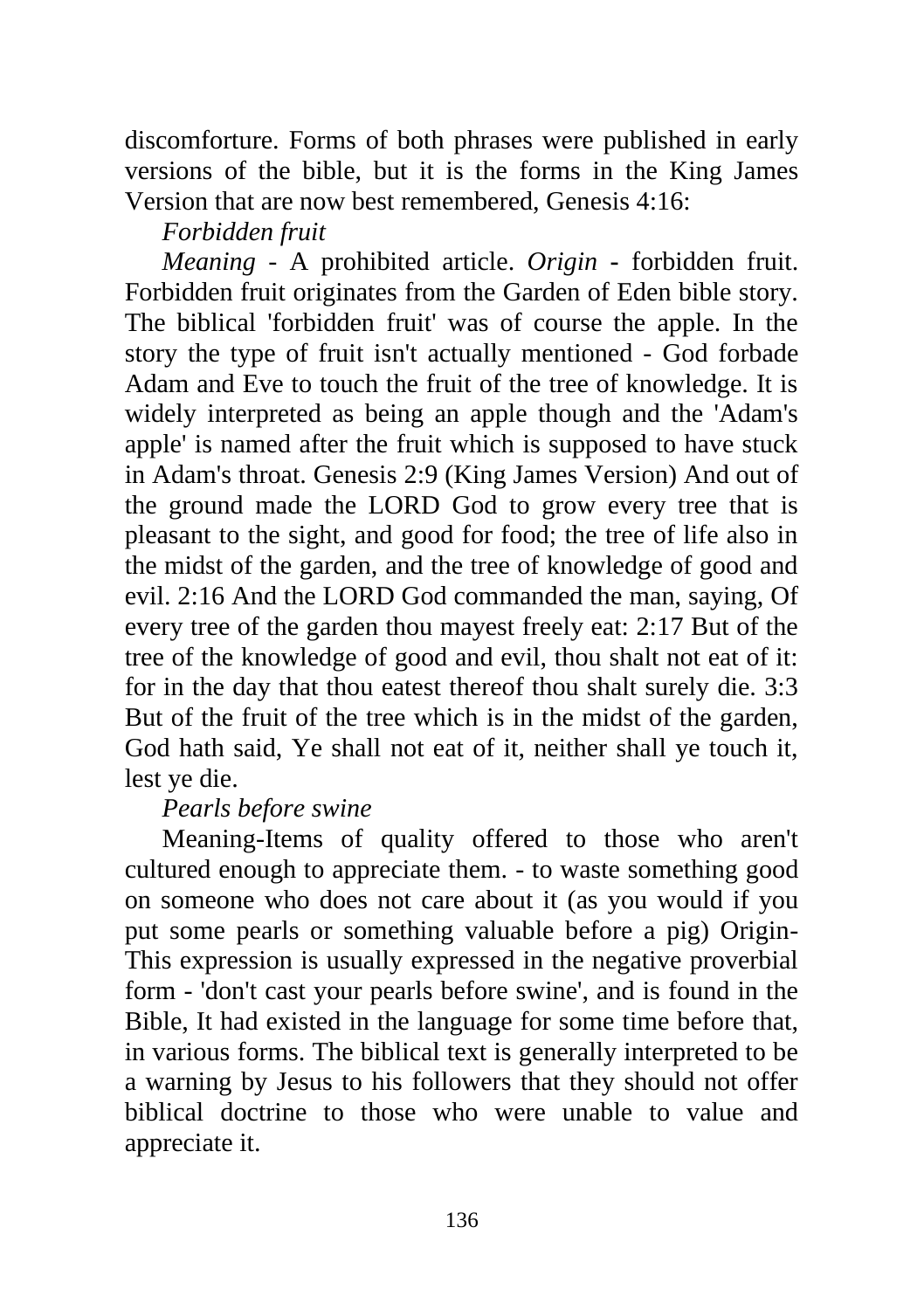Most of other expressions have their roots in a religious text but have now entered the English language and are often used in everyday conversation. *act high-and-mighty* - to act proud and powerful (this idiom is almost almost always used in a negative way) Our boss always acts high-and-mighty when he is at a meeting.

*almighty dollar* - money which can be worshipped as a god, money is thought to be more important and powerful than anything else. My neighbor does not think of anything except the almighty dollar.

*an act of* God - something (an accident) for which no human is responsible, an act of nature such as storm/earthquake/hurricane . The accident was an act of God when the rocks came onto the highway.

*as hot as hell* - very hot. It was as hot as hell in the movie theater.

*as patient as Job* - very patient (Job was a person in the Bible) Our neighbor

was as patient as Job.

*bear one's cross* - to endure one's difficulties, to bear one's burden. My job is

terrible but I must bear my cross and continue to do it.

*bell, book, and candle* - symbols of witchcraft (ovsunculuq) "I cannot do

miracles. Do you expect me to bring bell, book, and candle?"

*better to be a live dog than a dead lion* - it is better to be a live coward than a dead hero (this is from Ecclesiastes in the Bible) It is better to be a live dog than

a dead lion so I walked away and did not try and fight with the man.

*by guess and by golly* - by luck, with the help of God (Golly has the meaning of God) By guess and by golly I was able to arrive at the airport on time.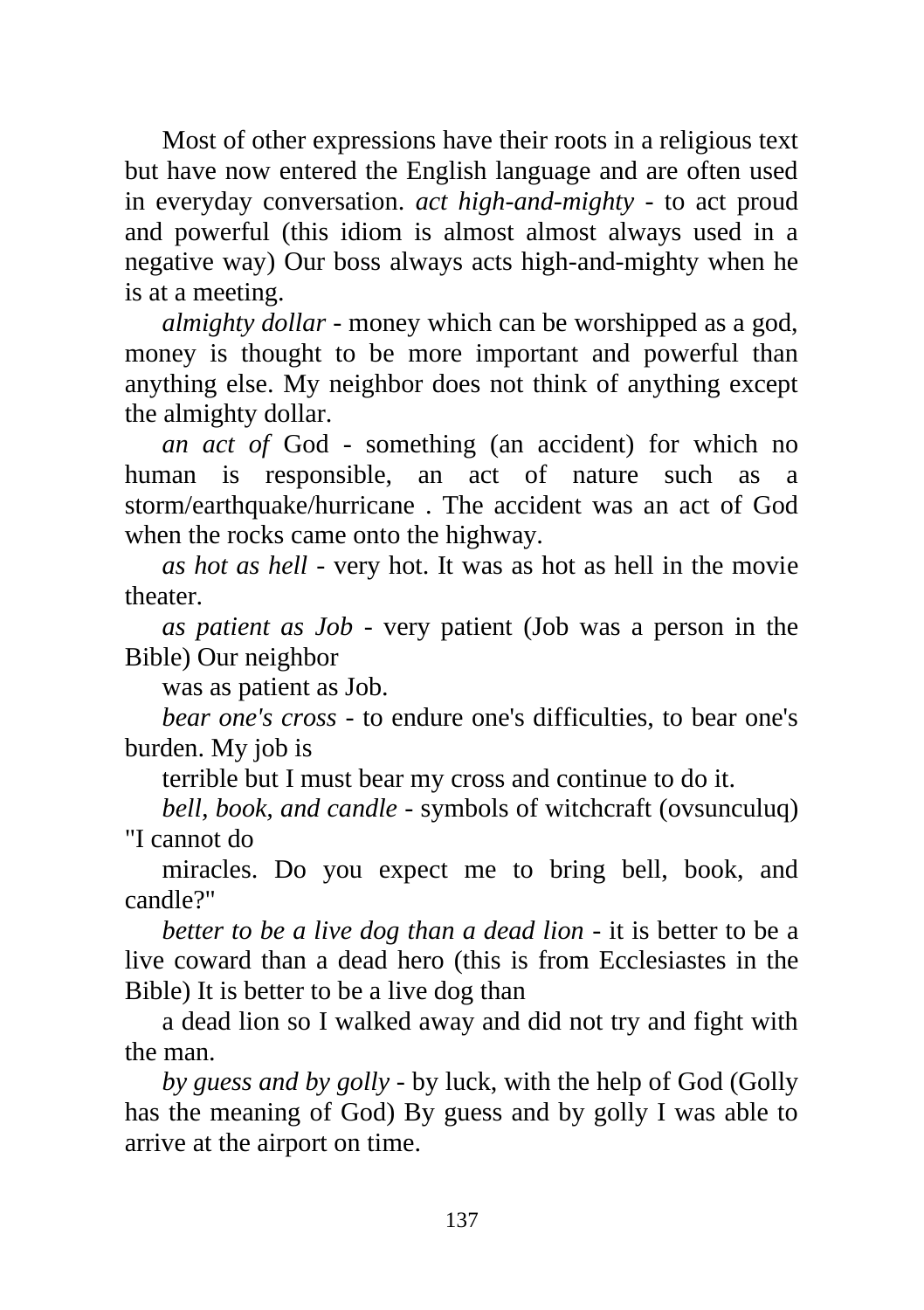*catch the devil* - to receive a severe scolding. The little boy will catch the devil if he arrives home late.

#### **Religious meaning of colours**

The colors that we see here on the earth realm are only a portion of what is in heaven. From Genesis to Revelations the Word of God is full of symbolic (biblical) color meaning. So the colors have religious meanings, too. For example: *Red:* symbolizes blood atonement; sacrifice of Christ's blood; covenant of grace; cleansing justification; sin, atonement; war; the wrath of God; judgment; death; love; life; the earth; redemption; sacrifice; consuming fire; the person of Jesus; the cross; refers to flesh. Isaiah: 1:18, Hebrew 9:14. *Gold or Yellow:* Symbolizes the Glory of God ; divine nature; holiness; eternal deity; the Godhead; Purification; majesty; righteousness; divine light; kingliness; trial by fire; mercy; power; His Deity; Glory. *Bronze:* Judgment upon sin; fires of testing. *Brown:* Man as we are on earth. *Green:* Praise, eternal life, vigor, prosperity, mercy, restoration, health, healing, new beginning, freshness, God's holy seed, harvest, sowing and reaping, immortality, fresh oil, new life, joy in hope.

*Blue:* Symbolizes the heavenly realm; prayer; priesthood; authority; revealed God; grace; divinity; Holy Spirit; overcomer; revelation knowledge; the Truth; the Word of God; the Word; Messiah.

*Purple:* Symbolizes Jesus' royalty; believer's royalty; majesty; wealth; power; penitence; the name of God; kingdom authority; dominion., son-ship; the promises of God; inheritance; mediator; inheritance; priesthood. *White:* Symbolizes Creator; righteousness acquired through blood of Christ; Bride's garment; salvation; surrender; holiness, saints; angels, peace; triumph; victory; glory; joy; light.

2. *Black:* Righteous Judgment; Death; Death of old self;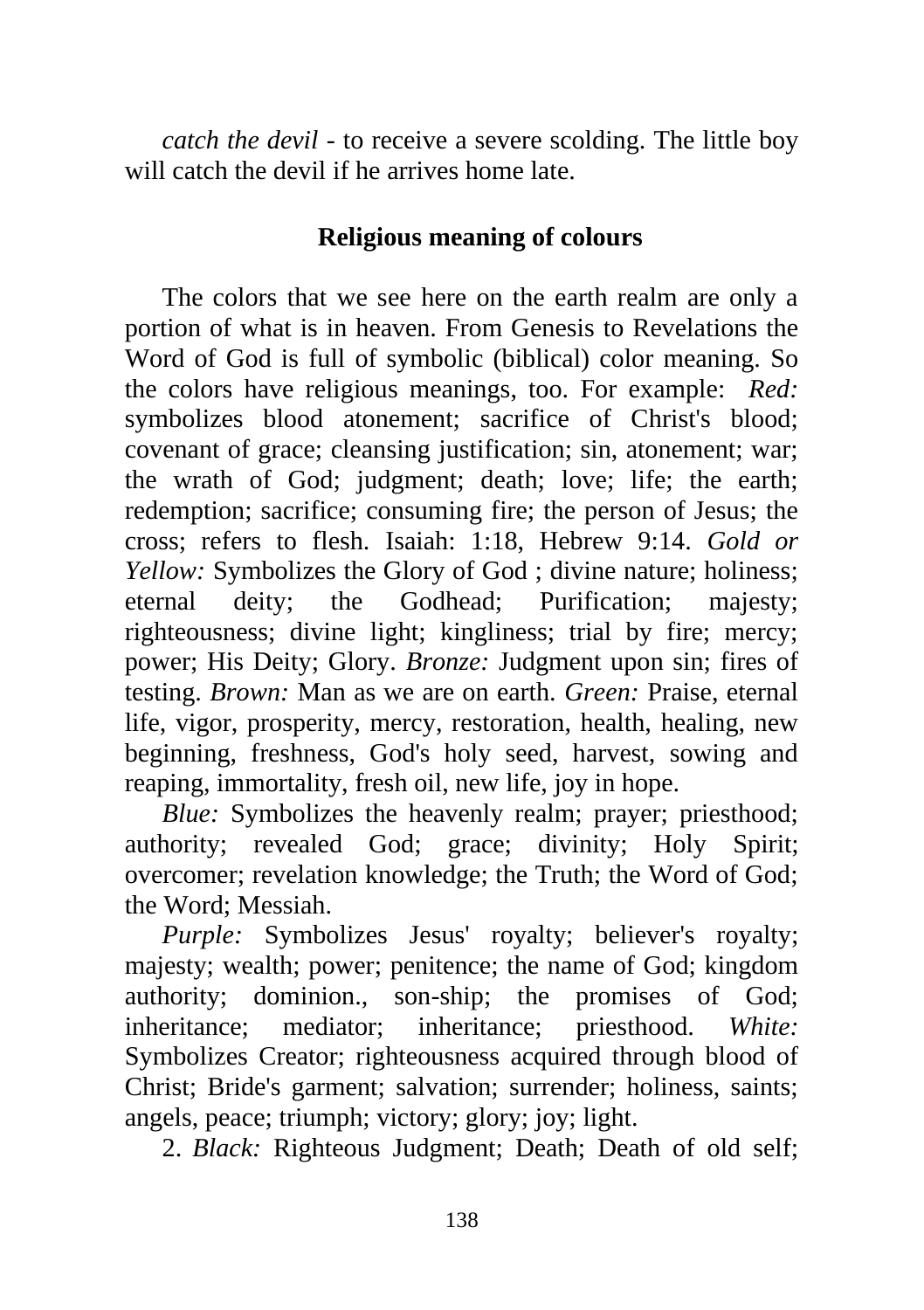Famine; Mourning; Evil; Humiliation; Affliction; Calamity Primordial color of creation; Sign of humiliation.

# **I. Match the following English idioms to their respective dictionary definitions**

| 1. Religion                  | A am distressed, sad, grieved         |
|------------------------------|---------------------------------------|
| 2. Woe is me                 | Sinners will be cast into             |
|                              | everlasting torment                   |
| 3. My Brother's keeper       | <b>Jesus Christ</b>                   |
| 4. Three score and ten       | A prohibited article                  |
| 5. The wages of sin is death | strong belief in<br>$\mathbf{A}$<br>a |
|                              | supernatural power                    |
| 6. The bread of life         | Unwillingness of people<br>to         |
|                              | accept responsibility for the         |
|                              | welfare of others                     |
| 7. Forbidden fruit           | The span of a life                    |
| 8. A man after my own heart  | An idea or plan that is totally       |
|                              | impractical                           |
| 9. More heaven and earth to  | To take from some one or              |
| do something                 | something in order to give            |
|                              | someone or something else.            |
| 10. Pie in the sky           | A kindred spirit                      |
| 11. Rob Peter to pay Paul    | To make a major effort to do          |
|                              | something                             |

**II. Use the following religious idioms to make up a story:**

- «can a leopard change its spots?»;
- «All things must pass»;
- «Physician, heal thyself»;
- «The salt of the earth»;
- «Play the devils's advocate»;
- «Thankful for small blessings;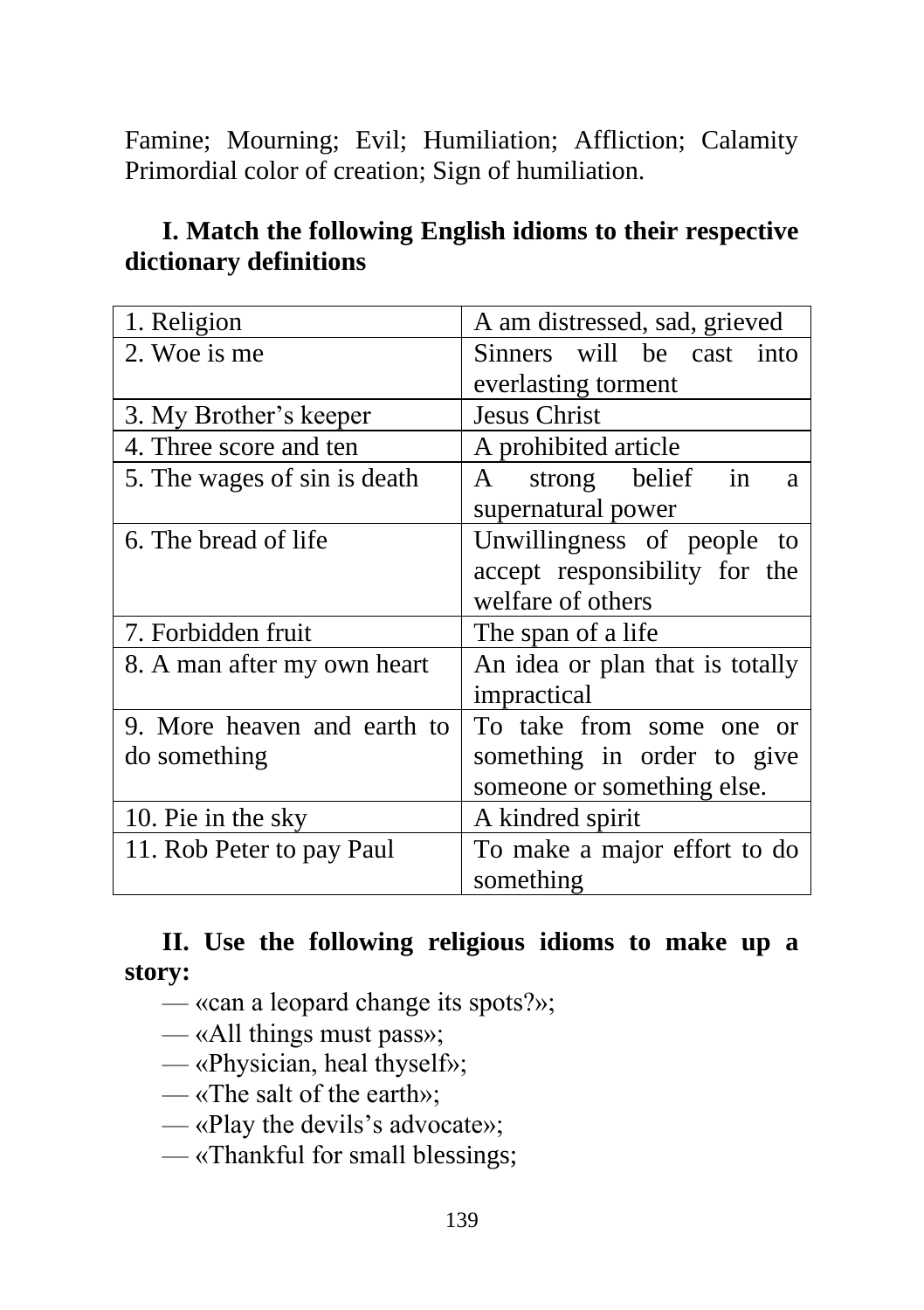— With All one's heart and soul»

#### **III. Define the religious idioms to match to the following definitions:**

— Symbols of witchcraft;

— There will be much trouble;

— A great distance;

— Money is thought to be more important and powerful than anything else;

— Very poor;

— Items of quality offered to those who aren't cultured enough to appreciate them;

— A reward, a special heavenly reward;

— Never.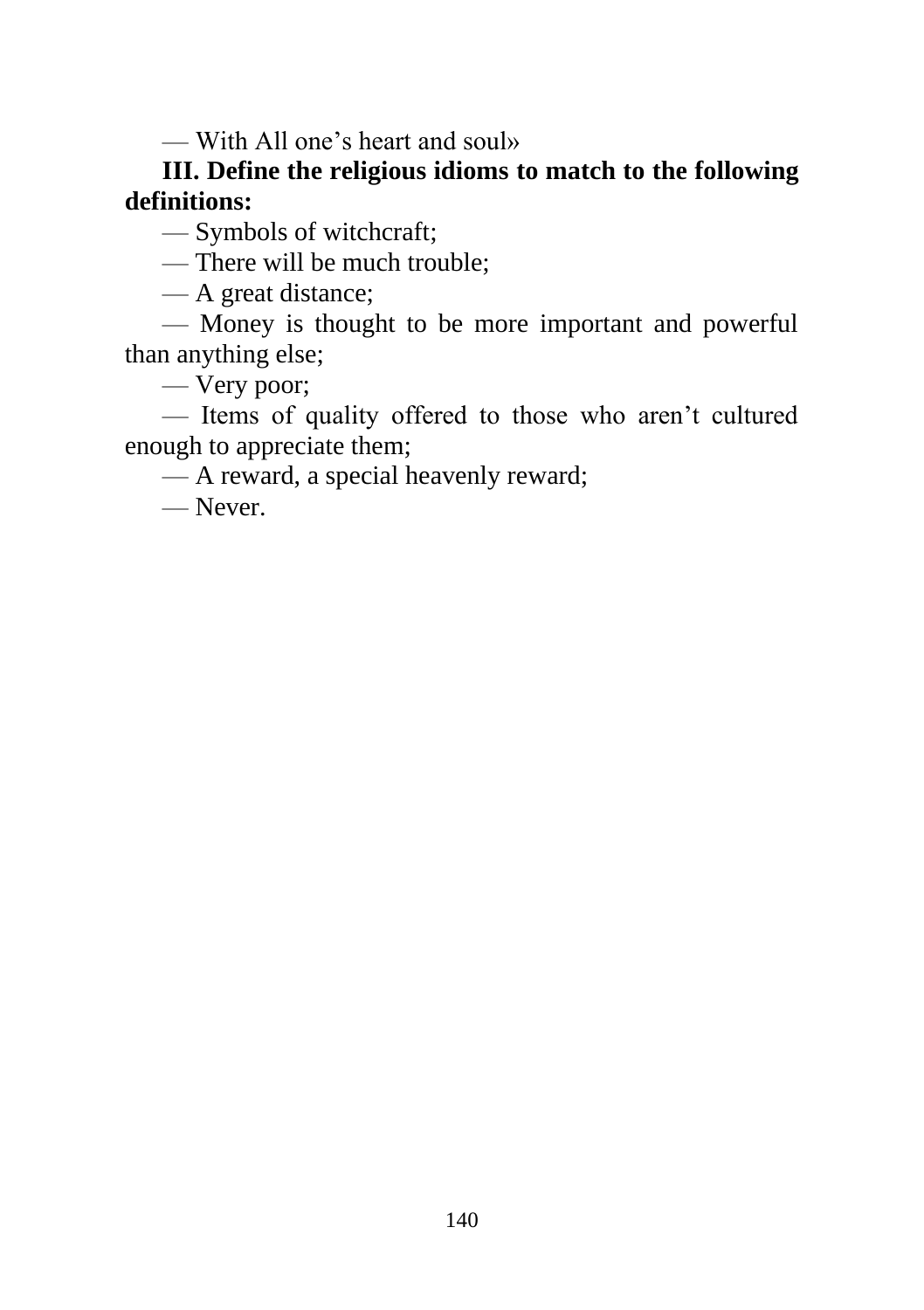# **8. Slangs – the depth of the language**

Slang can be described as informal, nonstandard words or phrases (lexical innovations) which tend to originate in subcultures within a society. Slang often suggests that the person utilizing the words or phrases is familiar with the hearer's group or subgroup — it can be considered a distinguishing factor of in-group identity. Slang expressions often embody attitudes and values of group members. In order for an expression to become slang, it must be widely accepted and adopted by members of the subculture or group. Slang has no societal boundaries or limitations as it can exist in all cultures and classes of society as well as in all languages.

Slang expressions are created in basically the same way as standard speech. Expressions may take form as metaphors, similes, and other figures of speech. In addition, it is noted that the words used as slang may be new coinages, existing words may acquire new meanings, narrow meanings of words may become generalized, words may be abbreviated, etc. However, in order for the expression to survive, it must be widely adopted by the group who uses it. Slang is a way in which languages change and are renewed. Slang was the main reason for the development of prescriptive language in an attempt to slow down the rate of change in both spoken and written language.

Foreign words are a common resource for the development of slang, as are regional variations of standard words. Likewise, slang may incorporate "elements of the jargons of special-interest groups (e.g., professional, sport, regional, criminal). Slang is lexical innovation within a particular cultural context. Sometimes these foreign words and regional variations become part of the standard language.

*Cool:* This popular expression is used to describe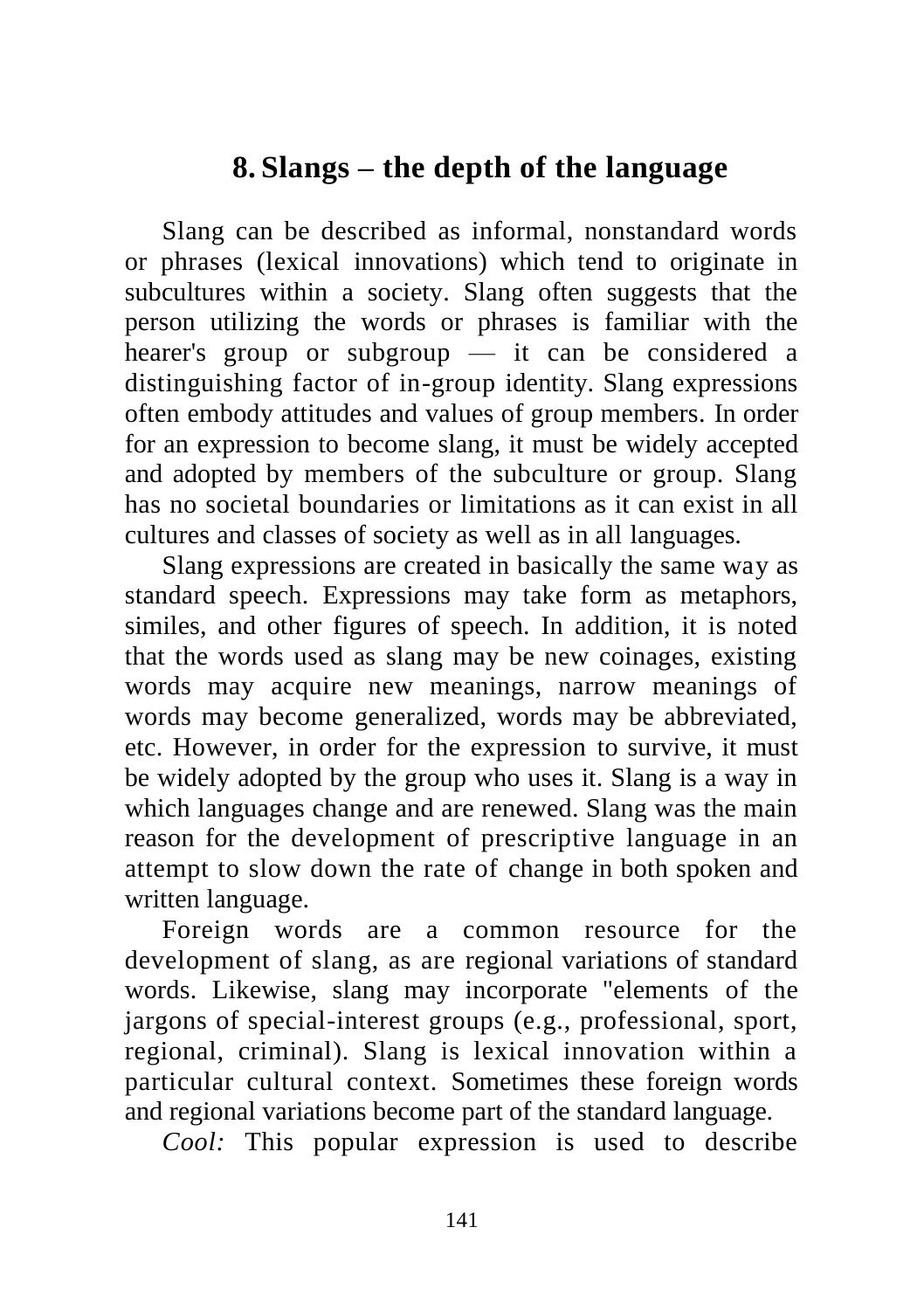something that is very good. Ex: "That band is cool!"

*Chill:* This can mean to calm down, for example, "Chill out, I say" It also can have an "-in" ending added to mean to relax, as in "We're just chilling at my house."

*Stinks:* When used as a slang term, this means "is bad." For example: "This exam stinks."

*Trollin:* Used to describe a car or cars traveling slower than the flow of traffic. Example: "This car is really trollin."

*Cheers* - This word is obviously used when drinking with friends. However, it also has other colloquial meanings. For example when saying goodbye you could say "cheers", or "cheers then". It also means thank you. Americans could use it in English pubs.

*Cracking* - If something is cracking, it means it is the best. Usually said without pronouncing the last "G". If a girl is cracking it means she is stunning.

*Cram* - Before a big exam you would be expected to cram. This simply means to study hard in the period running up to the exam.

*Dishy* - If someone is a bit of a dish or a bit dishy it means they are attractive or good looking.

*Dodgy* - If someone or something is a bit dodgy, it is not to be trusted. Dodgy food should be thrown away at home, or sent back in a restaurant. Dodgy people are best avoided.

*Dog's dinner* - If you make a real mess of something it might be described as a real dog's dinner. A bit like some joint Anglo-American approaches to Eastern Europe for example!

*Donkey's years* - It means not to see someone for ages.

*Duck* - In and around Leeds you will find older people might call you "duck" in the same way that they might call you "love" or "dear" in other places.

*Duff* - Anything that is duff is useless, junk, trash. It usually means that the object doesn't do the job it was intended for.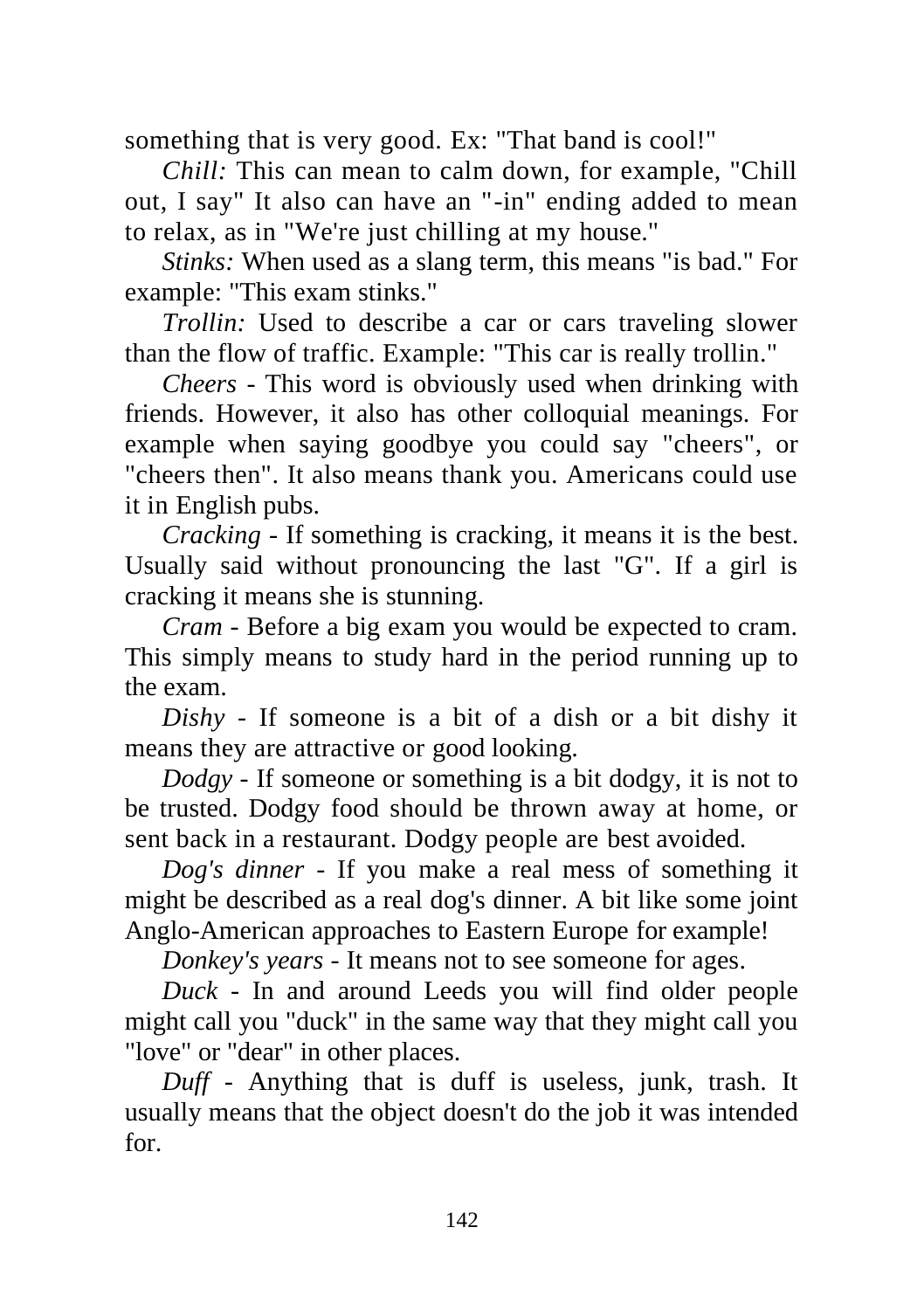*Fagged* - If you are too lazy or tired to do something you could say "I can't be fagged". It means you can't be Bothered.

*Fagging* - Fagging is the practice of making new boys at boarding schools into slaves for the older boys. If you are fagging for an older boy you might find yourself running his bath, cleaning his shoes or performing more undesirable tasks.

*Fancy* - If you fancy something then it means you desire it. There are two basic forms in common use - food and people. If you fancy a cake for example it means you like the look of it and you want to eat it.

*Fanny around* - I'm always telling people to stop fannying around and get on with it. It means to procrastinate. Drives me mad!

*Filch* - To filch is to steal or pilfer.

*Fit* - it seems to be making a comeback. A fit bird means a girl who is pretty good -looking

*Flog* - To Flog something is to sell it. It also means to beat something with a whip, but when your wife tells you she flogged the old TV it is more likely she has sold it than beaten it (hopefully!).

*Fluke* - If something great happened to you by chance that would be a fluke. When I was a kid my Mum lost her engagement ring on the beach and only realised half way home. We went back to the spot and she found it in the sand. That was a fluke.

*Fortnight* - Two weeks. Comes from an abbreviation of "fourteen nights". Hence terms like "I'm off for a fortnights holiday" meaning "I am going on a two week vacation".

*Get lost!* - Politely translated as go away, this is really a mild way of telling somebody 'go away'

## **I. Match the following English idioms to their respective dictionary definitions:**

|--|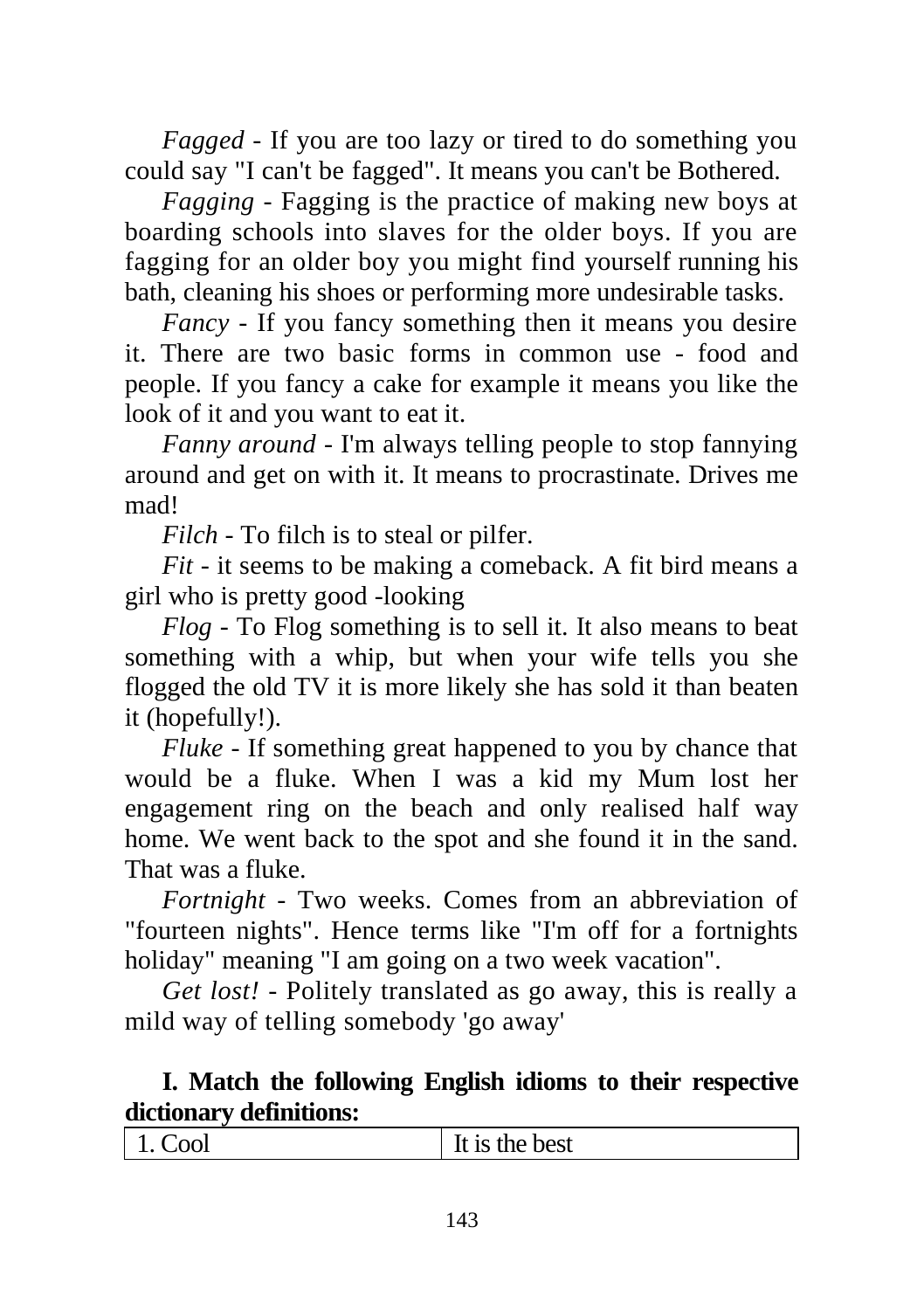| 2. Trollin        | Mess of something                |
|-------------------|----------------------------------|
| 3. Cracking       | Not to see someone for ages      |
| 4. Dishy          | Useless, junk                    |
| 5. Dog's dinner   | A girl who is pretty goodloking  |
| 6. Donkey's years | Go away                          |
| 7. Duff           | A car travelling slower than the |
|                   | flow of traffic                  |
| 8. Fit            | Good looking                     |
| 9. Get lost!      | Very good                        |

#### **II. Choose the slang respective to their dictionary definitions:**

- 1. This car is travelling slower than the flow of traffic.
- 2. This band is very good.
- 3. This boy studies very hard for his exams.
- 4. In this city older people might call you «love» or «dear».
- 5. She is pretty good-looking.
- 6. This car is useless.
- 7. She makes a real mess of meal.
- 8. I have not seen you for ages.
- 9. This story is not to be trusted.
- 10. That girl is very attractive.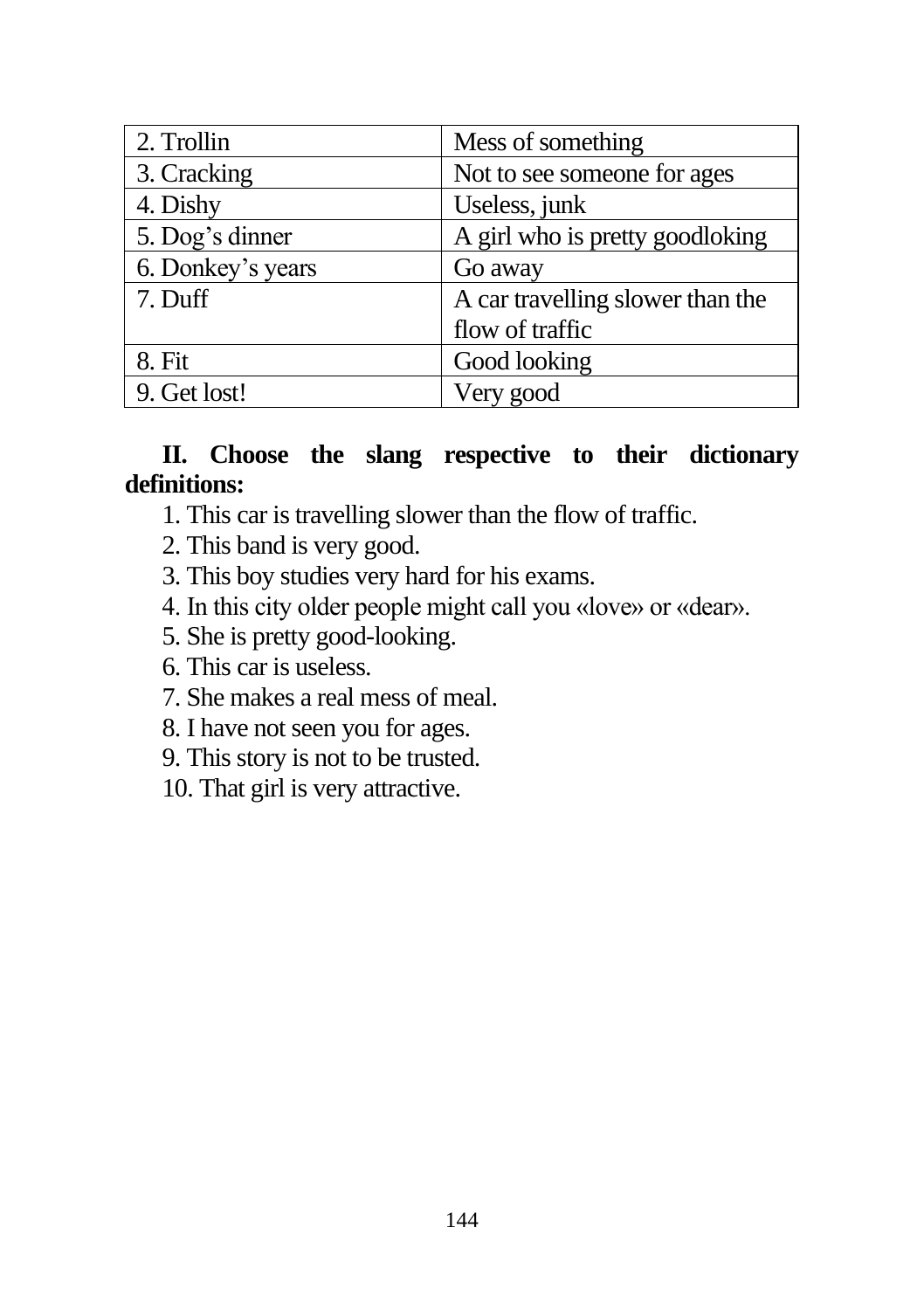# **9. Onamasticon as a link between the culture and the language**

English proper names include people's names and surnames (John Smith, Mary Brown), geographical names (Africa, the Thames), names of institutions (the United Nations, the British Museum), places in the city (Central Park, Fifth Avenue), historical and other events (the French Revolution, the Jazz Festival). English proper nouns also include nationalities (Russian, Irishman), weekdays (Tuesday, Saturday), months (January, May), and other notions, objects, and places that are capitalized and used as names. (The use of articles with people's names, geographical names, and other proper names is described in the materials on English articles in the section Pharaselogy.

There are many idiomatic expressions that contain proper names. The same as other idioms, they came from people's everyday life, folklore, prose and poetry, myths, fairy tales, fables, songs, slang, and other sources.

Quite a few idioms with proper names are familiar to people of different nationalities, and it's natural that a student of English wants to know how to say those colorful expressions in English. It should be stressed, though, that idioms with proper names are not used in speech or writing often. For example, we all know such expressions as Pyrrhic victory; as wise as Solomon; Uncle Sam. But how often do we actually use them? Generally, we prefer more neutral phrases in everyday speech

Also, some idioms containing people's names, names of nationalities, cities, or countries may be perceived as offensive stereotypes and cliches, and should be avoided proverbs with proper names. They include idioms that are still in use as well as some bookish or outdated expressions.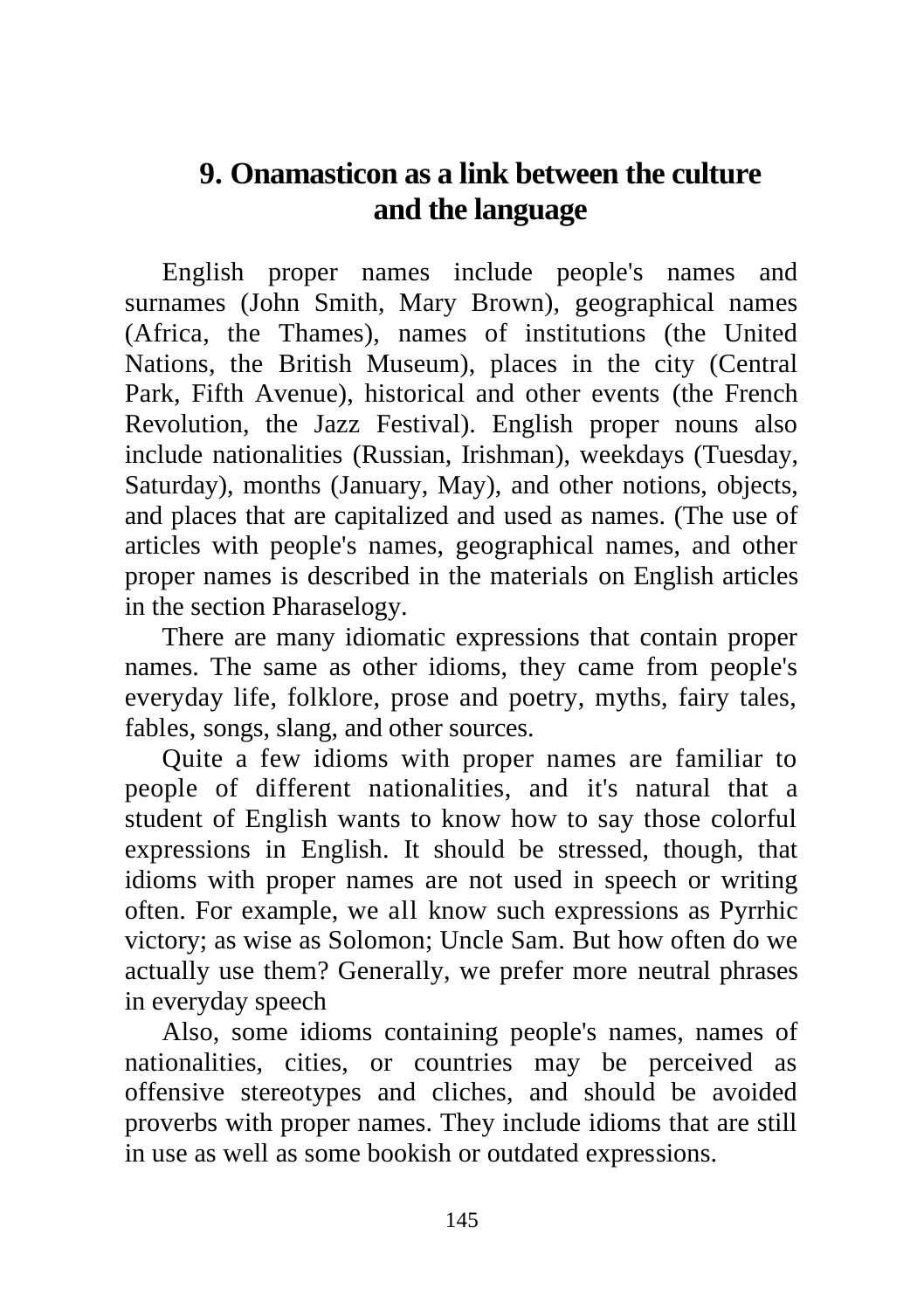# **Idioms with people's names**

*Barbie Doll* - an attractive but mindless person (man or woman); before you could say *Jack Robinson* – «very quickly»;

*Doubting Thomas* - a skeptic; a person who refuses to believe without clear proof; every *Tom, Dick and Harry* - any / every ordinary man; Gl Joe - an American soldier;

*Jack of all trades* - a person who is able to do many manual jobs;

*Joe Blow / Joe Doakes* - an average citizen;

*John Bull* - a typical Englishman; the English people;

*John Doe* - 1. an unnamed person in legal proceedings; 2. an anonymous average citizen;

*John Hancock* - a person's signature;

*Johnny-come-lately* - a newcomer; a participant who started later than the others, but achieved more success.

*Jolly Roger* - a pirate flag;

*Keep up with the Joneses* - to try to achieve the same social position and wealth as one's neighbors or acquaintances;

*Mister Right (or Miss Right)* - the person one would like to marry; a perfect match;

*Mr. Nice Guy* - a very decent, friendly man;

*Peeping Tom* - a person who secretly watches other people undressing;

*The real McCoy* - the genuine thing, not an imitation;

*Rob Peter to pay Paul* - to borrow from one to give to another;

*Tommy Atkins* - a British soldier;

*Uncle Sam -the U.S.; the U.S.* government.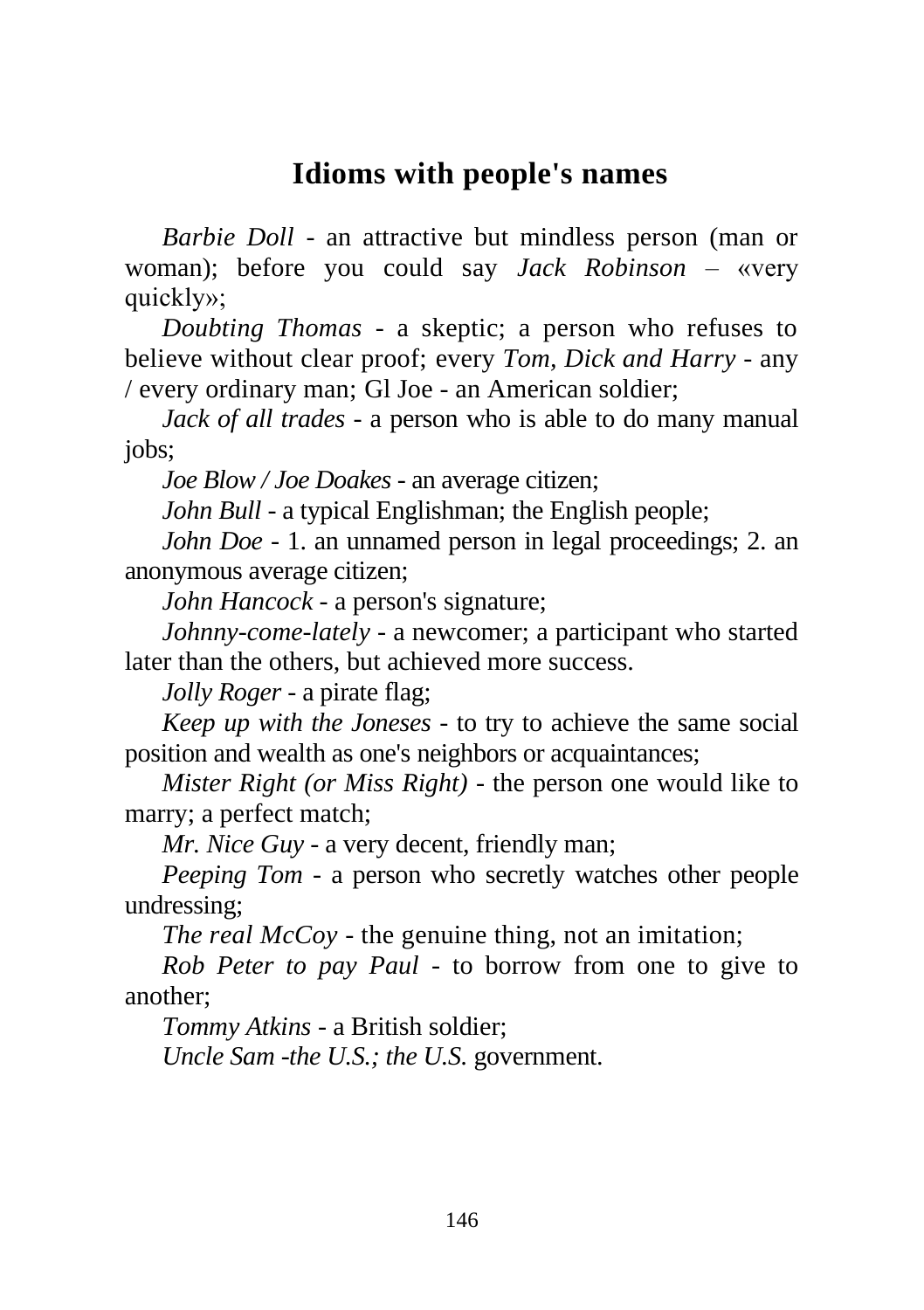### **Idioms with the names of countries, cities, streets, and nationalities**

*be Greek to someone* - to be completely unintelligible to someone;

*the Big Apple* - the nickname of New York City;

*Black Russian* - a cocktail made from coffee liqueur and vodka;

*Carry coals to Newcastle* - to bring something to a place which has plenty of such things already;

*Double Dutch* - completely unintelligible language, especially technical jargon;

*French leave* - departure without goodbye, notice, or permission;

*Go Dutch* - to pay for oneself (in a restaurant, movie, theater);

*Grin like a Cheshire cat* - to smile or grin inscrutably;

*Indian summer* - a period of warm weather in autumn;

*In plain English* - in simple, understandable language;

*In Queer Street* – in financial instability, in difficulty or trouble;

*Madison Avenue* – the advertising industry of the United States;

*meet one's Waterloo* – to be defeated;

*on Easy Street* – in wealth, in financial security and comfort;

*Pardon my French* – used as an apology for vulgar or or obscene language;

*Silicon Valey* – the world of computers and high technology;

*Utopian dreams/schemes* – beautiful but impracticable plans;

*Wall Street* – American Money market; American financial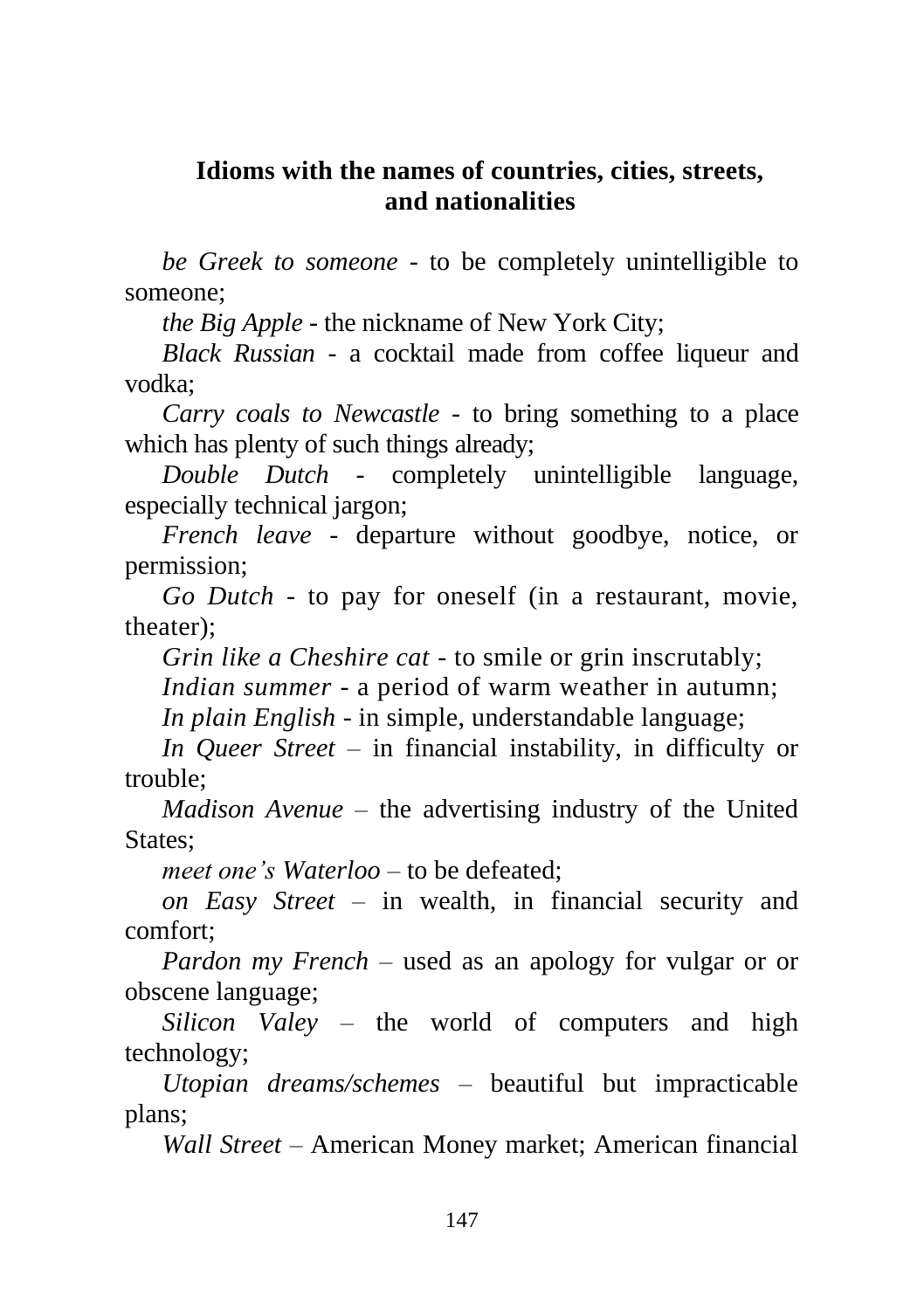oligarchy.

### **Idioms with the names of months and days**

*April fool* – the victim of a jokee played on April Fools' Dav:

*as mad as a March hare* – a mad or peculiar person;

*May queen* – a girl crowned with flowers and honored as queen on May Day;

*Blue Monday* – Monday as a depressing workday after Sunday;

*Black Friday* – any Friday on which financial or other misfortunes happen:

*girl Friday* – a low-ranking office assistant with various duties;

*man Friday* – a true servant;

*a month of Sundays* – a very long Time;

*Sunday best/Sunday clothes* – one's best clothes for special occasions;

*Sunday driver* – an inexperienced diriver;

*Sunday School* – school for religious instruction on Sundays;

*when two Sundays come together* – never.

## **Proverbs with proper names**

Proverbs with proper names may exist in serveral variants: *I fear the Greeks even when bringing gifts; I fear the Greeks bringing gifts; I fear the Greeks bearing gifts.* 

Because proverbs are widely known, people often say just part of a proverb: *Greek gifts; Greek gift* (i.e. a gift from an enemy may be dangerous).

All roads lead to Rome.

All work and no play makes Jack a dull boy.

An Englishman's home is his castle.

April showers bring forth May flowers.

Bacchus has drowned more men than Neptune.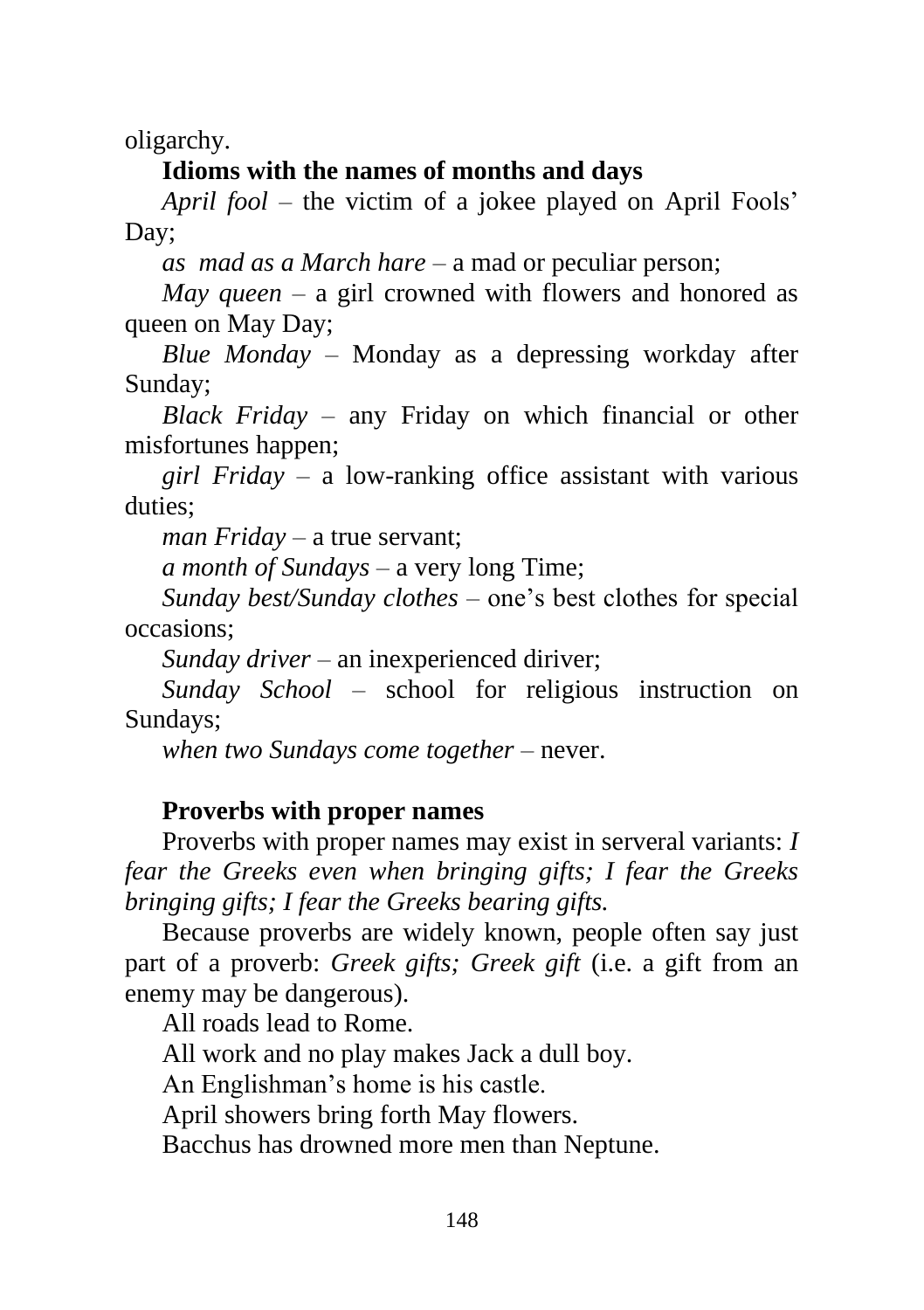Caesar's wife must be above suspicion.

East or West, home is best.

If the mountain will not come to Mahomet, Mahomet must go to the mountain.

Jack is no judge of Jill's beauty. Jack of all trades is master of none. March comes in like a lion and goes out like a lamb. Render to Gaesar the things that are Caesar's. Rome was not built in a day. Too far East is West. When in Rome, do as the Romans do.

## **I. «Find out personal names respective to the following definitions:**

1. A person who is able to do many manual jobs;

- 2. A typical Englishman;
- 3. An attractive but mindless person;

4. An anonymous average citizen;

5. A participent who started later than the others, but achieved more success;

6. To try to achieve the same social position and wealth as one's neighbours or acquaintances;

7. To borrow from one to give to another;

8. The U.S. government;

9. A very decent friendly man.

### **II. Match the given names to the respective definitions:**

| 1. Be Greek to some one | to bring something to a place<br>which has plenty of such<br>things already |
|-------------------------|-----------------------------------------------------------------------------|
| 2. Keep up with Joneses | secretly<br>A person who<br>watches other<br>people<br>undressing           |